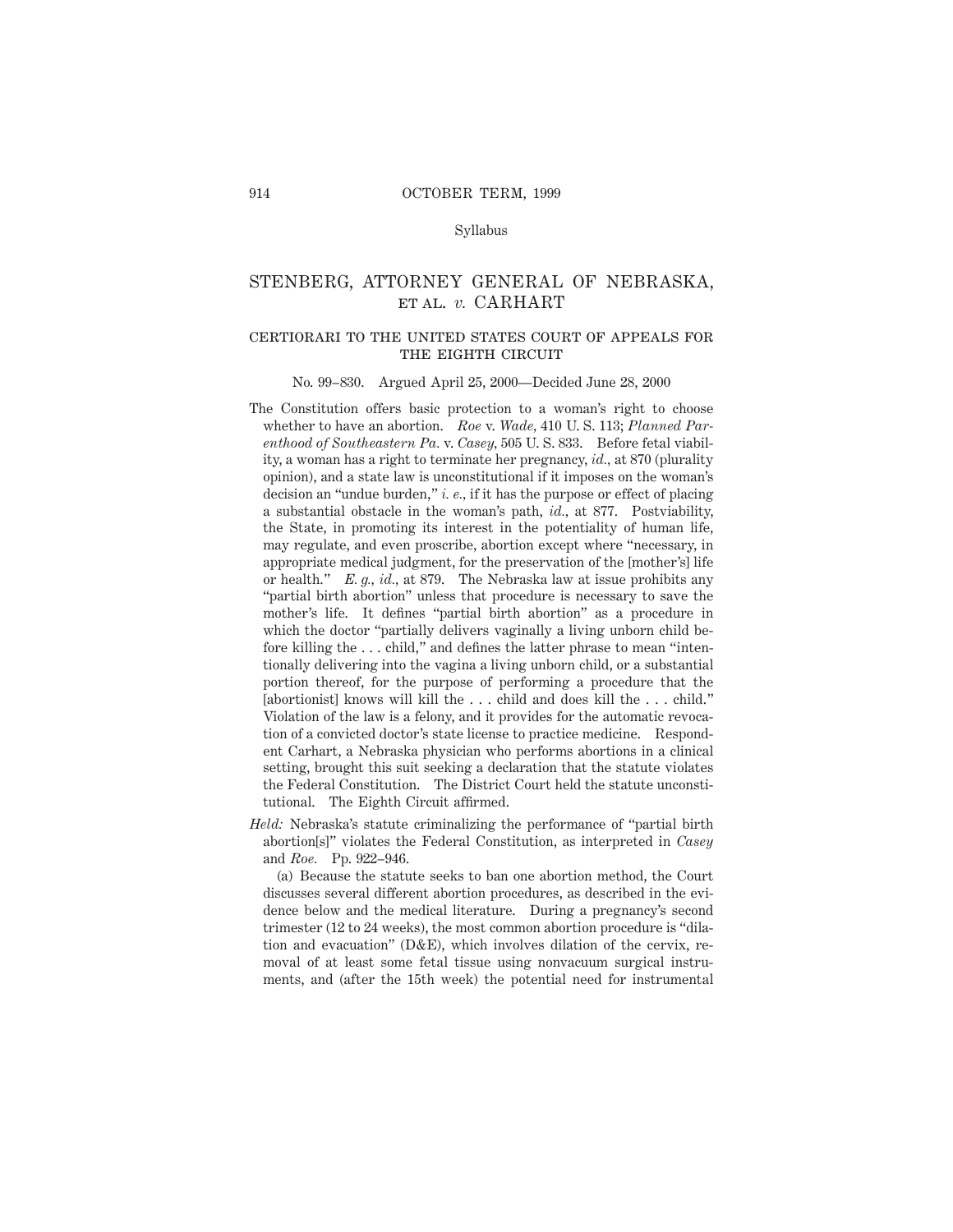dismemberment of the fetus or the collapse of fetal parts to facilitate evacuation from the uterus. When such dismemberment is necessary, it typically occurs as the doctor pulls a portion of the fetus through the cervix into the birth canal. The risks of mortality and complication that accompany D&E are significantly lower than those accompanying induced labor procedures (the next safest midsecond trimester procedures). A variation of D&E, known as "intact D&E," is used after 16 weeks. It involves removing the fetus from the uterus through the cervix "intact," *i. e.,* in one pass rather than several passes. The intact D&E proceeds in one of two ways, depending on whether the fetus presents head first or feet first. The feet-first method is known as "dilation and extraction" (D&X). D&X is ordinarily associated with the term "partial birth abortion." The District Court concluded that clear and convincing evidence established that Carhart's D&X procedure is superior to, and safer than, the D&E and other abortion procedures used during the relevant gestational period in the 10 to 20 cases a year that present to Carhart. Moreover, materials presented at trial emphasize the potential benefits of the D&X procedure in certain cases. Pp. 923–929.

(b) The Nebraska statute lacks the requisite exception "for the preservation of the . . . health of the mother." *Casey, supra,* at 879 (plurality opinion). The State may promote but not endanger a woman's health when it regulates the methods of abortion. Pp. 929–938.

(i) The Court rejects Nebraska's contention that there is no need for a health exception here because safe alternatives remain available and a ban on partial birth abortion/D&X would create no risk to women's health. The parties strongly contested this factual question in the District Court; and the findings and evidence support Dr. Carhart. Pp. 931–933.

(ii) Nebraska and its supporting *amici* respond with eight arguments as to why the District Court's findings are irrelevant, wrong, or applicable only in a tiny number of instances. Pp. 933–934.

(iii) The eight arguments are insufficient to demonstrate that Nebraska's law needs no health exception. For one thing, certain of the arguments are beside the point. The D&X procedure's relative rarity (argument (1)) is not highly relevant. The State cannot prohibit a person from obtaining treatment simply by pointing out that most people do not need it. And the fact that only a "handful" of doctors use the procedure (argument (2)) may reflect the comparative rarity of late second term abortions, the procedure's recent development, the controversy surrounding it, or, as Nebraska suggests, the procedure's lack of utility. For another thing, the record responds to Nebraska's (and *amici's*) medically based arguments. As to argument (3), the District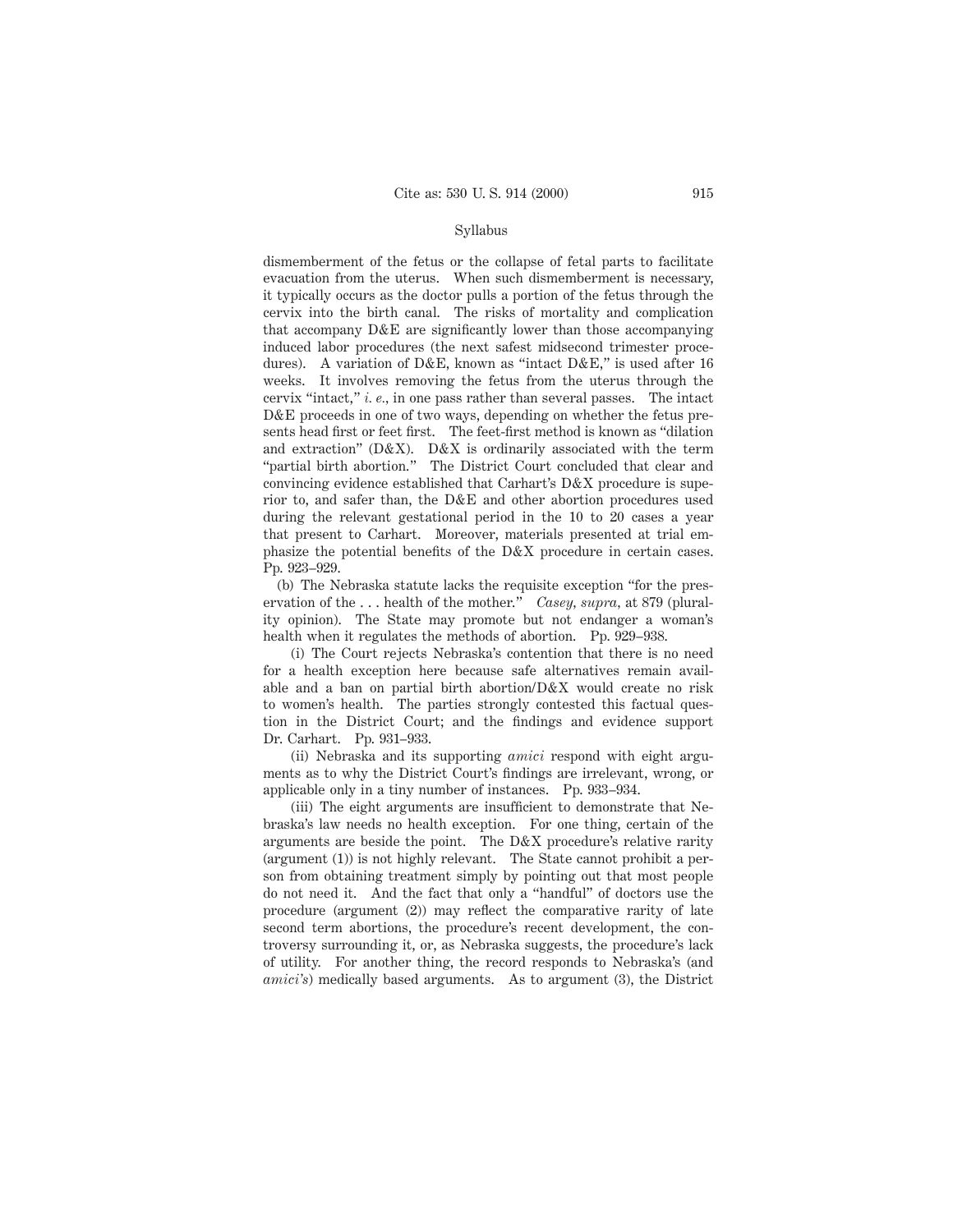Court agreed that alternatives such as D&E and induced labor are "safe," but found that the D&X method was *safer* in the circumstances used by Carhart. As to argument (4)—that testimony showed that the statutory ban would not increase a woman's risk of several rare abortion complications—the District Court simply relied on different expert testimony than the State. Argument (5)—the assertion of *amici* Association of American Physicians and Surgeons et al. that elements of the D&X procedure may create special risks—is disputed by Carhart's *amici,* including the American College of Obstetricians and Gynecologists (ACOG), which claims that the suggested alternative procedures involve similar or greater risks of cervical and uterine injury. Nebraska's argument (6) is right—there are no general medical studies documenting the comparative safety of the various abortion procedures. Nor does the Court deny the import of the American Medical Association's (AMA) recommendation (argument  $(7)$ ) that intact D&X not be used unless alternative procedures pose materially greater risk to the woman. However, the Court cannot read ACOG's qualification that it could not identify a circumstance where D&X was the "only" life- or health-preserving option as if, according to Nebraska's argument (8), it denied the potential health-related need for D&X. ACOG has also asserted that D&X can be the most appropriate abortion procedure and presents a variety of potential safety advantages. Pp. 934–936.

(iv) The upshot is a District Court finding that D&X obviates health risks in certain circumstances, a highly plausible record-based explanation of why that might be so, a division of medical opinion over whether D&X is generally safer, and an absence of controlled medical studies that would help answer these medical questions. Given these circumstances, the Court believes the law requires a health exception. For one thing, the word "necessary" in *Casey*'s phrase "necessary, in appropriate medical judgment, for the . . . health of the mother," 505 U. S., at 879, cannot refer to absolute proof or require unanimity of medical opinion. Doctors often differ in their estimation of comparative health risks and appropriate treatment. And *Casey*'s words "appropriate medical judgment" must embody the judicial need to tolerate responsible differences of medical opinion. For another thing, the division of medical opinion signals uncertainty. If those who believe that D&X is a safer abortion method in certain circumstances turn out to be right, the absence of a health exception will place women at an unnecessary risk. If they are wrong, the exception will simply turn out to have been unnecessary. Pp. 936–938.

(c) The Nebraska statute imposes an "undue burden" on a woman's ability to choose an abortion. See *Casey, supra,* at 874 (plurality opinion). Pp. 938–946.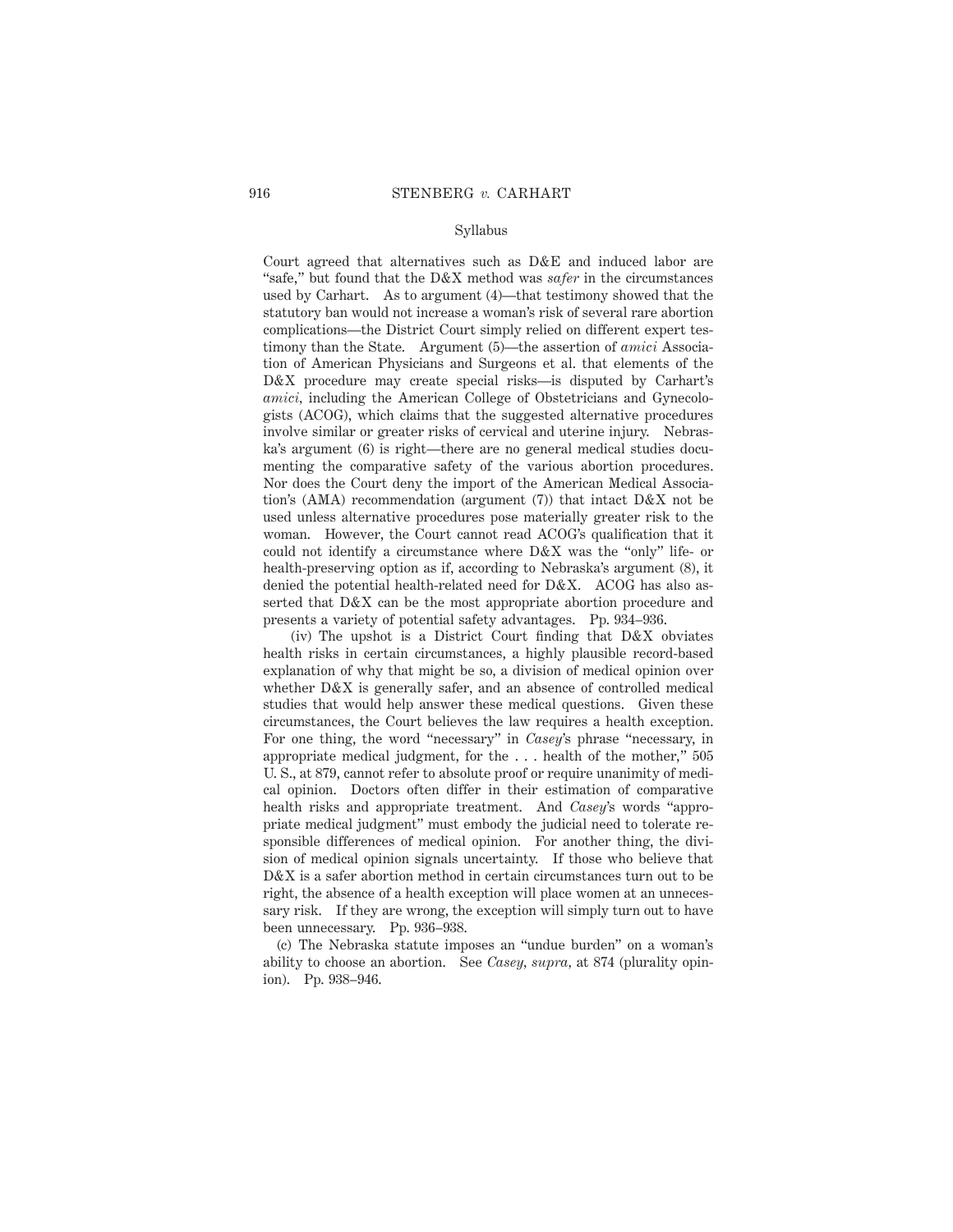(i) Nebraska does not deny that the statute imposes an "undue burden" *if* it applies to the more commonly used D&E procedure as well as to D&X. This Court agrees with the Eighth Circuit that the D&E procedure falls within the statutory prohibition of intentionally delivering into the vagina a living fetus, or "a substantial portion thereof," for the purpose of performing a procedure that the perpetrator knows will kill the fetus. Because the evidence makes clear that D&E will often involve a physician pulling an arm, leg, or other "substantial portion" of a still living fetus into the vagina prior to the fetus' death, the statutory terms do not to distinguish between D&X and D&E. The statute's language does not track the medical differences between D&E and D&X, but covers both. Using the law's statutory terms, it is impossible to distinguish between D&E (where a foot or arm is drawn through the cervix) and D&X (where the body up to the head is drawn through the cervix). Both procedures can involve the introduction of a "substantial portion" of a still living fetus, through the cervix, into the vagina—the very feature of an abortion that leads to characterizing such a procedure as involving "partial birth." Pp. 938–940.

(ii) The Court rejects the Nebraska Attorney General's arguments that the state law does differentiate between the two procedures—*i. e.,* that the words "substantial portion" mean "the child up to the head," such that the law is inapplicable where the physician introduces into the birth canal anything less than the entire fetal body—and that the Court must defer to his views. The Court's case law makes clear that the Attorney General's narrowing interpretation cannot be given controlling weight. For one thing, this Court normally follows lower federalcourt interpretations of state law, *e. g., McMillian* v. *Monroe County,* 520 U. S. 781, 786, and rarely reviews such an interpretation that is agreed upon by the two lower federal courts. *Virginia* v. *American Booksellers Assn., Inc.,* 484 U. S. 383, 395. Here, the two lower courts both rejected the Attorney General's narrowing interpretation. For another, the Court's precedent warns against accepting as "authoritative" an Attorney General's interpretation of state law where, as here, that interpretation does not bind the state courts or local law enforcement. In Nebraska, elected county attorneys have independent authority to initiate criminal prosecutions. Some present prosecutors (and future Attorneys General) might use the law at issue to pursue physicians who use D&E procedures. Nor can it be said that the lower courts used the wrong legal standard in assessing the Attorney General's interpretation. The Eighth Circuit recognized its duty to give the law a construction that would avoid constitutional doubt, but nonetheless concluded that the Attorney General's interpretation would twist the law's words, giving them a meaning they cannot reasonably bear.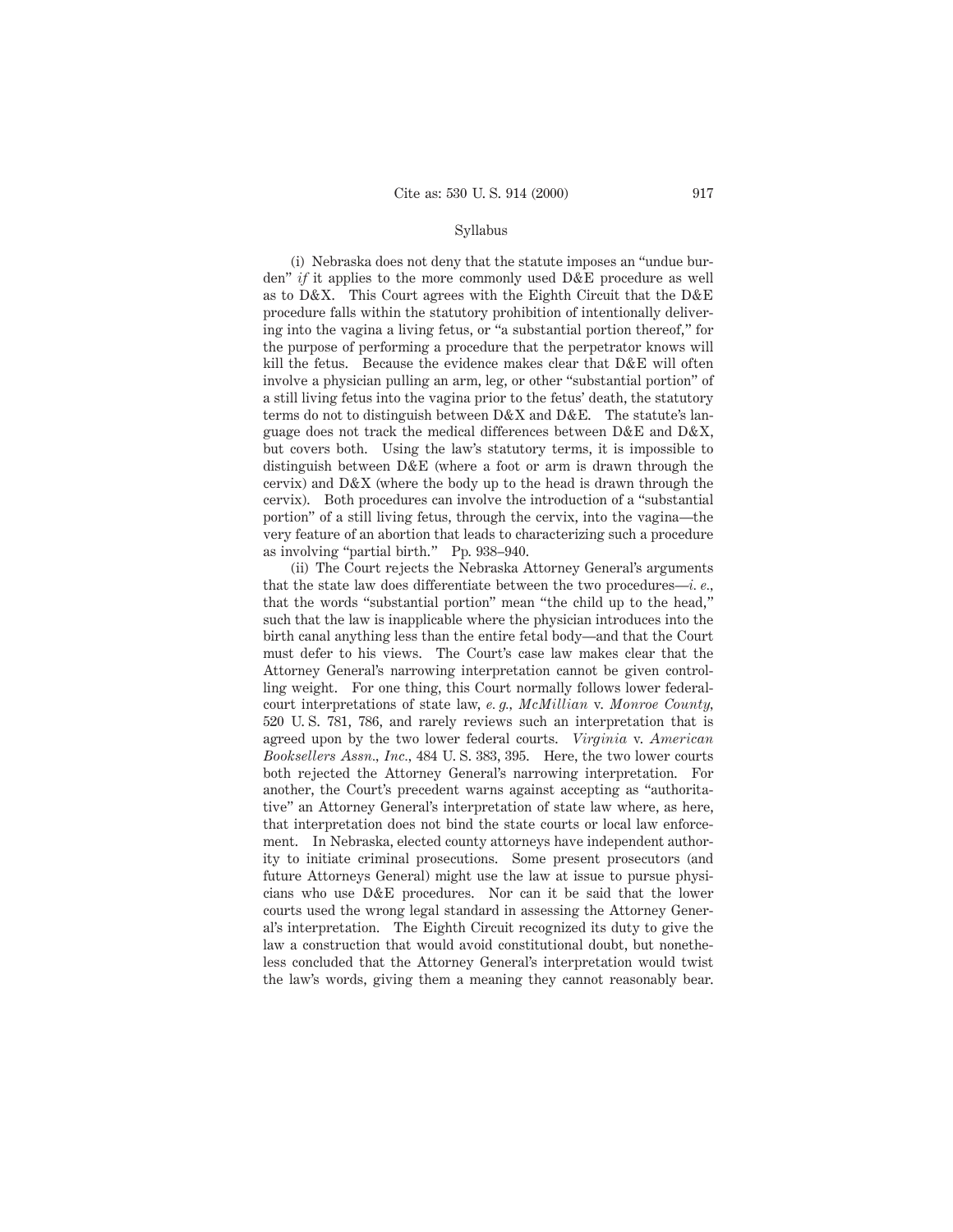The Eighth Circuit is far from alone in rejecting such a narrowing interpretation, since 11 of the 12 federal courts that have interpreted on the merits the model statutory language on which the Nebraska law is based have found the language potentially applicable to abortion procedures other than D&X. Regardless, were the Court to grant the Attorney General's views "substantial weight," it would still have to reject his interpretation, for it conflicts with the statutory language. The statutory words, "substantial portion," indicate that the statute does not include the Attorney General's restriction—"the child up to the head." The Nebraska Legislature's debates hurt the Attorney General's argument more than they help it, indicating that as small a portion of the fetus as a foot would constitute a "substantial portion." Even assuming that the distinction the Attorney General seeks to draw between the overall abortion procedure itself and the separate procedure used to kill an unborn child would help him make the D&E/D&X distinction he seeks, there is no language in the statute that supports it. Although adopting his interpretation might avoid the constitutional problem discussed above, the Court lacks power do so where, as here, the narrowing construction is not reasonable and readily apparent. *E. g., Boos* v. *Barry,* 485 U. S. 312, 330. Finally, the Court has never held that a federal litigant must await a state-court construction or the development of an established practice before bringing the federal suit. *City of Lakewood* v. *Plain Dealer Publishing Co.,* 486 U. S. 750, 770, n. 11. But any authoritative state-court construction is lacking here. The Attorney General neither sought a narrowing interpretation from the Nebraska Supreme Court nor asked the federal courts to certify the interpretive question. Cf. *Arizonans for Official English* v. *Arizona,* 520 U. S. 43. Even were the Court inclined to certify the question now, it could not do so because certification is appropriate only where the statute is "fairly susceptible" to a narrowing construction, see *Houston* v. *Hill,* 482 U. S. 451, 468–471, as is not the case here. Moreover, the Nebraska Supreme Court grants certification only if the certified question is determinative of the cause, see *id.,* at 471, as it would not be here. In sum, because all those who perform abortion procedures using the D&E method must fear prosecution, conviction, and imprisonment, the Nebraska law imposes an undue burden upon a woman's right to make an abortion decision. Pp. 940–946.

192 F. 3d 1142, affirmed.

BREYER, J., delivered the opinion of the Court, in which STEVENS, O'CONNOR, SOUTER, and GINSBURG, JJ., joined. STEVENS, J., filed a concurring opinion, in which Ginsburg, J., joined, *post,* p. 946. O'Connor, J., filed a concurring opinion, *post,* p. 947. Ginsburg, J., filed a concurring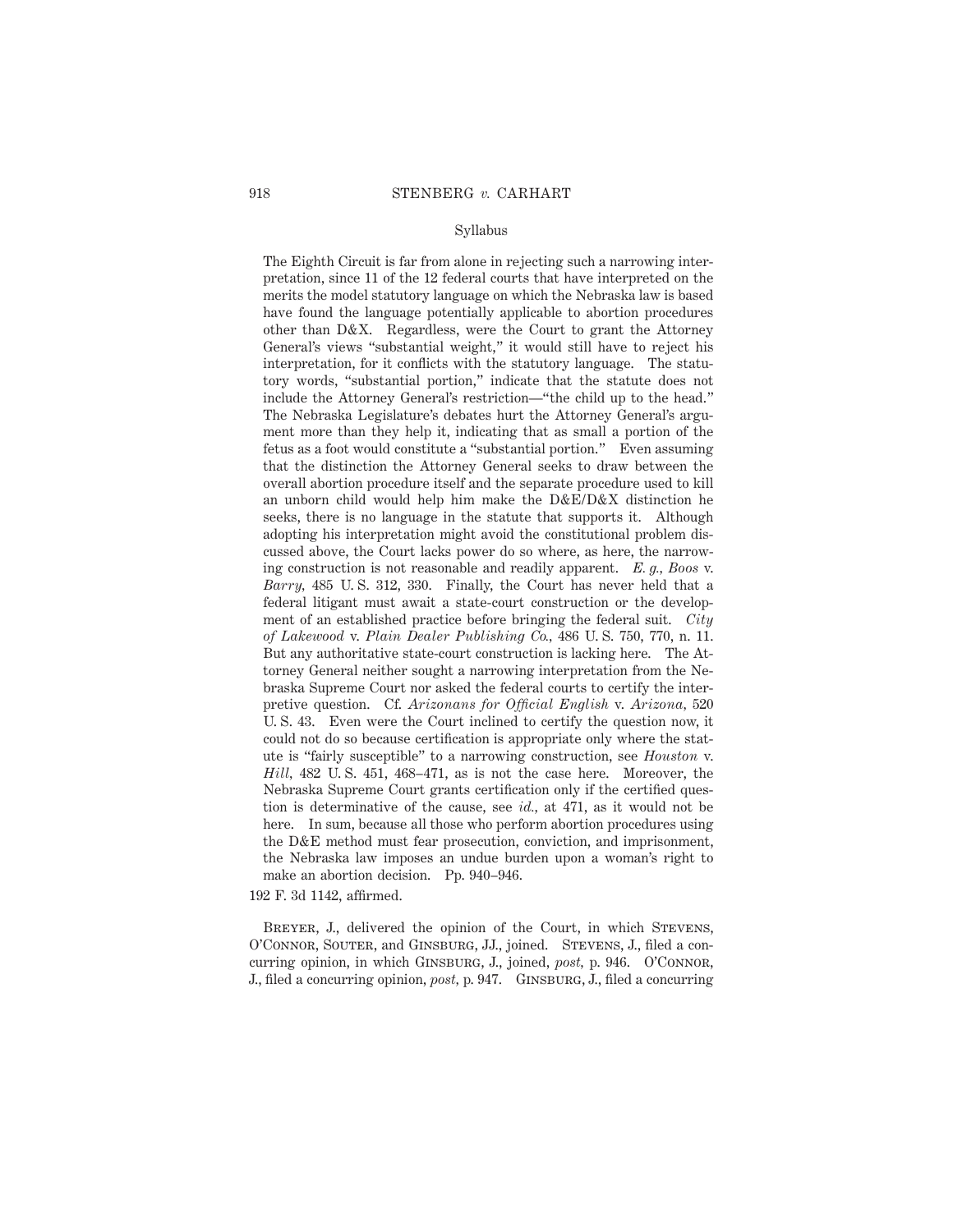opinion, in which Stevens, J., joined, *post,* p. 951. Rehnquist, C. J., *post,* p. 952, and Scalia, J., *post,* p. 953, filed dissenting opinions. Kennedy, J., filed a dissenting opinion, in which Rehnquist, C. J., joined, *post,* p. 956. THOMAS, J., filed a dissenting opinion, in which REHNQUIST, C. J., and Scalia, J., joined, *post,* p. 980.

*Don Stenberg,* Attorney General of Nebraska, *pro se,* argued the cause for petitioners. With him on the briefs was *L. Steven Grasz,* Deputy Attorney General.

*Simon Heller* argued the cause for respondent. With him on the brief were *Janet Benshoof, Priscilla J. Smith, Bonnie Scott Jones, Jerry M. Hug,* and *Alan G. Stoler.*\*

Briefs of *amici curiae* urging affirmance were filed for the United States by *Solicitor General Waxman, Deputy Solicitor General Underwood, Paul R. Q. Wolfson, Harriet S. Rabb, Marcy J. Wilder,* and *Kenneth Y. Choe;* for the State of California by *Bill Lockyer,* Attorney General, *Peter J. Siggins,* Chief Deputy Attorney General, and *Patricia A. Wynne,*

<sup>\*</sup>Briefs of *amici curiae* urging reversal were filed for the State of Louisiana et al. by *Richard P. Ieyoub,* Attorney General of Louisiana, *Roy A. Mongrue, Jr.,* Assistant Attorney General, *Dorinda C. Bordlee,* Special Assistant Attorney General, *Mike Moore,* Attorney General of Mississippi, *Nikolas T. Nikas,* and *Stephen M. Crampton;* for the State of Texas by *John Cornyn,* Attorney General, *Andy Taylor,* First Assistant Attorney General, *Linda S. Eads,* Deputy Attorney General, *Gregory S. Coleman,* Solicitor General, and *Julie Caruthers Parsley,* Deputy Solicitor General; for the State of Wisconsin by *James E. Doyle,* Attorney General, and *Susan K. Ullman,* Assistant Attorney General; for Agudath Israel of America by *David Zwiebel;* for the American Center for Law and Justice et al. by *Jay Alan Sekulow, James M. Henderson, Sr., Walter M. Weber, Thomas P. Monaghan, Richard Thompson,* and *Edward L. White III;* for the Association of American Physicians and Surgeons et al. by *Teresa Stanton Collett;* for Family First by *Paul Benjamin Linton;* for Feminists for Life of America et al. by *Dwight G. Duncan;* for the Knights of Columbus by *Pat A. Cipollone* and *Carl A. Anderson;* for the National Association of Prolife Nurses, Inc., by *William C. Porth* and *Robert P. George;* for the National Right to Life Committee by *James Bopp, Jr., Richard E. Coleson,* and *Thomas J. Marzen;* for the Rutherford Institute by *Thomas W. Strahan, John W. Whitehead,* and *Steven H. Aden;* for the United States Catholic Conference et al. by *Mark E. Chopko* and *Michael F. Moses;* and for Representative Charles T. Canady et al. by *James Bopp, Jr., Richard E. Coleson,* and *Thomas J. Marzen.*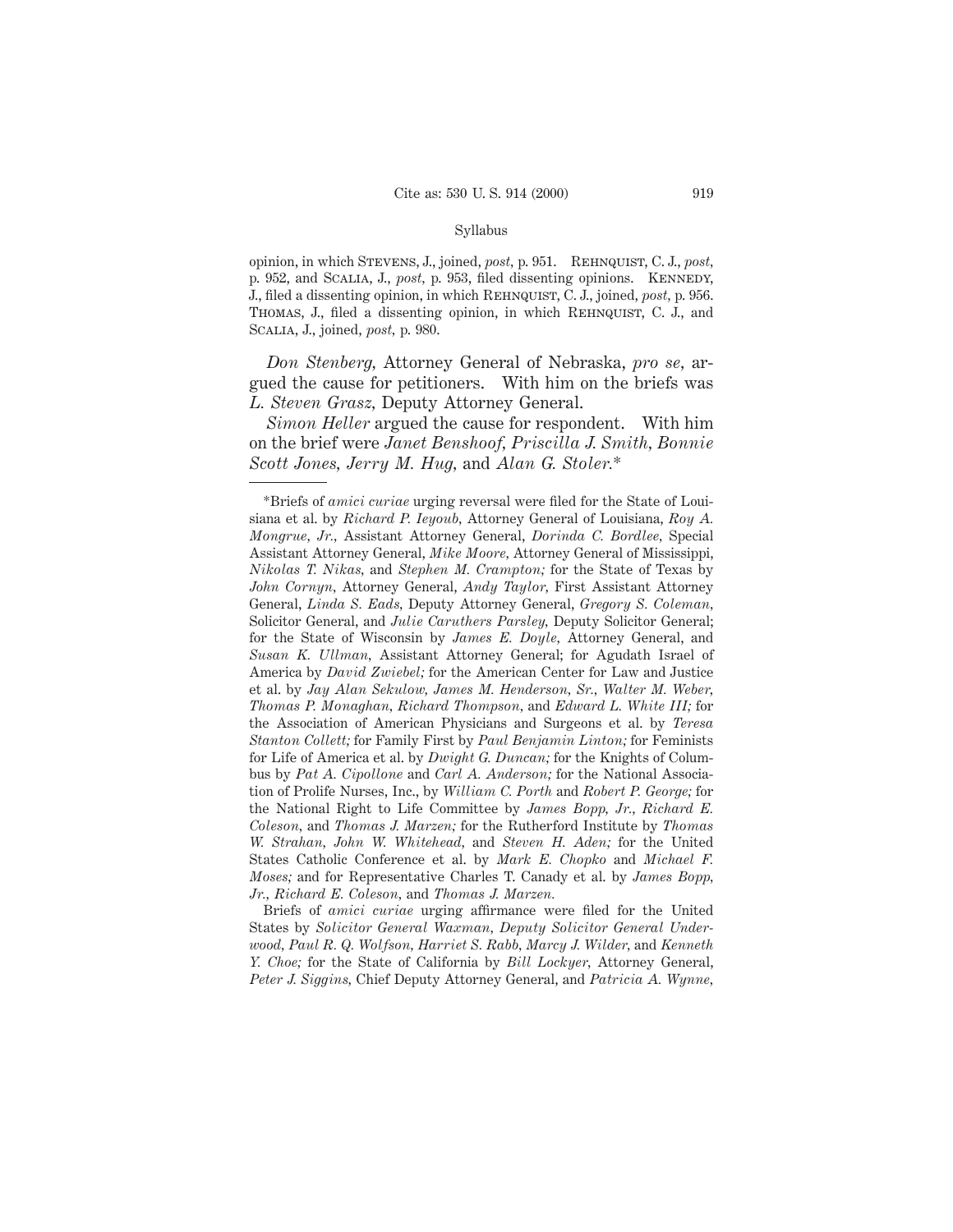#### 920 STENBERG *v.* CARHART

#### Opinion of the Court

# Justice Breyer delivered the opinion of the Court.

We again consider the right to an abortion. We understand the controversial nature of the problem. Millions of Americans believe that life begins at conception and consequently that an abortion is akin to causing the death of an innocent child; they recoil at the thought of a law that would permit it. Other millions fear that a law that forbids abortion would condemn many American women to lives that lack dignity, depriving them of equal liberty and leading those with least resources to undergo illegal abortions with the attendant risks of death and suffering. Taking account of

Special Assistant Attorney General; for the State of New York et al. by *Eliot Spitzer,* Attorney General of New York, *Preeta D. Bansal,* Solicitor General, and *Jennifer K. Brown,* Assistant Attorney General, *Andrew Ketterer,* Attorney General of Maine, *Hardy Myers,* Attorney General of Oregon, and *William H. Sorrell,* Attorney General of Vermont; for the American Civil Liberties Union et al. by *Catherine Weiss, Steven R. Shapiro,* and *Colleen K. Connell;* for the American College of Obstetricians and Gynecologists et al. by *Adam L. Frank, A. Stephen Hut, Jr.,* and *Matthew A. Brill;* for the Naral Foundation et al. by *James P. Joseph, Nancy L. Perkins,* and *Elizabeth Arndorfer;* for Planned Parenthood of Wisconsin et al. by *Roger K. Evans, Eve C. Gartner,* and *Dara Klassel;* for the Religious Coalition for Reproductive Choice et al. by *Carrie Y. Flaxman;* for Seventy-five Organizations Committed to Women's Equality by *Susan Frietsche, Carol E. Tracy, Martha F. Davis, Roslyn Powell,* and *Yolanda S. Wu;* and for Senator Barbara Boxer et al. by *Robert Lewin, Kevin J. Curnin, Claude G. Szyfer,* and *Robert Abrams.*

Briefs of *amici curiae* were filed by the Commonwealth of Virginia et al. by *Mark L. Earley,* Attorney General of Virginia, *William H. Hurd,* Solicitor General, and *Daniel J. Poynor, Alison P. Landry,* and *Anthony P. Meredith,* Assistant Attorneys General, *Claire J. V. Richards, James Bopp, Jr., Richard E. Coleson, Thomas J. Marzen, Richard F. Collier, Jr.,* and by the Attorneys General for their respective States as follows: *Bill Pryor* of Alabama, *Alan G. Lance* of Idaho, *James E. Ryan* of Illinois, *Thomas J. Miller* of Iowa, *Jennifer M. Granholm* of Michigan, *Heidi Heitkamp* of North Dakota, *Betty D. Montgomery* of Ohio, *D. Michael Fisher* of Pennsylvania, *Charlie Condon* of South Carolina, *Mark Barnett* of South Dakota, and *Jan Graham* of Utah; and for the Family Research Council by *Teresa R. Wagner.*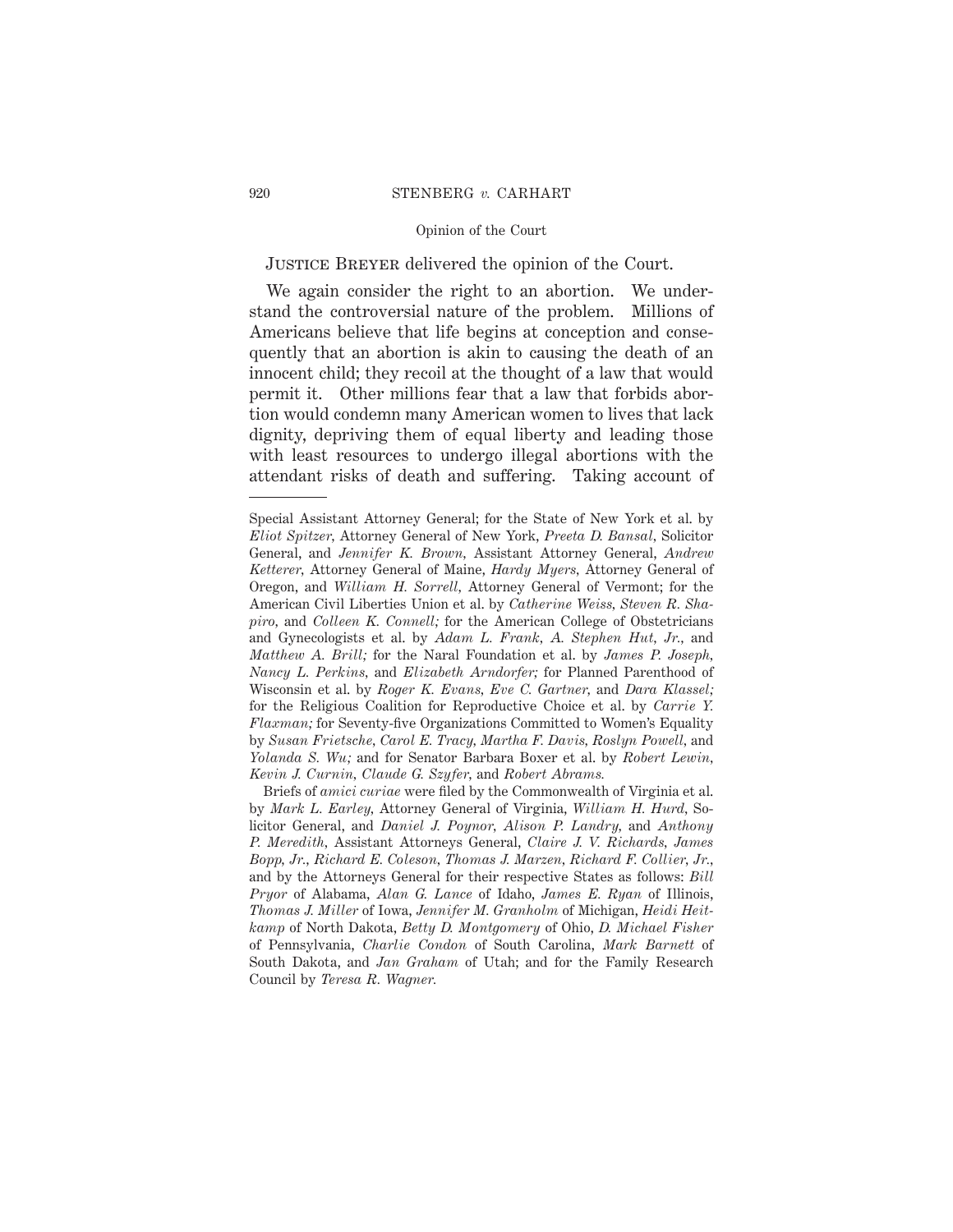these virtually irreconcilable points of view, aware that constitutional law must govern a society whose different members sincerely hold directly opposing views, and considering the matter in light of the Constitution's guarantees of fundamental individual liberty, this Court, in the course of a generation, has determined and then redetermined that the Constitution offers basic protection to the woman's right to choose. *Roe* v. *Wade,* 410 U. S. 113 (1973); *Planned Parenthood of Southeastern Pa.* v. *Casey,* 505 U. S. 833 (1992). We shall not revisit those legal principles. Rather, we apply them to the circumstances of this case.

Three established principles determine the issue before us. We shall set them forth in the language of the joint opinion in *Casey.* First, before "viability . . . the woman has a right to choose to terminate her pregnancy." *Id.,* at 870 (plurality opinion).

Second, "a law designed to further the State's interest in fetal life which imposes an undue burden on the woman's decision before fetal viability" is unconstitutional. *Id.,* at 877. An "undue burden is... shorthand for the conclusion that a state regulation has the purpose or effect of placing a substantial obstacle in the path of a woman seeking an abortion of a nonviable fetus." *Ibid.*

Third, " 'subsequent to viability, the State in promoting its interest in the potentiality of human life may, if it chooses, regulate, and even proscribe, abortion except where it is necessary, in appropriate medical judgment, for the preservation of the life or health of the mother.'" *Id.*, at 879 (quoting *Roe* v. *Wade, supra,* at 164–165).

We apply these principles to a Nebraska law banning "partial birth abortion." The statute reads as follows:

"No partial birth abortion shall be performed in this state, unless such procedure is necessary to save the life of the mother whose life is endangered by a physical disorder, physical illness, or physical injury, including a life-endangering physical condition caused by or aris-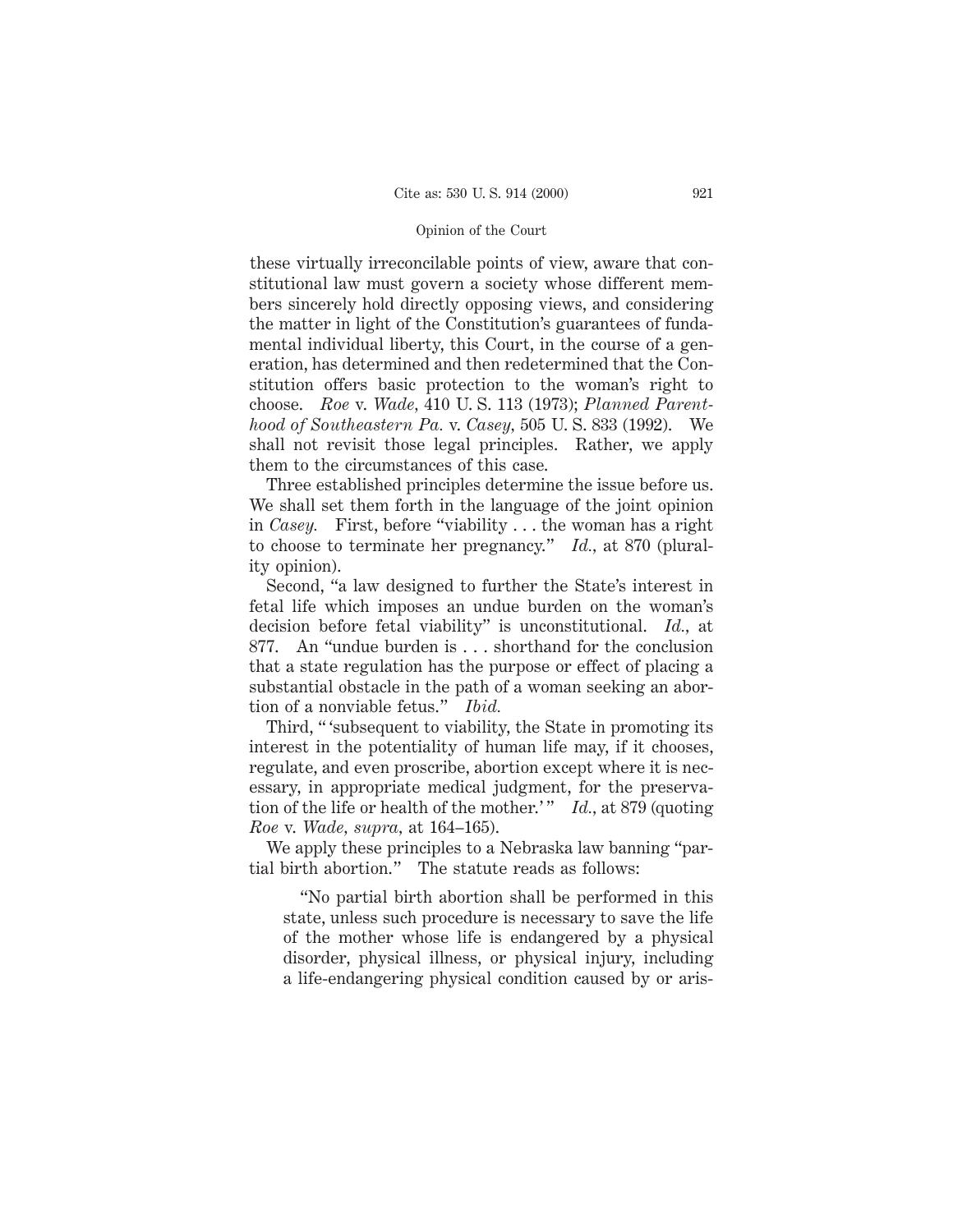ing from the pregnancy itself." Neb. Rev. Stat. Ann. § 28–328(1) (Supp. 1999).

The statute defines "partial birth abortion" as:

"an abortion procedure in which the person performing the abortion partially delivers vaginally a living unborn child before killing the unborn child and completing the delivery." § 28–326(9).

It further defines "partially delivers vaginally a living unborn child before killing the unborn child" to mean

"deliberately and intentionally delivering into the vagina a living unborn child, or a substantial portion thereof, for the purpose of performing a procedure that the person performing such procedure knows will kill the unborn child and does kill the unborn child." *Ibid.*

The law classifies violation of the statute as a "Class III felony" carrying a prison term of up to 20 years, and a fine of up to \$25,000. §§ 28–328(2), 28–105. It also provides for the automatic revocation of a doctor's license to practice medicine in Nebraska. § 28–328(4).

We hold that this statute violates the Constitution.

## I A

Dr. Leroy Carhart is a Nebraska physician who performs abortions in a clinical setting. He brought this lawsuit in Federal District Court seeking a declaration that the Nebraska statute violates the Federal Constitution, and asking for an injunction forbidding its enforcement. After a trial on the merits, during which both sides presented several expert witnesses, the District Court held the statute unconstitutional. 11 F. Supp. 2d 1099 (Neb. 1998). On appeal, the Eighth Circuit affirmed. 192 F. 3d 1142 (1999); cf. *Hope Clinic* v. *Ryan,* 195 F. 3d 857 (CA7 1999) (en banc) (consider-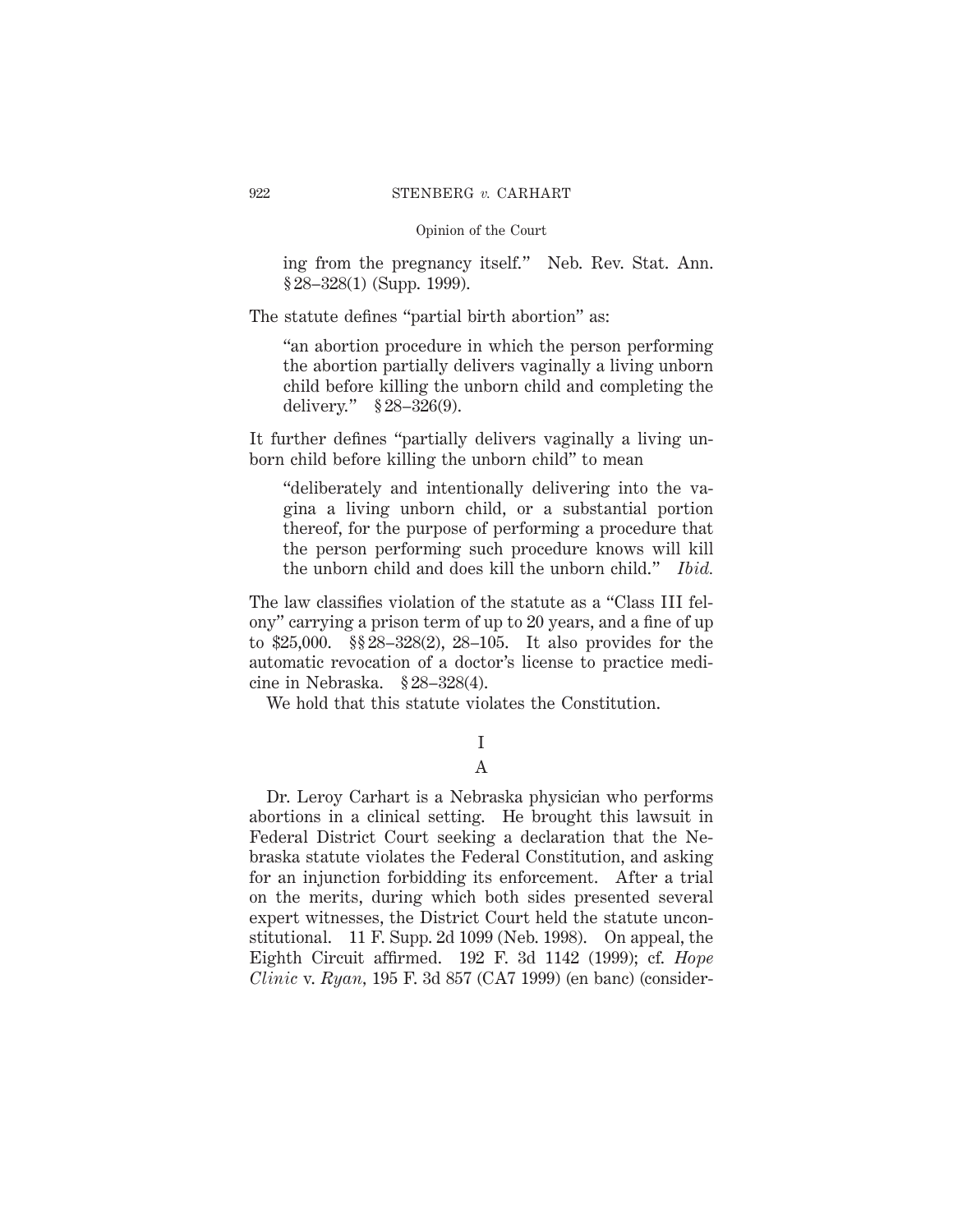ing a similar statute, but reaching a different legal conclusion). We granted certiorari to consider the matter.

## B

Because Nebraska law seeks to ban one method of aborting a pregnancy, we must describe and then discuss several different abortion procedures. Considering the fact that those procedures seek to terminate a potential human life, our discussion may seem clinically cold or callous to some, perhaps horrifying to others. There is no alternative way, however, to acquaint the reader with the technical distinctions among different abortion methods and related factual matters, upon which the outcome of this case depends. For that reason, drawing upon the findings of the trial court, underlying testimony, and related medical texts, we shall describe the relevant methods of performing abortions in technical detail.

The evidence before the trial court, as supported or supplemented in the literature, indicates the following:

1. About 90% of all abortions performed in the United States take place during the first trimester of pregnancy, before 12 weeks of gestational age. Centers for Disease Control and Prevention, Abortion Surveillance—United States, 1996, p. 41 (July 30, 1999) (hereinafter Abortion Surveillance). During the first trimester, the predominant abortion method is "vacuum aspiration," which involves insertion of a vacuum tube (cannula) into the uterus to evacuate the contents. Such an abortion is typically performed on an outpatient basis under local anesthesia. 11 F. Supp. 2d, at 1102; Obstetrics: Normal & Problem Pregnancies 1253–1254 (S. Gabbe, J. Niebyl, & J. Simpson eds. 3d ed. 1996). Vacuum aspiration is considered particularly safe. The procedure's mortality rates for first trimester abortion are, for example, 5 to 10 times lower than those associated with carrying the fetus to term. Complication rates are also low. *Id.,* at 1251; Lawson et al., Abortion Mortality, United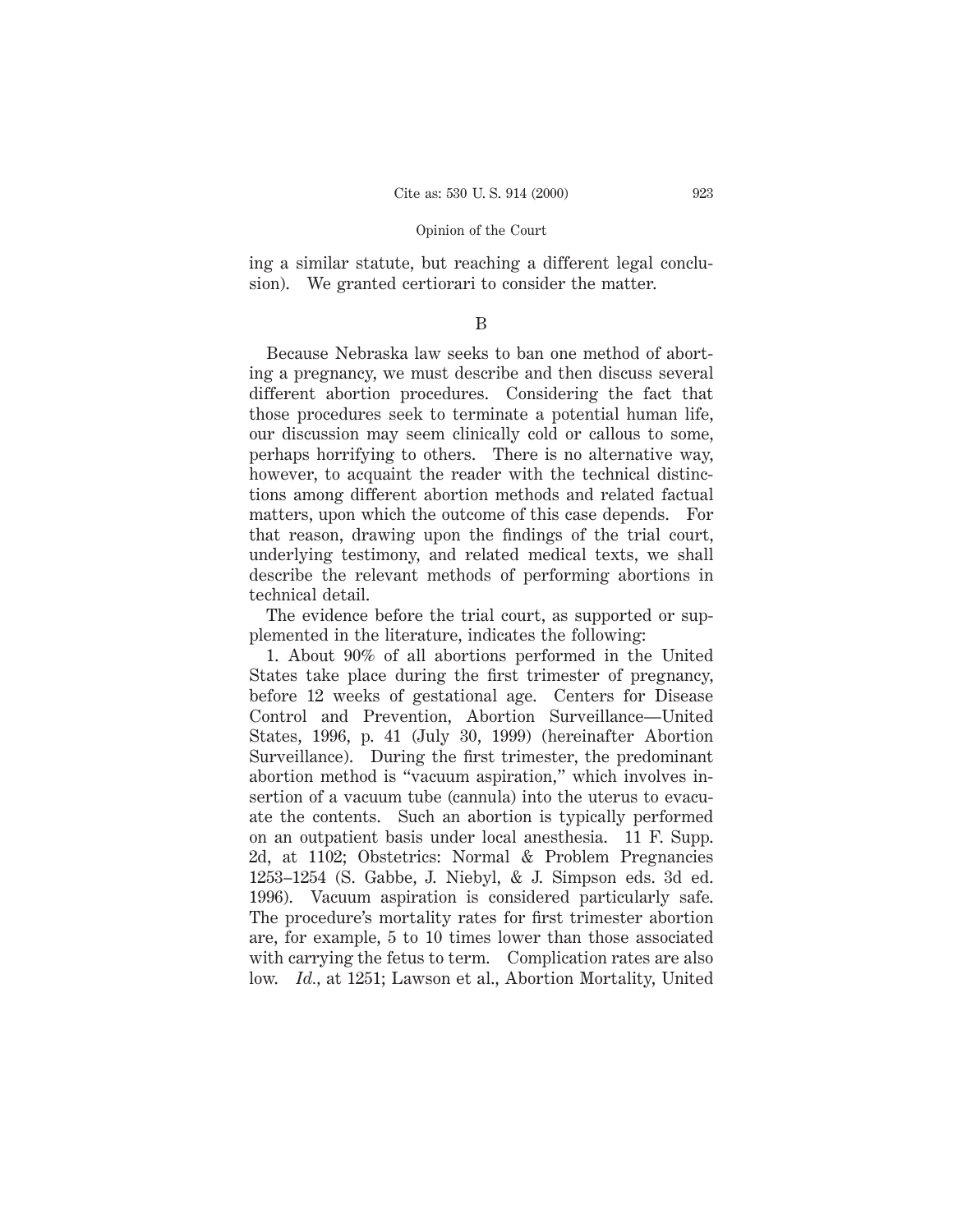States, 1972 through 1987, 171 Am. J. Obstet. Gynecol. 1365, 1368 (1994); M. Paul et al., A Clinicians Guide to Medical and Surgical Abortion 108–109 (1999) (hereinafter Medical and Surgical Abortion). As the fetus grows in size, however, the vacuum aspiration method becomes increasingly difficult to use. 11 F. Supp. 2d, at 1102–1103; Obstetrics: Normal & Problem Pregnancies, *supra,* at 1268.

2. Approximately 10% of all abortions are performed during the second trimester of pregnancy (12 to 24 weeks). Abortion Surveillance 41. In the early 1970's, inducing labor through the injection of saline into the uterus was the predominant method of second trimester abortion. *Id.,* at 8; *Planned Parenthood of Central Mo.* v. *Danforth,* 428 U. S. 52, 76 (1976). Today, however, the medical profession has switched from medical induction of labor to surgical procedures for most second trimester abortions. The most commonly used procedure is called "dilation and evacuation" (D&E). That procedure (together with a modified form of vacuum aspiration used in the early second trimester) accounts for about 95% of all abortions performed from 12 to 20 weeks of gestational age. Abortion Surveillance 41.

3. D&E "refers generically to transcervical procedures performed at 13 weeks gestation or later." American Medical Association, Report of Board of Trustees on Late-Term Abortion, App. 490 (hereinafter AMA Report). The AMA Report, adopted by the District Court, describes the process as follows.

Between 13 and 15 weeks of gestation:

"D&E is similar to vacuum aspiration except that the cervix must be dilated more widely because surgical instruments are used to remove larger pieces of tissue. Osmotic dilators are usually used. Intravenous fluids and an analgesic or sedative may be administered. A local anesthetic such as a paracervical block may be administered, dilating agents, if used, are removed and instruments are inserted through the cervix into the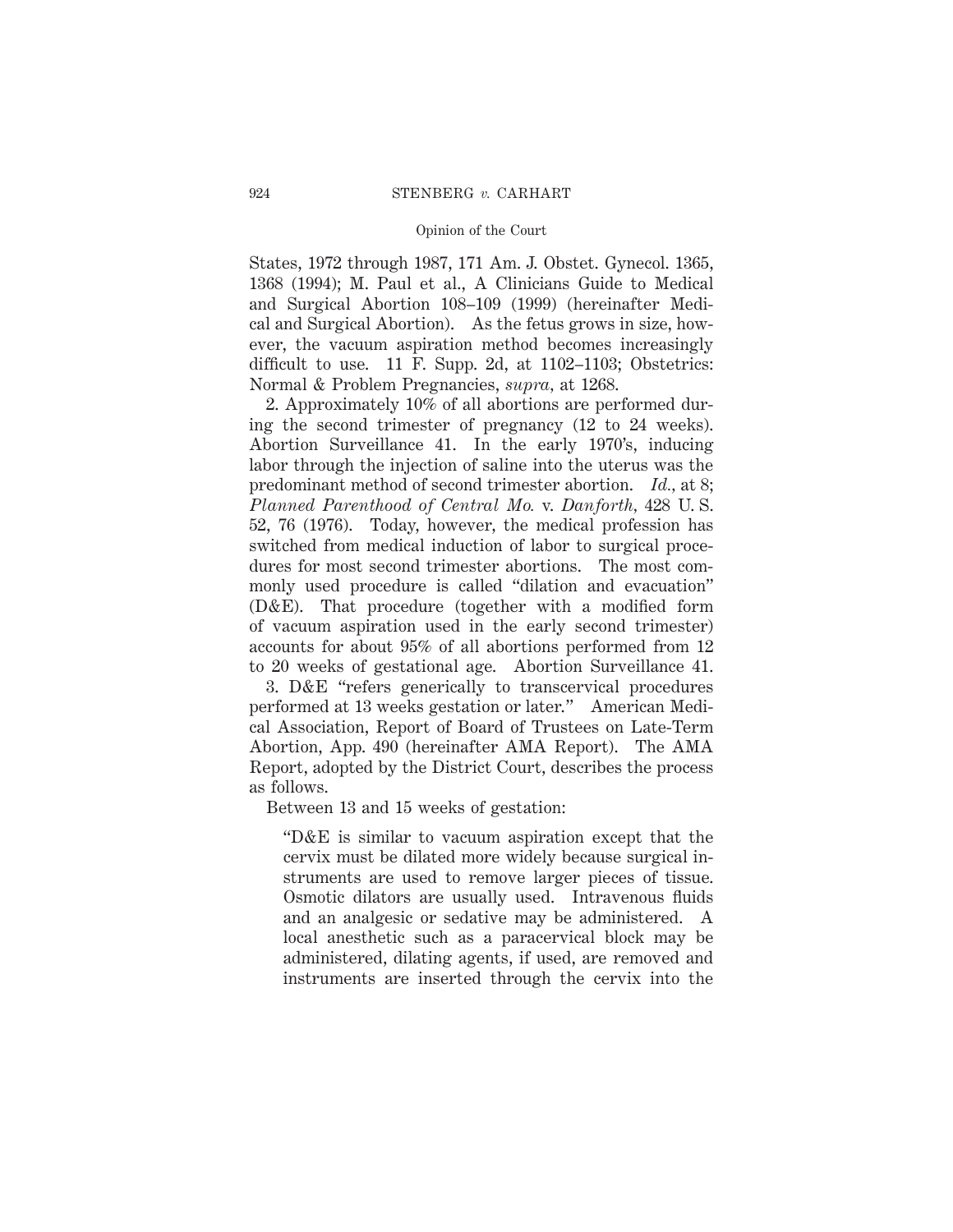uterus to removal fetal and placental tissue. Because fetal tissue is friable and easily broken, the fetus may not be removed intact. The walls of the uterus are scraped with a curette to ensure that no tissue remains." *Id.,* at 490–491.

## After 15 weeks:

"Because the fetus is larger at this stage of gestation (particularly the head), and because bones are more rigid, dismemberment or other destructive procedures are more likely to be required than at earlier gestational ages to remove fetal and placental tissue." *Id.,* at 491.

## After 20 weeks:

"Some physicians use intrafetal potassium chloride or digoxin to induce fetal demise prior to a late D&E (after 20 weeks), to facilitate evacuation." *Id.,* at 491–492.

There are variations in D&E operative strategy; compare *ibid.* with W. Hern, Abortion Practice 146–156 (1984), and Medical and Surgical Abortion 133–135. However, the common points are that  $D&E$  involves (1) dilation of the cervix; (2) removal of at least some fetal tissue using nonvacuum instruments; and (3) (after the 15th week) the potential need for instrumental disarticulation or dismemberment of the fetus or the collapse of fetal parts to facilitate evacuation from the uterus.

4. When instrumental disarticulation incident to D&E is necessary, it typically occurs as the doctor pulls a portion of the fetus through the cervix into the birth canal. Dr. Carhart testified at trial as follows:

"Dr. Carhart: . . . 'The dismemberment occurs between the traction of . . . my instrument and the countertraction of the internal os of the cervix ....

"Counsel: 'So the dismemberment occurs after you pulled a part of the fetus through the cervix, is that correct?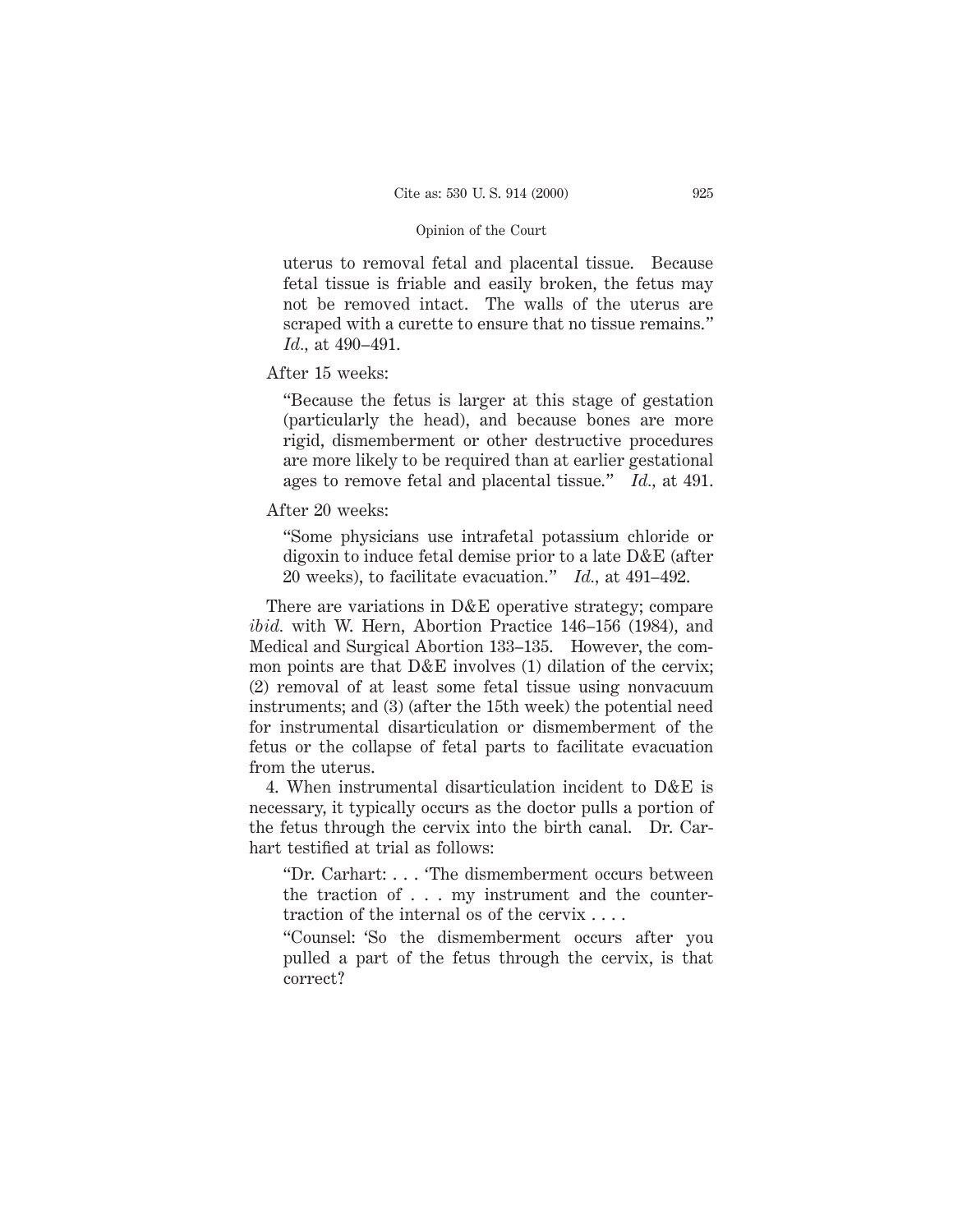"Dr. Carhart: 'Exactly. Because you're using—The cervix has two strictures or two rings, the internal os and the external os . . . that's what's actually doing the dismembering....

"Counsel: 'When we talked before or talked before about a D&E, that is not—where there is not intention to do it intact, do you, in that situation, dismember the fetus in utero first, then remove portions?

"Dr. Carhart: 'I don't think so. . . . I don't know of any way that one could go in and intentionally dismember the fetus in the uterus. . . . It takes something that restricts the motion of the fetus against what you're doing before you're going to get dismemberment.'" 11 F. Supp. 2d, at 1104.

Dr. Carhart's specification of the location of fetal disarticulation is consistent with other sources. See Medical and Surgical Abortion 135; App. in Nos. 98–3245 and 98–3300 (CA8), p. 683, (testimony of Dr. Phillip Stubblefield) ("Q: So you don't actually dismember the fetus in utero, then take the pieces out? A: No").

5. The D&E procedure carries certain risks. The use of instruments within the uterus creates a danger of accidental perforation and damage to neighboring organs. Sharp fetal bone fragments create similar dangers. And fetal tissue accidentally left behind can cause infection and various other complications. See 11 F. Supp. 2d, at 1110; Gynecologic, Obstetric, and Related Surgery 1045 (D. Nichols & D. Clarke-Pearson eds. 2d ed. 2000); F. Cunningham et al., Williams Obstetrics 598 (20th ed. 1997). Nonetheless studies show that the risks of mortality and complication that accompany the D&E procedure between the 12th and 20th weeks of gestation are significantly lower than those accompanying induced labor procedures (the next safest midsecond trimester procedures). See Gynecologic, Obstetric, and Related Surgery, *supra,* at 1046; AMA Report, App. 495, 496; Medical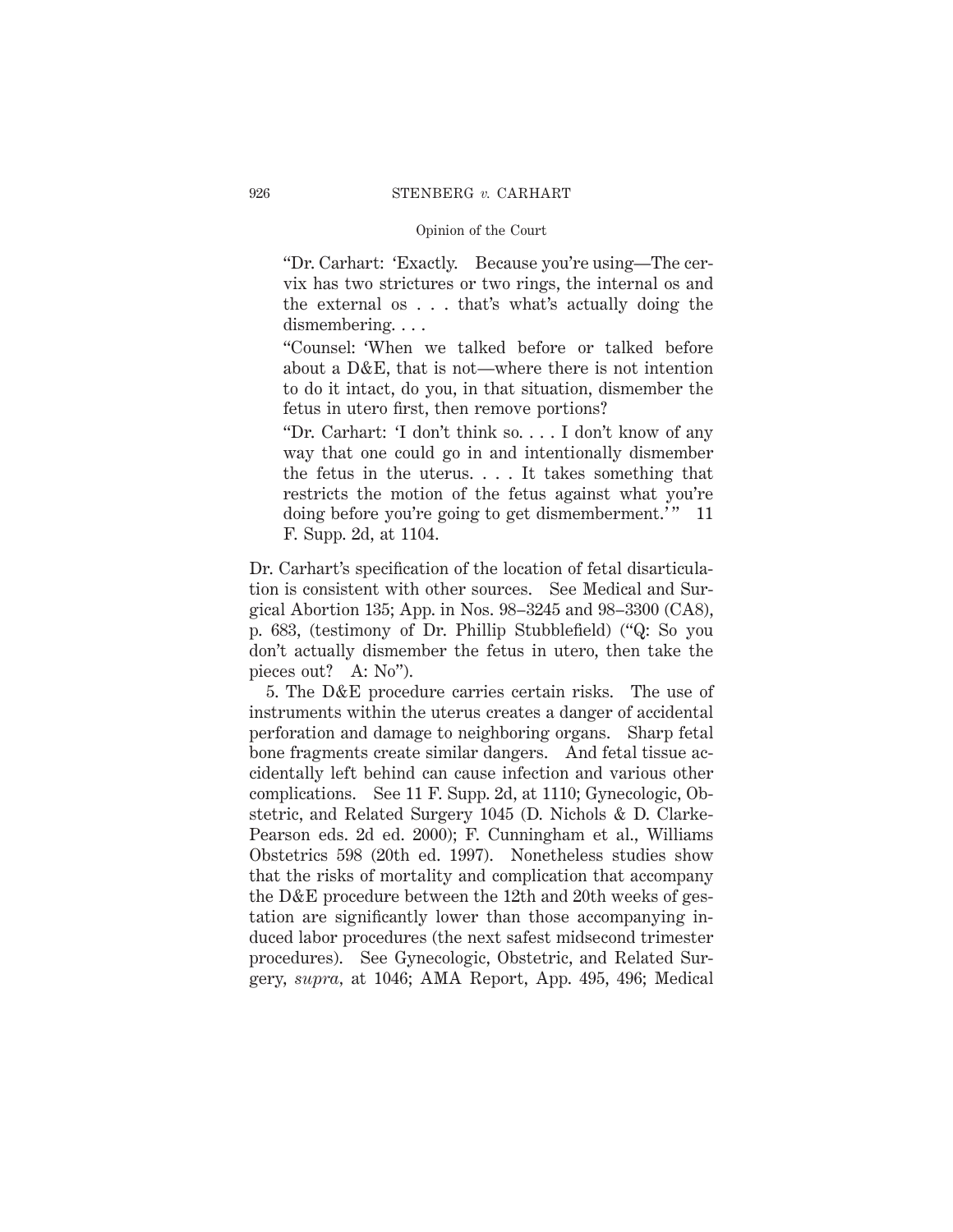and Surgical Abortion 139, 142; Lawson, 171 Am. J. Obstet. Gynecol., at 1368.

6. At trial, Dr. Carhart and Dr. Stubblefield described a variation of the D&E procedure, which they referred to as an "intact D&E." See 11 F. Supp. 2d, at 1105, 1111. Like other versions of the D&E technique, it begins with induced dilation of the cervix. The procedure then involves removing the fetus from the uterus through the cervix "intact," *i. e.,* in one pass, rather than in several passes. *Ibid.* It is used after 16 weeks at the earliest, as vacuum aspiration becomes ineffective and the fetal skull becomes too large to pass through the cervix. *Id.,* at 1105. The intact D&E proceeds in one of two ways, depending on the presentation of the fetus. If the fetus presents head first (a vertex presentation), the doctor collapses the skull; and the doctor then extracts the entire fetus through the cervix. If the fetus presents feet first (a breech presentation), the doctor pulls the fetal body through the cervix, collapses the skull, and extracts the fetus through the cervix. *Ibid.* The breech extraction version of the intact D&E is also known commonly as "dilation and extraction," or D&X. *Id.,* at 1112. In the late second trimester, vertex, breech, and traverse/ compound (sideways) presentations occur in roughly similar proportions. Medical and Surgical Abortion 135; 11 F. Supp. 2d, at 1108.

7. The intact D&E procedure can also be found described in certain obstetric and abortion clinical textbooks, where two variations are recognized. The first, as just described, calls for the physician to adapt his method for extracting the intact fetus depending on fetal presentation. See Gynecologic, Obstetric, and Related Surgery, *supra,* at 1043; Medical and Surgical Abortion 136–137. This is the method used by Dr. Carhart. See 11 F. Supp. 2d, at 1105. A slightly different version of the intact D&E procedure, associated with Dr. Martin Haskell, calls for conversion to a breech presentation in all cases. See Gynecologic, Obstetric, and Related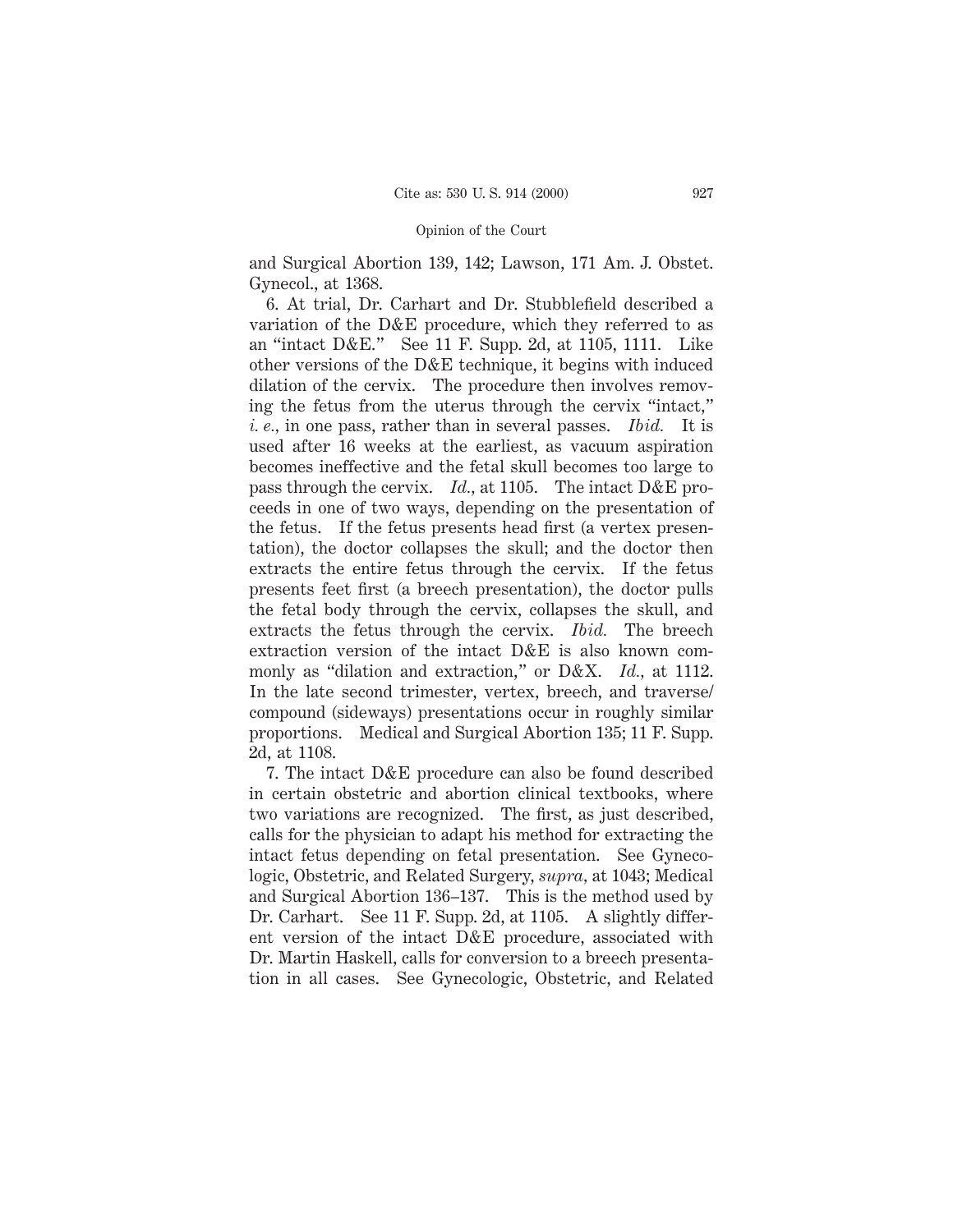Surgery, *supra,* at 1043 (citing M. Haskell, Dilation and Extraction for Late Second Trimester Abortion (1992), in 139 Cong. Rec. 8605 (1993)).

8. The American College of Obstetricians and Gynecologists describes the D&X procedure in a manner corresponding to a breech-conversion intact D&E, including the following steps:

"1. deliberate dilatation of the cervix, usually over a sequence of days;

"2. instrumental conversion of the fetus to a footling breech;

"3. breech extraction of the body excepting the head; and

"4. partial evacuation of the intracranial contents of a living fetus to effect vaginal delivery of a dead but otherwise intact fetus." American College of Obstetricians and Gynecologists Executive Board, Statement on Intact Dilation and Extraction (Jan. 12, 1997) (hereinafter ACOG Statement), App. 599–560.

Despite the technical differences we have just described, intact D&E and D&X are sufficiently similar for us to use the terms interchangeably.

9. Dr. Carhart testified he attempts to use the intact D&E procedure during weeks 16 to 20 because (1) it reduces the dangers from sharp bone fragments passing through the cervix, (2) minimizes the number of instrument passes needed for extraction and lessens the likelihood of uterine perforations caused by those instruments, (3) reduces the likelihood of leaving infection-causing fetal and placental tissue in the uterus, and (4) could help to prevent potentially fatal absorption of fetal tissue into the maternal circulation. See 11 F. Supp. 2d, at 1107. The District Court made no findings about the D&X procedure's overall safety. *Id.*, at 1126, n. 39. The District Court concluded, however, that "the evidence is both clear and convincing that Carhart's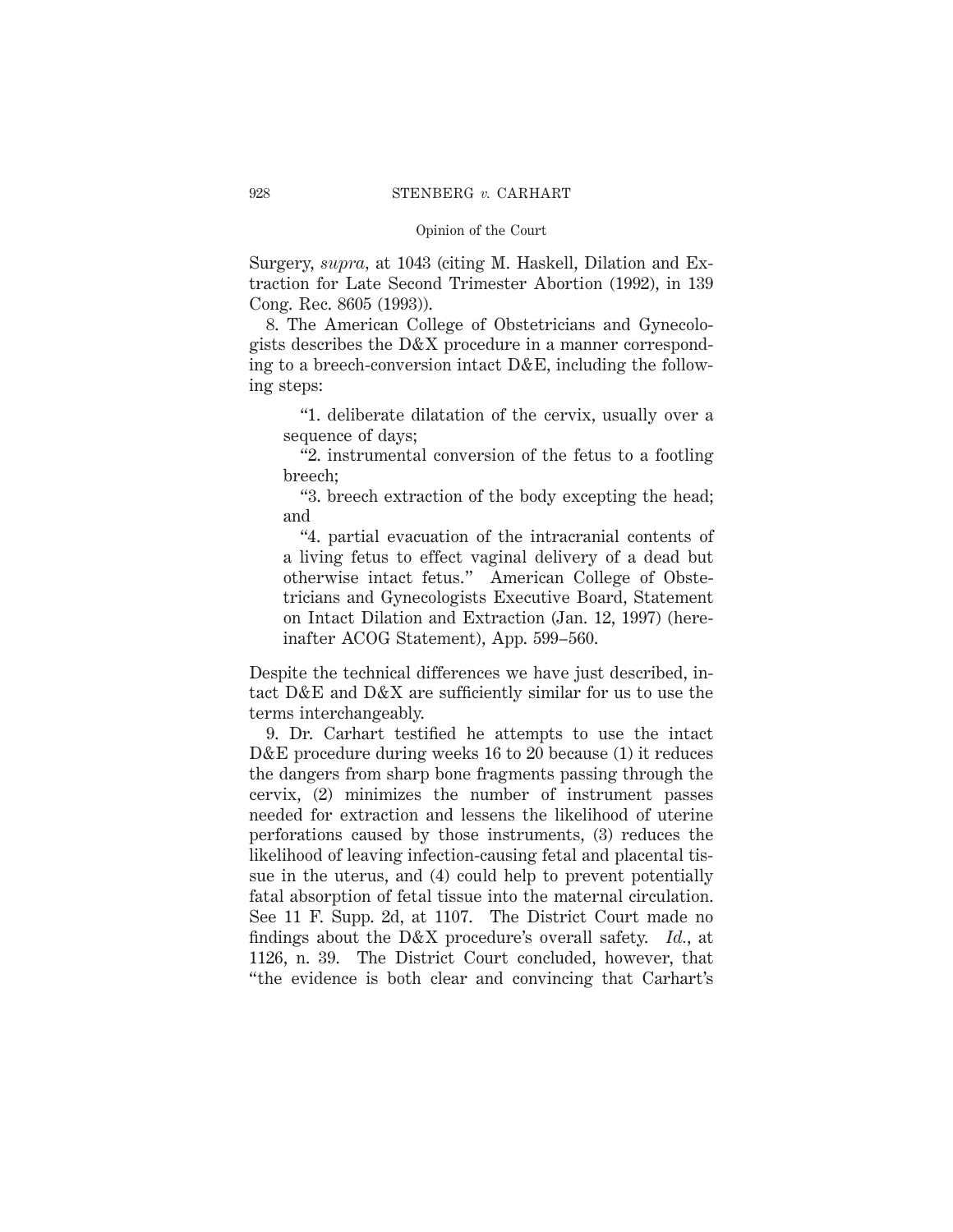D&X procedure is superior to, and safer than, the ... other abortion procedures used during the relevant gestational period in the 10 to 20 cases a year that present to Dr. Carhart." *Id.,* at 1126.

10. The materials presented at trial referred to the potential benefits of the D&X procedure in circumstances involving nonviable fetuses, such as fetuses with abnormal fluid accumulation in the brain (hydrocephaly). See 11 F. Supp. 2d, at 1107 (quoting AMA Report, App. 492 (" 'Intact D&X may be preferred by some physicians, particularly when the fetus has been diagnosed with hydrocephaly or other anomalies incompatible with life outside the womb' ")); see also Grimes, The Continuing Need for Late Abortions, 280 JAMA 747, 748 (Aug. 26, 1998) (D&X "may be especially useful in the presence of fetal anomalies, such as hydrocephalus," because its reduction of the cranium allows "a smaller diameter to pass through the cervix, thus reducing risk of cervical injury"). Others have emphasized its potential for women with prior uterine scars, or for women for whom induction of labor would be particularly dangerous. See *Women's Medical Professional Corp.* v. *Voinovich,* 911 F. Supp. 2d 1051, 1067 (SD Ohio 1995); *Evans* v. *Kelley,* 977 F. Supp. 2d 1283, 1296 (ED Mich. 1997).

11. There are no reliable data on the number of D&X abortions performed annually. Estimates have ranged between 640 and 5,000 per year. Compare Henshaw, Abortion Incidence and Services in the United States, 1995–1996, 30 Family Planning Perspectives 263, 268 (1998), with Joint Hearing on S. 6 and H. R. 929 before the Senate Committee on the Judiciary and the Subcommittee on the Constitution of the House Committee on the Judiciary, 105th Cong., 1st Sess., 46 (1997).

## II

The question before us is whether Nebraska's statute, making criminal the performance of a "partial birth abortion," violates the Federal Constitution, as interpreted in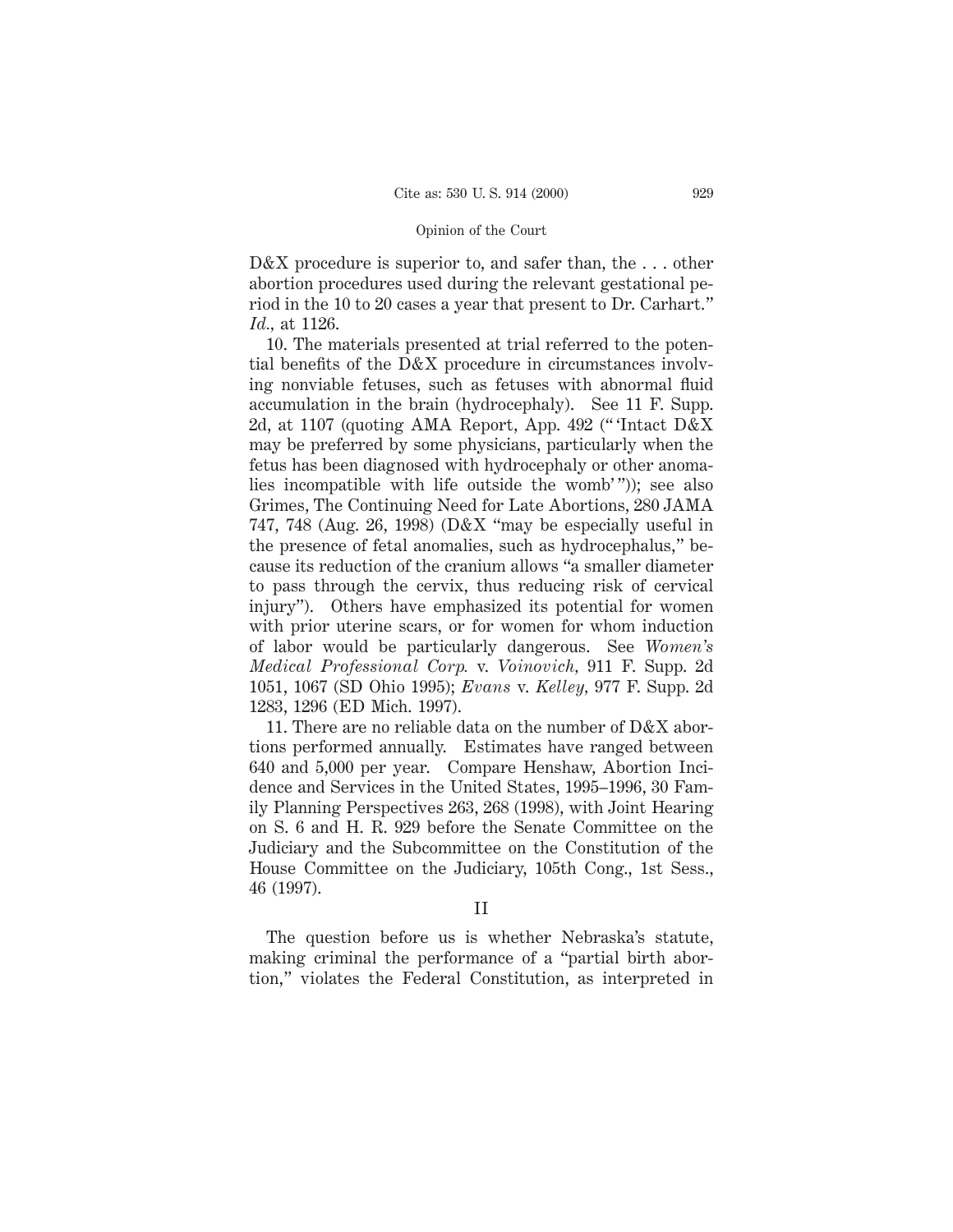*Planned Parenthood of Southeastern Pa.* v. *Casey,* 505 U. S. 833 (1992), and *Roe* v. *Wade,* 410 U. S. 113 (1973). We conclude that it does for at least two independent reasons. First, the law lacks any exception " 'for the preservation of the ... health of the mother.'"  $Casey$ , 505 U.S., at 879 (plurality opinion). Second, it "imposes an undue burden on a woman's ability" to choose a D&E abortion, thereby unduly burdening the right to choose abortion itself. *Id.,* at 874. We shall discuss each of these reasons in turn.

A

The *Casey* plurality opinion reiterated what the Court held in *Roe;* that " 'subsequent to viability, the State in promoting its interest in the potentiality of human life may, if it chooses, regulate, and even proscribe, abortion *except where it is necessary, in appropriate medical judgment, for the preservation of the life or health of the mother.*' " 505 U. S., at 879 (quoting *Roe, supra,* at 164–165) (emphasis added).

The fact that Nebraska's law applies both previability and postviability aggravates the constitutional problem presented. The State's interest in regulating abortion previability is considerably weaker than postviability. See *Casey, supra,* at 870. Since the law requires a health exception in order to validate even a postviability abortion regulation, it at a minimum requires the same in respect to previability regulation. See *Casey, supra,* at 880 (majority opinion) (assuming need for health exception previability); see also *Harris* v. *McRae,* 448 U. S. 297, 316 (1980).

The quoted standard also depends on the state regulations "promoting [the State's] interest in the potentiality of human life." The Nebraska law, of course, does not directly further an interest "in the potentiality of human life" by saving the fetus in question from destruction, as it regulates only a *method* of performing abortion. Nebraska describes its interests differently. It says the law " 'show[s] concern for the life of the unborn," "prevent<sup>[s]</sup> cruelty to partially born chil-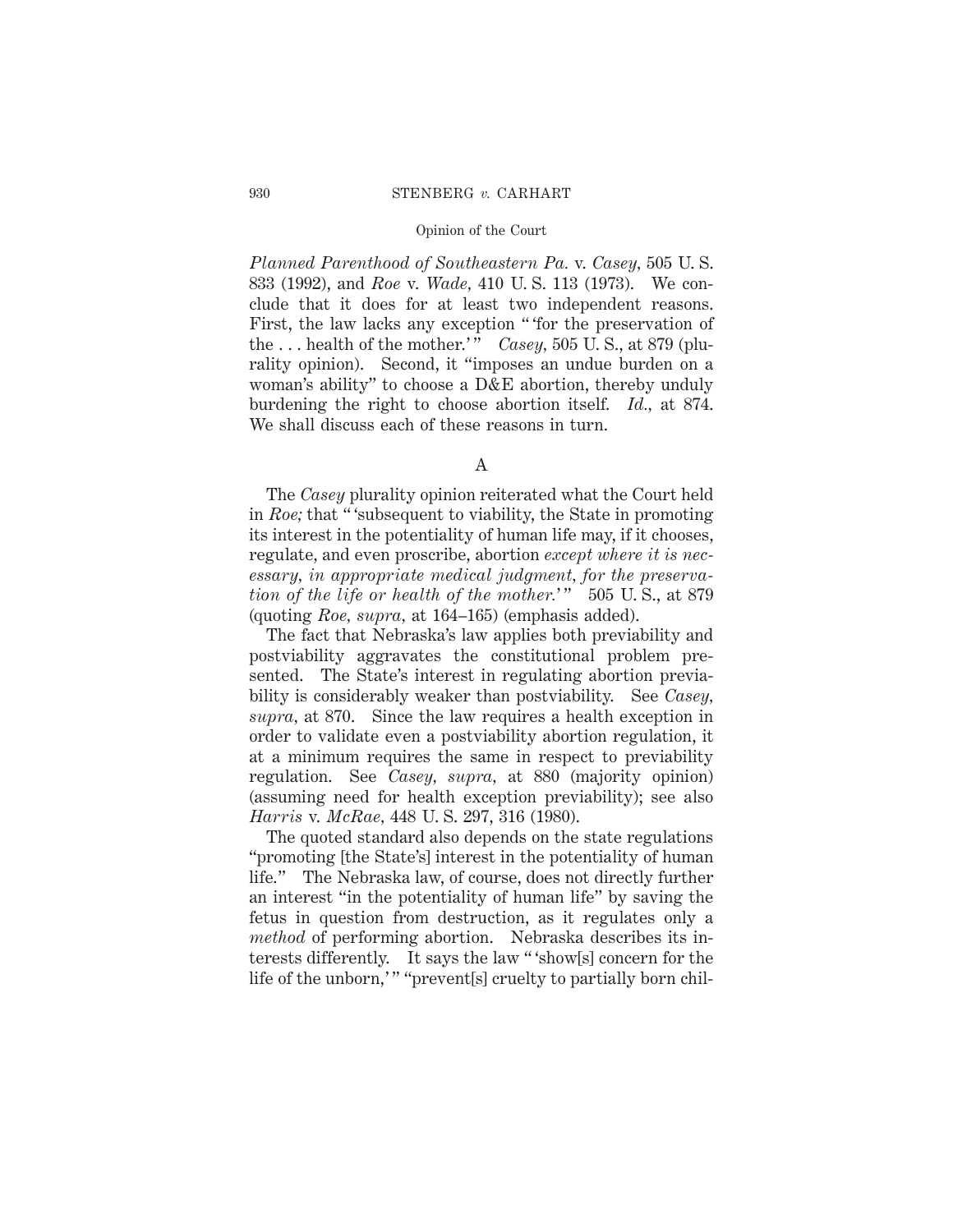dren," and "preserve[s] the integrity of the medical profession." Brief for Petitioners 48. But we cannot see how the interest-related differences could make any difference to the question at hand, namely, the application of the "health" requirement.

Consequently, the governing standard requires an exception "where it is necessary, in appropriate medical judgment for the preservation of the life or health of the mother," *Casey, supra,* at 879, for this Court has made clear that a State may promote but not endanger a woman's health when it regulates the methods of abortion. *Thornburgh* v. *American College of Obstetricians and Gynecologists,* 476 U. S. 747, 768–769 (1986); *Colautti* v. *Franklin,* 439 U. S. 379, 400 (1979); *Danforth,* 428 U. S., at 76–79; *Doe* v. *Bolton,* 410 U. S. 179, 197 (1973).

Justice Thomas says that the cases just cited limit this principle to situations where the pregnancy *itself* creates a threat to health. See *post,* at 1010. He is wrong. The cited cases, reaffirmed in *Casey,* recognize that a State cannot subject women's health to significant risks both in that context, *and also* where state regulations force women to use riskier methods of abortion. Our cases have repeatedly invalidated statutes that in the process of regulating the *methods* of abortion, imposed significant health risks. They make clear that a risk to a women's health is the same whether it happens to arise from regulating a particular method of abortion, or from barring abortion entirely. Our holding does not go beyond those cases, as ratified in *Casey.*

1

Nebraska responds that the law does not require a health exception unless there is a need for such an exception. And here there is no such need, it says. It argues that "safe" alternatives remain available" and "a ban on partial-birth abortion/D&X would create no risk to the health of women." Brief for Petitioners 29, 40. The problem for Nebraska is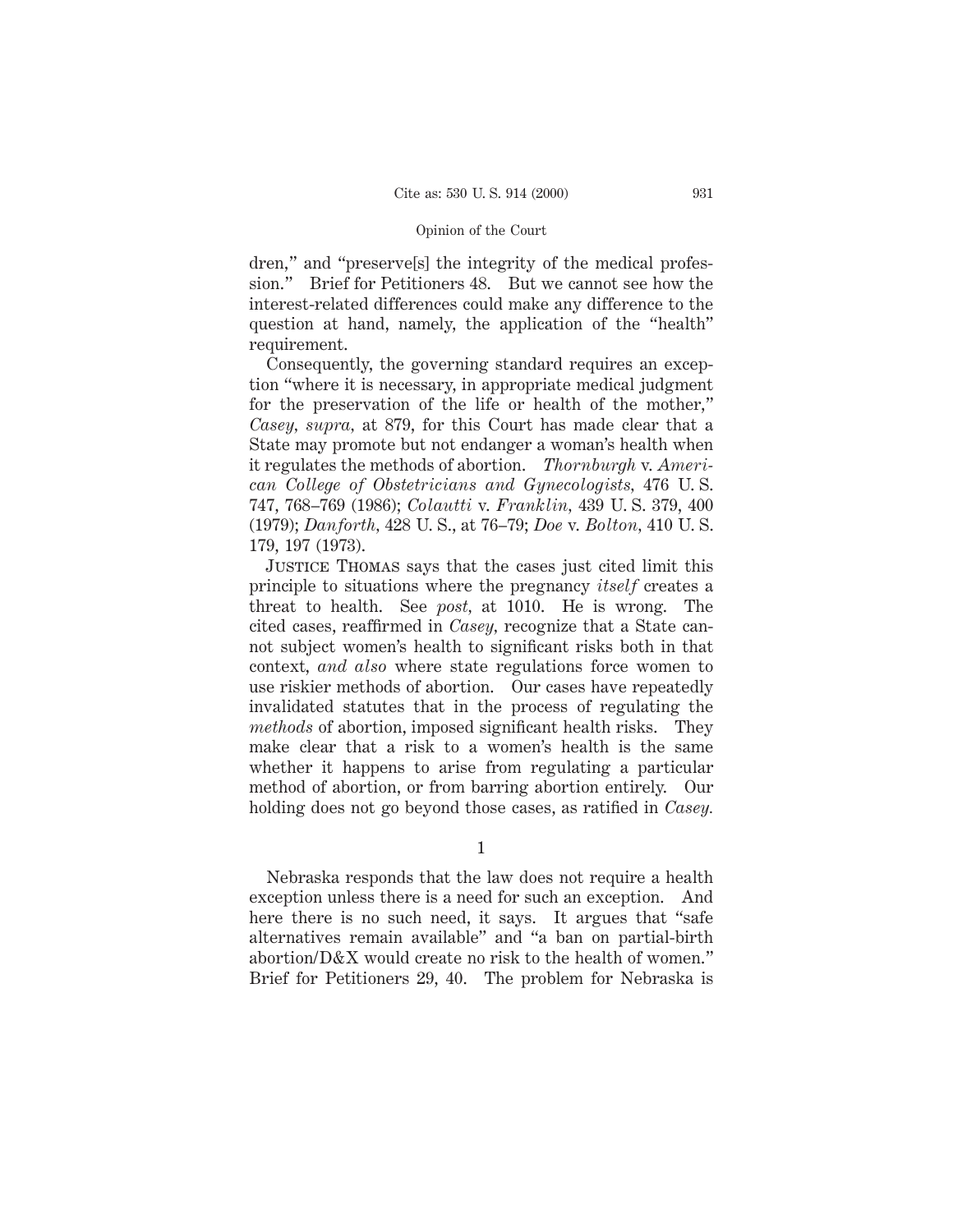that the parties strongly contested this factual question in the trial court below; and the findings and evidence support Dr. Carhart. The State fails to demonstrate that banning D&X without a health exception may not create significant health risks for women, because the record shows that significant medical authority supports the proposition that in some circumstances, D&X would be the safest procedure.

We shall reiterate in summary form the relevant findings and evidence. On the basis of medical testimony the District Court concluded that "Carhart's D&X procedure is . . . safer tha[n] the D&E and other abortion procedures used during the relevant gestational period in the 10 to 20 cases a year that present to Dr. Carhart." 11 F. Supp. 2d, at 1126. It found that the D&X procedure permits the fetus to pass through the cervix with a minimum of instrumentation. *Ibid.* It thereby

"reduces operating time, blood loss and risk of infection; reduces complications from bony fragments; reduces instrument-inflicted damage to the uterus and cervix; prevents the most common causes of maternal mortality (DIC and amniotic fluid embolus); and eliminates the possibility of 'horrible complications' arising from retained fetal parts." *Ibid.*

The District Court also noted that a select panel of the American College of Obstetricians and Gynecologists concluded that D&X " 'may be the best or most appropriate procedure in a particular circumstance to save the life or preserve the health of a woman.'" *Id.*, at 1105, n. 10 (quoting ACOG Statement, App. 600–601) (but see an important qualification, *infra,* at 934). With one exception, the federal trial courts that have heard expert evidence on the matter have reached similar factual conclusions. See *Rhode Island Medical Soc.* v. *Whitehouse,* 66 F. Supp. 2d 288, 314 (RI 1999); *A Choice for Women* v. *Butterworth,* 54 F. Supp. 2d 1148, 1153, 1156 (SD Fla. 1998); *Causeway Medical Suite* v. *Foster,* 43 F. Supp. 2d 604, 613–614 (ED La. 1999); *Richmond*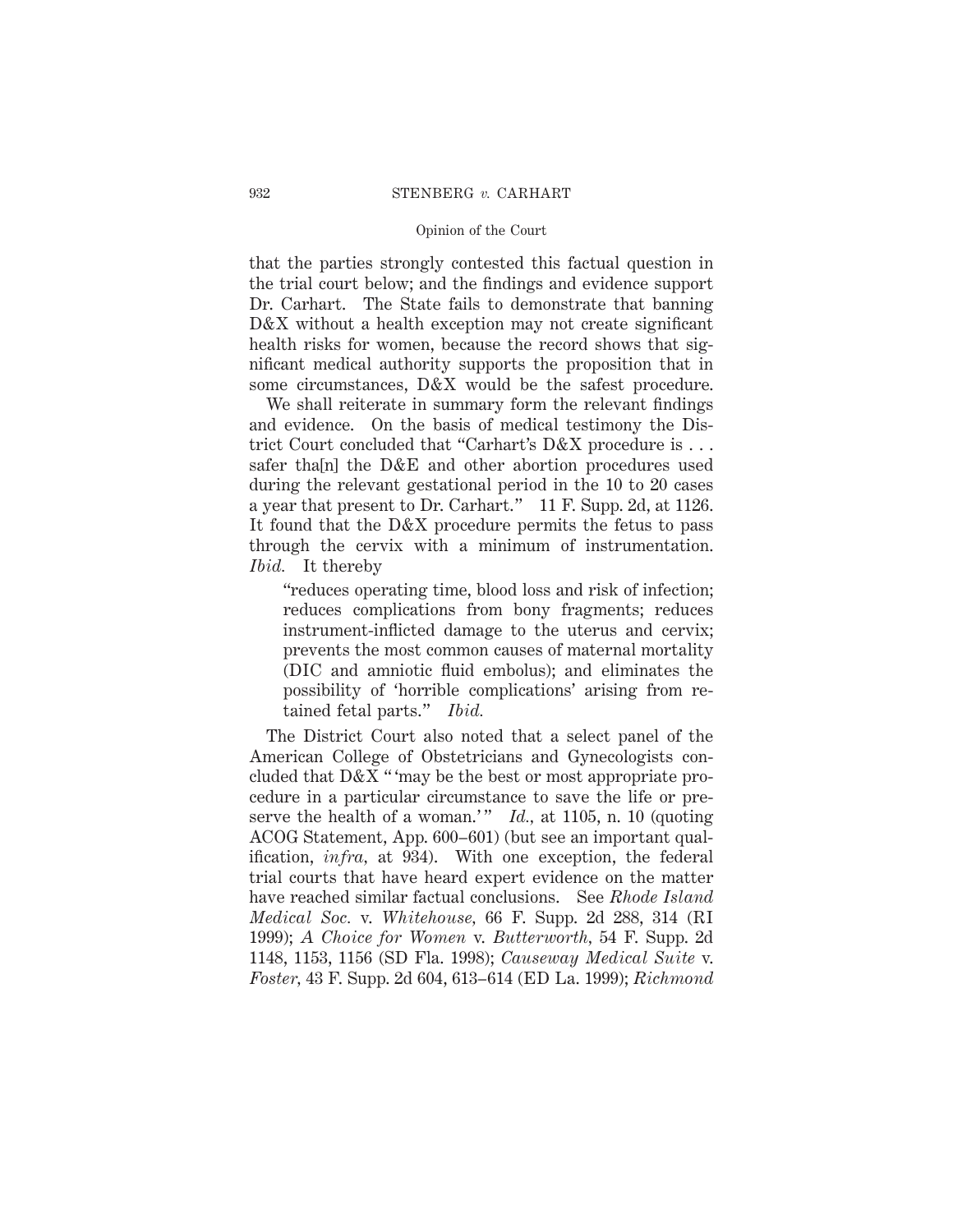*Medical Center for Women* v. *Gilmore,* 11 F. Supp. 2d 795, 827, n. 40 (ED Va. 1998); *Hope Clinic* v. *Ryan,* 995 F. Supp. 2d 847, 852 (ND Ill. 1998), vacated, 195 F. 3d 857 (CA7 1999), cert. pending, No. 99–1152; *Voinovich,* 911 F. Supp. 2d, at 1069–1070; *Kelley,* 977 F. Supp. 2d, at 1296; but see *Planned Parenthood of Wis.* v. *Doyle,* 44 F. Supp. 2d 975, 980 (WD Wis.), vacated, 195 F. 3d 857 (CA7 1999).

Nebraska, along with supporting *amici,* replies that these findings are irrelevant, wrong, or applicable only in a tiny number of instances. It says (1) that the D&X procedure is "little-used," (2) by only "a handful of doctors." Brief for Petitioners 32. It argues (3) that D&E and labor induction are at all times "safe alternative procedures." *Id.,* at 36. It refers to the testimony of petitioners' medical expert, who testified (4) that the ban would not increase a woman's risk of several rare abortion complications (disseminated intravascular coagulopathy and amniotic fluid embolus), *id.,* at 37; App. 642–644.

The Association of American Physicians and Surgeons et al., *amici* supporting Nebraska, argue (5) that elements of the D&X procedure may create special risks, including cervical incompetence caused by overdilitation, injury caused by conversion of the fetal presentation, and dangers arising from the "blind" use of instrumentation to pierce the fetal skull while lodged in the birth canal. See Brief for Association of American Physicians and Surgeons et al. as *Amici Curiae* 21–23; see also Sprang & Neerhof, Rationale for Banning Abortions Late in Pregnancy, 280 JAMA 744, 746 (Aug. 26, 1998).

Nebraska further emphasizes (6) that there are no medical studies "establishing the safety of the partial-birth abortion/ D&X procedure," Brief for Petitioners 39, and "no medical studies comparing the safety of partial-birth abortion/D&X to other abortion procedures," *ibid.* It points to, *id.,* at 35,

<sup>2</sup>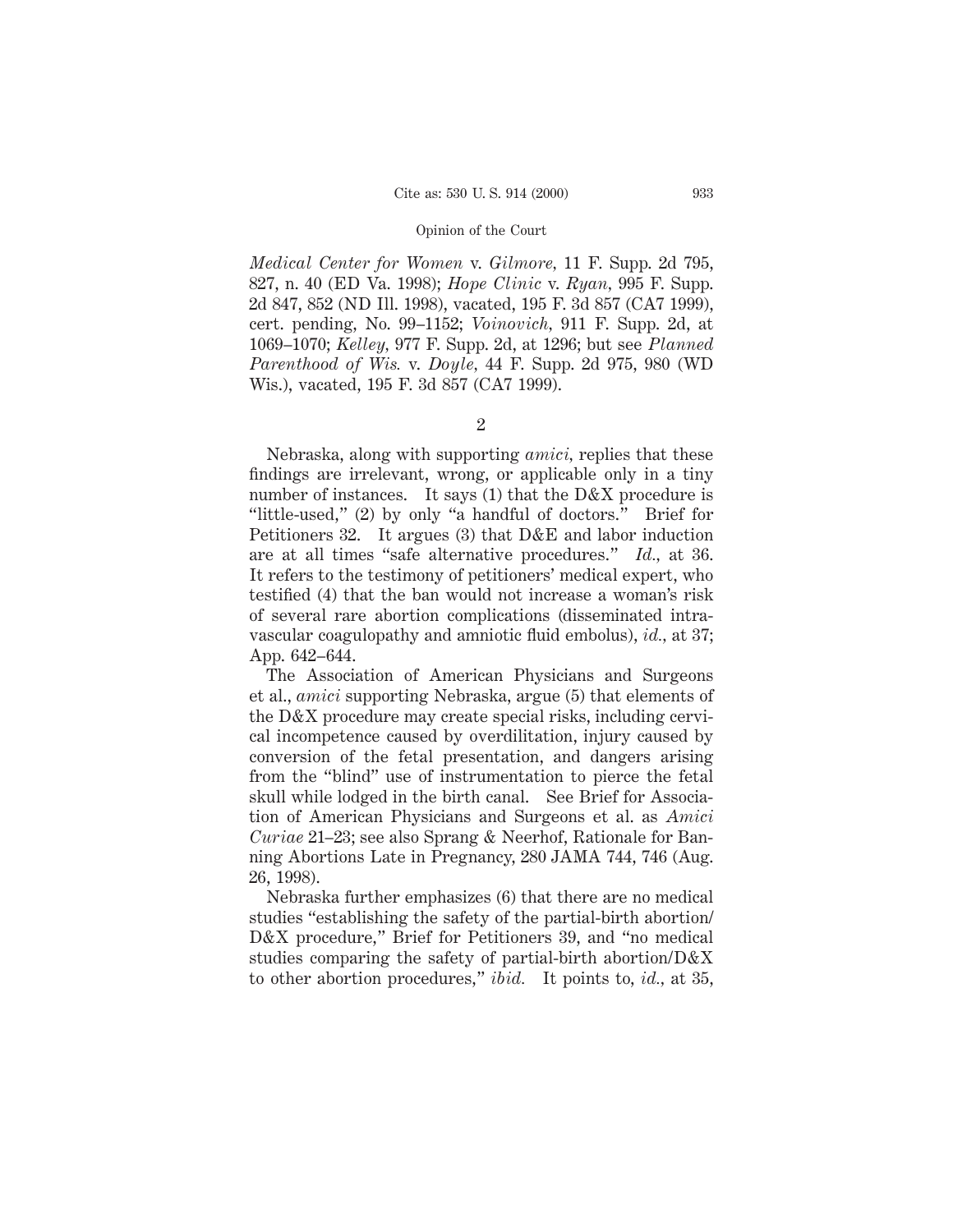(7) an American Medical Association policy statement that " 'there does not appear to be any identified situation in which intact  $D&X$  is the only appropriate procedure to induce abortion,'" Late Term Pregnancy Termination Techniques, AMA Policy H–5.982 (1997). And it points out (8) that the American College of Obstetricians and Gynecologists qualified its statement that D&X "may be the best or most appropriate procedure," by adding that the panel "could identify no circumstances under which [the D&X] procedure . . . would be the only option to save the life or preserve the health of the woman." App. 600–601.

3

We find these eight arguments insufficient to demonstrate that Nebraska's law needs no health exception. For one thing, certain of the arguments are beside the point. The D&X procedure's relative rarity (argument (1)) is not highly relevant. The D&X is an infrequently used abortion procedure; but the health exception question is whether protecting women's health requires an exception for those infrequent occasions. A rarely used treatment might be necessary to treat a rarely occurring disease that could strike anyone—the State cannot prohibit a person from obtaining treatment simply by pointing out that most people do not need it. Nor can we know whether the fact that only a "handful" of doctors use the procedure (argument (2)) reflects the comparative rarity of late second term abortions, the procedure's recent development, Gynecologic, Obstetric, and Related Surgery, at 1043, the controversy surrounding it, or, as Nebraska suggests, the procedure's lack of utility.

For another thing, the record responds to Nebraska's (and *amici*'s) medically based arguments. In respect to argument (3), for example, the District Court agreed that alternatives, such as D&E and induced labor, are "safe" but found that the D&X method was significantly *safer* in certain circumstances. 11 F. Supp. 2d, at 1125–1126. In respect to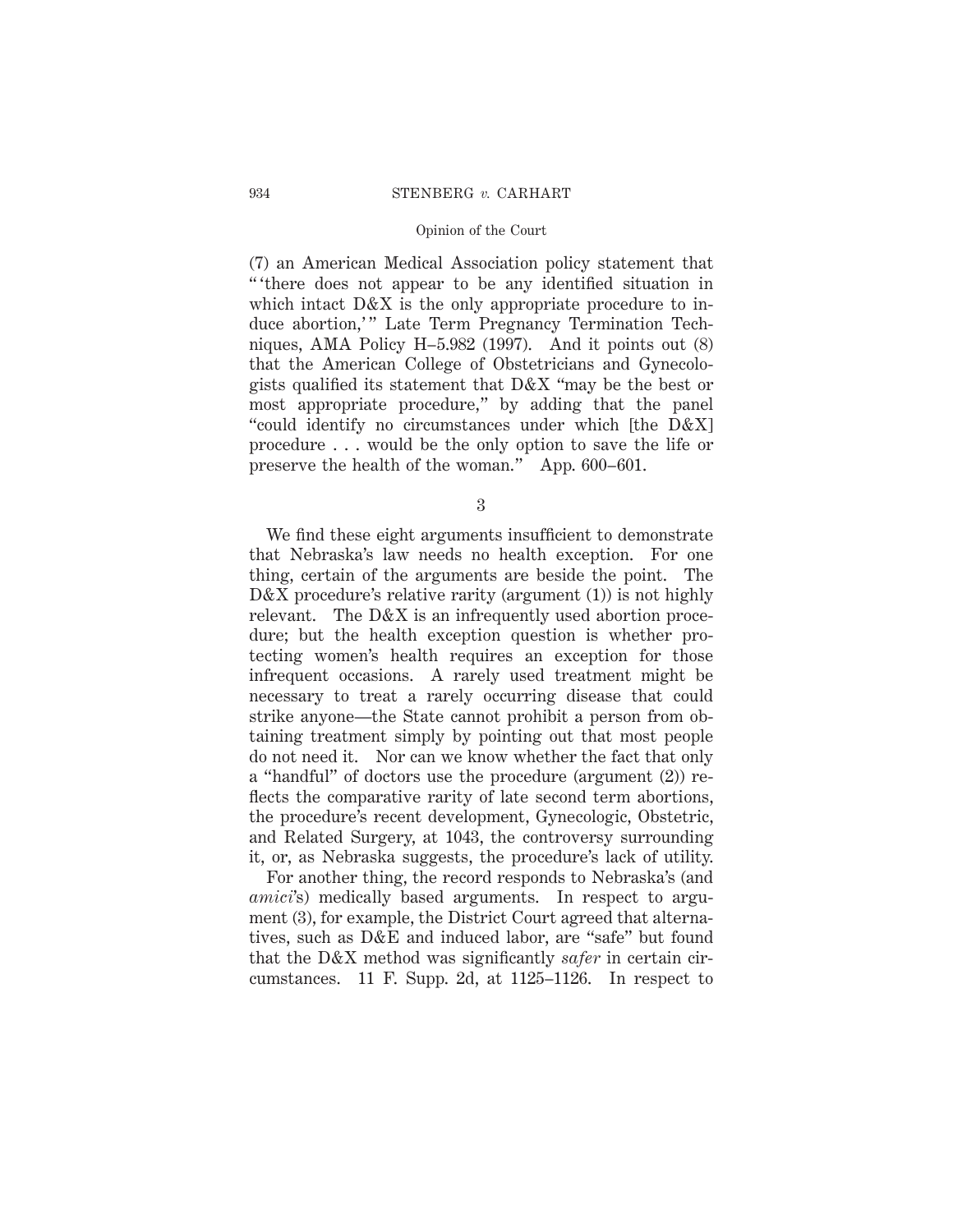argument (4), the District Court simply relied on different expert testimony—testimony stating that " '[a]nother advantage of the Intact D&E is that it eliminates the risk of embolism of cerebral tissue into the woman's blood stream.'" *Id.*, at 1124 (quoting Hearing on H. R. 1833 before the Senate Committee on the Judiciary, 104th Cong., 1st Sess., 260 (1995) (statement of W. Hern).

In response to *amici*'s argument (5), the American College of Obstetricians and Gynecologists, in its own *amici* brief, denies that D&X generally poses risks greater than the alternatives. It says that the suggested alternative procedures involve similar or greater risks of cervical and uterine injury, for "D&E procedures, involve similar amounts of dilitation" and "of course childbirth involves even greater cervical dilitation." Brief for American College of Obstetricians and Gynecologists et al. as *Amici Curiae* 23. The College points out that Dr. Carhart does not reposition the fetus thereby avoiding any risks stemming from conversion to breech presentation, and that, as compared with D&X, D&E involves the same, if not greater, "blind" use of sharp instruments in the uterine cavity. *Id.,* at 23–24.

We do not quarrel with Nebraska's argument (6), for Nebraska is right. There are no general medical studies documenting comparative safety. Neither do we deny the import of the American Medical Association's statement (argument (7))—even though the State does omit the remainder of that statement: "The AMA recommends that the procedure not be used *unless alternative procedures pose materially greater risk to the woman."* Late Term Pregnancy Termination Techniques, AMA Policy H–5.982 (emphasis added).

We cannot, however, read the American College of Obstetricians and Gynecologists panel's qualification (that it could not "identify" a circumstance where D&X was the "only" life- or health-preserving option) as if, according to Nebraska's argument (8), it denied the potential health-related need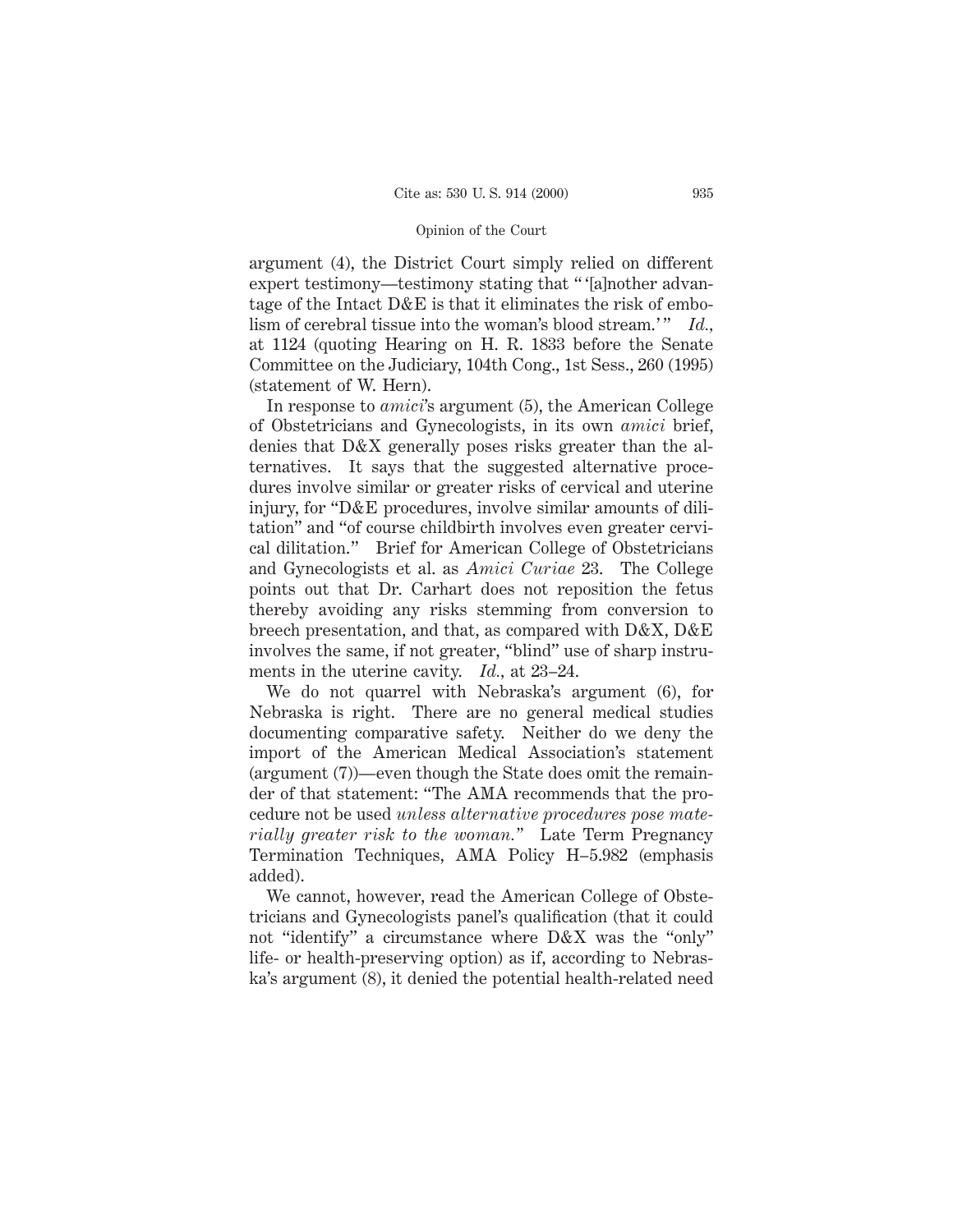for D&X. That is because the College writes the following in its *amici* brief:

"Depending on the physician's skill and experience, the D&X procedure can be the most appropriate abortion procedure for some women in some circumstances. D&X presents a variety of potential safety advantages over other abortion procedures used during the same gestational period. Compared to D&Es involving dismemberment, D&X involves less risk of uterine perforation or cervical laceration because it requires the physician to make fewer passes into the uterus with sharp instruments and reduces the presence of sharp fetal bone fragments that can injure the uterus and cervix. There is also considerable evidence that D&X reduces the risk of retained fetal tissue, a serious abortion complication that can cause maternal death, and that D&X reduces the incidence of a 'free floating' fetal head that can be difficult for a physician to grasp and remove and can thus cause maternal injury. That D&X procedures usually take less time than other abortion methods used at a comparable stage of pregnancy can also have health advantages. The shorter the procedure, the less blood loss, trauma, and exposure to anesthesia. The intuitive safety advantages of intact D&E are supported by clinical experience. Especially for women with particular health conditions, there is medical evidence that  $D\&X$ may be safer than available alternatives." Brief for American College of Obstetricians and Gynecologists et al. as *Amici Curiae* 21–22 (citation and footnotes omitted).

4

The upshot is a District Court finding that D&X significantly obviates health risks in certain circumstances, a highly plausible record-based explanation of why that might be so, a division of opinion among some medical experts over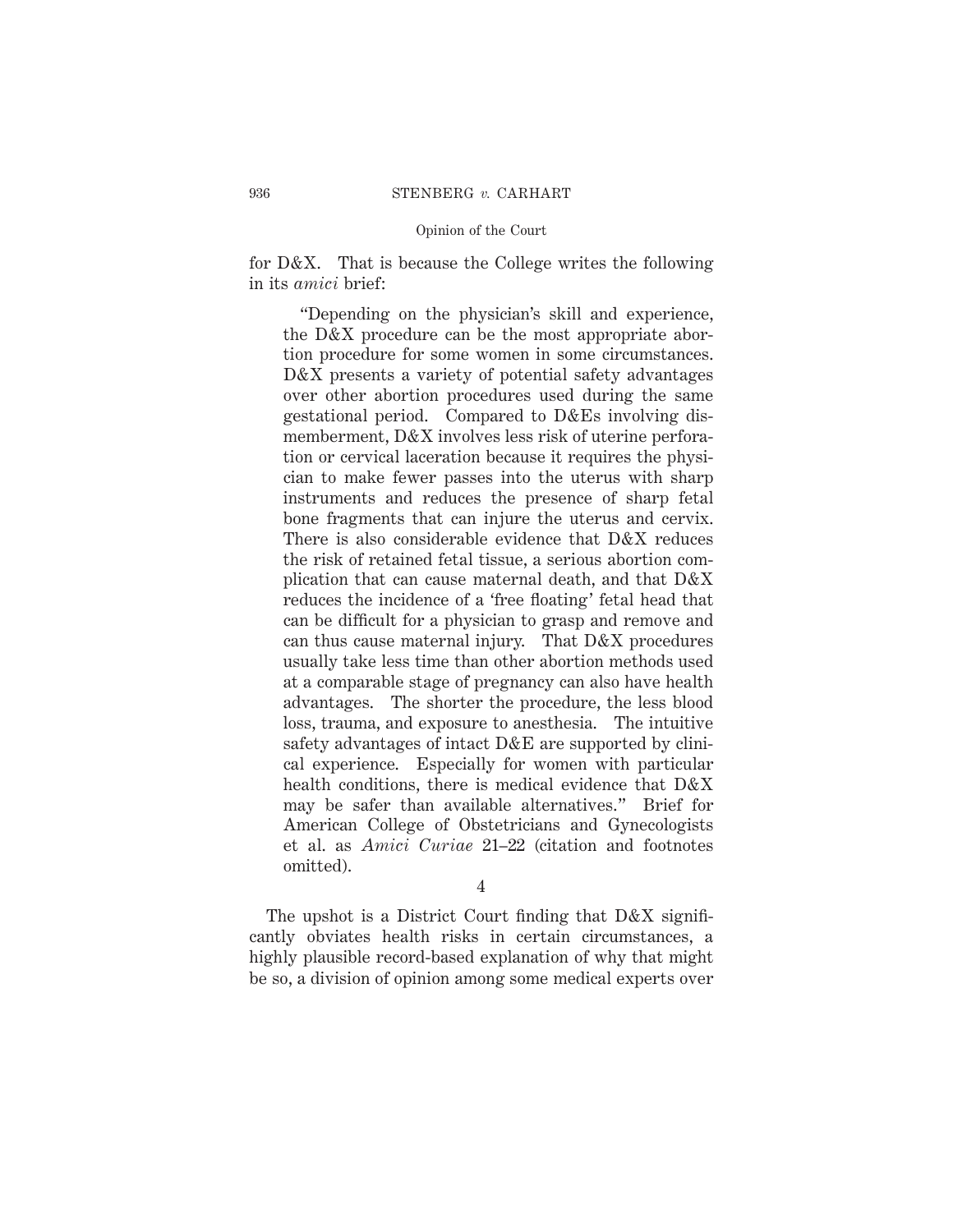whether  $D&X$  is generally safer, and an absence of controlled medical studies that would help answer these medical questions. Given these medically related evidentiary circumstances, we believe the law requires a health exception.

The word "necessary" in *Casey*'s phrase "necessary, in appropriate medical judgment, for the preservation of the life or health of the mother," 505 U. S., at 879 (internal quotation marks omitted), cannot refer to an absolute necessity or to absolute proof. Medical treatments and procedures are often considered appropriate (or inappropriate) in light of estimated comparative health risks (and health benefits) in particular cases. Neither can that phrase require unanimity of medical opinion. Doctors often differ in their estimation of comparative health risks and appropriate treatment. And *Casey*'s words "appropriate medical judgment" must embody the judicial need to tolerate responsible differences of medical opinion—differences of a sort that the American Medical Association and American College of Obstetricians and Gynecologists' statements together indicate are present here.

For another thing, the division of medical opinion about the matter at most means uncertainty, a factor that signals the presence of risk, not its absence. That division here involves highly qualified knowledgeable experts on both sides of the issue. Where a significant body of medical opinion believes a procedure may bring with it greater safety for some patients and explains the medical reasons supporting that view, we cannot say that the presence of a different view by itself proves the contrary. Rather, the uncertainty means a significant likelihood that those who believe that D&X is a safer abortion method in certain circumstances may turn out to be right. If so, then the absence of a health exception will place women at an unnecessary risk of tragic health consequences. If they are wrong, the exception will simply turn out to have been unnecessary.

In sum, Nebraska has not convinced us that a health exception is "never necessary to preserve the health of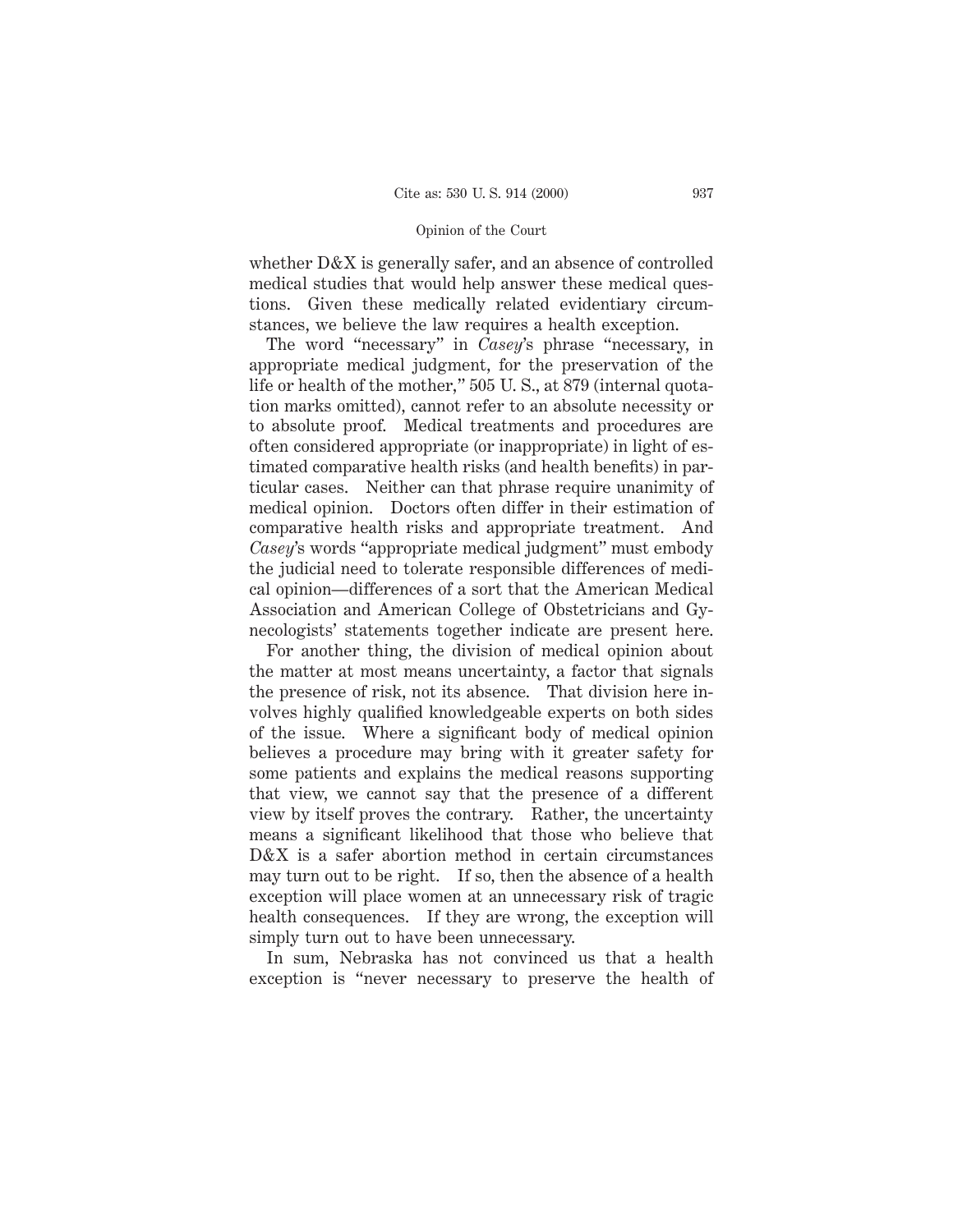#### 938 STENBERG *v.* CARHART

#### Opinion of the Court

women." Reply Brief for Petitioners 4. Rather, a statute that altogether forbids D&X creates a significant health risk. The statute consequently must contain a health exception. This is not to say, as JUSTICE THOMAS and JUSTICE KEN-NEDY claim, that a State is prohibited from proscribing an abortion procedure whenever a particular physician deems the procedure preferable. By no means must a State grant physicians "unfettered discretion" in their selection of abortion methods. *Post*, at 969 (KENNEDY, J., dissenting). But where substantial medical authority supports the proposition that banning a particular abortion procedure could endanger women's health, *Casey* requires the statute to include a health exception when the procedure is " 'necessary, in appropriate medical judgment, for the preservation of the life or health of the mother.'"  $505$  U.S., at 879. Requiring such an exception in this case is no departure from *Casey,* but simply a straightforward application of its holding.

## B

The Eighth Circuit found the Nebraska statute unconstitutional because, in *Casey*'s words, it has the "effect of placing a substantial obstacle in the path of a woman seeking an abortion of a nonviable fetus." *Id.,* at 877*.* It thereby places an "undue burden" upon a woman's right to terminate her pregnancy before viability. *Ibid.* Nebraska does not deny that the statute imposes an "undue burden" *if* it applies to the more commonly used D&E procedure as well as to D&X. And we agree with the Eighth Circuit that it does so apply.

Our earlier discussion of the D&E procedure, *supra,* at 924–926, shows that it falls within the statutory prohibition. The statute forbids "deliberately and intentionally delivering into the vagina a living unborn child, or a substantial portion thereof, for the purpose of performing a procedure that the person performing such procedure knows will kill the unborn child." Neb. Rev. Stat. Ann. § 28–326(9) (Supp. 1999). We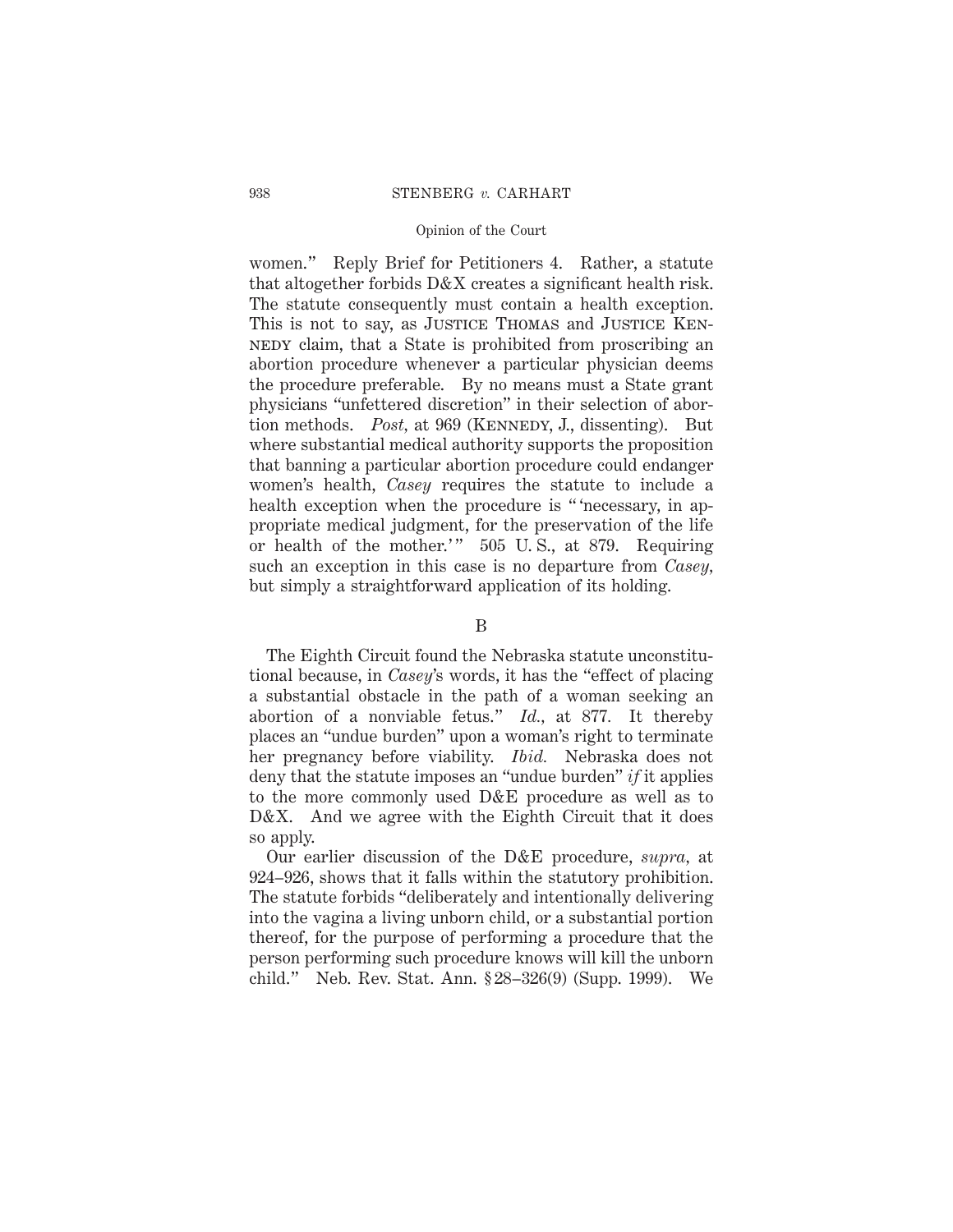do not understand how one could distinguish, using this language, between D&E (where a foot or arm is drawn through the cervix) and D&X (where the body up to the head is drawn through the cervix). Evidence before the trial court makes clear that D&E will often involve a physician pulling a "substantial portion" of a still living fetus, say, an arm or leg, into the vagina prior to the death of the fetus. 11 F. Supp. 2d, at 1128; *id.,* at 1128–1130. Indeed D&E involves dismemberment that commonly occurs only when the fetus meets resistance that restricts the motion of the fetus: "The dismemberment occurs between the traction of . . . [the] instrument and the counter-traction of the internal os of the cervix." *Id.,* at 1128. And these events often do not occur until after a portion of a living fetus has been pulled into the vagina. *Id.,* at 1104; see also Medical and Surgical Abortion 135 ("During the mid-second trimester, separation of the fetal corpus may occur when the fetus is drawn into the lower uterine segment, where compression and traction against the endocervix facilitates disarticulation").

Even if the statute's basic aim is to ban  $D\&X$ , its language makes clear that it also covers a much broader category of procedures. The language does not track the medical differences between D&E and D&X—though it would have been a simple matter, for example, to provide an exception for the performance of D&E and other abortion procedures. *E. g.,* Kan. Stat. Ann. § 65–6721(b)(1) (Supp. 1999). Nor does the statute anywhere suggest that its application turns on whether a portion of the fetus' body is drawn into the vagina as part of a process to extract an intact fetus after collapsing the head as opposed to a process that would dismember the fetus. Thus, the dissenters' argument that the law was generally intended to bar D&X can be both correct and irrelevant. The relevant question is *not* whether the legislature wanted to ban D&X; it is whether the law was intended to apply *only* to D&X. The plain language covers both procedures. A rereading of this opinion, *supra,* at 924–929, as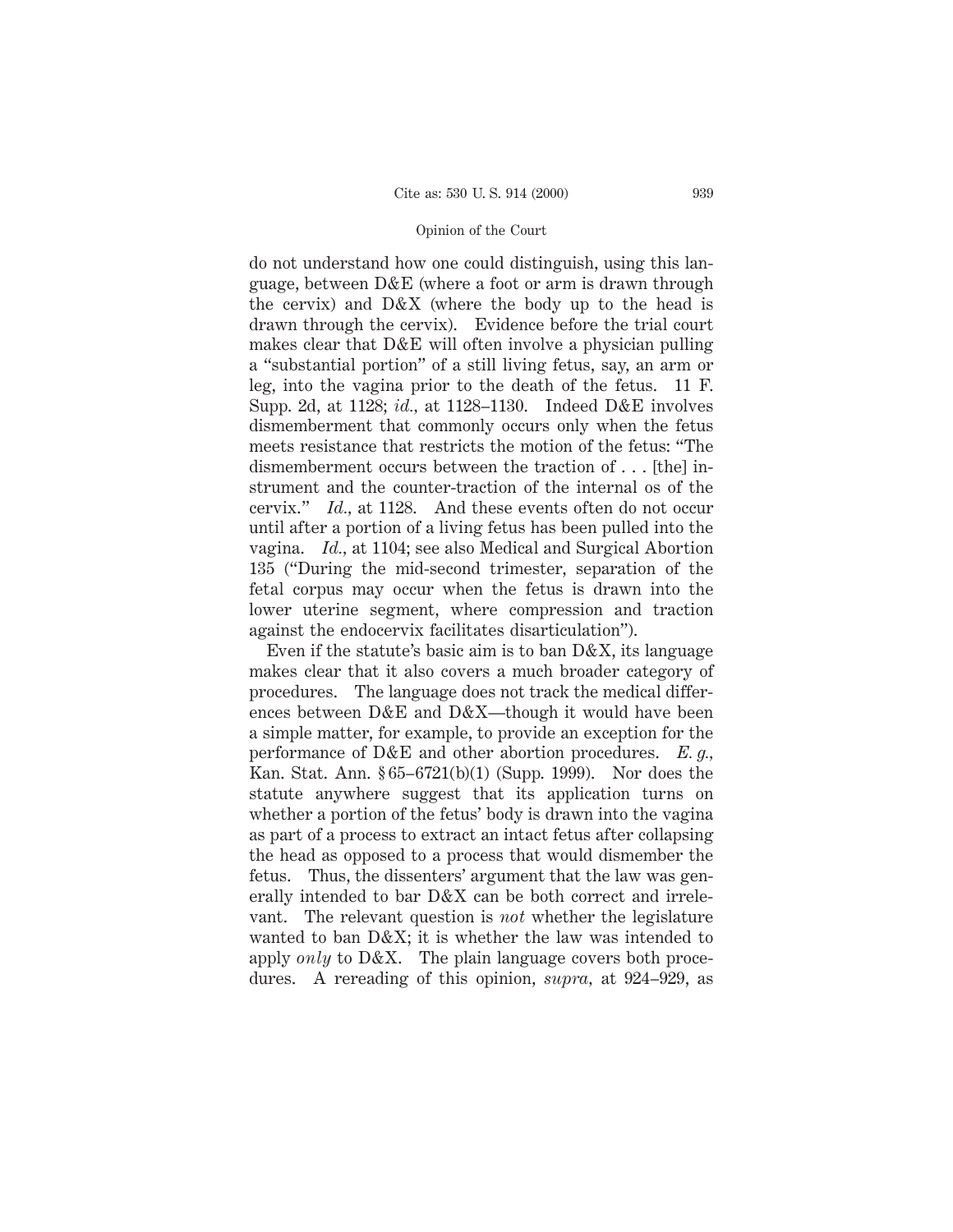well as Justice Thomas' dissent, *post,* at 984–987, will make clear why we can find no difference, in terms of *this* statute, between the D&X procedure as described and the D&E procedure as it might be performed. (In particular, compare *post,* at 984–986 (Thomas, J., dissenting), with *post,* at 986– 989 (Thomas, J., dissenting).) Both procedures can involve the introduction of a "substantial portion" of a still living fetus, through the cervix, into the vagina—the very feature of an abortion that leads Justice Thomas to characterize such a procedure as involving "partial birth."

The Nebraska State Attorney General argues that the statute does differentiate between the two procedures. He says that the statutory words "substantial portion" mean "the child up to the head." He consequently denies the statute's application where the physician introduces into the birth canal a fetal arm or leg or anything less than the entire fetal body. Brief for Petitioners 20. He argues further that we must defer to his views about the meaning of the state statute. *Id.,* at 12–13.

We cannot accept the Attorney General's narrowing interpretation of the Nebraska statute. This Court's case law makes clear that we are not to give the Attorney General's interpretative views controlling weight. For one thing, this Court normally follows lower federal-court interpretations of state law. *McMillian* v. *Monroe County,* 520 U. S. 781, 786 (1997); *Brockett* v. *Spokane Arcades, Inc.,* 472 U. S. 491, 500, n. 9 (1985). It "rarely reviews a construction of state law agreed upon by the two lower federal courts." *Virginia* v. *American Booksellers Assn., Inc.,* 484 U. S. 383, 395 (1988). In this case, the two lower courts have both rejected the Attorney General's narrowing interpretation.

For another, our precedent warns against accepting as "authoritative" an Attorney General's interpretation of state law when "the Attorney General does not bind the state courts or local law enforcement authorities." *Ibid.*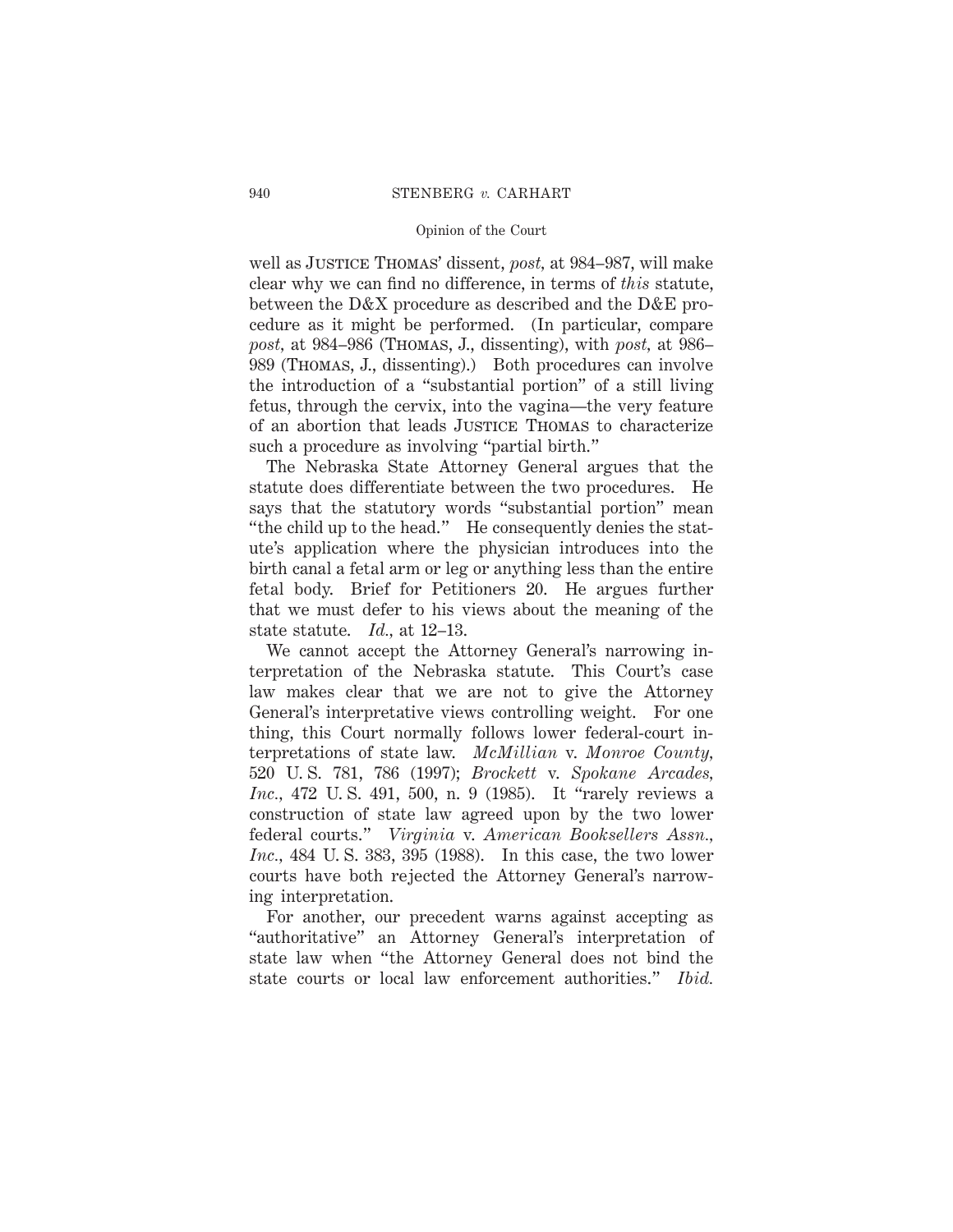Under Nebraska law, the Attorney General's interpretative views do not bind the state courts. *State* v. *Coffman,* 213 Neb. 560, 561, 330 N. W. 2d 727, 728 (1983) (Attorney General's issued opinions, while entitled to "substantial weight" and "to be respectfully considered," are of "no controlling authority"). Nor apparently do they bind elected county attorneys, to whom Nebraska gives an independent authority to initiate criminal prosecutions. Neb. Rev. Stat. Ann. §§ 23–1201(1), 28–328(5), 84–205(3) (Supp. 1999); cf. *Crandon* v. *United States,* 494 U. S. 152, 177 (1990) (Scalia, J., concurring in judgment) ("[W]e have never thought that the interpretation of those charged with prosecuting criminal statutes is entitled to deference").

Nor can we say that the lower courts used the wrong legal standard in assessing the Attorney General's interpretation. The Eighth Circuit recognized its "duty to give [the law] a construction... that would avoid constitutional doubts." 192 F. 3d, at 1150. It nonetheless concluded that the Attorney General's interpretation would "twist the words of the law and give them a meaning they cannot reasonably bear." *Ibid.* The Eighth Circuit is far from alone in rejecting such a narrowing interpretation. The language in question is based on model statutory language (though some States omit any further definition of "partial birth abortion"), which 10 lower federal courts have considered on the merits. All 10 of those courts (including the Eighth Circuit) have found the language potentially applicable to other abortion procedures. See *Planned Parenthood of Greater Iowa, Inc.* v. *Miller,* 195 F. 3d 386 (CA8 1999); *Little Rock Family Planning Services* v. *Jegley,* 192 F. 3d 794, 797–798 (CA8 1999); *Hope Clinic,* 195 F. 3d, at 865–871 (imposing precautionary injunction to prevent application beyond D&X); *id.,* at 885–889 (Posner, C. J., dissenting); *Rhode Island Medical Soc.,* 66 F. Supp. 2d, at 309–310; *Richmond Medical Center for Women,* 55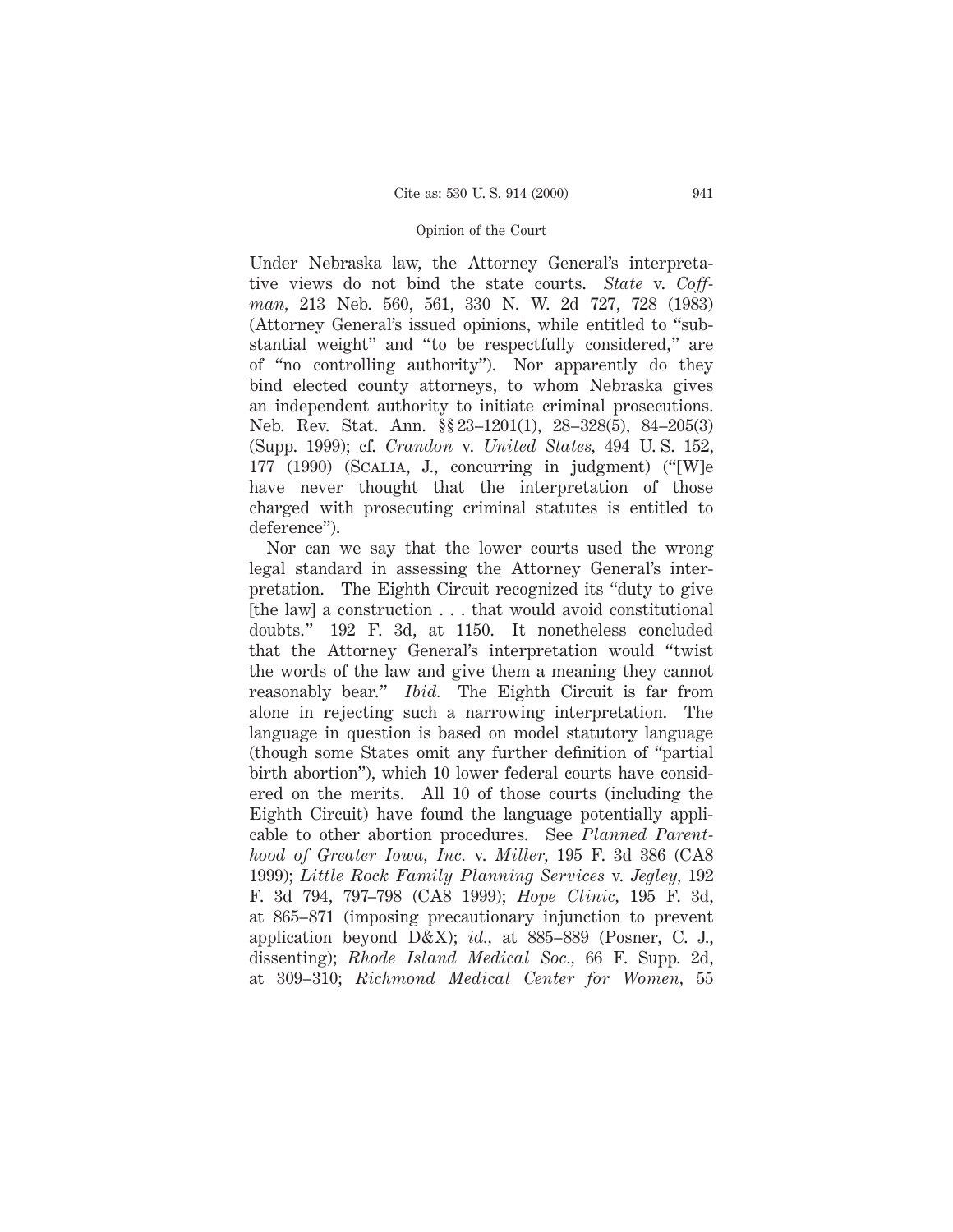F. Supp. 2d, at 471; *A Choice for Women,* 54 F. Supp. 2d, at 1155; *Causeway Medical Suite,* 43 F. Supp. 2d, at 614–615; *Planned Parenthood of Central N. J.* v. *Verniero,* 41 F. Supp. 2d 478, 503–504 (NJ 1998); *Eubanks* v. *Stengel,* 28 F. Supp. 2d 1024, 1034–1035 (WD Ky. 1998); *Planned Parenthood of Southern Ariz., Inc.* v. *Woods,* 982 F. Supp. 2d 1369, 1378 (Ariz. 1997); *Kelley,* 977 F. Supp. 2d, at 1317; but cf. *Richmond Medical Center* v. *Gilmore,* 144 F. 3d 326, 330–332 (CA4 1998) (Luttig, J., granting stay).

Regardless, even were we to grant the Attorney General's views "substantial weight," we still have to reject his interpretation, for it conflicts with the statutory language discussed *supra,* at 940. The Attorney General, echoed by the dissents, tries to overcome that language by relying on other language in the statute; in particular, the words "partial birth abortion," a term ordinarily associated with the D&X procedure, and the words "partially delivers vaginally a living unborn child." Neb. Rev. Stat. Ann. § 28– 326(9) (Supp. 1999). But these words cannot help the Attorney General. They are subject to the statute's further *explicit statutory definition,* specifying that both terms include "delivering into the vagina a living unborn child, or a substantial portion thereof." *Ibid.* When a statute includes an explicit definition, we must follow that definition, even if it varies from that term's ordinary meaning. *Meese* v. *Keene,* 481 U. S. 465, 484–485 (1987) ("It is axiomatic that the statutory definition of the term excludes unstated meanings of that term"); *Colautti* v. *Franklin,* 439 U. S., at 392–393, n. 10 ("As a rule, 'a definition which declares what a term "means" . . . excludes any meaning that is not stated' "); *Western Union Telegraph Co.* v. *Lenroot,* 323 U. S. 490, 502 (1945); *Fox* v. *Standard Oil Co. of N. J.,* 294 U. S. 87, 95–96 (1935) (Cardozo, J.); see also 2A N. Singer, Sutherland on Statutes and Statutory Construction § 47.07, p. 152, and n. 10 (5th ed. 1992) (collecting cases). That is to say, the statute, read "as a whole," *post,* at 998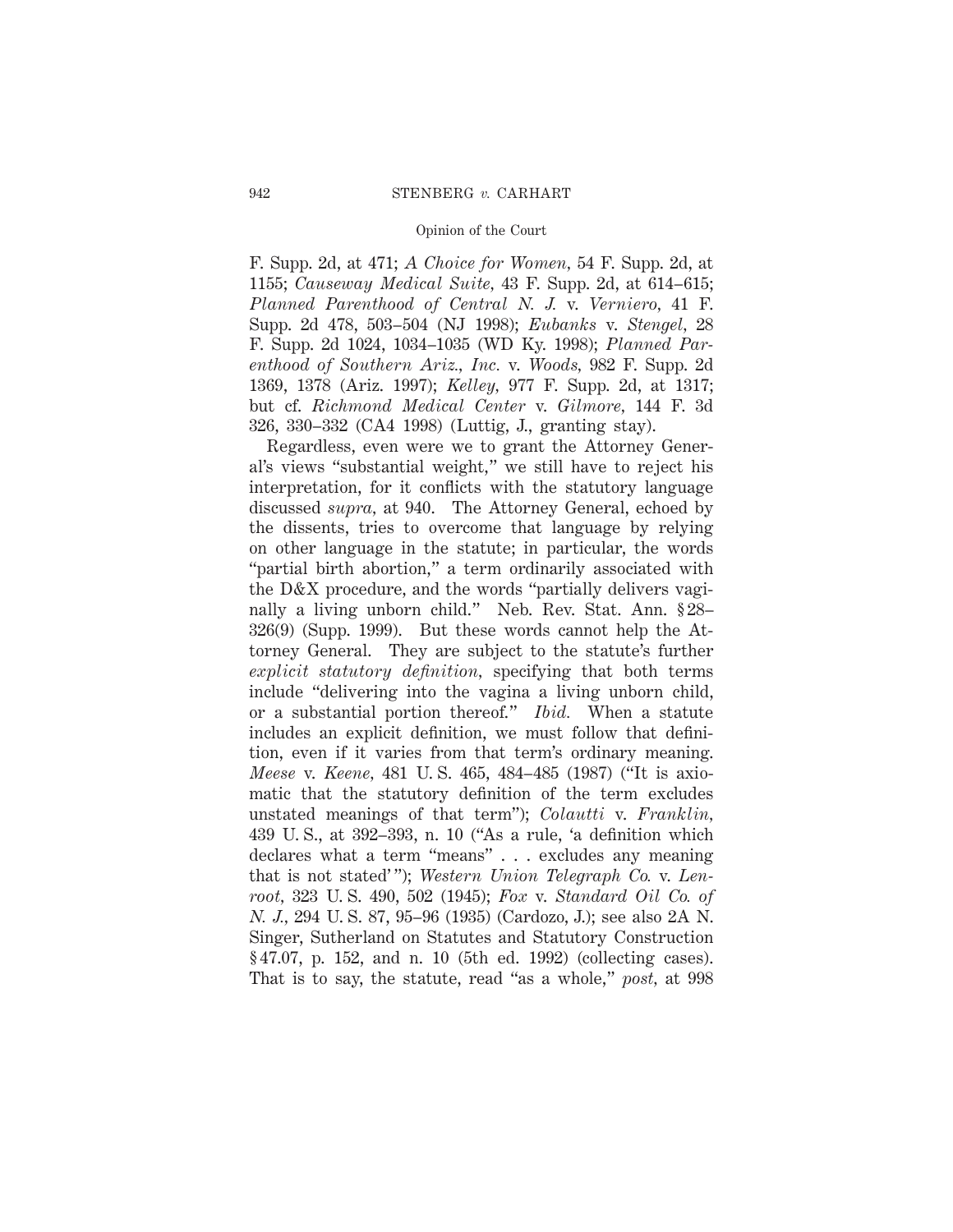(Thomas, J., dissenting), leads the reader to a definition. That definition does not include the Attorney General's restriction—"the child up to the head." Its words, "substantial portion," indicate the contrary.

The Attorney General also points to the Nebraska Legislature's debates, where the term "partial birth abortion" appeared frequently. But those debates hurt his argument more than they help it. Nebraska's legislators focused directly upon the meaning of the word "substantial." One senator asked the bill's sponsor, "[Y]ou said that as small a portion of the fetus as a foot would constitute a substantial portion in your opinion. Is that correct?" The sponsoring senator replied, "Yes, I believe that's correct." App. 452–453; see also *id.,* at 442–443 (same senator explaining "substantial" would "indicate that more than a little bit has been delivered into the vagina," *i. e.,* "[e]nough that would allow for the procedure to end up with the killing of the unborn child"); *id.,* at 404 (rejecting amendment to limit law to  $D\&X$ ). The legislature seems to have wanted to avoid more limiting language lest it become too easy to evade the statute's strictures—a motive that Justice Thomas well explains. *Post,* at 1001–1003. That goal, however, exacerbates the problem.

The Attorney General, again echoed by the dissents, further argues that the statute "distinguishes between the overall 'abortion procedure' itself and the separate 'procedure' used to kill the unborn child." Brief for Petitioners 16–18; *post,* at 991–992 (opinion of Thomas, J.), 975–976 (opinion of Kennedy, J.). Even assuming that the distinction would help the Attorney General make the D&E/ D&X distinction he seeks, however, we cannot find any language in the statute that supports it. He wants us to read "procedure" in the statute's last sentence to mean "separate procedure," *i. e.,* the killing of the fetus, as opposed to a whole procedure, *i. e.,* a D&E or D&X abortion. But the critical word "separate" is missing. And the same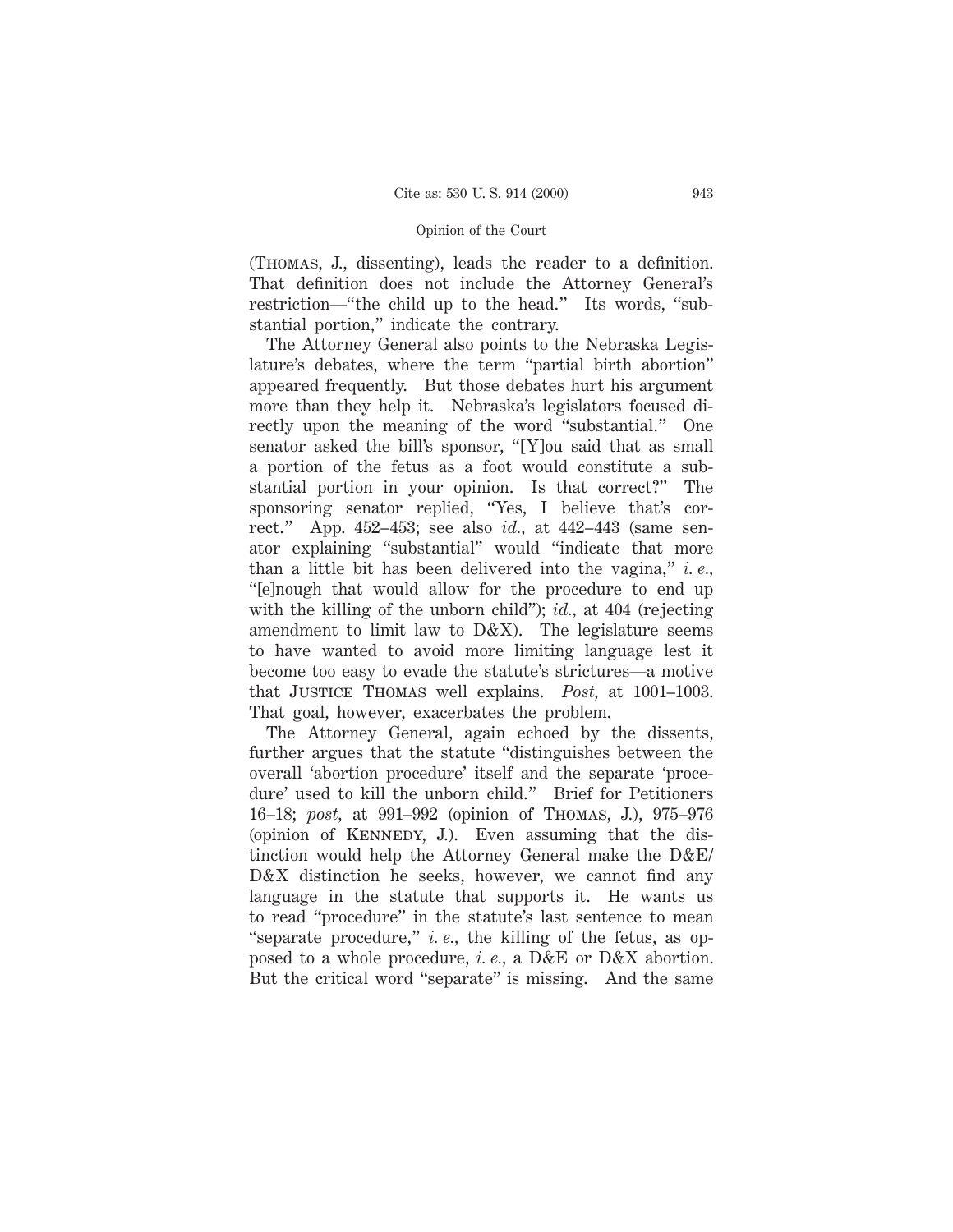word "procedure," in the same subsection and throughout the statute, is used to refer to an entire abortion procedure. Neb. Rev. Stat. Ann. §§ 28–326(9), 28–328(1)–(4) (Supp. 1999); cf. *Gustafson* v. *Alloyd Co.,* 513 U. S. 561, 570 (1995) ("[I]dentical words used in different parts of the same act are intended to have the same meaning" (internal quotation marks omitted)).

The dissenters add that the statutory words "partially delivers" can be read to exclude D&E. *Post,* at 990–991 (opinion of Thomas, J.), 974 (opinion of Kennedy, J.). They say that introduction of, say, a limb or both limbs into the vagina does not involve "delivery." But obstetric textbooks and even dictionaries routinely use that term to describe any facilitated removal of tissue from the uterus, not only the removal of an intact fetus. *E. g.,* Obstetrics: Normal & Problem Pregnancies, at 388 (describing "delivery" of fetal membranes, placenta, and umbilical cord in the third stage of labor); B. Maloy, Medical Dictionary for Lawyers 221 (3d ed. 1960) ("Also, the removal of a [fetal] part such as the placenta"); 4 Oxford English Dictionary 422 (2d ed. 1989) (to "deliver" means, *inter alia,* to "disburden (a women) of the foetus"); Webster's Third New International Dictionary (1993) ("[D]elivery" means "the expulsion or extraction of a fetus and its membranes"). In any event, the statute itself specifies that it applies *both* to delivering "an intact unborn child" *or* "a substantial portion thereof." The dissents cannot explain how introduction of a substantial portion of a fetus into the vagina pursuant to D&X is a "delivery," while introduction pursuant to D&E is not.

We are aware that adopting the Attorney General's interpretation might avoid the constitutional problem discussed in this section. But we are "without power to adopt a narrowing construction of a state statute unless such a construction is reasonable and readily apparent." *Boos* v. *Barry,* 485 U. S. 312, 330 (1988); *Gooding* v. *Wilson,* 405 U. S. 518, 520–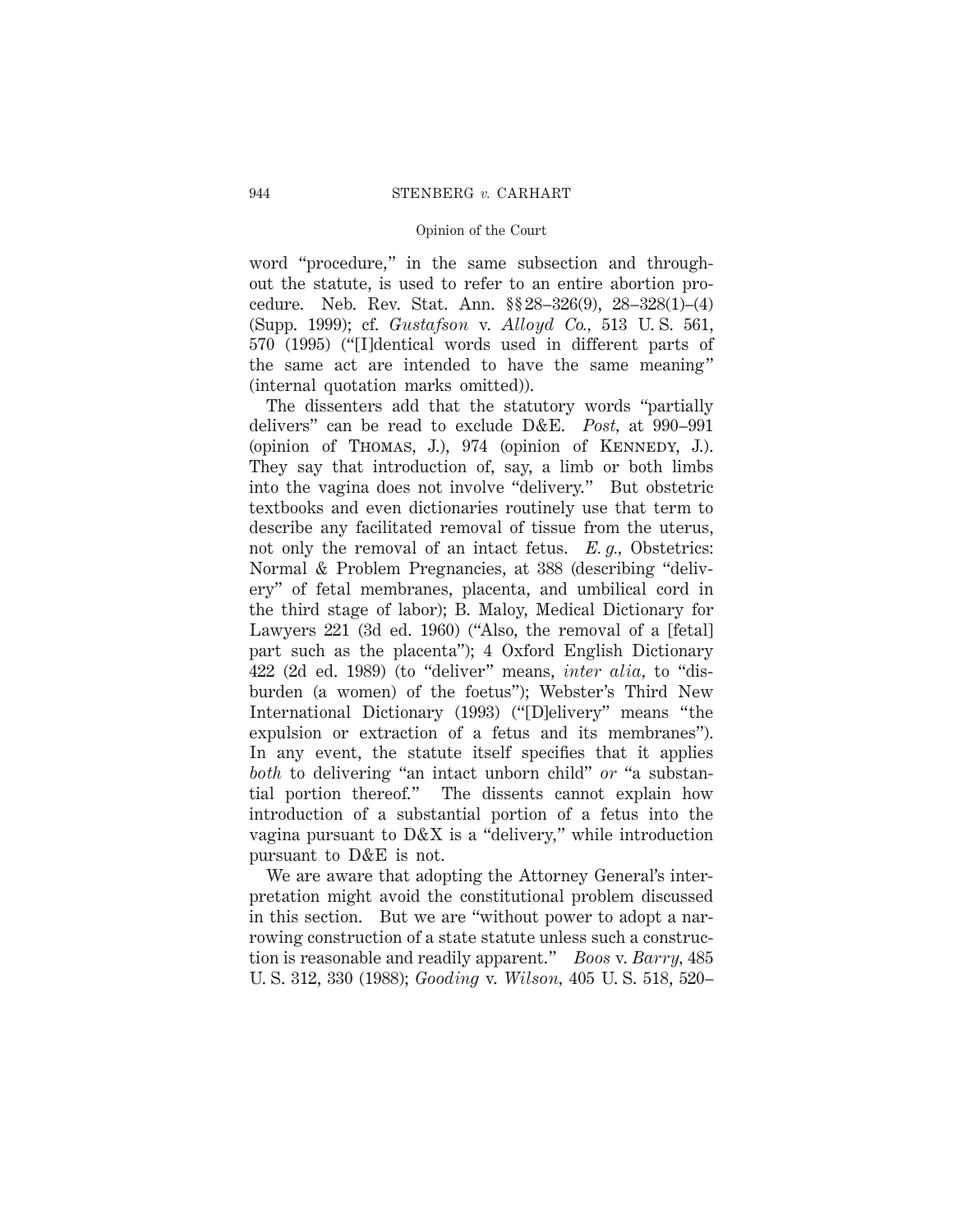521 (1972). For the reasons stated, it is not reasonable to replace the term "substantial portion" with the Attorney General's phrase "body up to the head." See *Almendarez-Torres* v. *United States,* 523 U. S. 224, 237–239 (1998) (statute must be "genuinely susceptible" to two interpretations).

Finally, the law does not require us to certify the state-law question to the Nebraska Supreme Court. Of course, we lack any authoritative state-court construction. But "we have never held that a federal litigant must await a statecourt construction or the development of an established practice before bringing the federal suit." *City of Lakewood* v. *Plain Dealer Publishing Co.,* 486 U. S. 750, 770, n. 11 (1988). The Attorney General did not seek a narrowing interpretation from the Nebraska Supreme Court nor did he ask the federal courts to certify the interpretive question. See Brief for State Appellants in Nos. 98–3245 and 98–3300 (CA8); cf. *Arizonans for Official English* v. *Arizona,* 520 U. S. 43 (1997). Even if we were inclined to certify the question now, we cannot do so. Certification of a question (or abstention) is appropriate only where the statute is "fairly susceptible" to a narrowing construction, see *Houston* v. *Hill,* 482 U. S. 451, 468–471 (1987). We believe it is not. Moreover, the Nebraska Supreme Court grants certification only if the certified question is "determinative of the cause." Neb. Rev. Stat. § 24–219 (1995); see also *Houston* v. *Hill, supra,* at 471 ("It would be manifestly inappropriate to certify a question in a case where . . . there is no uncertain question of state law whose resolution might affect the pending federal claim"). Here, it would not be determinative, in light of the discussion in Part II–A, *supra.*

In sum, using this law some present prosecutors and future Attorneys General may choose to pursue physicians who use D&E procedures, the most commonly used method for performing previability second trimester abortions. All those who perform abortion procedures using that method must fear prosecution, conviction, and imprisonment. The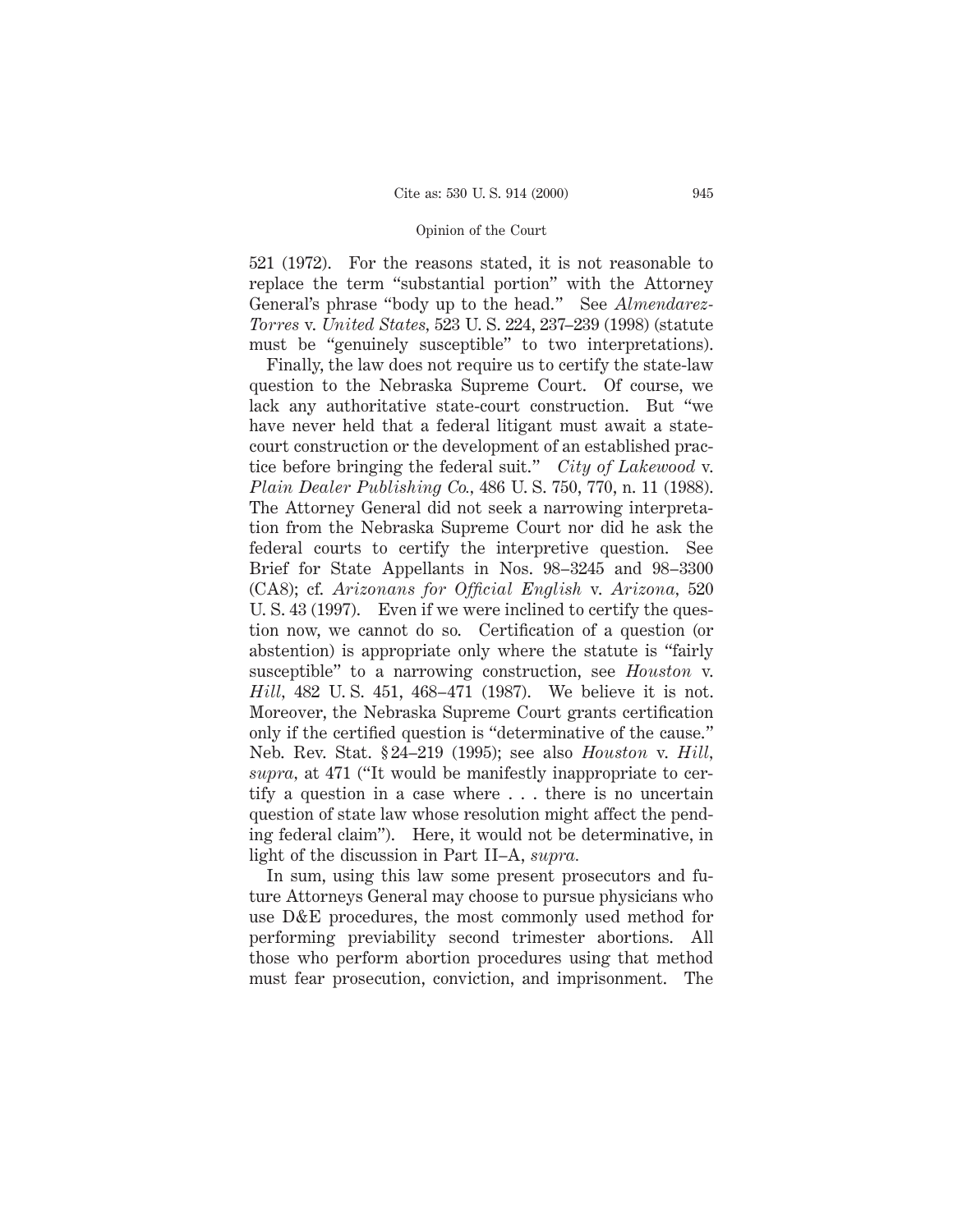## STEVENS, J., concurring

result is an undue burden upon a woman's right to make an abortion decision. We must consequently find the statute unconstitutional.

The judgment of the Court of Appeals is

*Affirmed.*

Justice Stevens, with whom Justice Ginsburg joins, concurring.

Although much ink is spilled today describing the gruesome nature of late-term abortion procedures, that rhetoric does not provide me a *reason* to believe that the procedure Nebraska here claims it seeks to ban is more brutal, more gruesome, or less respectful of "potential life" than the equally gruesome procedure Nebraska claims it still allows. Justice Ginsburg and Judge Posner have, I believe, correctly diagnosed the underlying reason for the enactment of this legislation—a reason that also explains much of the Court's rhetoric directed at an objective that extends well beyond the narrow issue that this case presents. The rhetoric is almost, but not quite, loud enough to obscure the quiet fact that during the past 27 years, the central holding of *Roe* v. *Wade,* 410 U. S. 113 (1973), has been endorsed by all but 4 of the 17 Justices who have addressed the issue. That holding—that the word "liberty" in the Fourteenth Amendment includes a woman's right to make this difficult and extremely personal decision—makes it impossible for me to understand how a State has any legitimate interest in requiring a doctor to follow any procedure other than the one that he or she reasonably believes will best protect the woman in her exercise of this constitutional liberty. But one need not even approach this view today to conclude that Nebraska's law must fall. For the notion that either of these two equally gruesome procedures performed at this late stage of gestation is more akin to infanticide than the other, or that the State furthers any legitimate interest by banning one but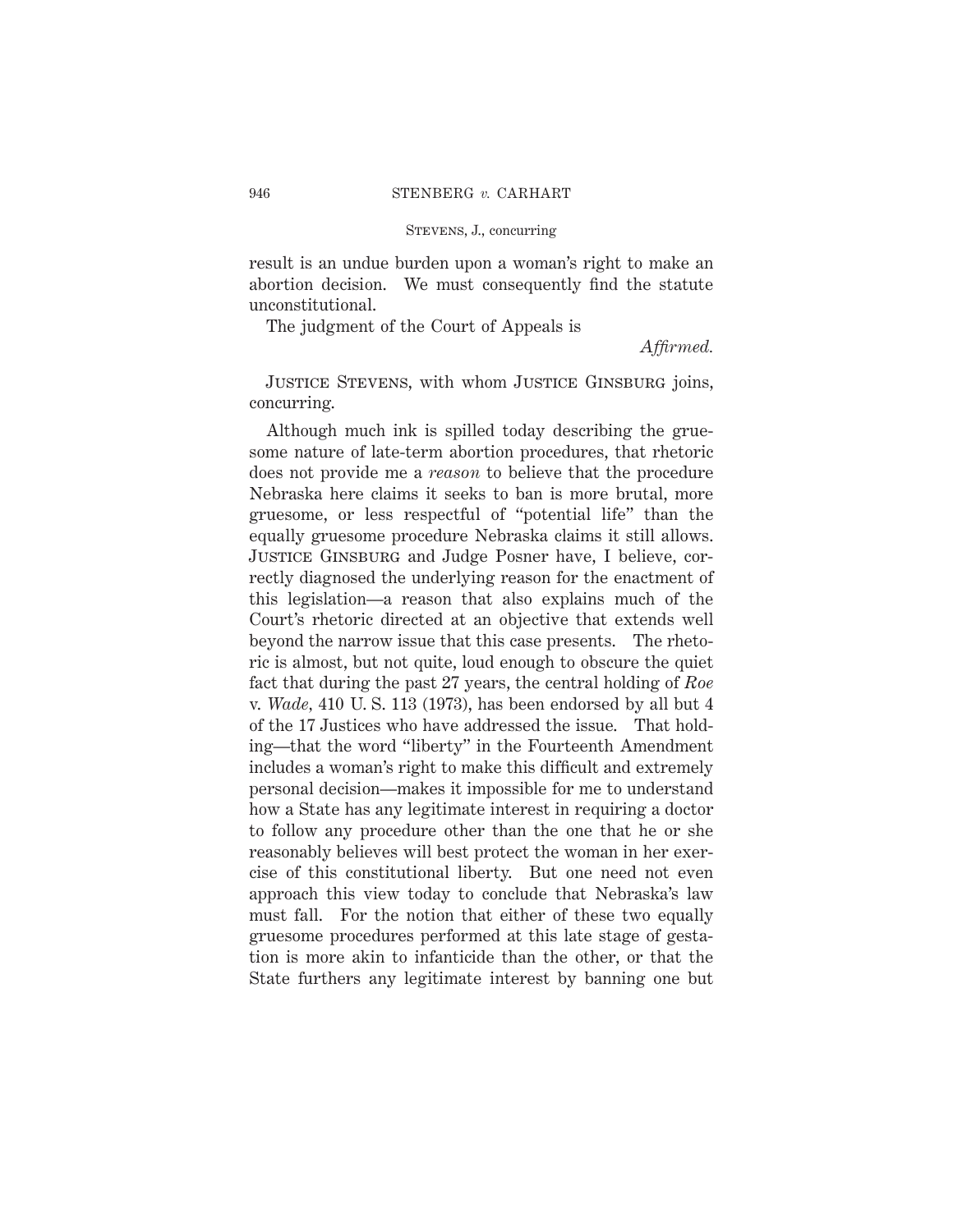## O'CONNOR, J., concurring

not the other, is simply irrational. See U. S. Const., Amdt. 14.

# JUSTICE O'CONNOR, concurring.

The issue of abortion is one of the most contentious and controversial in contemporary American society. It presents extraordinarily difficult questions that, as the Court recognizes, involve "virtually irreconcilable points of view." *Ante,* at 921. The specific question we face today is whether Nebraska's attempt to proscribe a particular method of abortion, commonly known as "partial birth abortion," is constitutional. For the reasons stated in the Court's opinion, I agree that Nebraska's statute cannot be reconciled with our decision in *Planned Parenthood of Southeastern Pa.* v. *Casey,* 505 U. S. 833 (1992), and is therefore unconstitutional. I write separately to emphasize the following points.

First, the Nebraska statute is inconsistent with *Casey* because it lacks an exception for those instances when the banned procedure is necessary to preserve the health of the mother. See *id.*, at 879 (plurality opinion). Importantly, Nebraska's own statutory scheme underscores this constitutional infirmity. As we held in *Casey,* prior to viability "the woman has a right to choose to terminate her pregnancy." *Id.,* at 870. After the fetus has become viable, States may substantially regulate and even proscribe abortion, but any such regulation or proscription must contain an exception for instances " 'where it is necessary, in appropriate medical judgment, for the preservation of the life or health of the mother.'" *Id.*, at 879 (quoting *Roe* v. *Wade*, 410 U.S. 113, 165 (1973)). Nebraska has recognized this constitutional limitation in its separate statute generally proscribing postviability abortions. See Neb. Rev. Stat. Ann. § 28–329 (Supp. 1999). That statute provides that "[n]o abortion shall be performed after the time at which, in the sound medical judgment of the attending physician, the unborn child clearly appears to have reached viability, *except when necessary to*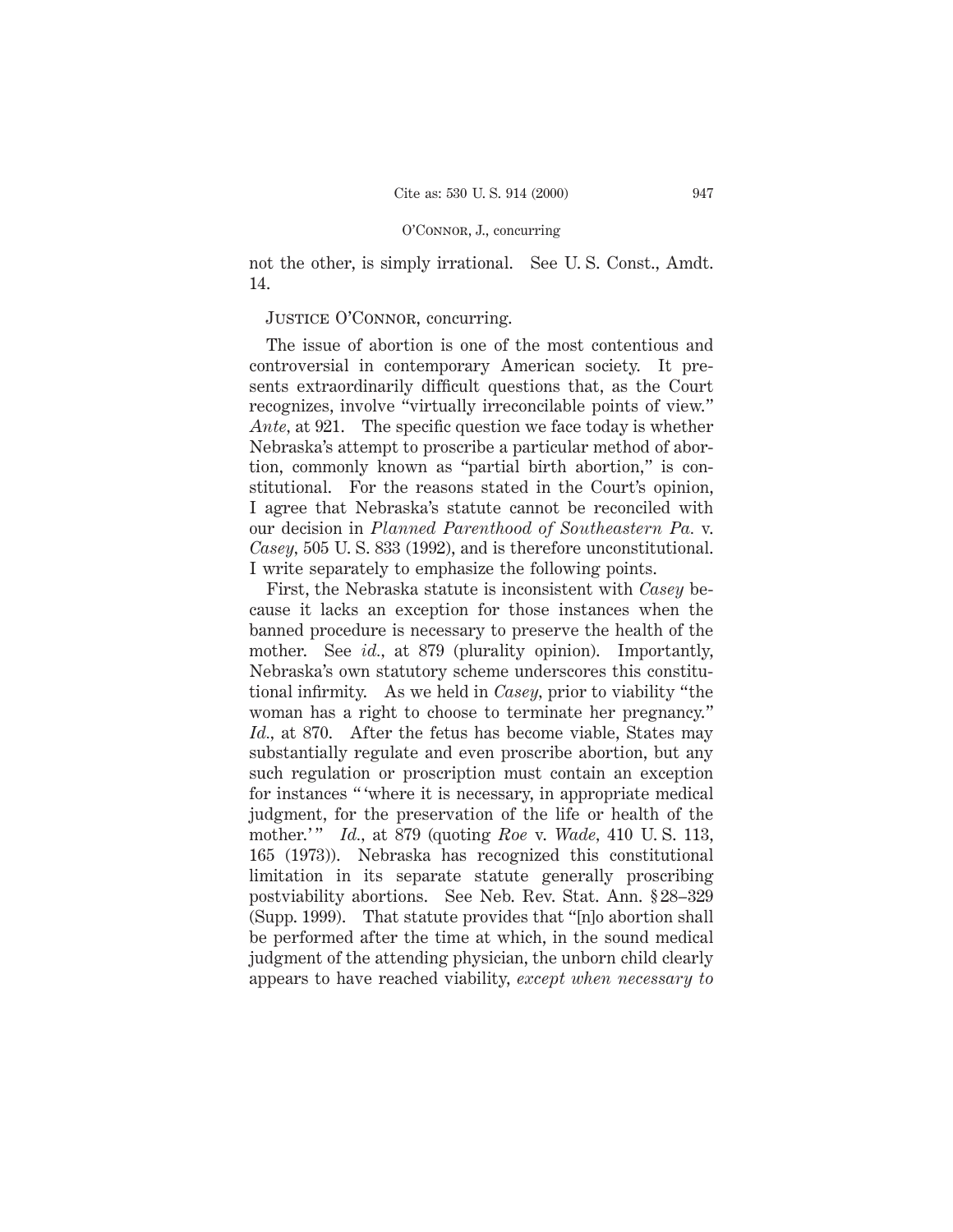## O'CONNOR, J., concurring

*preserve the life or health of the mother.*" *Ibid.* (emphasis added). Because even a postviability proscription of abortion would be invalid absent a health exception, Nebraska's ban on previability partial birth abortions, under the circumstances presented here, must include a health exception as well, since the State's interest in regulating abortions before viability is "considerably weaker" than after viability. *Ante,* at 930. The statute at issue here, however, only excepts those procedures "necessary to save the life of the mother whose life is endangered by a physical disorder, physical illness, or physical injury." Neb. Rev. Stat. Ann. § 28–328(1) (Supp. 1999). This lack of a health exception necessarily renders the statute unconstitutional.

Contrary to the assertions of JUSTICE KENNEDY and JUStice Thomas, the need for a health exception does not arise from "the individual views of Dr. Carhart and his supporters." *Post,* at 969 (Kennedy, J., dissenting); see also *post,* at 1012–1013 (Thomas, J., dissenting). Rather, as the majority explains, where, as here, "a significant body of medical opinion believes a procedure may bring with it greater safety for some patients and explains the medical reasons supporting that view," *ante,* at 937, then Nebraska cannot say that the procedure will not, in some circumstances, be "necessary to preserve the life or health of the mother." Accordingly, our precedent requires that the statute include a health exception.

Second, Nebraska's statute is unconstitutional on the alternative and independent ground that it imposes an undue burden on a woman's right to choose to terminate her pregnancy before viability. Nebraska's ban covers not just the dilation and extraction (D&X) procedure, but also the dilation and evacuation (D&E) procedure, "the most commonly used method for performing previability second trimester abortions." *Ante,* at 945. The statute defines the banned procedure as "deliberately and intentionally delivering into the vagina a living unborn child, *or a substantial portion*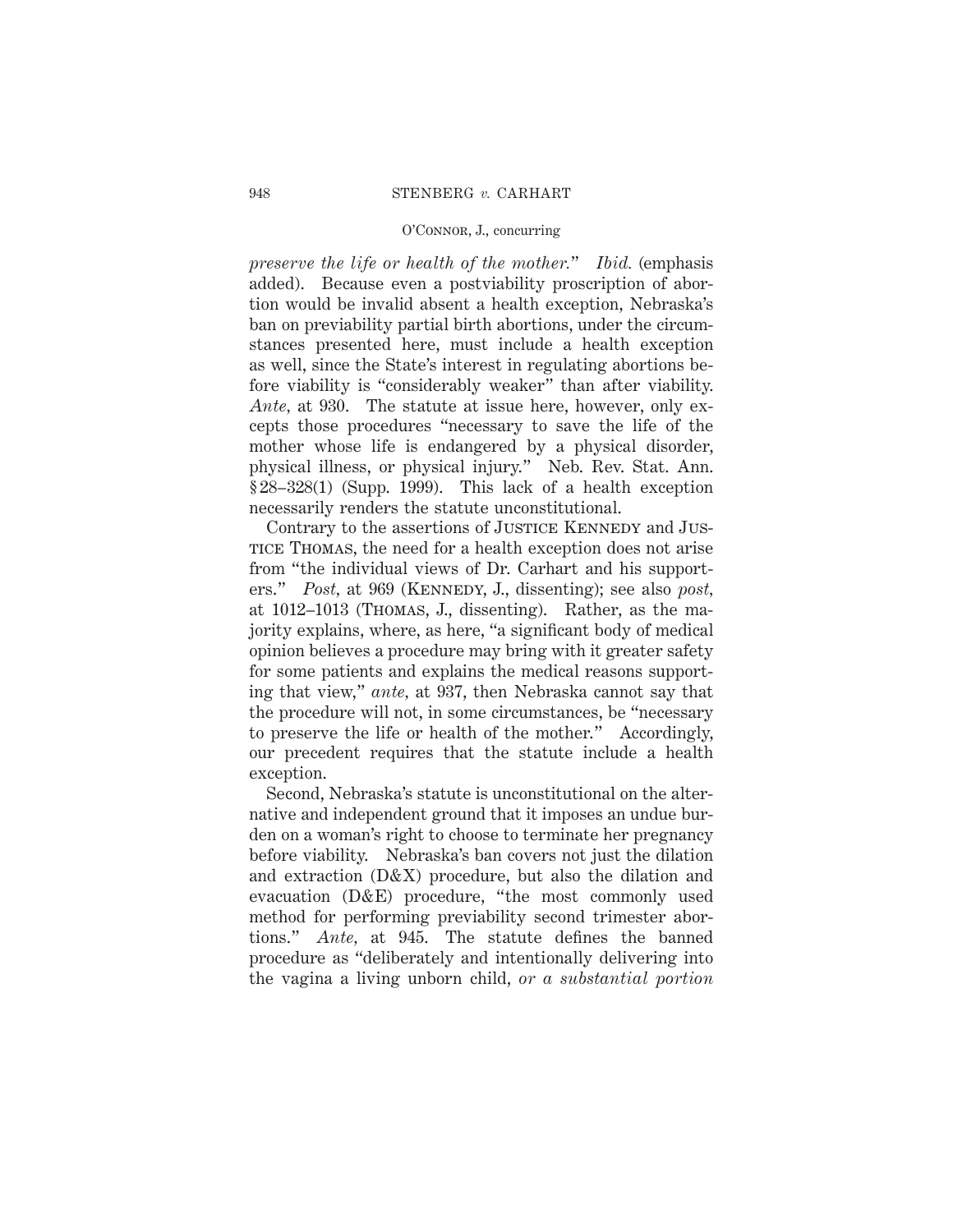## O'CONNOR, J., concurring

*thereof,* for the purpose of performing a procedure that the person performing such procedure knows will kill the unborn child and does kill the unborn child." Neb. Rev. Stat. Ann. § 28–326(9) (Supp. 1999) (emphasis added). As the Court explains, the medical evidence establishes that the D&E procedure is included in this definition. Thus, it is not possible to interpret the statute's language as applying only to the D&X procedure. Moreover, it is significant that both the District Court and the Court of Appeals interpreted the statute as prohibiting abortions performed using the D&E method as well as the D&X method. See 192 F. 3d 1142, 1150 (CA8 1999); 11 F. Supp. 2d 1099, 1127–1131 (Neb. 1998). We have stated on several occasions that we ordinarily defer to the construction of a state statute given it by the lower federal courts unless such a construction amounts to plain error. See, *e. g., Bishop* v. *Wood,* 426 U. S. 341, 346 (1976) ("[T]his Court has accepted the interpretation of state law in which the District Court and the Court of Appeals have concurred even if an examination of the state-law issue without such guidance might have justified a different conclusion"); *The Tungus* v. *Skovgaard,* 358 U. S. 588, 596 (1959). Such deference is not unique to the abortion context, but applies generally to state statutes addressing all areas of the law. See, *e. g., UNUM Life Ins. Co. of America* v. *Ward,* 526 U. S. 358, 368 (1999) ("notice-prejudice" rule in state insurance law); *Brockett* v. *Spokane Arcades, Inc.,* 472 U. S. 491, 499 (1985) (moral nuisance law); *Runyon* v. *McCrary,* 427 U. S. 160, 181 (1976) (statute of limitations for personal injury actions); *Bishop* v. *Wood, supra,* at 346, n. 10 (city employment ordinance). Given this construction, the statute is impermissible. Indeed, Nebraska conceded at oral argument that "the State could not prohibit the D&E procedure." Tr. of Oral Arg. 10. By proscribing the most commonly used method for previability second trimester abortions, see *ante,* at 924, the statute creates a "substantial obstacle to a woman seeking an abortion," *Casey, supra,* at 884, and therefore imposes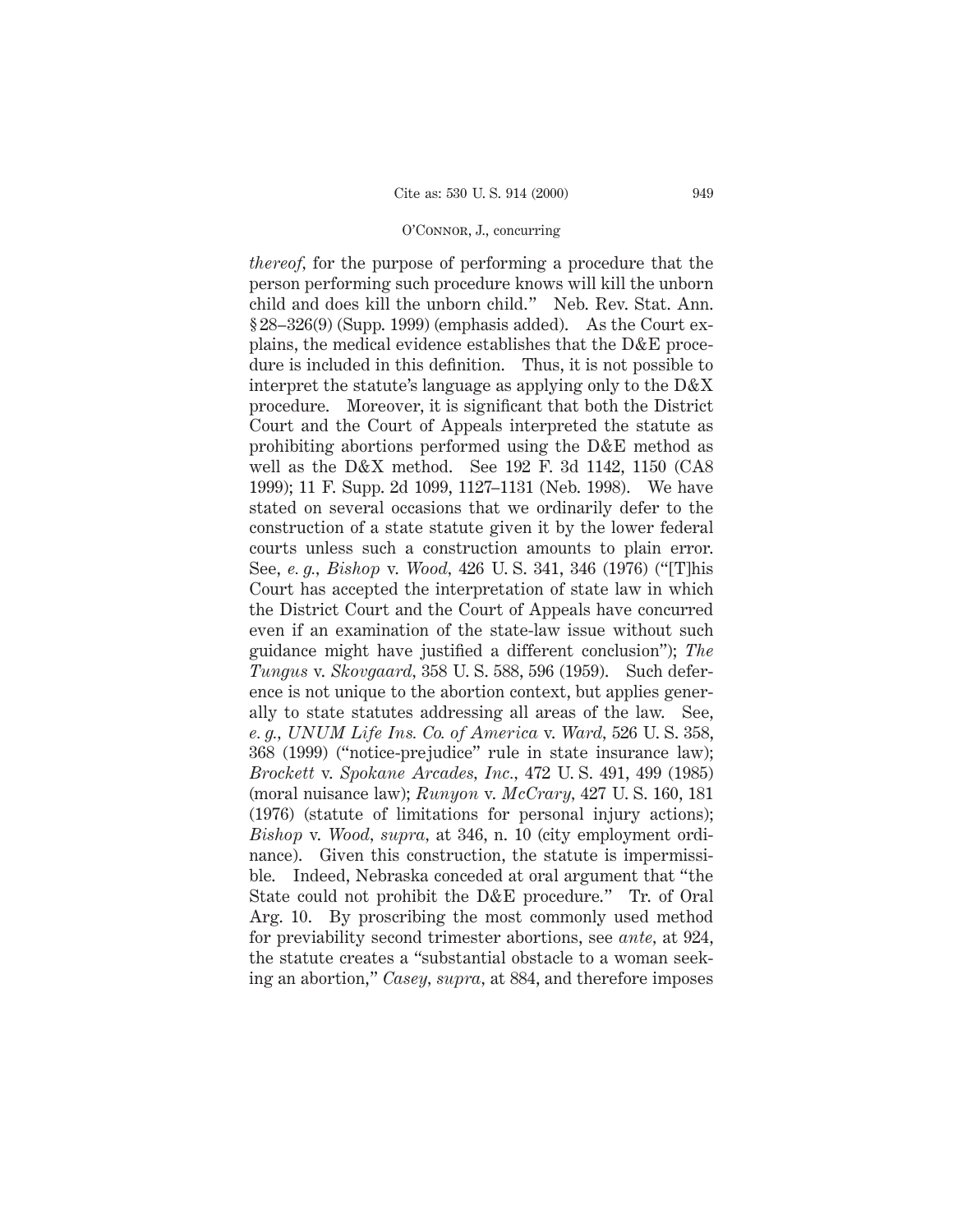#### O'CONNOR, J., concurring

an undue burden on a woman's right to terminate her pregnancy prior to viability.

It is important to note that, unlike Nebraska, some other States have enacted statutes more narrowly tailored to proscribing the D&X procedure alone. Some of those statutes have done so by specifically excluding from their coverage the most common methods of abortion, such as the D&E and vacuum aspiration procedures. For example, the Kansas statute states that its ban does not apply to the "(A) [s]uction curettage abortion procedure; (B) suction aspiration abortion procedure; or (C) dilation and evacuation abortion procedure involving dismemberment of the fetus prior to removal from the body of the pregnant woman." Kan. Stat. Ann. § 65– 6721(b)(2) (Supp. 1998). The Utah statute similarly provides that its prohibition "does not include the dilation and evacuation procedure involving dismemberment prior to removal, the suction curettage procedure, or the suction aspiration procedure for abortion." Utah Code Ann. § 76–7– 310.5(1)(a) (1999). Likewise, the Montana statute defines the banned procedure as one in which "(A) the living fetus is removed intact from the uterus until only the head remains in the uterus; (B) all or a part of the intracranial contents of the fetus are evacuated; (C) the head of the fetus is compressed; and (D) following fetal demise, the fetus is removed from the birth canal." Mont. Code Ann. § 50–20– 401(3)(c)(ii) (Supp. 1999). By restricting their prohibitions to the D&X procedure exclusively, the Kansas, Utah, and Montana statutes avoid a principal defect of the Nebraska law.

If Nebraska's statute limited its application to the D&X procedure and included an exception for the life and health of the mother, the question presented would be quite different from the one we face today. As we held in *Casey,* an abortion regulation constitutes an undue burden if it "has the purpose or effect of placing a substantial obstacle in the path of a woman seeking an abortion of a nonviable fetus."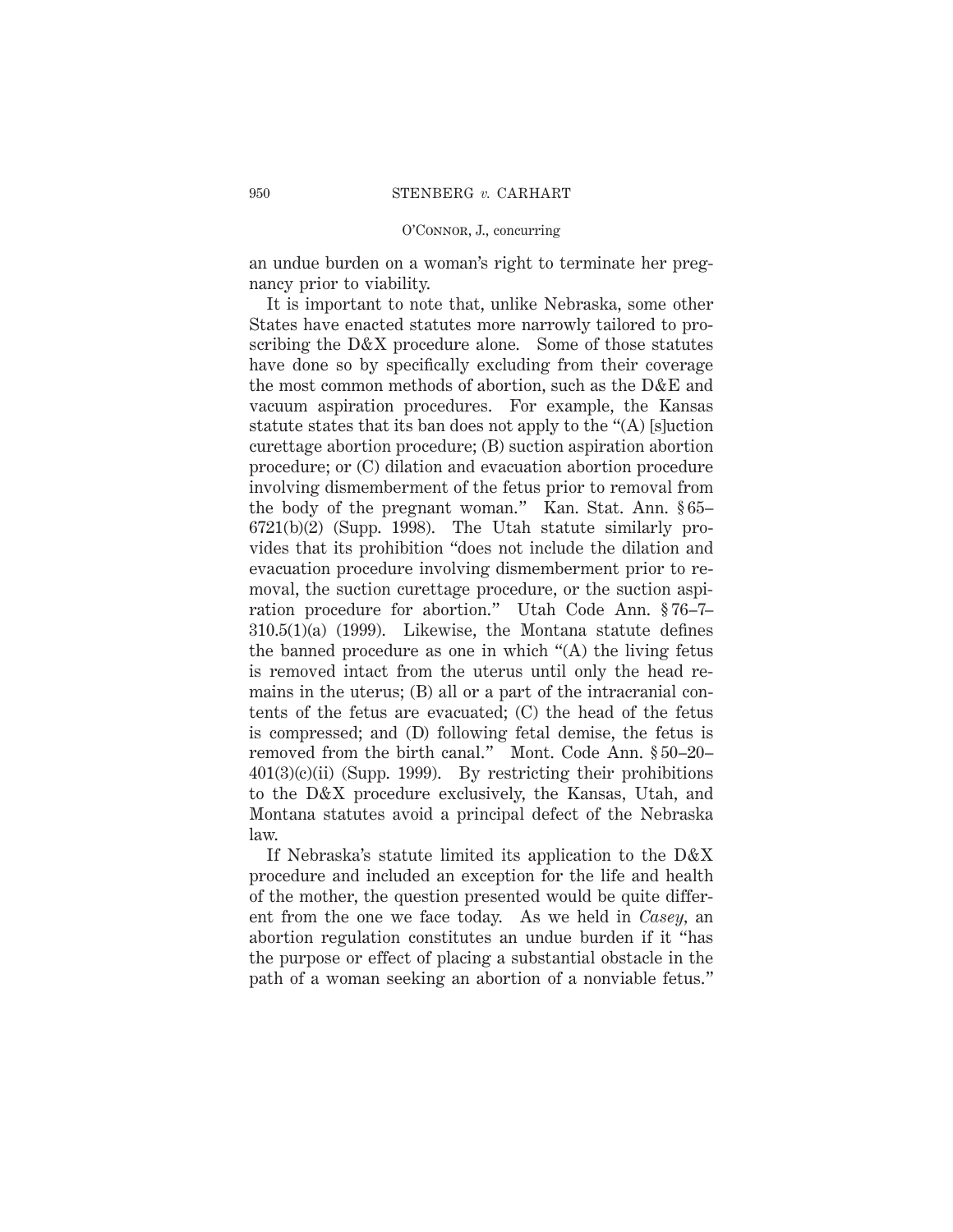#### Ginsburg, J., concurring

505 U. S., at 877. If there were adequate alternative methods for a woman safely to obtain an abortion before viability, it is unlikely that prohibiting the D&X procedure alone would "amount in practical terms to a substantial obstacle to a woman seeking an abortion." *Id.,* at 884. Thus, a ban on partial birth abortion that only proscribed the D&X method of abortion and that included an exception to preserve the life and health of the mother would be constitutional in my view.

Nebraska's statute, however, does not meet these criteria. It contains no exception for when the procedure, in appropriate medical judgment, is necessary to preserve the health of the mother; and it proscribes not only the D&X procedure but also the D&E procedure, the most commonly used method for previability second trimester abortions, thus making it an undue burden on a woman's right to terminate her pregnancy. For these reasons, I agree with the Court that Nebraska's law is unconstitutional.

Justice Ginsburg, with whom Justice Stevens joins, concurring.

I write separately only to stress that amidst all the emotional uproar caused by an abortion case, we should not lose sight of the character of Nebraska's "partial birth abortion" law. As the Court observes, this law does not save any fetus from destruction, for it targets only "a *method* of performing abortion." *Ante,* at 930. Nor does the statute seek to protect the lives or health of pregnant women. Moreover, as Justice Stevens points out, *ante,* at 946 (concurring opinion), the most common method of performing previability second trimester abortions is no less distressing or susceptible to gruesome description. Seventh Circuit Chief Judge Posner correspondingly observed, regarding similar bans in Wisconsin and Illinois, that the law prohibits the D&X procedure "not because the procedure kills the fetus, not because it risks worse complications for the woman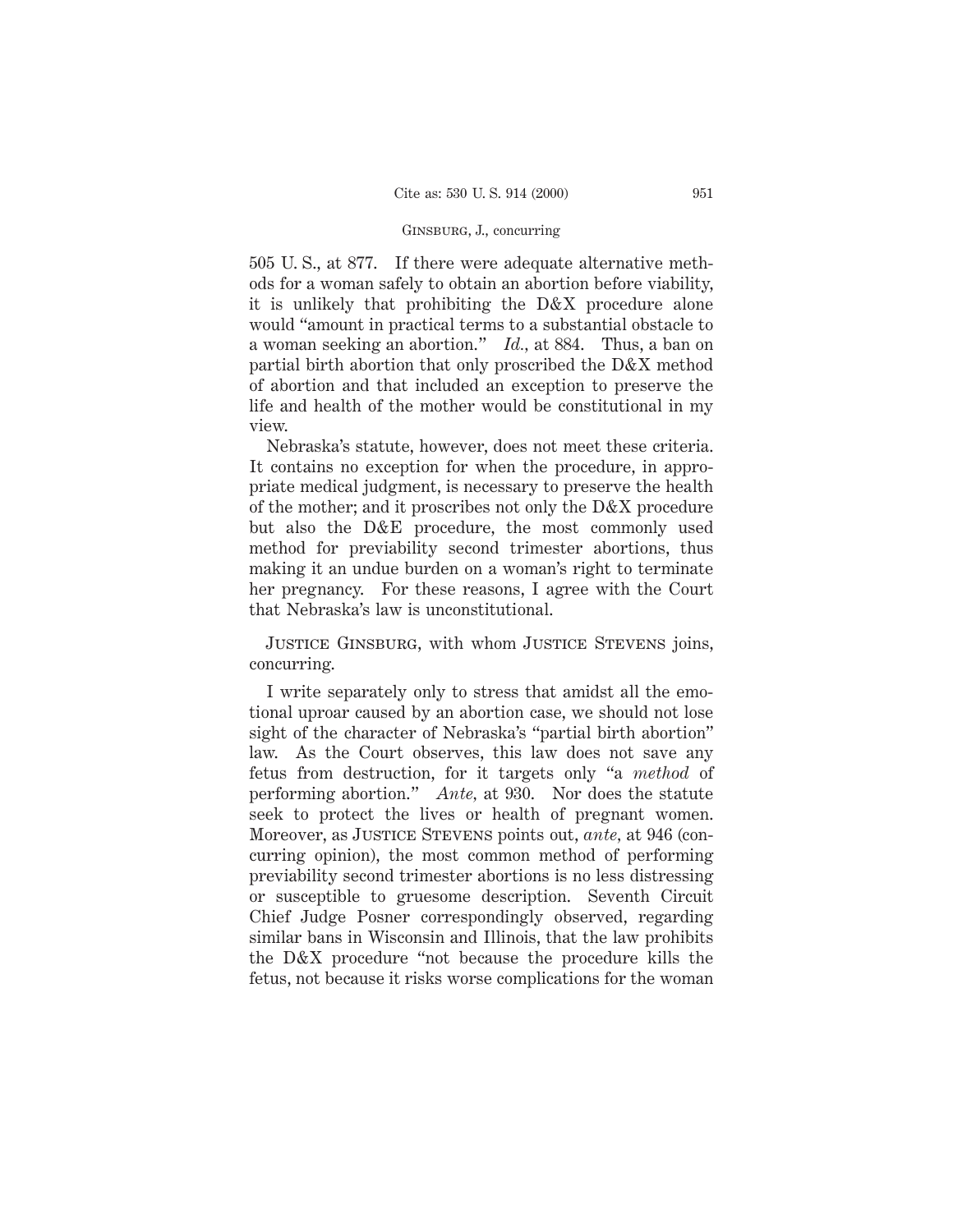### Rehnquist, C. J., dissenting

than alternative procedures would do, not because it is a crueler or more painful or more disgusting method of terminating a pregnancy." *Hope Clinic* v. *Ryan,* 195 F. 3d 857, 881 (CA7 1999) (dissenting opinion). Rather, Chief Judge Posner commented, the law prohibits the procedure because the state legislators seek to chip away at the private choice shielded by *Roe* v. *Wade,* 410 U. S. 113 (1973), even as modified by *Planned Parenthood of Southeastern Pa.* v. *Casey,* 505 U. S. 833 (1992). 195 F. 3d, at 880–882.

A state regulation that "has the purpose or effect of placing a substantial obstacle in the path of a woman seeking an abortion of a nonviable fetus" violates the Constitution. *Casey,* 505 U. S., at 877 (plurality opinion). Such an obstacle exists if the State stops a woman from choosing the procedure her doctor "reasonably believes will best protect the woman in [the] exercise of [her] constitutional liberty." *Ante,* at 946 (Stevens, J., concurring); see *Casey,* 505 U. S., at 877 ("means chosen by the State to further the interest in potential life must be calculated to inform the woman's free choice, not hinder it"). Again as stated by Chief Judge Posner, "if a statute burdens constitutional rights and all that can be said on its behalf is that it is the vehicle that legislators have chosen for expressing their hostility to those rights, the burden is undue." *Hope Clinic,* 195 F. 3d, at 881.

# CHIEF JUSTICE REHNQUIST, dissenting.

I did not join the joint opinion in *Planned Parenthood of Southeastern Pa.* v. *Casey,* 505 U. S. 833 (1992), and continue to believe that case is wrongly decided. Despite my disagreement with the opinion, under the rule laid down in *Marks* v. *United States,* 430 U. S. 188, 193 (1977), the *Casey* joint opinion represents the holding of the Court in that case. I believe Justice Kennedy and Justice Thomas have correctly applied *Casey'*s principles and join their dissenting opinions.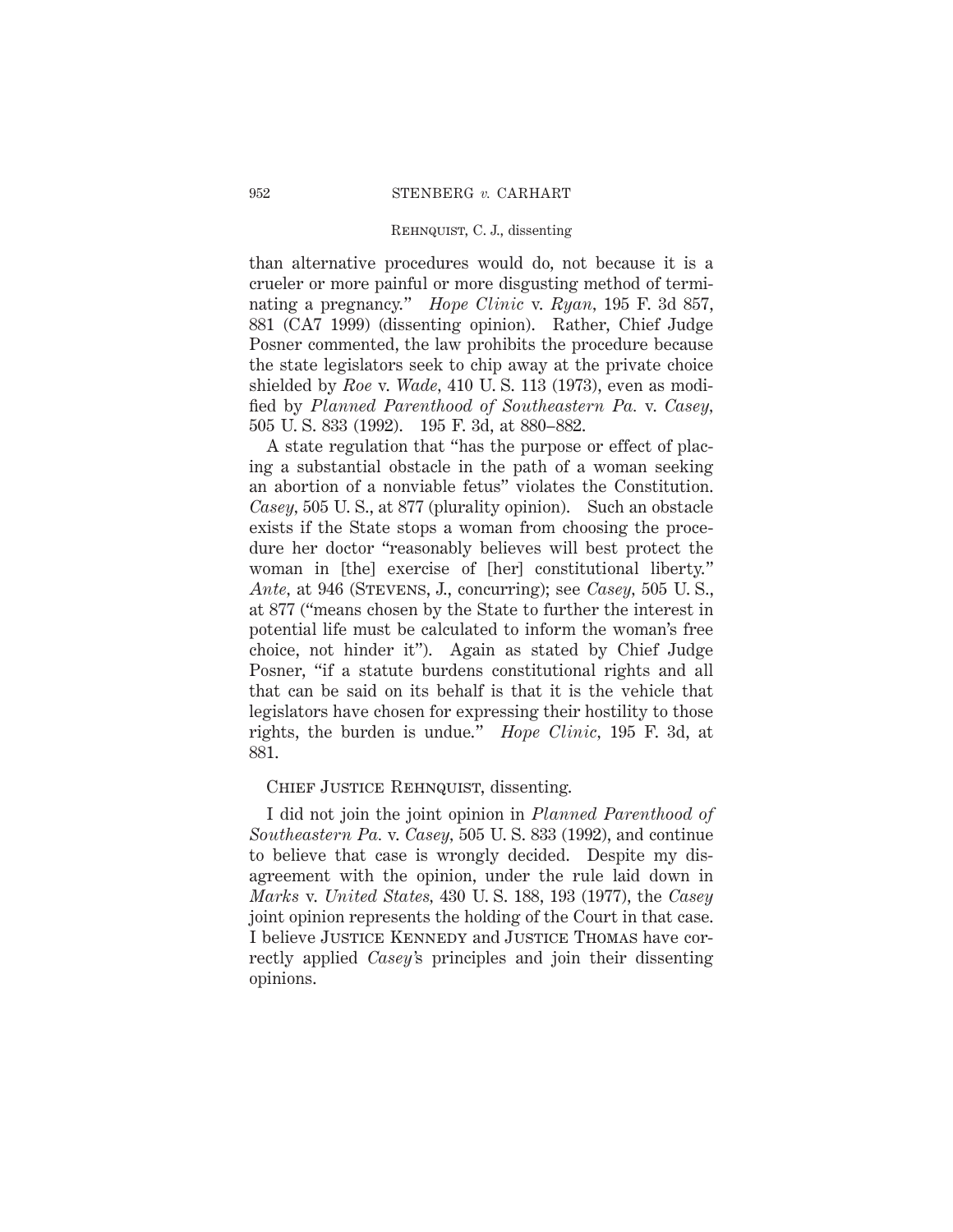#### Scalia, J., dissenting

## JUSTICE SCALIA, dissenting.

I am optimistic enough to believe that, one day, *Stenberg* v. *Carhart* will be assigned its rightful place in the history of this Court's jurisprudence beside *Korematsu* and *Dred Scott.* The method of killing a human child—one cannot even accurately say an entirely unborn human child—proscribed by this statute is so horrible that the most clinical description of it evokes a shudder of revulsion. And the Court must know (as most state legislatures banning this procedure have concluded) that demanding a "health exception"—which requires the abortionist to assure himself that, in his expert medical judgment, this method is, in the case at hand, marginally safer than others (how can one prove the contrary beyond a reasonable doubt?)—is to give live-birth abortion free rein. The notion that the Constitution of the United States, designed, among other things, "to establish Justice, insure domestic Tranquility, . . . and secure the Blessings of Liberty to ourselves and our Posterity," prohibits the States from simply banning this visibly brutal means of eliminating our half-born posterity is quite simply absurd.

Even so, I had not intended to write separately here until the focus of the other separate writings (including the one I have joined) gave me cause to fear that this case might be taken to stand for an error different from the one that it actually exemplifies. Because of the Court's practice of publishing dissents in the order of the seniority of their authors, this writing will appear in the United States Reports before those others, but the reader will not comprehend what follows unless he reads them first.

\*\*\*

The two lengthy dissents in this case have, appropriately enough, set out to establish that today's result does not follow from this Court's most recent pronouncement on the matter of abortion, *Planned Parenthood of Southeastern Pa.* v. *Casey,* 505 U. S. 833 (1992). It would be unfortunate, how-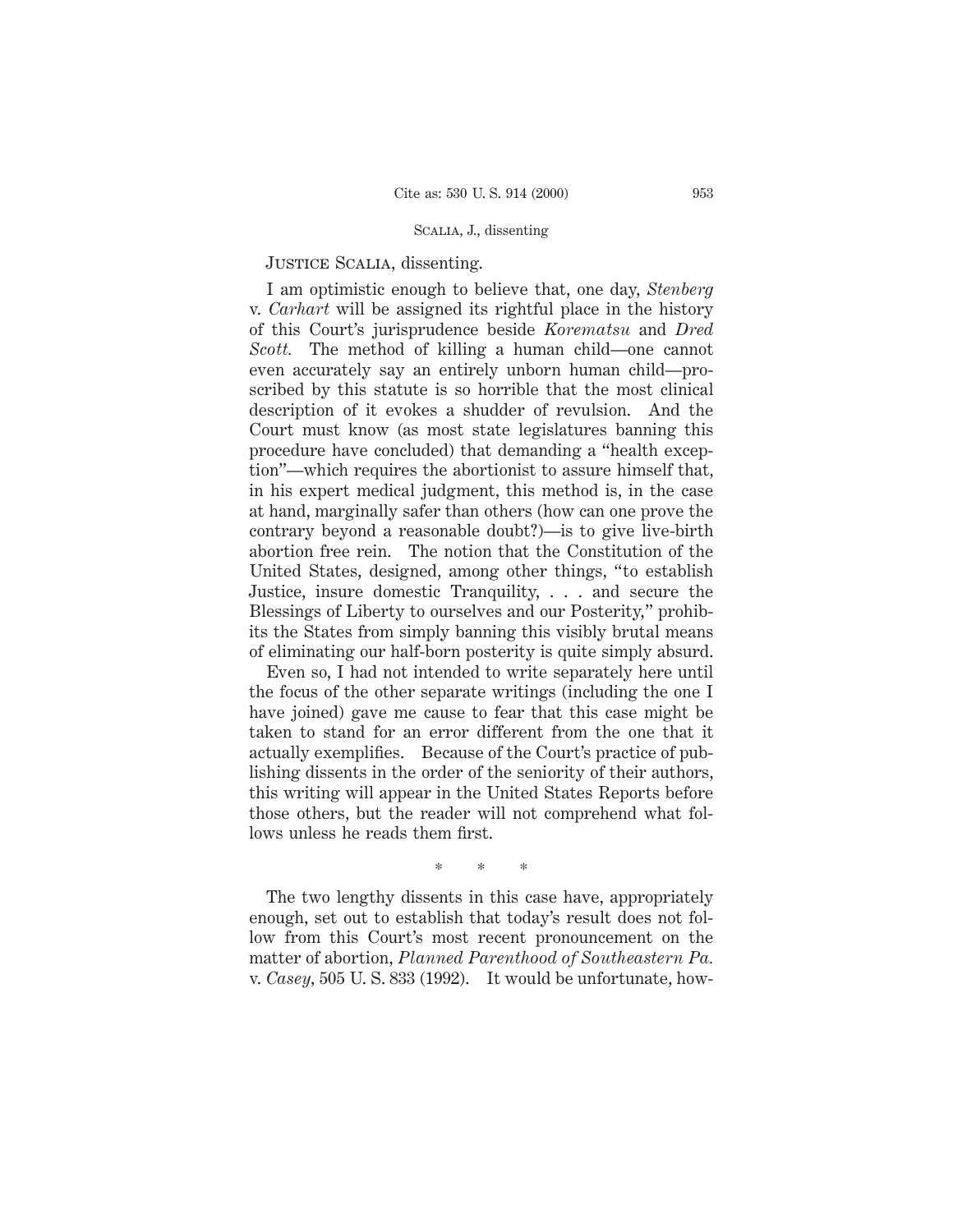### Scalia, J., dissenting

ever, if those who disagree with the result were induced to regard it as merely a regrettable misapplication of *Casey.* It is not that, but is *Casey*'s logical and entirely predictable consequence. To be sure, the Court's construction of this statute so as to make it include procedures other than livebirth abortion involves not only a disregard of fair meaning, but an abandonment of the principle that even ambiguous statutes should be interpreted in such fashion as to render them valid rather than void. *Casey* does not permit *that* jurisprudential novelty—which must be chalked up to the Court's inclination to bend the rules when any effort to limit abortion, or even to speak in opposition to abortion, is at issue. It is of a piece, in other words, with *Hill* v. *Colorado, ante,* p. 703, also decided today.

But the Court gives a second and independent reason for invalidating this humane (not to say antibarbarian) law: That it fails to allow an exception for the situation in which the abortionist believes that this live-birth method of destroying the child might be safer for the woman. (As pointed out by JUSTICE THOMAS, and elaborated upon by JUSTICE KENnedy, there is no good reason to believe this is ever the case, but—who knows?—it sometime *might* be.)

I have joined Justice Thomas's dissent because I agree that today's decision is an "unprecedented expansio[n]" of our prior cases, *post,* at 1012, "is not mandated" by *Casey*'s "undue-burden" test, *post,* at 1010, and can even be called (though this pushes me to the limit of my belief) "obviously irreconcilable with *Casey*'s explication of what its undueburden standard requires," *post,* at 983. But I never put much stock in *Casey*'s explication of the inexplicable. In the last analysis, my judgment that *Casey* does not support today's tragic result can be traced to the fact that what I consider to be an "undue burden" is different from what the majority considers to be an "undue burden"—a conclusion that cannot be demonstrated true or false by factual inquiry or legal reasoning. It is a value judgment, dependent upon how much one respects (or believes society ought to respect)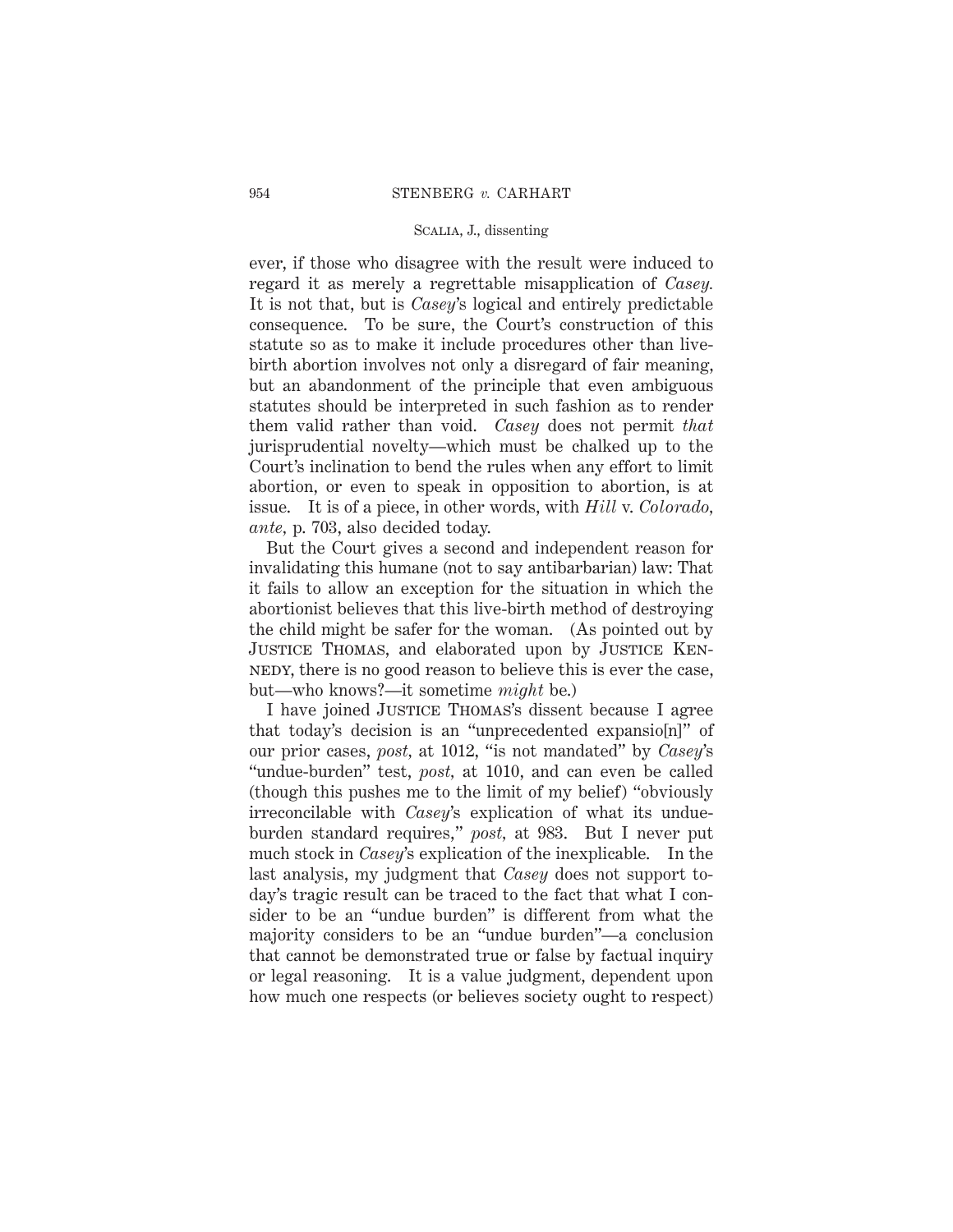### Scalia, J., dissenting

the life of a partially delivered fetus, and how much one respects (or believes society ought to respect) the freedom of the woman who gave it life to kill it. Evidently, the five Justices in today's majority value the former less, or the latter more, (or both), than the four of us in dissent. Case closed. There is no cause for anyone who believes in *Casey* to feel betrayed by this outcome. It has been arrived at by precisely the process *Casey* promised—a democratic vote by nine lawyers, not on the question whether the text of the Constitution has anything to say about this subject (it obviously does not); nor even on the question (also appropriate for lawyers) whether the legal traditions of the American people would have sustained such a limitation upon abortion (they obviously would); but upon the pure policy question whether this limitation upon abortion is "undue"—*i. e.,* goes too far.

In my dissent in *Casey,* I wrote that the "undue burden" test made law by the joint opinion created a standard that was "as doubtful in application as it is unprincipled in origin," *Casey,* 505 U. S., at 985; "hopelessly unworkable in practice," *id.,* at 986; "ultimately standardless," *id.,* at 987. Today's decision is the proof. As long as we are debating this issue of necessity for a health-of-the-mother exception on the basis of *Casey,* it is really quite impossible for us dissenters to contend that the majority is *wrong* on the law any more than it could be said that one is *wrong in law* to support or oppose the death penalty, or to support or oppose mandatory minimum sentences. The most that we can honestly say is that we disagree with the majority on their policy-judgment-couched-as-law. And those who believe that a 5-to-4 vote on a policy matter by unelected lawyers should not overcome the judgment of 30 state legislatures have a problem, not with the *application* of *Casey,* but with its *existence. Casey* must be overruled.

While I am in an I-told-you-so mood, I must recall my bemusement, in *Casey,* at the majority opinion's expressed be-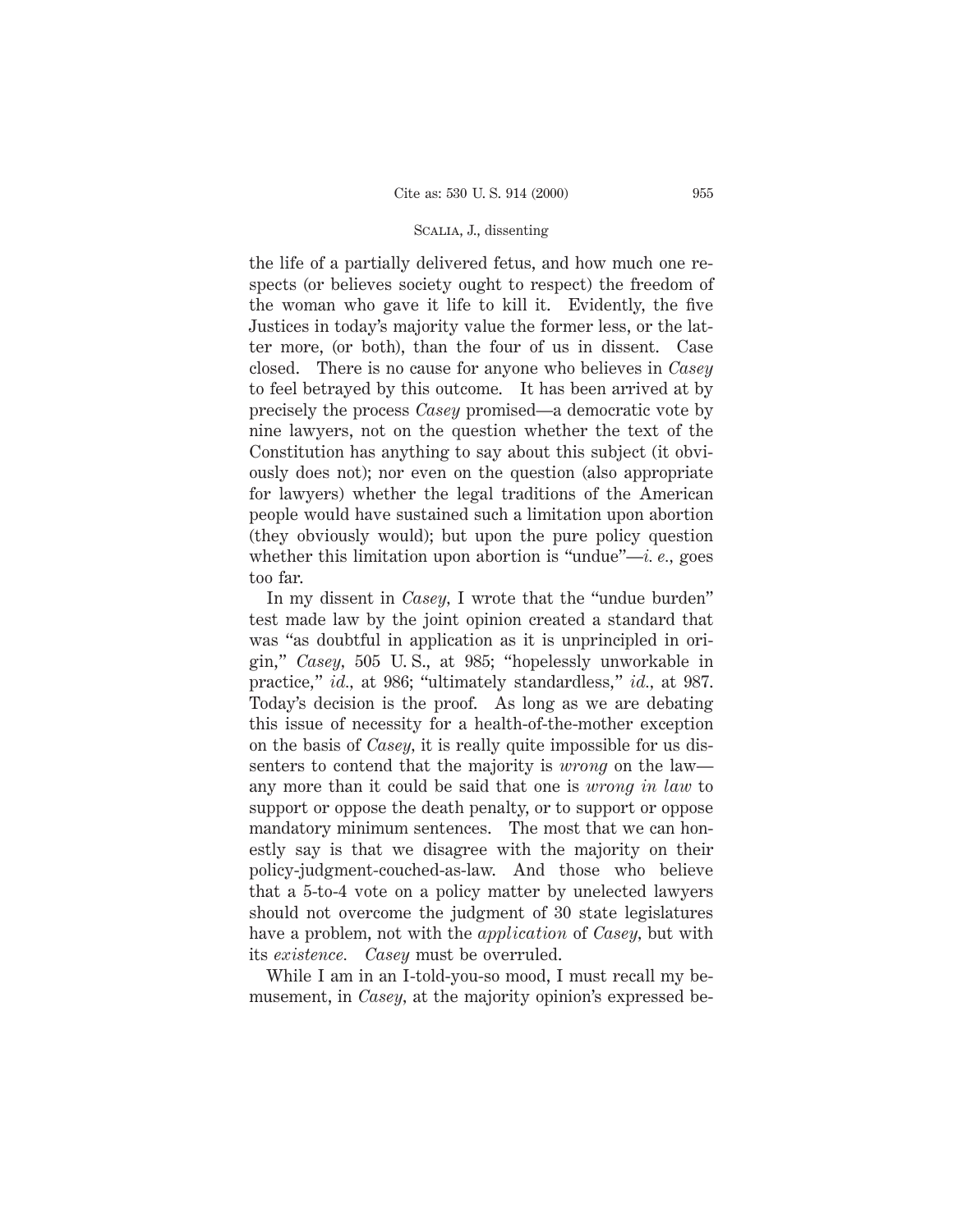lief that *Roe* v. *Wade,* 410 U. S. 133 (1973), had "call[ed] the contending sides of a national controversy to end their national division by accepting a common mandate rooted in the Constitution," *Casey,* 505 U. S., at 867, and that the decision in *Casey* would ratify that happy truce. It seemed to me, quite to the contrary, that "*Roe* fanned into life an issue that has inflamed our national politics in general, and has obscured with its smoke the selection of Justices to this Court in particular, ever since"; and that, "by keeping us in the abortion-umpiring business, it is the perpetuation of that disruption, rather than of any *Pax Roeana,* that the Court's new majority decrees." *Id.,* at 995–996. Today's decision, that the Constitution of the United States prevents the prohibition of a horrible mode of abortion, will be greeted by a firestorm of criticism—as well it should. I cannot understand why those who *acknowledge* that, in the opening words of Justice O'Connor's concurrence, "[t]he issue of abortion is one of the most contentious and controversial in contemporary American society," *ante,* at 947, persist in the belief that this Court, armed with neither constitutional text nor accepted tradition, can resolve that contention and controversy rather than be consumed by it. If only for the sake of its own preservation, the Court should return this matter to the people—where the Constitution, by its silence on the subject, left it—and let *them* decide, State by State, whether this practice should be allowed. *Casey* must be overruled.

JUSTICE KENNEDY, with whom THE CHIEF JUSTICE joins, dissenting.

For close to two decades after *Roe* v. *Wade,* 410 U. S. 113 (1973), the Court gave but slight weight to the interests of the separate States when their legislatures sought to address persisting concerns raised by the existence of a woman's right to elect an abortion in defined circumstances. When the Court reaffirmed the essential holding of *Roe,* a central premise was that the States retain a critical and legitimate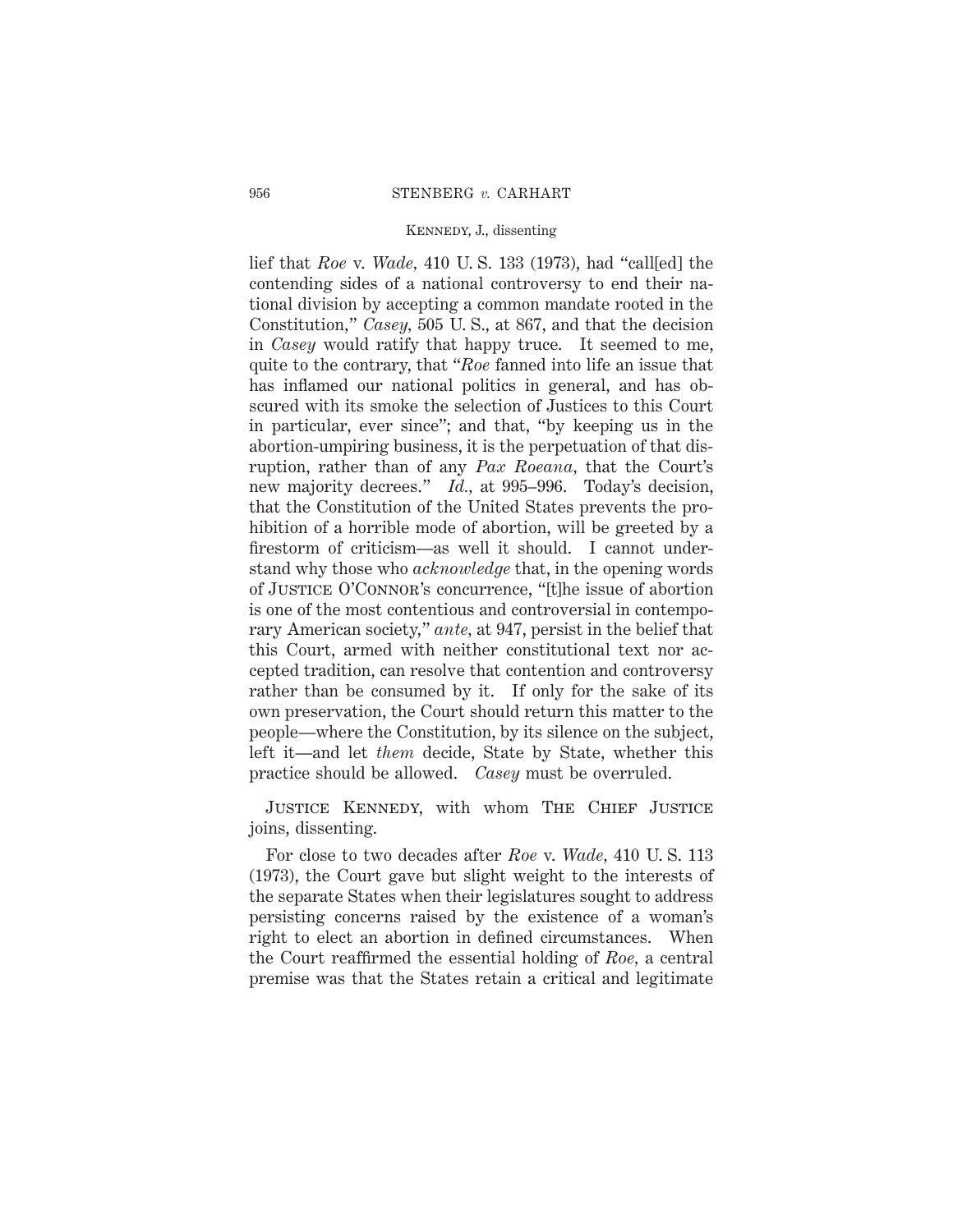role in legislating on the subject of abortion, as limited by the woman's right the Court restated and again guaranteed. *Planned Parenthood of Southeastern Pa.* v. *Casey,* 505 U. S. 833 (1992). The political processes of the State are not to be foreclosed from enacting laws to promote the life of the unborn and to ensure respect for all human life and its potential. *Id.,* at 871 (plurality opinion). The State's constitutional authority is a vital means for citizens to address these grave and serious issues, as they must if we are to progress in knowledge and understanding and in the attainment of some degree of consensus.

The Court's decision today, in my submission, repudiates this understanding by invalidating a statute advancing critical state interests, even though the law denies no woman the right to choose an abortion and places no undue burden upon the right. The legislation is well within the State's competence to enact. Having concluded Nebraska's law survives the scrutiny dictated by a proper understanding of *Casey,* I dissent from the judgment invalidating it.

I

The Court's failure to accord any weight to Nebraska's interest in prohibiting partial birth abortion is erroneous and undermines its discussion and holding. The Court's approach in this regard is revealed by its description of the abortion methods at issue, which the Court is correct to describe as "clinically cold or callous." *Ante,* at 923. The majority views the procedures from the perspective of the abortionist, rather than from the perspective of a society shocked when confronted with a new method of ending human life. Words invoked by the majority, such as "transcervical procedures," "[o]smotic dilators," "instrumental disarticulation," and "paracervical block," may be accurate and are to some extent necessary, *ante,* at 924–925; but for citizens who seek to know why laws on this subject have been enacted across the Nation, the words are insufficient. Repeated references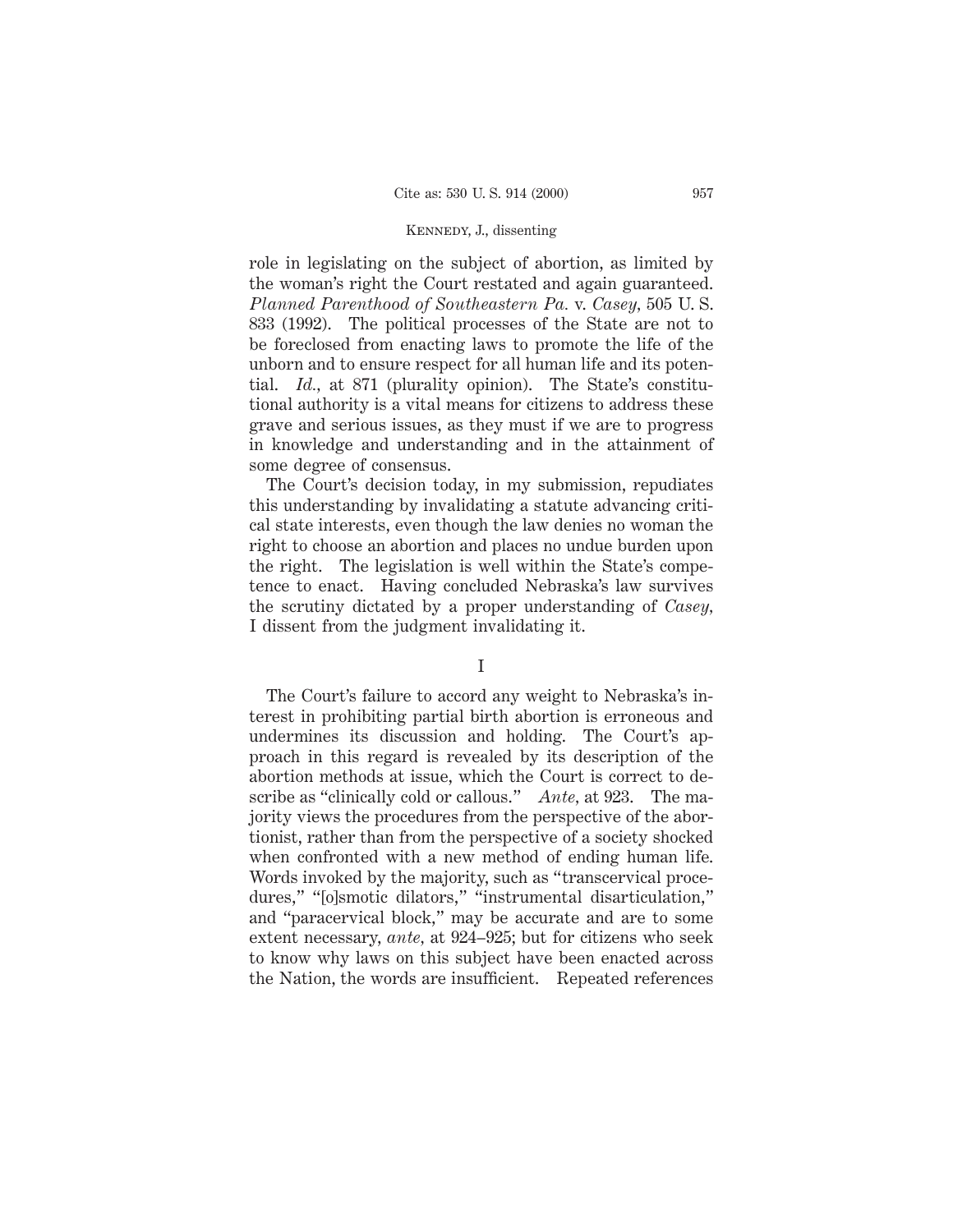to sources understandable only to a trained physician may obscure matters for persons not trained in medical terminology. Thus it seems necessary at the outset to set forth what may happen during an abortion.

The person challenging Nebraska's law is Dr. Leroy Carhart, a physician who received his medical degree from Hahnemann Hospital and University in 1973. App. 29. Dr. Carhart performs the procedures in a clinic in Nebraska, *id.,* at 30, and will also travel to Ohio to perform abortions there, *id.,* at 86. Dr. Carhart has no specialty certifications in a field related to childbirth or abortion and lacks admitting privileges at any hospital. *Id.,* at 82, 83. He performs abortions throughout pregnancy, including when he is unsure whether the fetus is viable. *Id.,* at 116. In contrast to the physicians who provided expert testimony in this case (who are board certified instructors at leading medical education institutions and members of the American Board of Obstetricians and Gynecologists), Dr. Carhart performs the partial birth abortion procedure (D&X) that Nebraska seeks to ban. He also performs the other method of abortion at issue in the case, the D&E.

As described by Dr. Carhart, the D&E procedure requires the abortionist to use instruments to grasp a portion (such as a foot or hand) of a developed and living fetus and drag the grasped portion out of the uterus into the vagina. *Id.,* at 61. Dr. Carhart uses the traction created by the opening between the uterus and vagina to dismember the fetus, tearing the grasped portion away from the remainder of the body. *Ibid.* The traction between the uterus and vagina is essential to the procedure because attempting to abort a fetus without using that traction is described by Dr. Carhart as "pulling the cat's tail" or "drag[ging] a string across the floor, you'll just keep dragging it. It's not until something grabs the other end that you are going to develop traction." *Id.,* at 62. The fetus, in many cases, dies just as a human adult or child would: It bleeds to death as it is torn limb from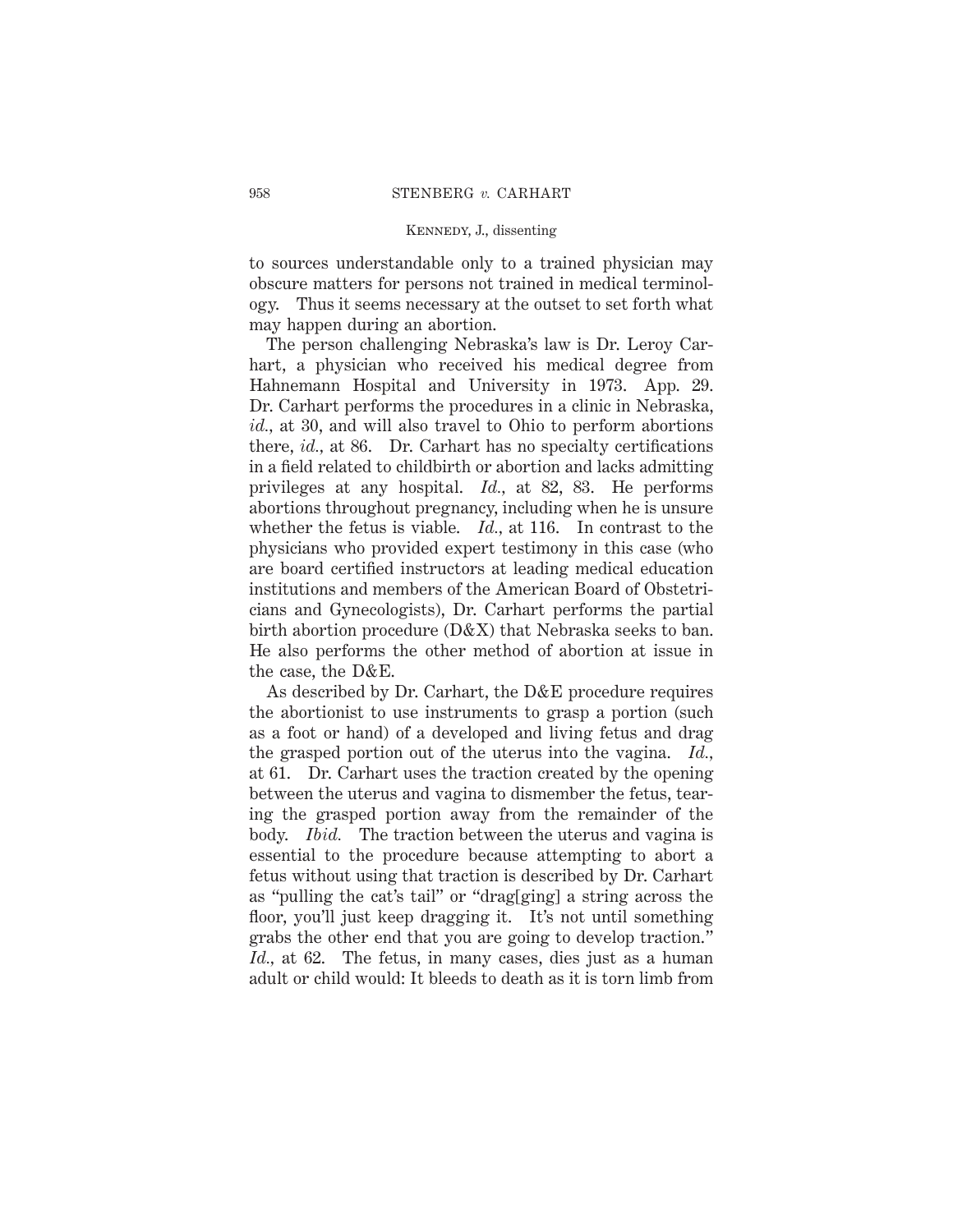limb. *Id.,* at 63. The fetus can be alive at the beginning of the dismemberment process and can survive for a time while its limbs are being torn off. Dr. Carhart agreed that "[w]hen you pull out a piece of the fetus, let's say, an arm or a leg and remove that, at the time just prior to removal of the portion of the fetus, . . . the fetus [is] alive." *Id.,* at 62. Dr. Carhart has observed fetal heartbeat via ultrasound with "extensive parts of the fetus removed," *id.,* at 64, and testified that mere dismemberment of a limb does not always cause death because he knows of a physician who removed the arm of a fetus only to have the fetus go on to be born "as a living child with one arm." *Id.*, at 63. At the conclusion of a D&E abortion no intact fetus remains. In Dr. Carhart's words, the abortionist is left with "a tray full of pieces." *Id.,* at 125.

The other procedure implicated today is called "partial birth abortion" or the D&X. The D&X can be used, as a general matter, after 19 weeks' gestation because the fetus has become so developed that it may survive intact partial delivery from the uterus into the vagina. *Id.,* at 61. In the D&X, the abortionist initiates the woman's natural delivery process by causing the cervix of the woman to be dilated, sometimes over a sequence of days. *Id.,* at 492. The fetus' arms and legs are delivered outside the uterus while the fetus is alive; witnesses to the procedure report seeing the body of the fetus moving outside the woman's body. Brief for Petitioners 4. At this point, the abortion procedure has the appearance of a live birth. As stated by one group of physicians, "[a]s the physician manually performs breech extraction of the body of a live fetus, excepting the head, she continues in the apparent role of an obstetrician delivering a child." Brief for Association of American Physicians and Surgeons et al. as *Amici Curiae* 27. With only the head of the fetus remaining in utero, the abortionist tears open the skull. According to Dr. Martin Haskell, a leading proponent of the procedure, the appropriate instrument to be used at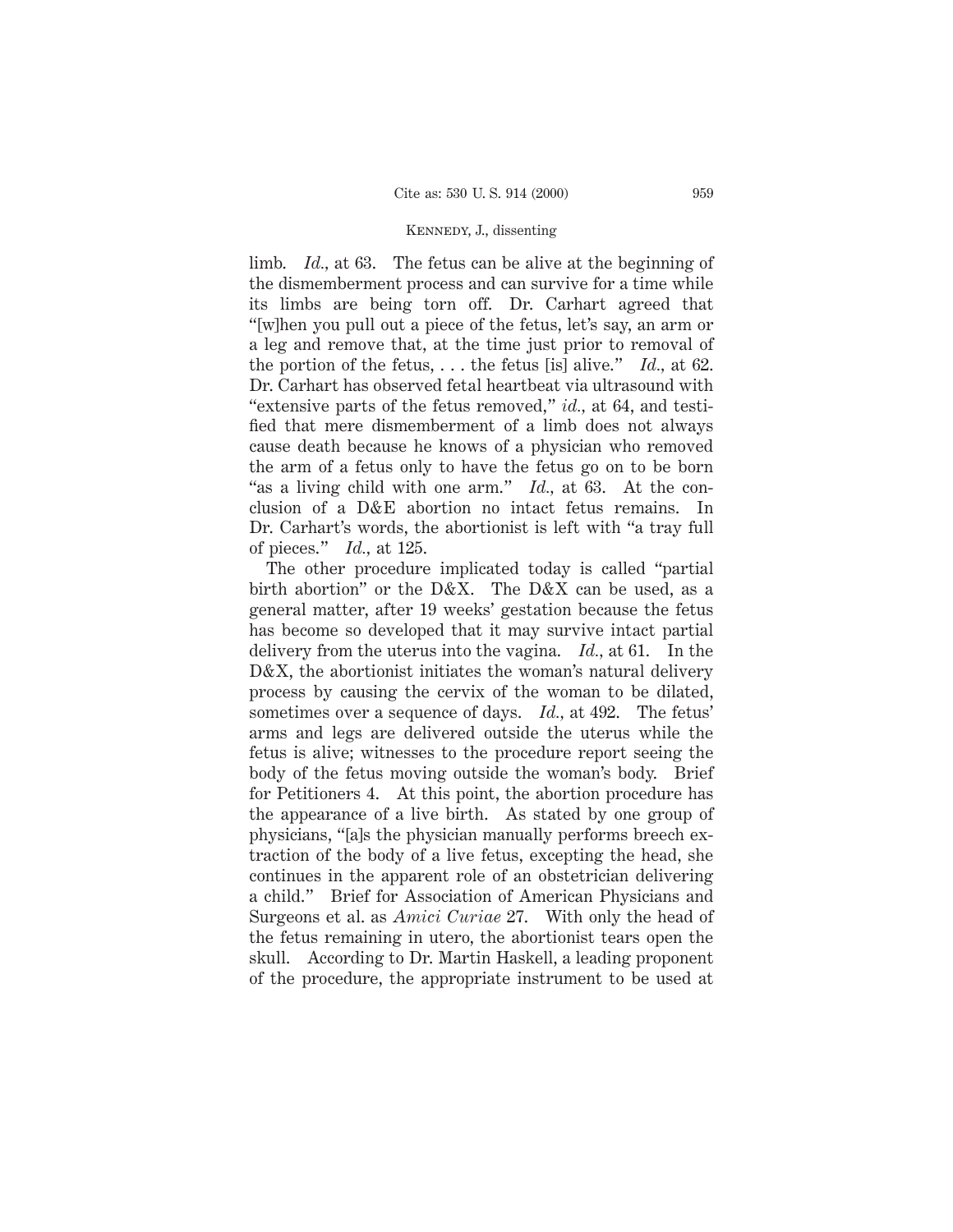this stage of the abortion is a pair of scissors. M. Haskell, Dilation and Extraction for Late Second Trimester Abortion (1992), in 139 Cong. Rec. 8605 (1993). Witnesses report observing the portion of the fetus outside the woman react to the skull penetration. Brief for Petitioners 4. The abortionist then inserts a suction tube and vacuums out the developing brain and other matter found within the skull. The process of making the size of the fetus' head smaller is given the clinically neutral term "reduction procedure." 11 F. Supp. 2d 1099, 1106 (Neb. 1998). Brain death does not occur until after the skull invasion, and, according to Dr. Carhart, the heart of the fetus may continue to beat for minutes after the contents of the skull are vacuumed out. App. 58. The abortionist next completes the delivery of a dead fetus, intact except for the damage to the head and the missing contents of the skull.

Of the two described procedures, Nebraska seeks only to ban the  $D&X$ . In light of the description of the  $D&X$  procedure, it should go without saying that Nebraska's ban on partial birth abortion furthers purposes States are entitled to pursue. Dr. Carhart nevertheless maintains the State has no legitimate interest in forbidding the D&X. As he interprets the controlling cases in this Court, the only two interests the State may advance through regulation of abortion are in the health of the woman who is considering the procedure and in the life of the fetus she carries. Brief for Respondent 45. The Court, as I read its opinion, accedes to his views, misunderstanding *Casey* and the authorities it confirmed.

*Casey* held that cases decided in the wake of *Roe* v. *Wade,* 410 U. S. 113 (1973), had "given [state interests] too little acknowledgment and implementation." 505 U. S., at 871 (plurality opinion). The decision turned aside any contention that a person has the "right to decide whether to have an abortion without 'interference from the State,'" *id.*, at 875, and rejected a strict scrutiny standard of review as "in-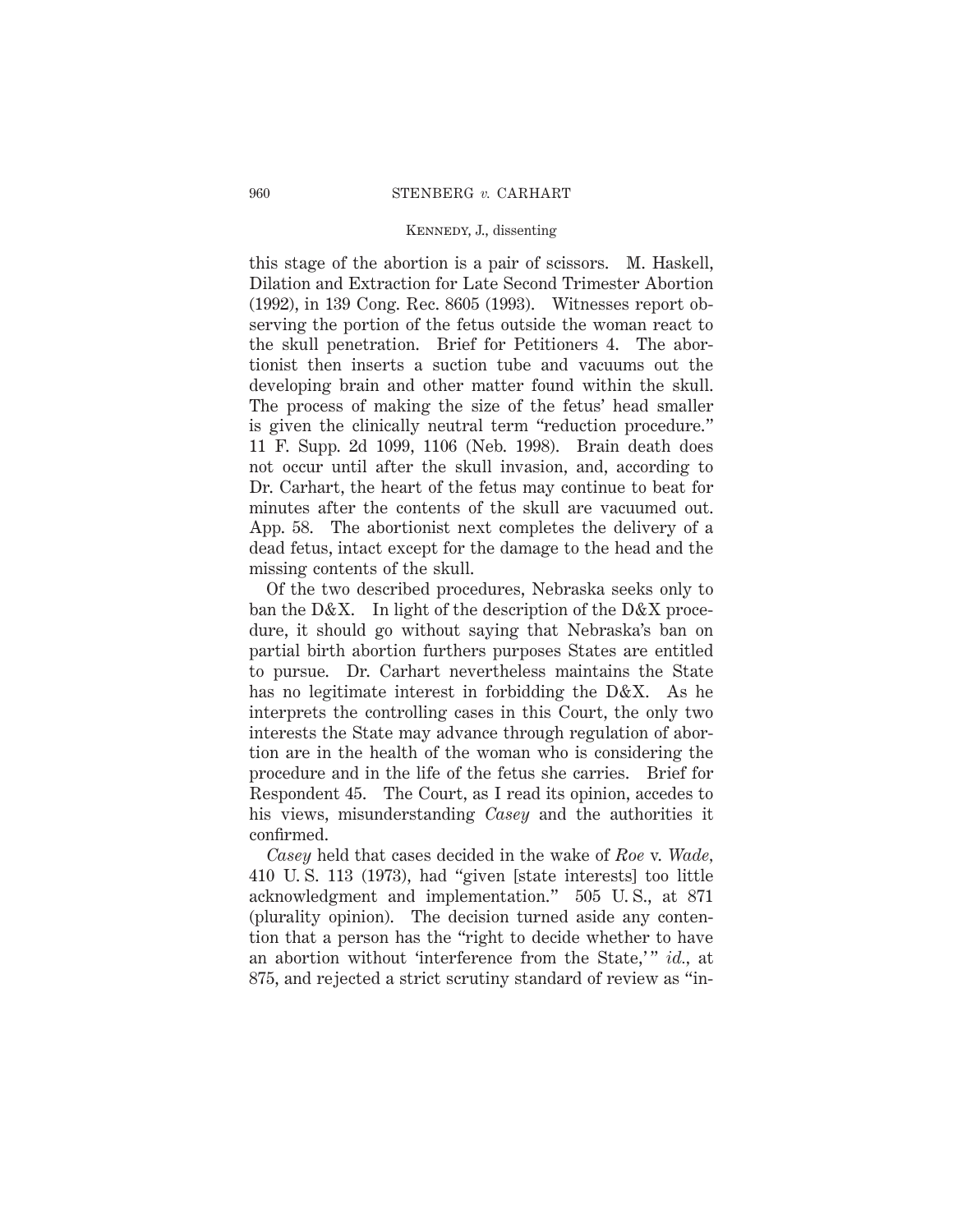compatible with the recognition that there is a substantial state interest in potential life throughout pregnancy." *Id.,* at 876. "The very notion that the State has a substantial interest in potential life leads to the conclusion that not all regulations must be deemed unwarranted." *Ibid.* We held it was inappropriate for the Judicial Branch to provide an exhaustive list of state interests implicated by abortion. *Id.,* at 877.

*Casey* is premised on the States having an important constitutional role in defining their interests in the abortion debate. It is only with this principle in mind that Nebraska's interests can be given proper weight. The State's brief describes its interests as including concern for the life of the unborn and "for the partially-born," in preserving the integrity of the medical profession, and in "erecting a barrier to infanticide." Brief for Petitioners 48–49. A review of *Casey* demonstrates the legitimacy of these policies. The Court should say so.

States may take sides in the abortion debate and come down on the side of life, even life in the unborn:

"Even in the earliest stages of pregnancy, the State may enact rules and regulations designed to encourage [a woman] to know that there are philosophic and social arguments of great weight that can be brought to bear in favor of continuing the pregnancy to full term and that there are procedures and institutions to allow adoption of unwanted children as well as a certain degree of state assistance if the mother chooses to raise the child herself." 505 U.S., at 872 (plurality opinion).

States also have an interest in forbidding medical procedures which, in the State's reasonable determination, might cause the medical profession or society as a whole to become insensitive, even disdainful, to life, including life in the human fetus. Abortion, *Casey* held, has consequences beyond the woman and her fetus. The States' interests in reg-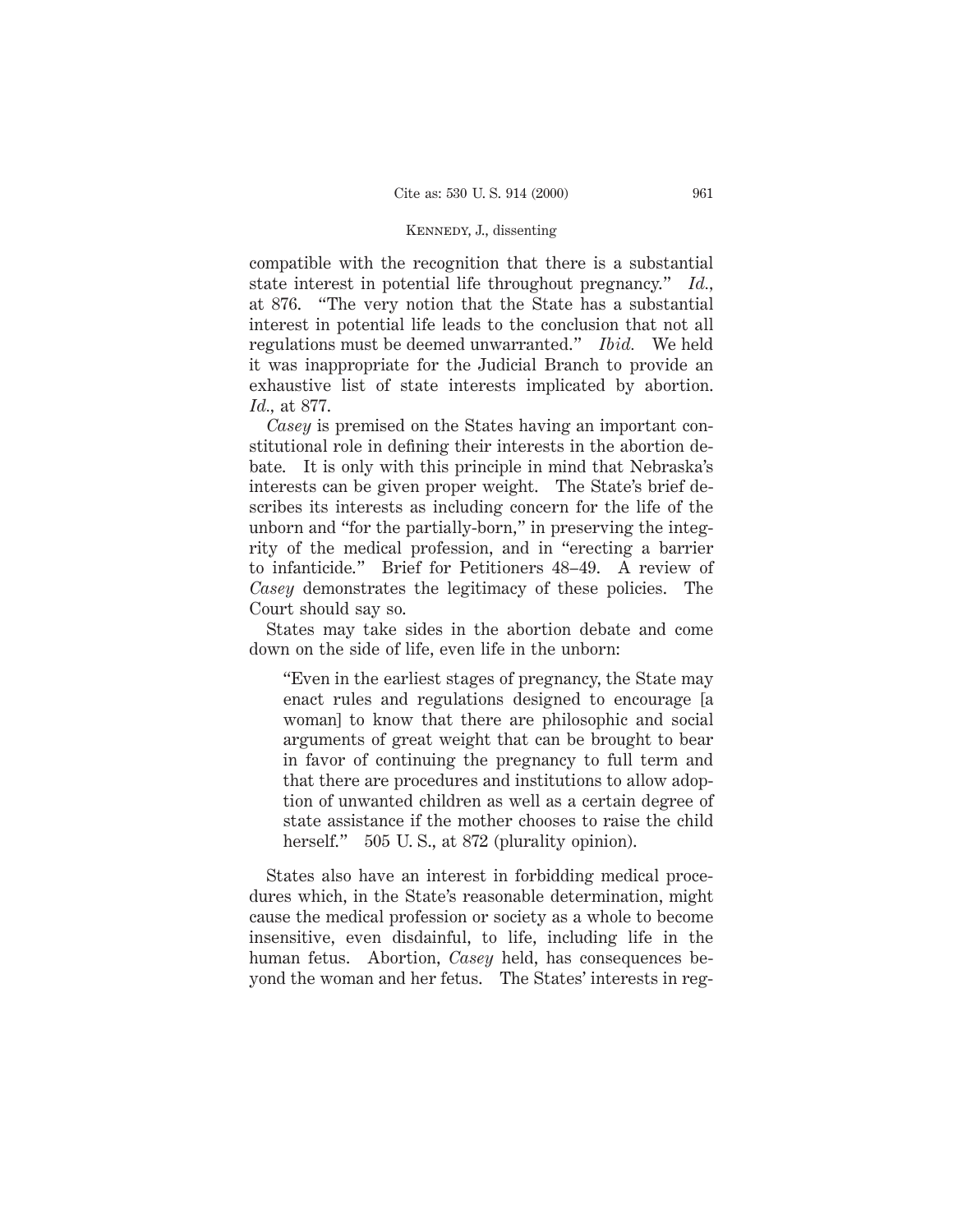ulating are of concomitant extension. *Casey* recognized that abortion is "fraught with consequences for . . . the persons who perform and assist in the procedure [and for] society which must confront the knowledge that these procedures exist, procedures some deem nothing short of an act of violence against innocent human life." *Id.,* at 852 (majority opinion).

A State may take measures to ensure the medical profession and its members are viewed as healers, sustained by a compassionate and rigorous ethic and cognizant of the dignity and value of human life, even life which cannot survive without the assistance of others. *Ibid.; Washington* v. *Glucksberg,* 521 U. S. 702, 730–734 (1997).

*Casey* demonstrates that the interests asserted by the State are legitimate and recognized by law. It is argued, however, that a ban on the D&X does not further these interests. This is because, the reasoning continues, the D&E method, which Nebraska claims to be beyond its intent to regulate, can still be used to abort a fetus and is no less dehumanizing than the D&X method. While not adopting the argument in express terms, the Court indicates tacit approval of it by refusing to reject it in a forthright manner. Rendering express what is only implicit in the majority opinion, Justice Stevens and Justice Ginsburg are forthright in declaring that the two procedures are indistinguishable and that Nebraska has acted both irrationally and without a proper purpose in enacting the law. The issue is not whether members of the judiciary can see a difference between the two procedures. It is whether Nebraska can. The Court's refusal to recognize Nebraska's right to declare a moral difference between the procedures is a dispiriting disclosure of the illogic and illegitimacy of the Court's approach to the entire case.

Nebraska was entitled to find the existence of a consequential moral difference between the procedures. We are referred to substantial medical authority that D&X perverts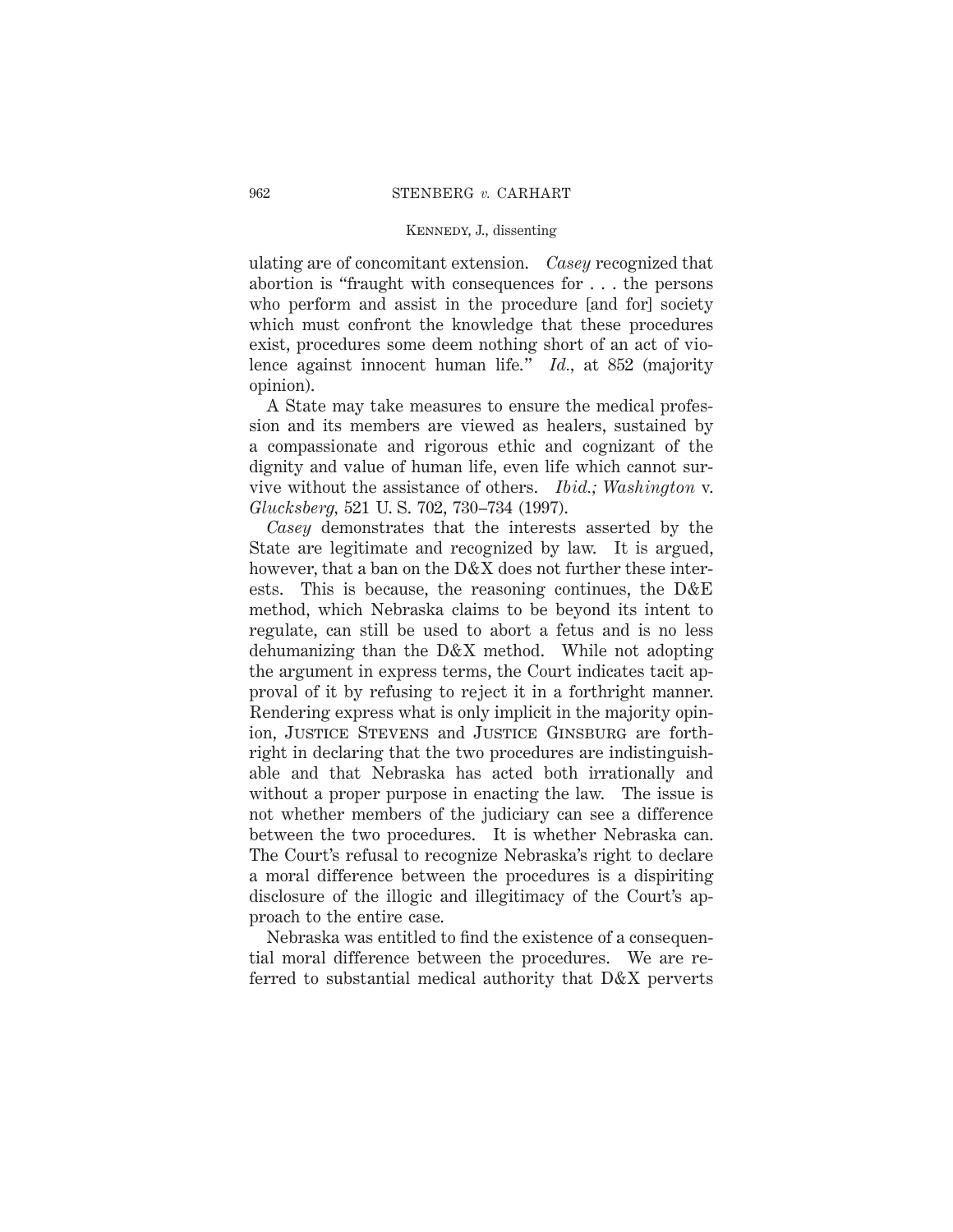the natural birth process to a greater degree than D&E, commandeering the live birth process until the skull is pierced. American Medical Association (AMA) publications describe the D&X abortion method as "ethically wrong." AMA Board of Trustees Factsheet on HR 1122 (June 1997), in App. to Brief for Association of American Physicians and Surgeons et al. as *Amici Curiae* 1 (AMA Factsheet). The D&X differs from the D&E because in the D&X the fetus is "killed *outside* of the womb" where the fetus has "an autonomy which separates it from the right of the woman to choose treatments for her own body." *Ibid.;* see also App. 639–640; Brief for Association of American Physicians and Surgeons et al. as *Amici Curiae* 27 ("Intact D&X is aberrant and troubling because the technique confuses the disparate role of a physician in childbirth and abortion in such a way as to blur the medical, legal, and ethical line between infanticide and abortion"). Witnesses to the procedure relate that the fingers and feet of the fetus are moving prior to the piercing of the skull; when the scissors are inserted in the back of the head, the fetus' body, wholly outside the woman's body and alive, reacts as though startled and goes limp. D&X's stronger resemblance to infanticide means Nebraska could conclude the procedure presents a greater risk of disrespect for life and a consequent greater risk to the profession and society, which depend for their sustenance upon reciprocal recognition of dignity and respect. The Court is without authority to second-guess this conclusion.

Those who oppose abortion would agree, indeed would insist, that both procedures are subject to the most severe moral condemnation, condemnation reserved for the most repulsive human conduct. This is not inconsistent, however, with the further proposition that as an ethical and moral matter D&X is distinct from D&E and is a more serious concern for medical ethics and the morality of the larger society the medical profession must serve. Nebraska must obey the legal regime which has declared the right of the woman to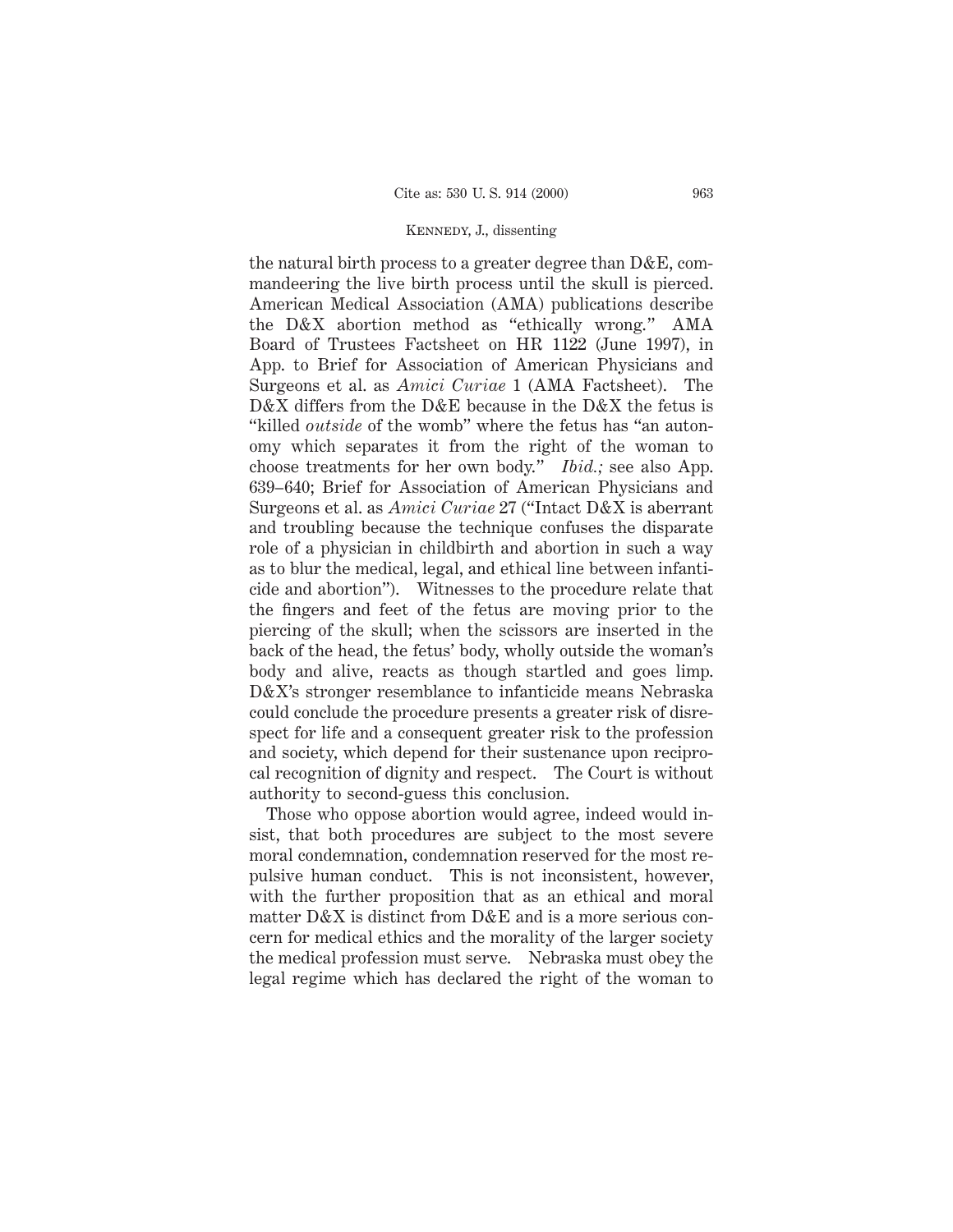have an abortion before viability. Yet it retains its power to adopt regulations which do not impose an undue burden on the woman's right. By its regulation, Nebraska instructs all participants in the abortion process, including the mother, of its moral judgment that all life, including the life of the unborn, is to be respected. The participants, Nebraska has determined, cannot be indifferent to the procedure used and must refrain from using the natural delivery process to kill the fetus. The differentiation between the procedures is itself a moral statement, serving to promote respect for human life; and if the woman and her physician in contemplating the moral consequences of the prohibited procedure conclude that grave moral consequences pertain to the permitted abortion process as well, the choice to elect or not to elect abortion is more informed; and the policy of promoting respect for life is advanced.

It ill-serves the Court, its institutional position, and the constitutional sources it seeks to invoke to refuse to issue a forthright affirmation of Nebraska's right to declare that critical moral differences exist between the two procedures. The natural birth process has been appropriated; yet the Court refuses to hear the State's voice in defining its interests in its law. The Court's holding contradicts *Casey*'s assurance that the State's constitutional position in the realm of promoting respect for life is more than marginal.

II

Demonstrating a further and basic misunderstanding of *Casey,* the Court holds the ban on the D&X procedure fails because it does not include an exception permitting an abortionist to perform a D&X whenever he believes it will best preserve the health of the woman. Casting aside the views of distinguished physicians and the statements of leading medical organizations, the Court awards each physician a veto power over the State's judgment that the procedures should not be performed. Dr. Carhart has made the medical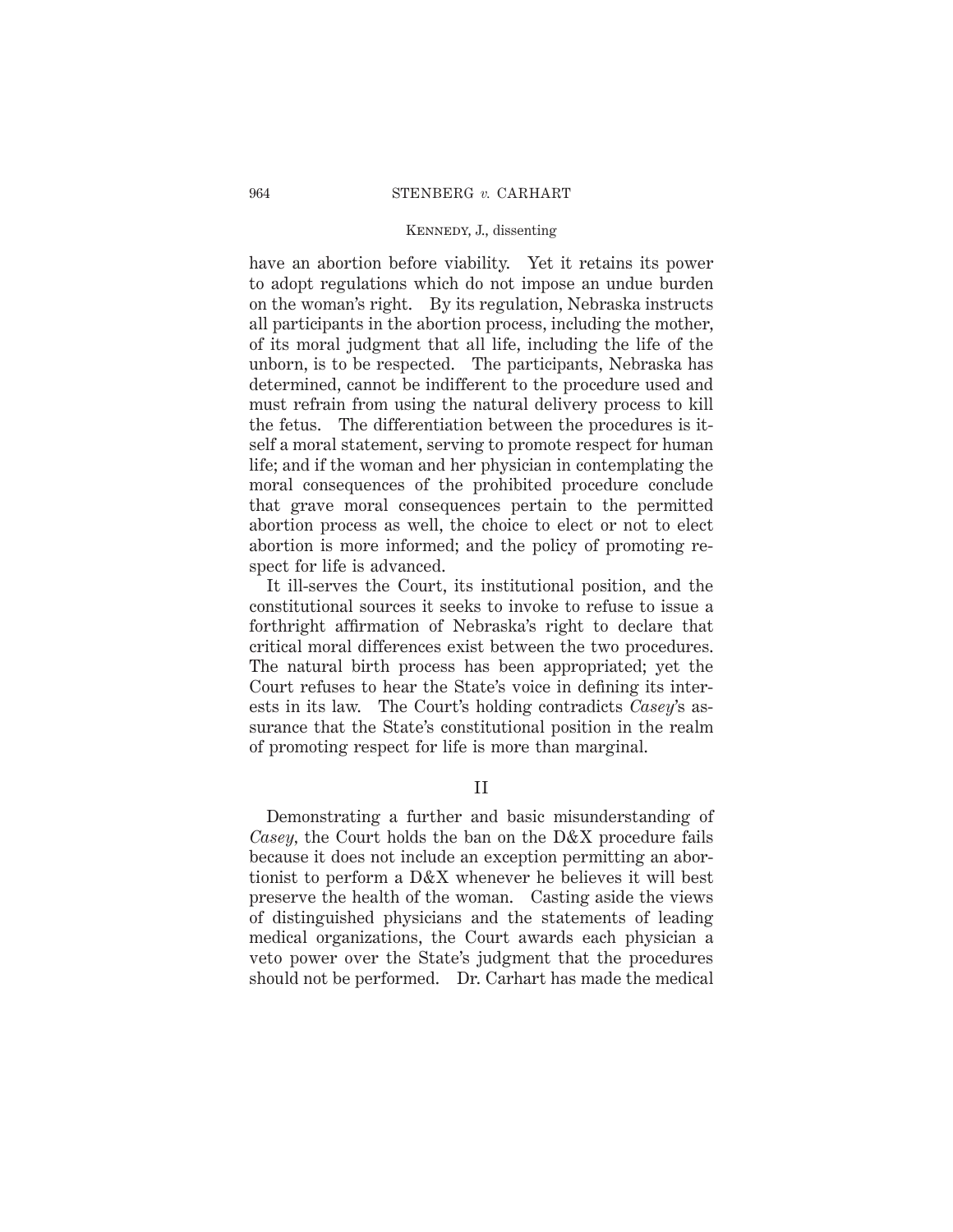judgment to use the D&X procedure in every case, regardless of indications, after 15 weeks' gestation. 11 F. Supp. 2d, at 1105. Requiring Nebraska to defer to Dr. Carhart's judgment is no different from forbidding Nebraska from enacting a ban at all; for it is now Dr. Leroy Carhart who sets abortion policy for the State of Nebraska, not the legislature or the people. *Casey* does not give precedence to the views of a single physician or a group of physicians regarding the relative safety of a particular procedure.

I am in full agreement with JUSTICE THOMAS that the appropriate *Casey* inquiry is not, as the Court would have it, whether the State is preventing an abortionist from doing something that, in his medical judgment, he believes to be the most appropriate course of treatment. *Post,* at 1009– 1013. *Casey* addressed the question "whether the State can resolve . . . philosophic questions [about abortion] in such a definitive way that a woman lacks all choice in the matter." 505 U. S., at 850. We decided the issue against the State, holding that a woman cannot be deprived of the opportunity to make reproductive decisions. *Id.,* at 860. *Casey* made it quite evident, however, that the State has substantial concerns for childbirth and the life of the unborn and may enact laws "which in no real sense depriv[e] women of the ultimate decision." *Id.,* at 875 (plurality opinion). Laws having the "purpose or effect of placing a substantial obstacle in the path of a woman seeking an abortion of a nonviable fetus" are prohibited. *Id.,* at 877. Nebraska's law does not have this purpose or effect.

The holding of *Casey,* allowing a woman to elect abortion in defined circumstances, is not in question here. Nebraska, however, was entitled to conclude that its ban, while advancing important interests regarding the sanctity of life, deprived no woman of a safe abortion and therefore did not impose a substantial obstacle on the rights of any woman. The American College of Obstetricians and Gynecologists (ACOG) "could identify no circumstances under which [D&X]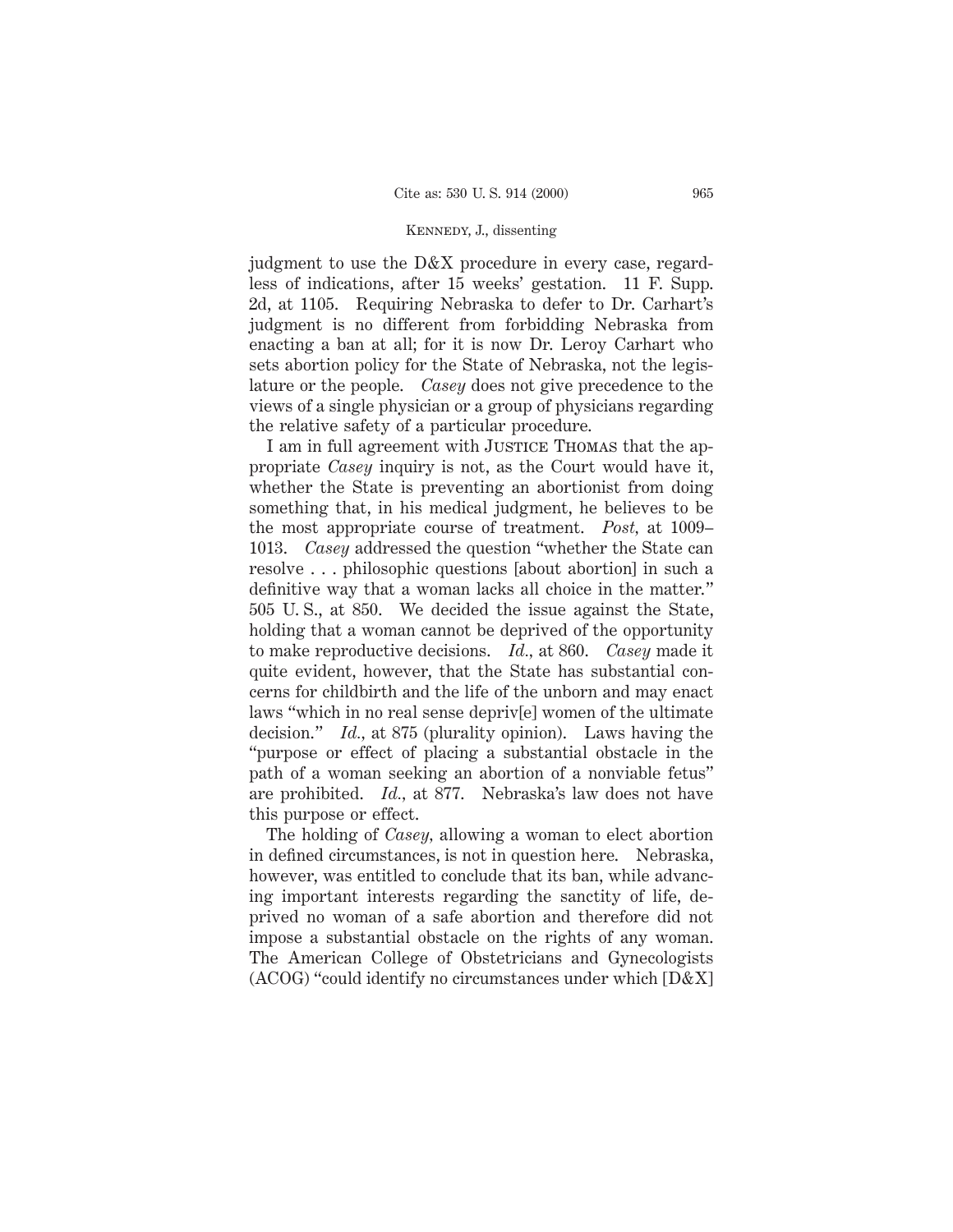would be the only option to save the life or preserve the health of the woman." App. 600–601. The AMA agrees, stating the "AMA's expert panel, which included an ACOG representative, could not find 'any' identified circumstance where it was 'the only appropriate alternative.'" AMA Factsheet 1. The Court's conclusion that the D&X is the safest method requires it to replace the words "may be" with the word "is" in the following sentence from ACOG's position statement: "An intact D&X, however, may be the best or most appropriate procedure in a particular circumstance." App. 600–601.

No studies support the contention that the D&X abortion method is safer than other abortion methods. Brief for Respondent 36, n. 41. Leading proponents of the procedure acknowledge that the D&X has "disadvantages" versus other methods because it requires a high degree of surgical skill to pierce the skull with a sharp instrument in a blind procedure. Haskell, 139 Cong. Rec. 8605 (1993). Other doctors point to complications that may arise from the D&X. Brief for American Physicians and Surgeons et al. as *Amici Curiae* 21–23; App. 186. A leading physician, Frank Boehm, M. D., who has performed and supervised abortions as director of the Fetal Intensive Care Unit and the Maternal/Fetal Medicine Division at Vanderbilt University Hospital, has refused to support use of the D&X, both because no medical need for the procedure exists and because of ethical concerns. *Id.,* at 636, 639–640, 656–657. Dr. Boehm, a fellow of ACOG, *id.,* at 565, supports abortion rights and has provided sworn testimony in opposition to previous state attempts to regulate abortion. *Id.,* at 608–614.

The Court cannot conclude the D&X is part of standard medical practice. It is telling that no expert called by Dr. Carhart, and no expert testifying in favor of the procedure, had in fact performed a partial birth abortion in his or her medical practice. *E. g., id.,* at 308 (testimony of Dr. Phillip Stubblefield). In this respect their opinions were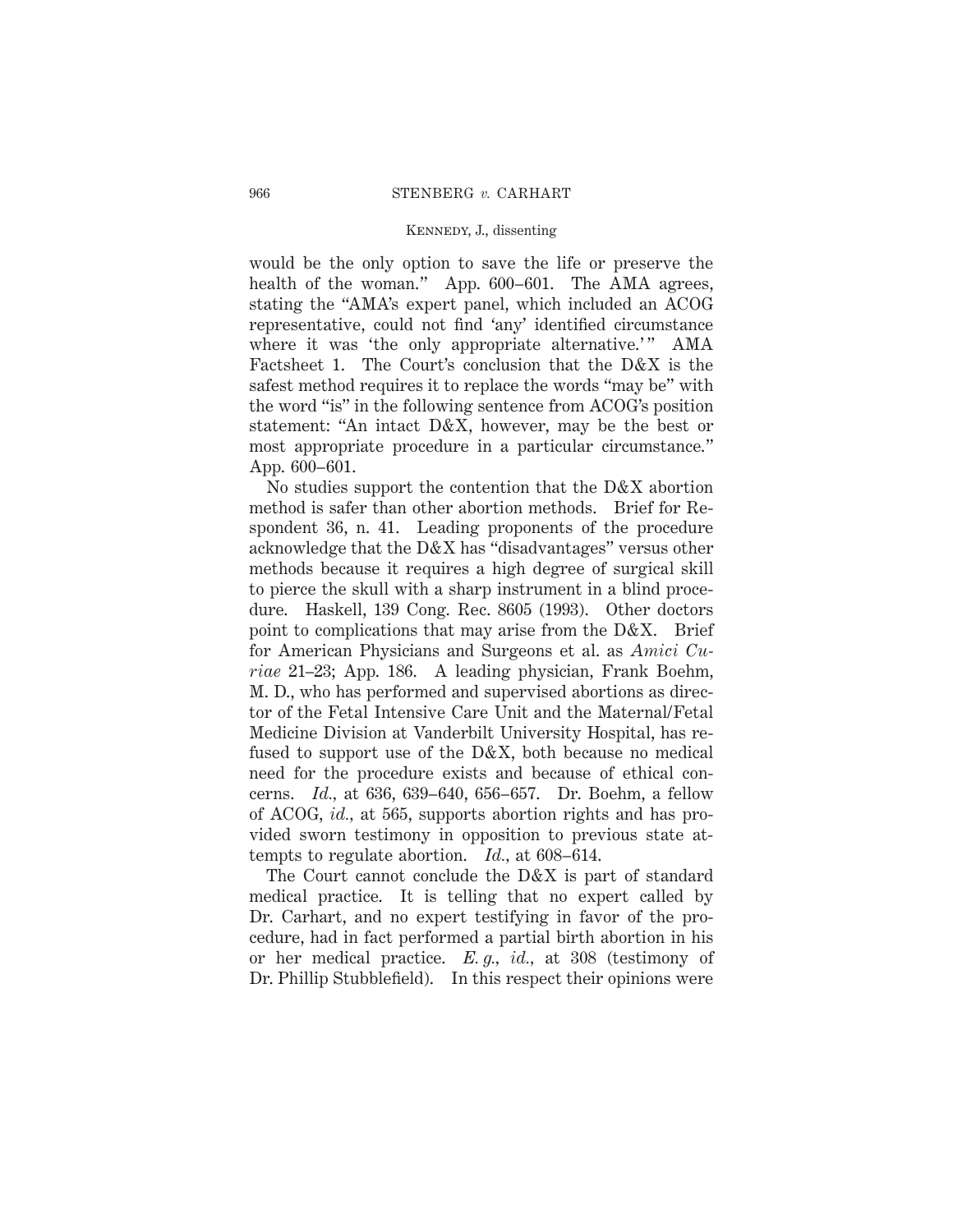courtroom conversions of uncertain reliability. Litigation in other jurisdictions establishes that physicians do not adopt the D&X procedure as part of standard medical practice. *E. g., Richmond Medical Center for Women* v. *Gilmore,* 144 F. 3d 326, 328 (CA4 1998); *Hope Clinic* v. *Ryan,* 195 F. 3d 857, 871 (CA7 1999); see also App. 603–604. It is quite wrong for the Court to conclude, as it seems to have done here, that Dr. Carhart conforms his practice to the proper standard of care because he has incorporated the procedure into his practice. Neither Dr. Boehm nor Dr. Carhart's lead expert, Dr. Stubblefield (the chairman of the Department of Obstetrics and Gynecology at Boston University School of Medicine and director of obstetrics and gynecology for the Boston Medical Center), has done so.

Substantial evidence supports Nebraska's conclusion that its law denies no woman a safe abortion. The most to be said for the D&X is it may present an unquantified lower risk of complication for a particular patient but that other proven safe procedures remain available even for this patient. Under these circumstances, the Court is wrong to limit its inquiry to the relative physical safety of the two procedures, with the slightest potential difference requiring the invalidation of the law. As JUSTICE O'CONNOR explained in an earlier case, the State may regulate based on matters beyond "what various medical organizations have to say about the *physical* safety of a particular procedure." *Akron* v. *Akron Center for Reproductive Health, Inc.,* 462 U. S. 416, 467 (1983) (dissenting opinion). Where the difference in physical safety is, at best, marginal, the State may take into account the grave moral issues presented by a new abortion method. See *Casey,* 505 U. S., at 880 (requiring a regulation to impose a "significant threat to the life or health of a woman" before its application would impose an undue burden (internal quotation marks omitted)). Dr. Carhart does not decide to use the D&X based on a conclusion that it is best for a particular woman. Unsubstantiated and gen-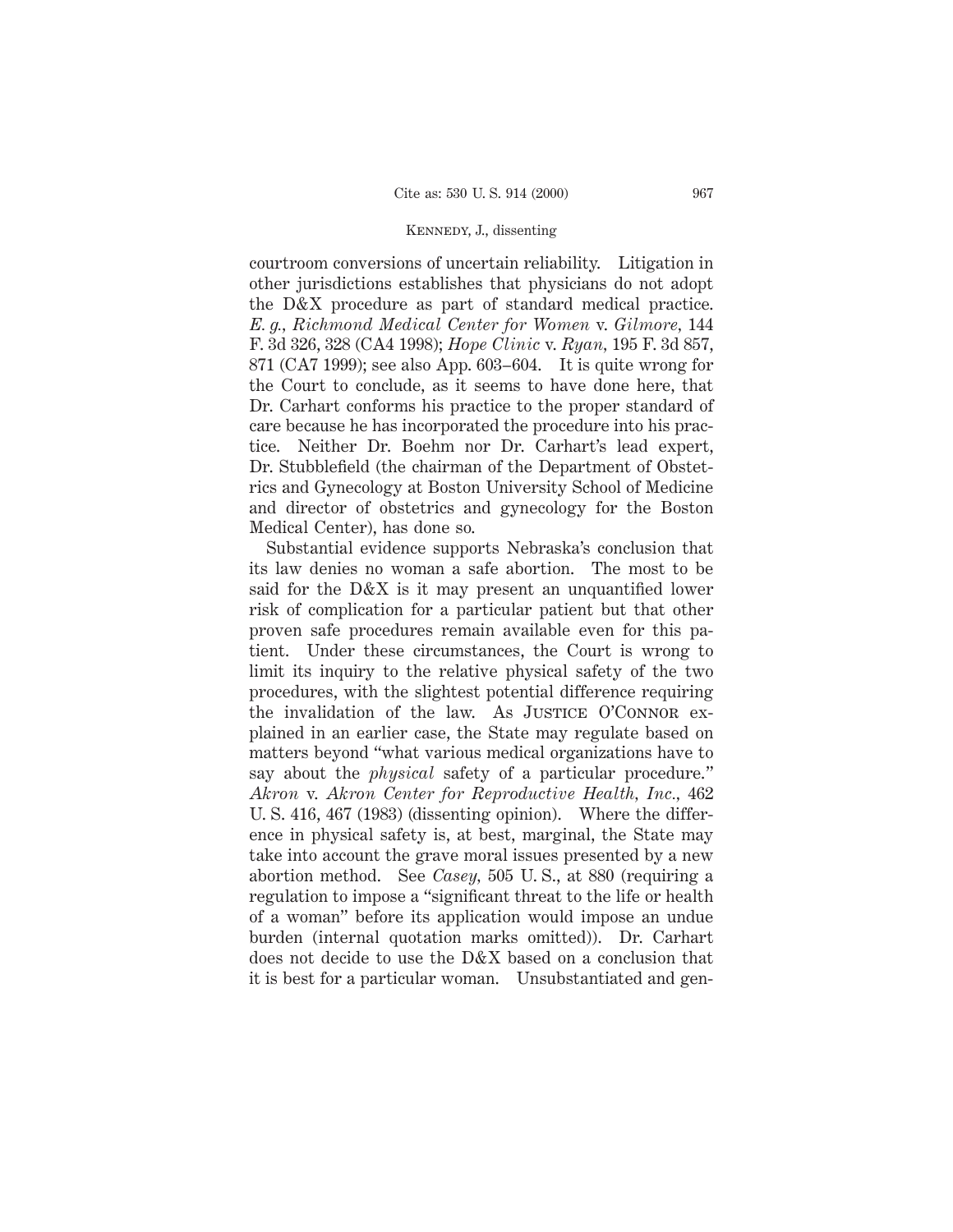eralized health differences which are, at best, marginal, do not amount to a substantial obstacle to the abortion right. *Id.,* at 874, 876 (plurality opinion). It is also important to recognize that the D&X is effective only when the fetus is close to viable or, in fact, viable; thus the State is regulating the process at the point where its interest in life is nearing its peak.

Courts are ill-equipped to evaluate the relative worth of particular surgical procedures. The legislatures of the several States have superior factfinding capabilities in this regard. In an earlier case, Justice O'Connor had explained that the general rule extends to abortion cases, writing that the Court is not suited to be "the Nation's *ex officio* medical board with powers to approve or disapprove medical and operative practices and standards throughout the United States." 462 U. S., at 456 (dissenting opinion) (internal quotation marks omitted). "Irrespective of the difficulty of the task, legislatures, with their superior factfinding capabilities, are certainly better able to make the necessary judgments than are courts." *Id.,* at 456, n. 4. Nebraska's judgment here must stand.

In deferring to the physician's judgment, the Court turns back to cases decided in the wake of *Roe,* cases which gave a physician's treatment decisions controlling weight. Before it was repudiated by *Casey,* the approach of deferring to physicians had reached its apex in *Akron, supra,* where the Court held an informed consent requirement was unconstitutional. The law challenged in *Akron* required the abortionist to inform the woman of the status of her pregnancy, the development of her fetus, the date of possible viability, the physical and emotional complications that may result from an abortion, and the availability of agencies to provide assistance and information. *Id.,* at 442. The physician was also required to advise the woman of the risks associated with the abortion technique to be employed and other information. *Ibid.* The law was invalidated based on the physi-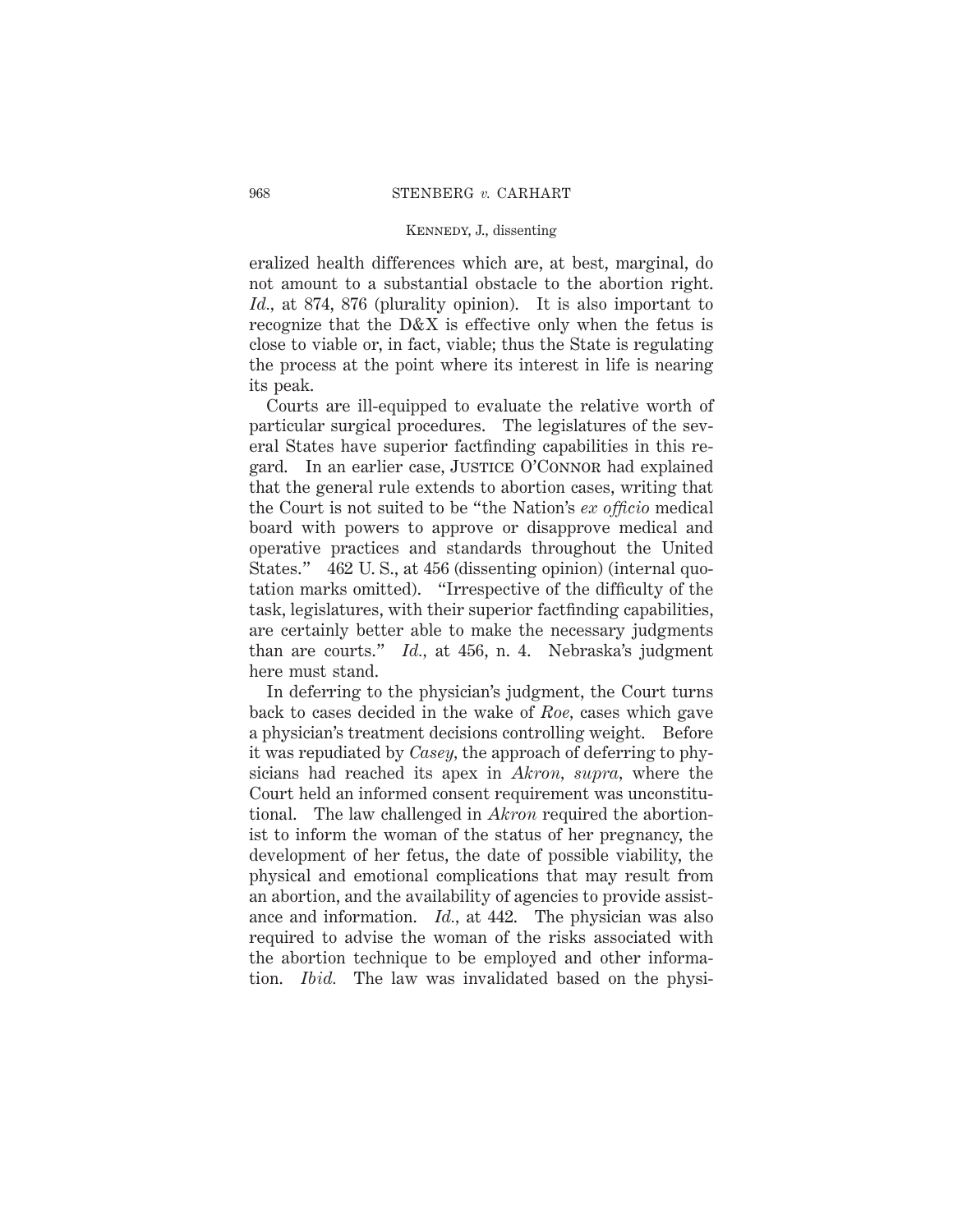cian's right to practice medicine in the way he or she saw fit; for, according to the *Akron* Court, "[i]t remains primarily the responsibility of the physician to ensure that appropriate information is conveyed to his patient, depending on her particular circumstances." *Id.,* at 443. Dispositive for the Court was that the law was an "intrusion upon the discretion of the pregnant woman's physician." *Id.,* at 445. The physician was placed in an "undesired and uncomfortable straitjacket." *Ibid.* (internal quotation marks omitted). The Court's decision today echoes the *Akron* Court's deference to a physician's right to practice medicine in the way he or she sees fit.

The Court, of course, does not wish to cite *Akron;* yet the Court's holding is indistinguishable from the reasoning in *Akron* that *Casey* repudiated. No doubt exists that today's holding is based on a physician-first view which finds its primary support in that now-discredited case. Rather than exalting the right of a physician to practice medicine with unfettered discretion, *Casey* recognized: "Whatever constitutional status the doctor-patient relation may have as a general matter, in the present context it is derivative of the woman's position." 505 U. S., at 884 (joint opinion of O'Connor, Kennedy, and Souter, JJ.). *Casey* discussed the informed consent requirement struck down in *Akron* and held *Akron* was wrong. The doctor-patient relation was only "entitled to the same solicitude it receives in other contexts." 505 U. S., at 884. The standard of medical practice cannot depend on the individual views of Dr. Carhart and his supporters. The question here is whether there was substantial and objective medical evidence to demonstrate the State had considerable support for its conclusion that the ban created a substantial risk to no woman's health. *Casey* recognized the point, holding the physician's ability to practice medicine was "subject to reasonable . . . regulation by the State" and would receive the "same solicitude it receives in other contexts." *Ibid.* In other contexts, the State is enti-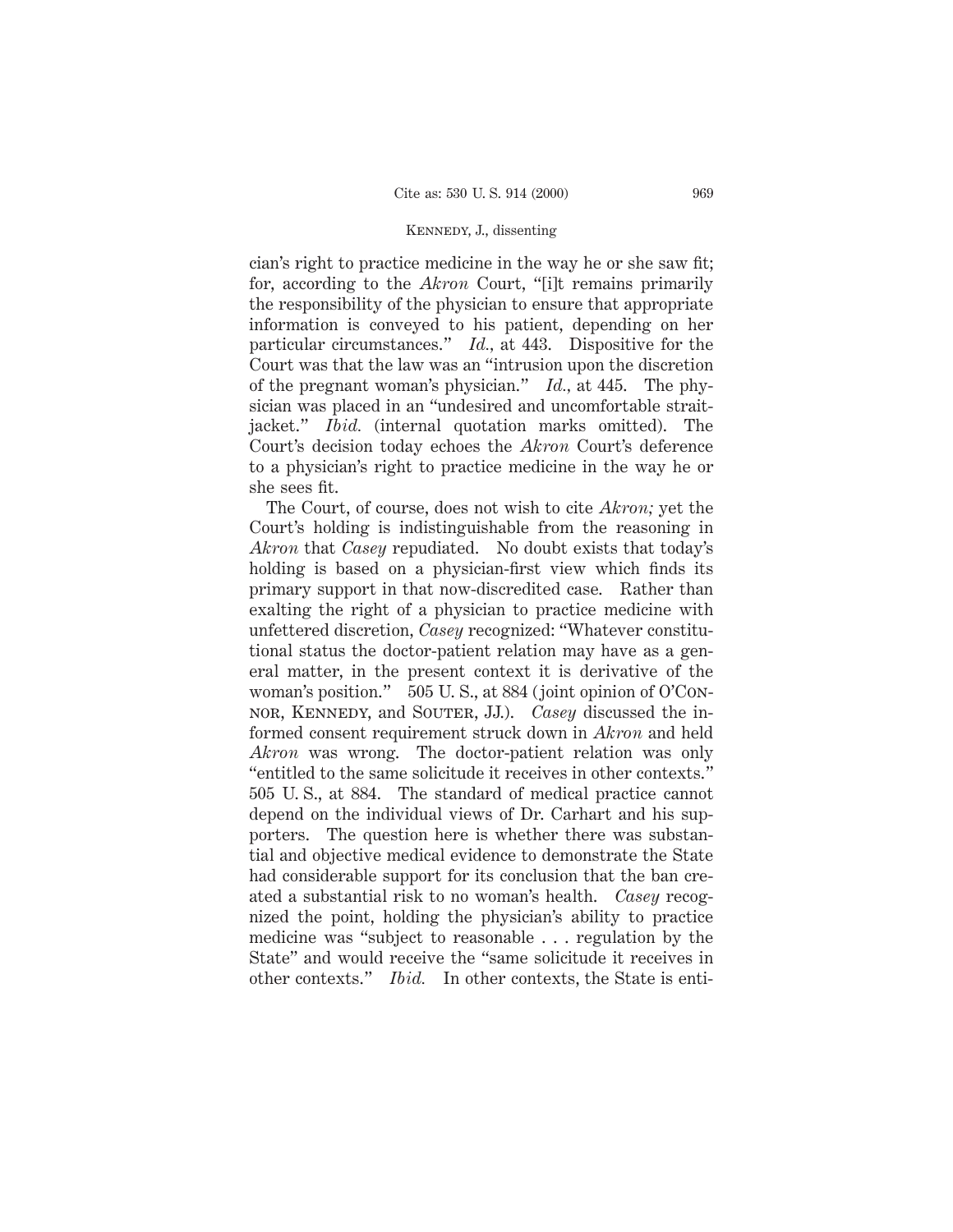tled to make judgments where high medical authority is in disagreement.

The Court fails to acknowledge substantial authority allowing the State to take sides in a medical debate, even when fundamental liberty interests are at stake and even when leading members of the profession disagree with the conclusions drawn by the legislature. In *Kansas* v. *Hendricks,* 521 U. S. 346 (1997), we held that disagreements among medical professionals "do not tie the State's hands in setting the bounds of... laws. In fact, it is precisely where such disagreement exists that legislatures have been afforded the widest latitude." *Id.,* at 360, n. 3. Instead, courts must exercise caution (rather than require deference to the physician's treatment decision) when medical uncertainty is present. *Ibid.* ("[W]hen a legislature 'undertakes to act in areas fraught with medical and scientific uncertainties, legislative options must be especially broad and courts should be cautious not to rewrite legislation'") (quoting *Jones* v. *United States,* 463 U. S. 354, 370 (1983)); see also *Collins* v. *Texas,* 223 U. S. 288, 297–298 (1912) (Holmes, J.) (declaring the "right of the state to adopt a policy even upon medical matters concerning which there is difference of opinion and dispute"); *Lambert* v. *Yellowley,* 272 U. S. 581, 596– 597 (1926) (rejecting claim of distinguished physician because "[h]igh medical authority being in conflict . . . , it would, indeed, be strange if Congress lacked the power [to act]"); *Marshall* v. *United States,* 414 U. S. 417, 427 (1974) (recognizing "there is no agreement among members of the medical profession" (internal quotation marks omitted)); *United States* v. *Rutherford,* 442 U. S. 544 (1979) (discussing regulatory approval process for certain drugs).

Instructive is *Jacobson* v. *Massachusetts,* 197 U. S. 11 (1905), where the defendant was convicted because he refused to undergo a smallpox vaccination. The defendant claimed the mandatory vaccination violated his liberty to "care for his own body and health in such way as to him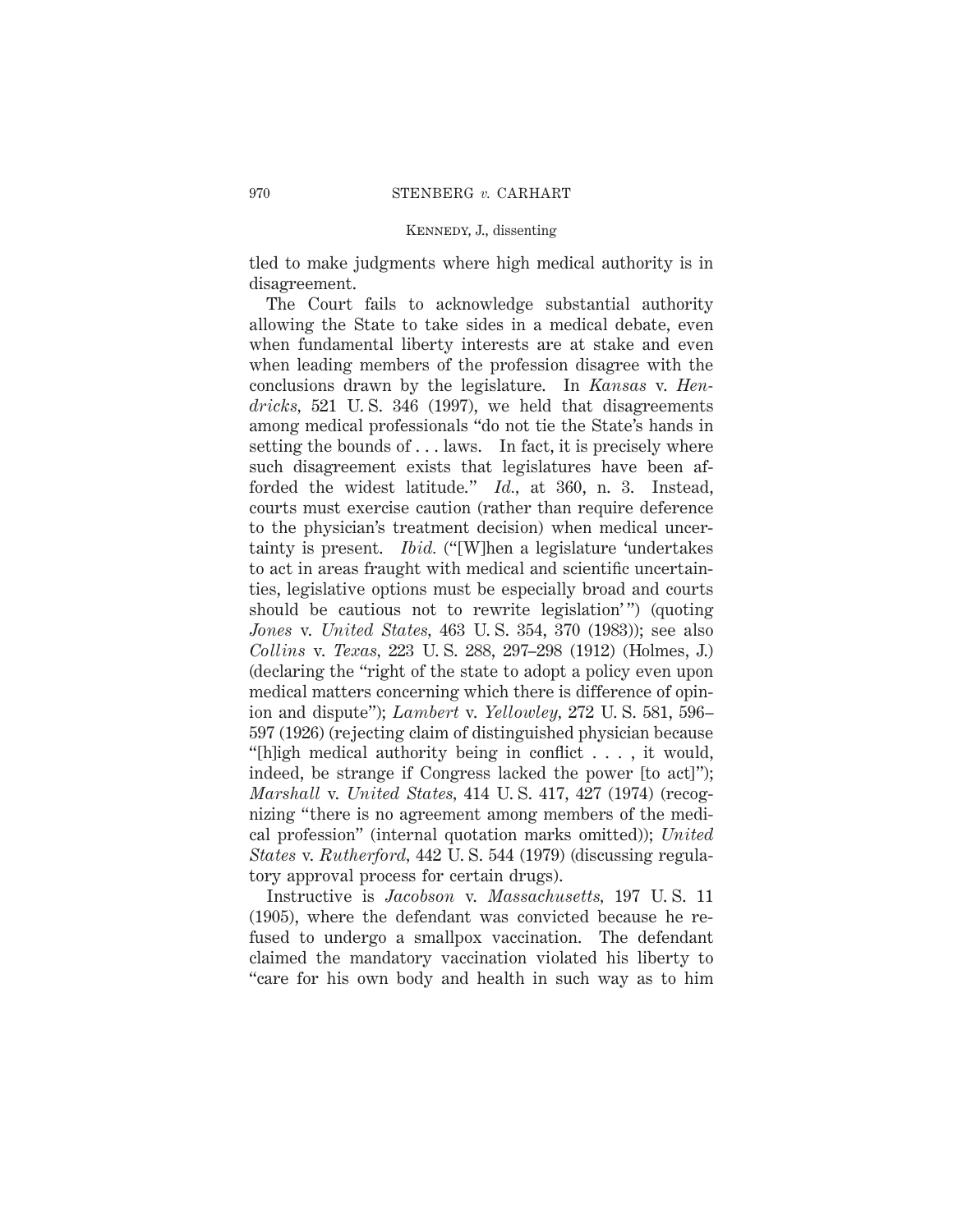seems best." *Id.,* at 26. He offered to prove that members of the medical profession took the position that the vaccination was of no value and, in fact, was harmful. *Id.,* at 30. The Court rejected the claim, establishing beyond doubt the right of the legislature to resolve matters upon which physicians disagreed:

"Those offers [of proof by the defendant] in the main seem to have had no purpose except to state the general theory of those of the medical profession who attach little or no value to vaccination as a means of preventing the spread of smallpox, or who think that vaccination causes other diseases of the body. What everybody knows the court must know, and therefore the state court judicially knew, as this court knows, that an opposite theory accords with the common belief, and is maintained by high medical authority. We must assume that, when the statute in question was passed, the legislature of Massachusetts was not unaware of these opposing theories, and was compelled, of necessity, to choose between them. It was not compelled to commit a matter involving the public health and safety to the final decision of a court or jury. It is no part of the function of a court or a jury to determine which one of two modes was likely to be the most effective for the protection of the public against disease. That was for the legislative department to determine in the light of all the information it had or could obtain. It could not properly abdicate its function to guard the public health and safety." *Ibid.*

The *Jacobson* Court quoted with approval a recent statecourt decision which observed, in words having full application today:

"The fact that the belief is not universal [in the medical community] is not controlling, for there is scarcely any belief that is accepted by everyone. The possibility that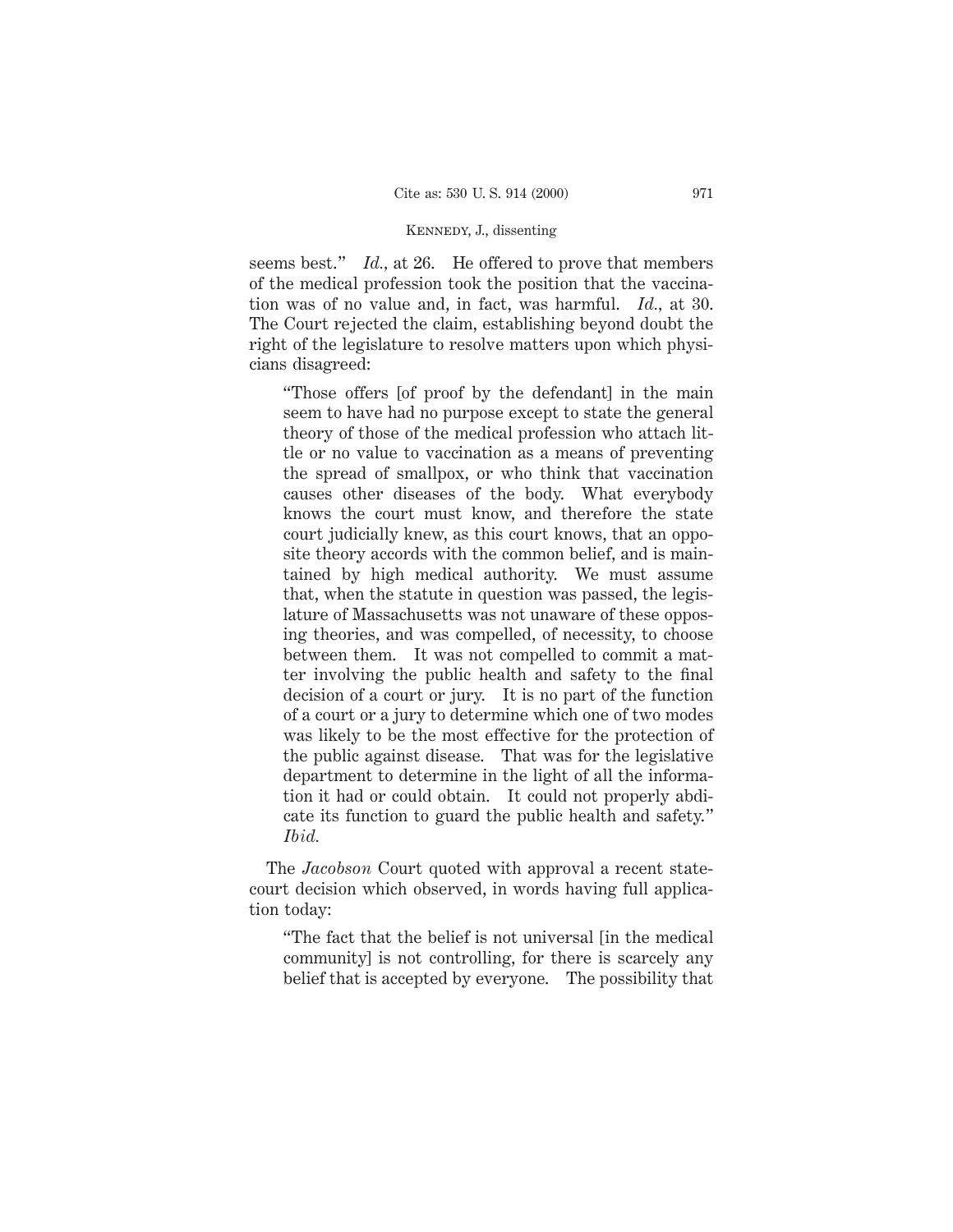the belief may be wrong, and that science may yet show it to be wrong, is not conclusive; for the legislature has the right to pass laws which, according to common belief of the people, are adapted to [address medical matters]. In a free country, where government is by the people, through their chosen representatives, practical legislation admits of no other standard of action.'" *Id.*, at 35 (quoting *Viemester* v. *White,* 179 N. Y. 235, 241, 72 N. E. 97, 99 (1904)).

Justice O'Connor assures the people of Nebraska they are free to redraft the law to include an exception permitting the D&X to be performed when "the procedure, in appropriate medical judgment, is necessary to preserve the health of the mother." *Ante,* at 951. The assurance is meaningless. She has joined an opinion which accepts that Dr. Carhart exercises "appropriate medical judgment" in using the D&X for every patient in every procedure, regardless of indications, after 15 weeks' gestation. *Ante,* at 937 (requiring any health exception to "tolerate responsible differences of medical opinion" which "are present here"). A ban which depends on the "appropriate medical judgment" of Dr. Carhart is no ban at all. He will be unaffected by any new legislation. This, of course, is the vice of a health exception resting in the physician's discretion.

In light of divided medical opinion on the propriety of the partial birth abortion technique (both in terms of physical safety and ethical practice) and the vital interests asserted by Nebraska in its law, one is left to ask what the first Justice Harlan asked: "Upon what sound principles as to the relations existing between the different departments of government can the court review this action of the legislature?" *Jacobson, supra,* at 31. The answer is none.

#### III

The Court's next holding is that Nebraska's ban forbids both the D&X procedure and the more common D&E proce-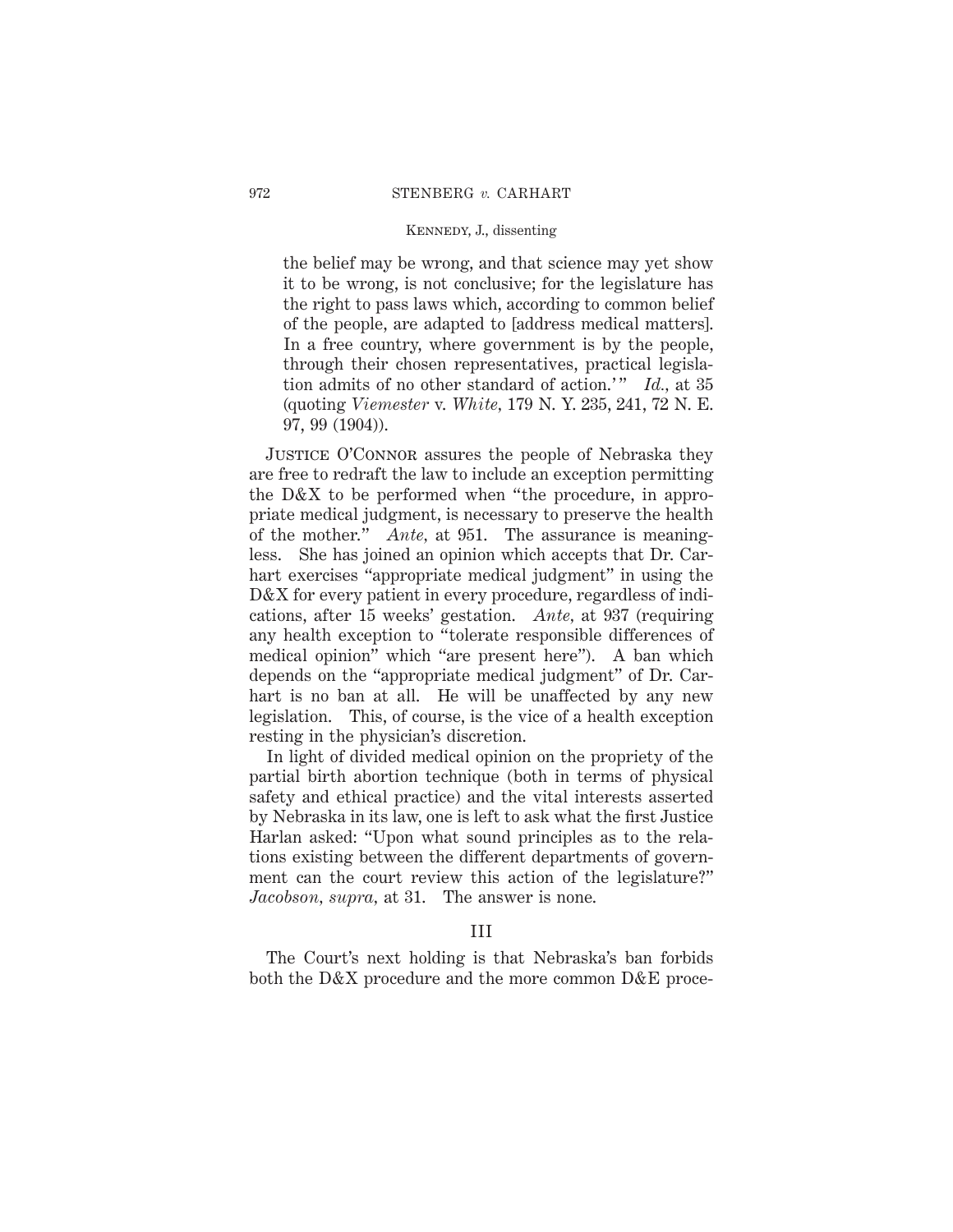dure. In so ruling the Court misapplies settled doctrines of statutory construction and contradicts *Casey*'s premise that the States have a vital constitutional position in the abortion debate. I agree with the careful statutory analysis conducted by Justice Thomas, *post,* at 989–1005. Like the ruling requiring a physician veto, requiring a State to meet unattainable standards of statutory draftsmanship in order to have its voice heard on this grave and difficult subject is no different from foreclosing state participation altogether.

Nebraska's statute provides:

"No partial birth abortion shall be performed in this state unless such procedure is necessary to save the life of the mother whose life is endangered by a physical disorder, physical illness, or physical injury, including a life-endangering physical condition caused by or arising from the pregnancy itself." Neb. Rev. Stat. Ann. § 28–328(1) (Supp. 1999).

The statute defines "partial birth abortion" as

"an abortion procedure in which the person performing the abortion partially delivers vaginally a living unborn child before killing the unborn child and completing the delivery." § 28–326(9).

It further defines "partially delivers vaginally a living unborn child before killing the unborn child" to mean

"deliberately and intentionally delivering into the vagina a living unborn child, or a substantial portion thereof, for the purpose of performing a procedure that the person performing such procedure knows will kill the unborn child and does kill the unborn child." *Ibid.*

The text demonstrates the law applies only to the D&X procedure. Nebraska's intention is demonstrated at three points in the statutory language: references to "partial-birth abortion" and to the "delivery" of a fetus; and the require-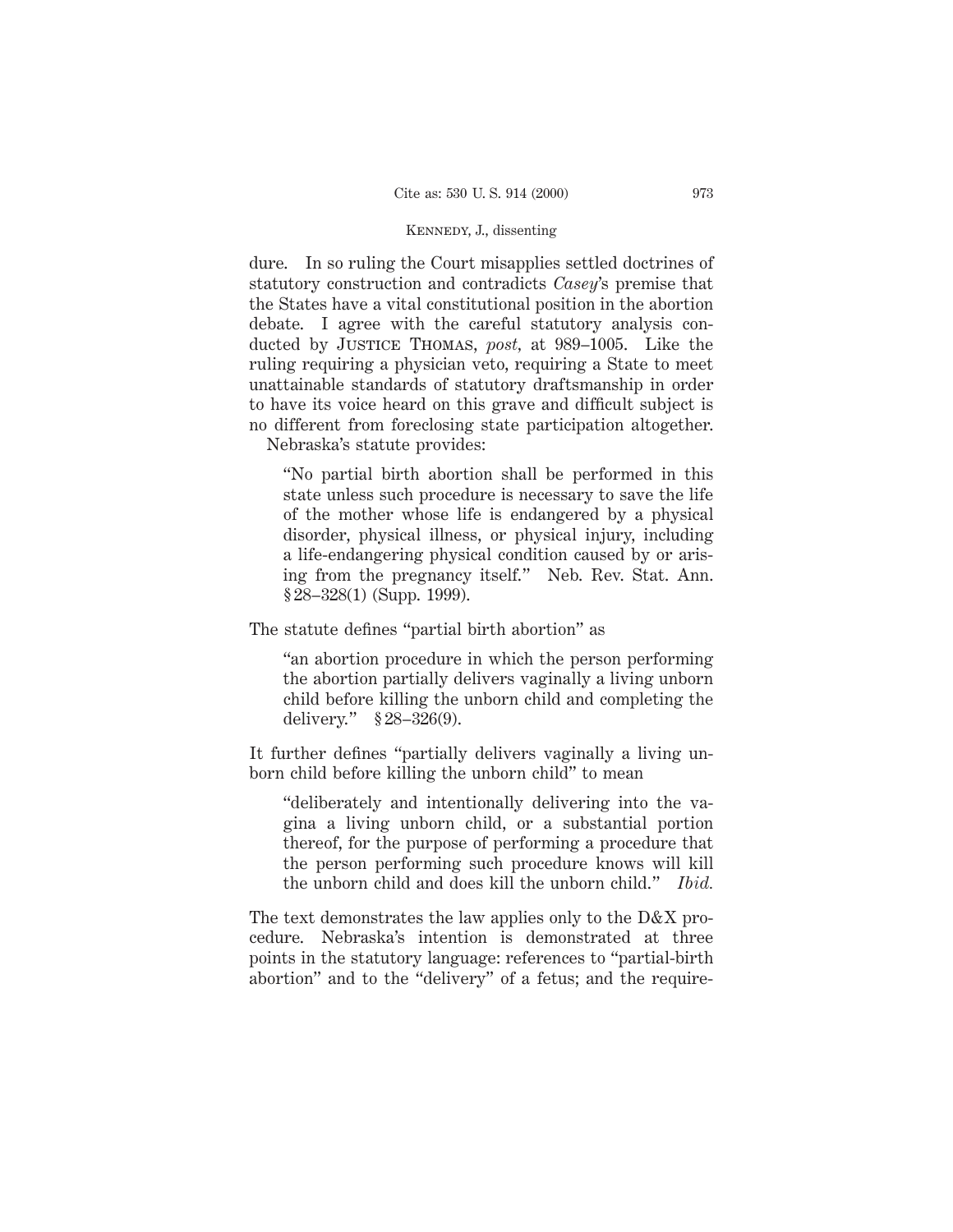ment that the delivery occur "before" the performance of the death-causing procedure.

The term "partial birth abortion" means an abortion performed using the D&X method as described above. The Court of Appeals acknowledged the term "is commonly understood to refer to a particular procedure known as intact dilation and extraction (D&X)." *Little Rock Family Planning Servs.* v. *Jegley,* 192 F. 3d 794, 795 (CA8 1999). Dr. Carhart's own lead expert, Dr. Phillip Stubblefield, prefaced his description of the D&X procedure by describing it as the procedure "which, in the lay press, has been called a partial-birth abortion." App. 271–272. And the AMA has declared: "The 'partial birth abortion' legislation is by its very name aimed exclusively [at the D&X.] There is no other abortion procedure which could be confused with that description." AMA Factsheet 3. A commonsense understanding of the statute's reference to "partial-birth abortion" demonstrates its intended reach and provides all citizens the fair warning required by the law. *McBoyle* v. *United States,* 283 U. S. 25, 27 (1931).

The statute's intended scope is demonstrated by its requirement that the banned procedure include a partial "delivery" of the fetus into the vagina and the completion of a "delivery" at the end of the procedure. Only removal of an intact fetus can be described as a "delivery" of a fetus and only the D&X involves an intact fetus. In a D&E, portions of the fetus are pulled into the vagina with the intention of dismembering the fetus by using the traction at the opening between the uterus and vagina. This cannot be considered a delivery of a portion of a fetus. In Dr. Carhart's own words, the D&E leaves the abortionist with a "tray full of pieces," App. 125, at the end of the procedure. Even if it could be argued, as the majority does, *ante,* at 944, that dragging a portion of an intact fetus into the vagina as the first step of a D&E is a delivery of that portion of an intact fetus, the D&E still does not involve "completing the deliv-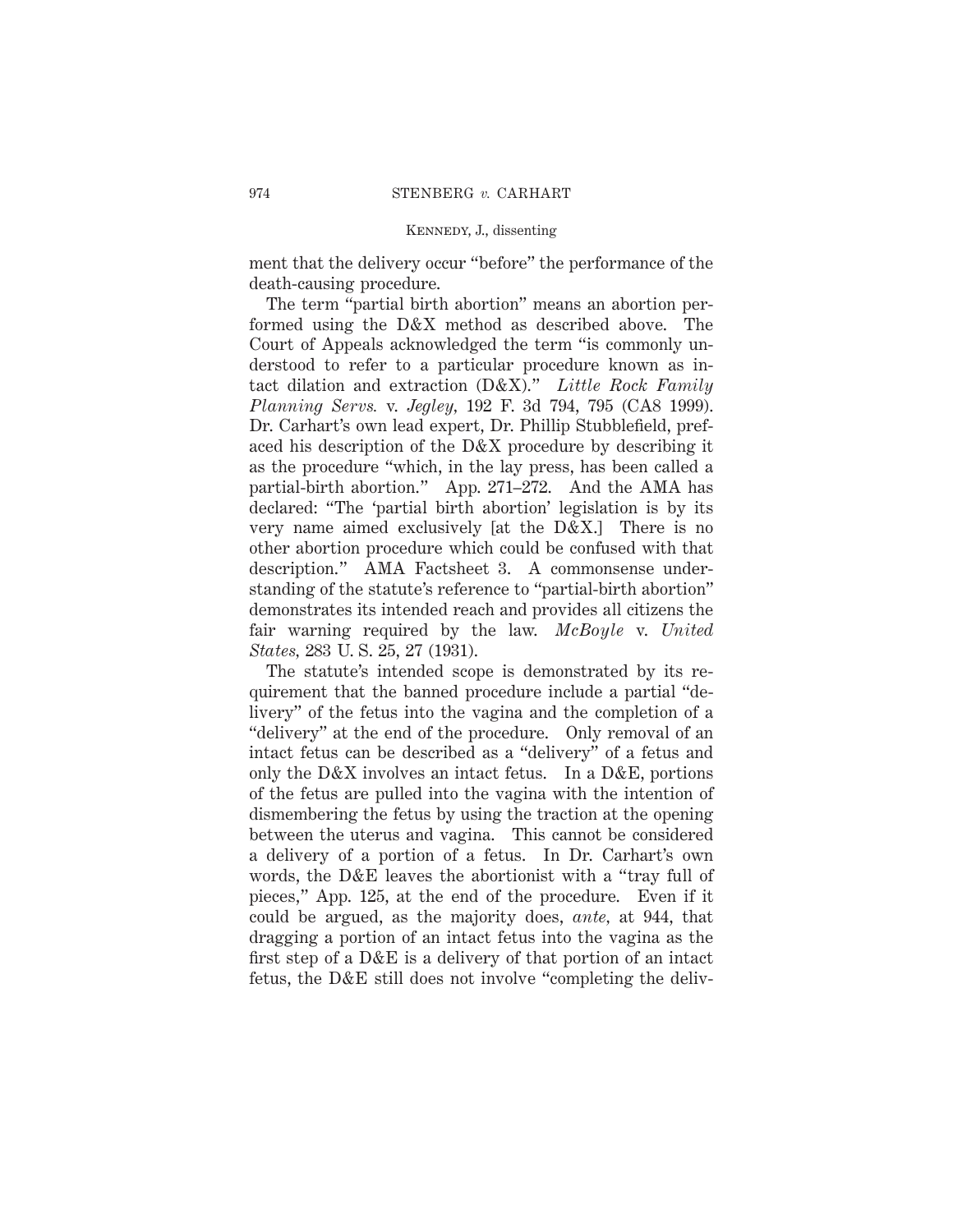ery" of an intact fetus. Whatever the statutory term "completing the delivery" of an unborn child means, it cannot mean, as the Court would have it, placing fetal remains on a tray. See *Planned Parenthood of Wis.* v. *Doyle,* 9 F. Supp. 2d 1033, 1041 (WD Wis. 1998) (the statute is "readily applied to the partial delivery of an intact child but hardly applicable to the delivery of dismembered body parts").

Medical descriptions of the abortion procedures confirm the point, for it is only the description of the D&X that invokes the word "delivery." App. 600. The United States, as *amicus,* cannot bring itself to describe the D&E as involving a "delivery," instead substituting the word "emerges" to describe how the fetus is brought into the vagina in a D&E. Brief for United States as *Amicus Curiae* 10. The Court, in a similar admission, uses the words "a physician pulling" a portion of a fetus, *ante,* at 939, rather than a "physician delivering" a portion of a fetus; yet only a procedure involving a delivery is banned by the law. Of all the definitions of "delivery" provided by the Court, *ante,* at 944, not one supports (or, more important for statutory construction purposes, requires) the conclusion that the statutory term "completing the delivery" refers to the placement of dismembered body parts on a tray rather than the removal of an intact fetus from the woman's body.

The operation of Nebraska's law is further defined by the requirement that the fetus be partially delivered into the vagina "before" the abortionist kills it. The partial delivery must be undertaken "for the purpose of performing a procedure that the person... knows will kill the unborn child." Neb. Rev. Stat. Ann. § 28–326(9) (Supp. 1999). The law is most naturally read to require the death of the fetus to take place in two steps: First the fetus must be partially delivered into the vagina and then the defendant must perform a death-causing procedure. In a D&E, forcing the fetus into the vagina (the pulling of extremities off the body in the process of extracting the body parts from the uterus into the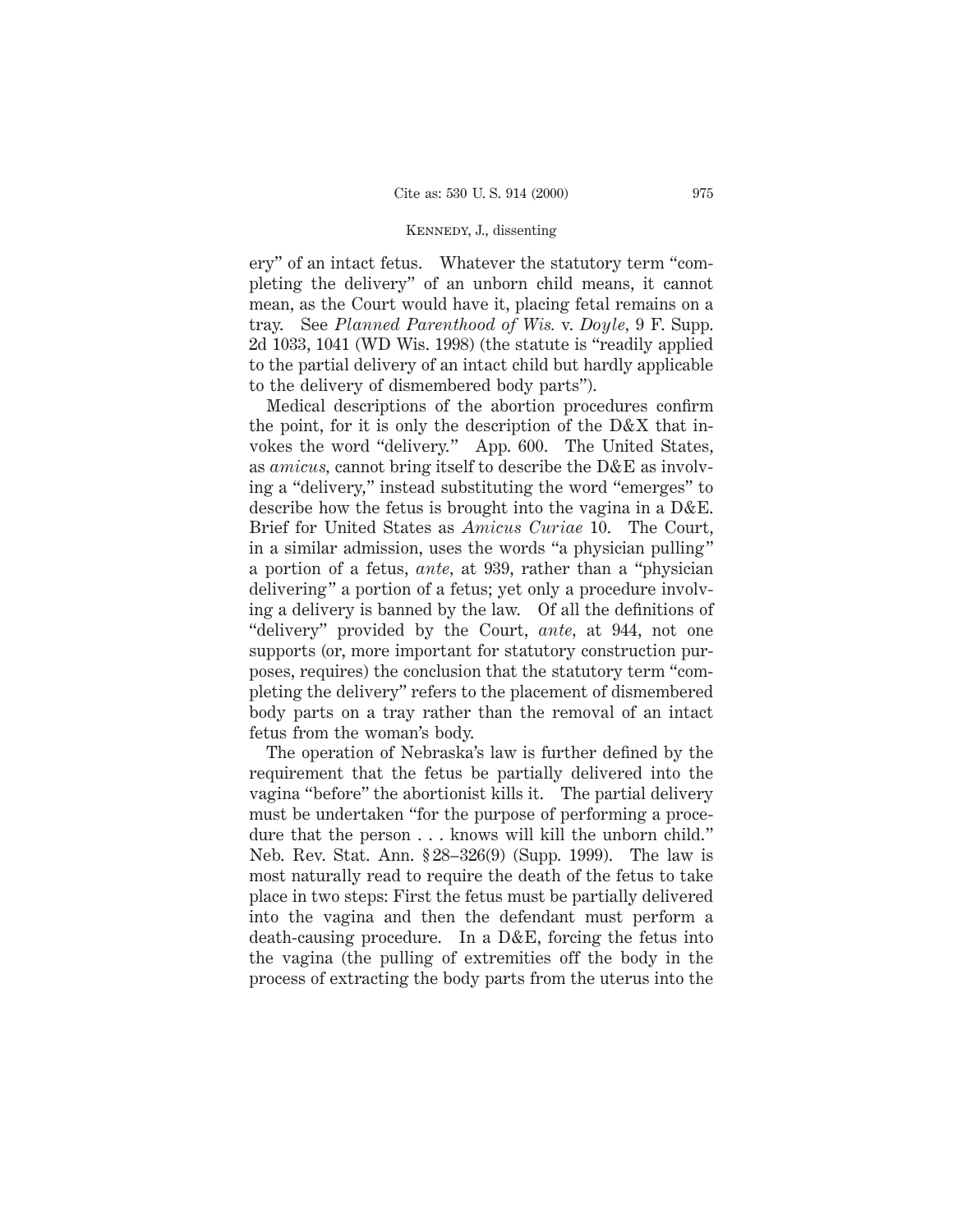vagina) is also the procedure that kills the fetus. *Richmond Medical Center for Women* v. *Gilmore,* 144 F. 3d, at 330 (order of Luttig, J.). In a D&X, the fetus is partially delivered into the vagina before a separate procedure (the socalled "reduction procedure") is performed in order to kill the fetus.

The majority rejects this argument based on its conclusion that the word "procedure" must "refer to an entire abortion procedure" each time it is used. *Ante,* at 944. This interpretation makes no sense. It would require us to conclude that the Nebraska Legislature considered the "entire abortion procedure" to take place after the abortionist has already delivered into the vagina a living unborn child, or a substantial portion thereof. Neb. Rev. Stat. Ann. § 28– 326(9) (Supp. 1999). All medical authorities agree, however, that the entire abortion procedure begins several days before this stage, with the dilation of the cervix. The majority asks us, in effect, to replace the words "for the purpose of performing" with the words "in the course of performing" in the portion of § 28–326(9) quoted in the preceding paragraph. The reference to "procedure" refers to the separate deathcausing procedure that is unique to the D&X.

In light of the statutory text, the commonsense understanding must be that the statute covers only the D&X. See *Broadrick* v. *Oklahoma,* 413 U. S. 601, 698 (1973). The AMA does not disagree. It writes: "The partial birth abortion legislation is by its very name aimed exclusively at a procedure by which a living fetus is intentionally and deliberately given partial birth and delivered for the purpose of killing it. There is no other abortion procedure which could be confused with that description." AMA Factsheet 3 (internal quotation marks omitted). *Casey* disavows strict scrutiny review; and Nebraska must be afforded leeway when attempting to regulate the medical profession. See *Kansas* v. *Hendricks,* 521 U. S., at 359 ("[W]e have traditionally left to legislators the task of defining terms of a medical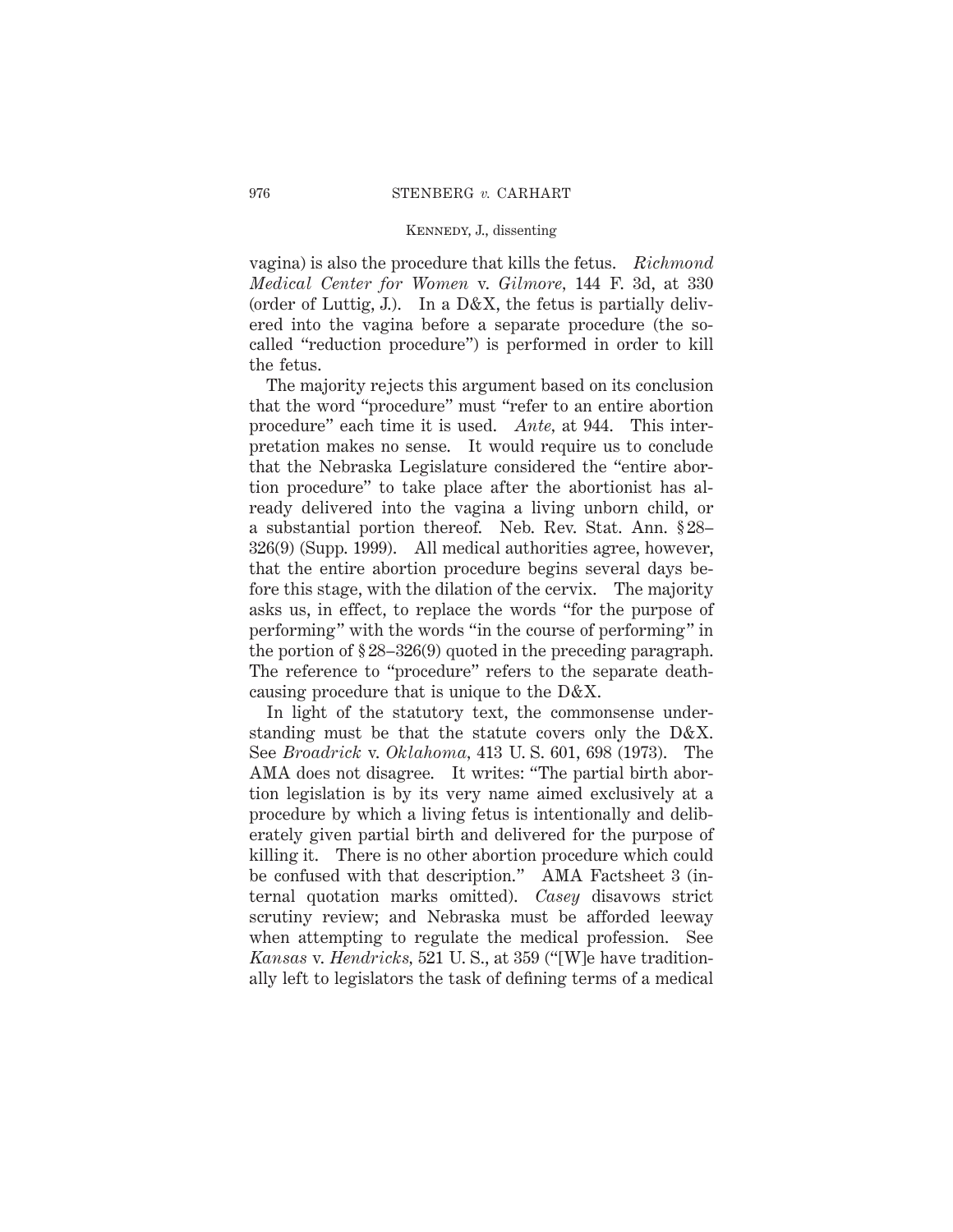nature that have legal significance"). To hold the statute covers the D&E, the Court must disagree with the AMA and disregard the known intent of the legislature, adequately expressed in the statute.

Strained statutory constructions in abortion cases are not new, for JUSTICE O'CONNOR identified years ago "an unprecedented canon of construction under which in cases involving abortion, a permissible reading of a statute is to be avoided at all costs." *Thornburgh* v. *American College of Obstetricians and Gynecologists,* 476 U. S. 747, 829 (1986) (dissenting opinion) (internal quotation marks omitted). *Casey* banished this doctrine from our jurisprudence; yet the Court today reinvigorates it and, in the process, ignores its obligation to interpret the law in a manner to validate it, not render it void. *E. g., Johnson* v. *Robison,* 415 U. S. 361, 366– 367 (1974); *Edward J. DeBartolo Corp.* v. *Florida Gulf Coast Building & Constr. Trades Council,* 485 U. S. 568, 575 (1988). Avoidance of unconstitutional constructions is discussed only in two sentences of the Court's analysis and dismissed as inapplicable because the statute is not susceptible to the construction offered by the Nebraska Attorney General. *Ante,* at 944–945. For the reasons here discussed, the statute is susceptible to the construction; and the Court is required to adopt it.

The Court and JUSTICE O'CONNOR seek to shield themselves from criticism by citing the interpretations of the partial birth abortion statutes offered by some other federal courts. *Ante,* at 941–942. On this issue of nationwide importance, these courts have no special competence; and of appellate courts to consider similar statutes, a majority have, in contrast to the Court, declared that the law could be interpreted to cover only the D&X. See *Hope Clinic,* 195 F. 3d, at 865–871; *Richmond Medical Center, supra,* at 330–332 (order of Luttig, J.). Thirty States have enacted similar laws. It is an abdication of responsibility for the Court to suggest its hands are tied by decisions which paid scant at-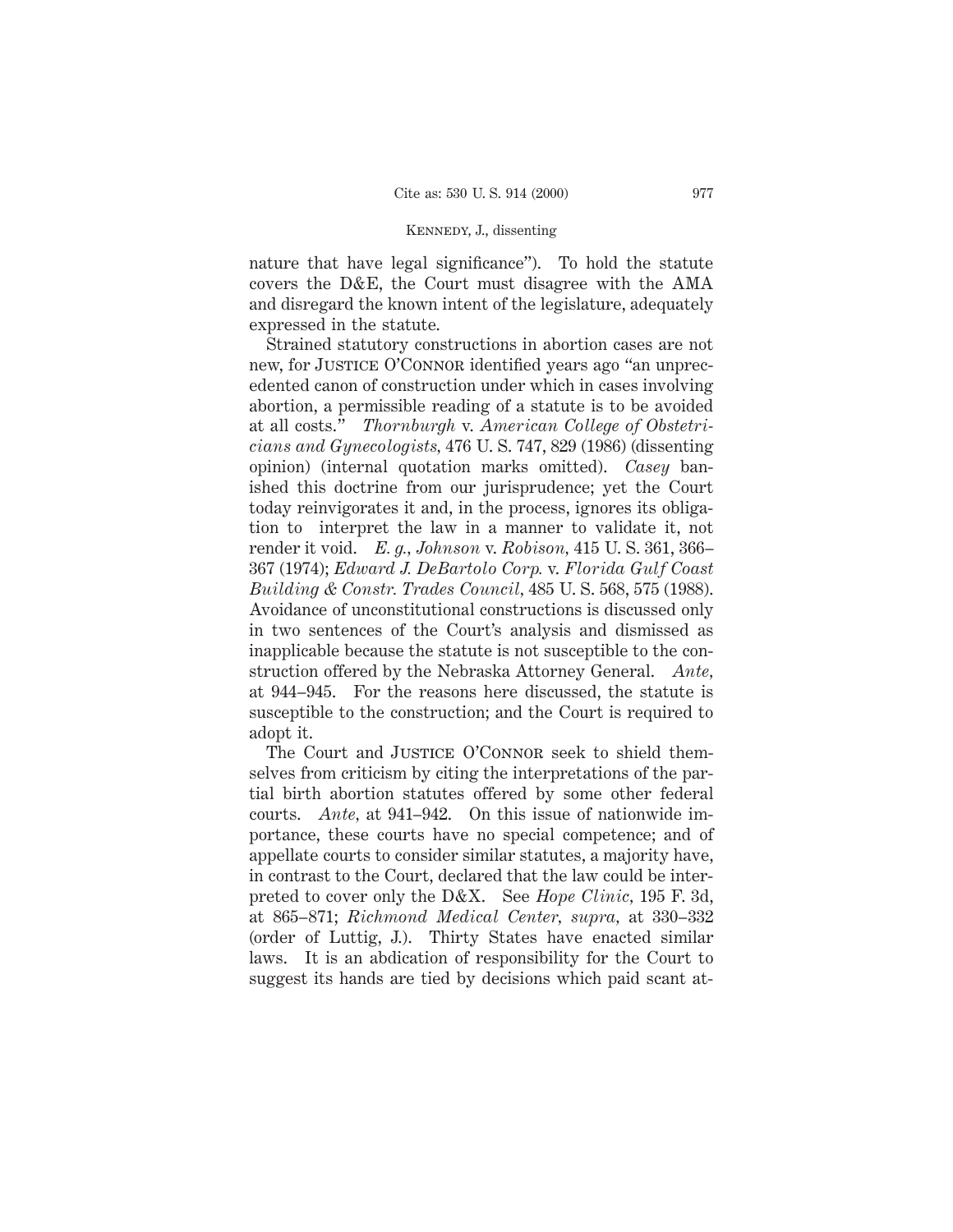tention to *Casey*'s recognition of the State's authority and misapplied the doctrine of construing statutes to avoid constitutional difficulty. Further, the leading case describing the deference argument, *Frisby* v. *Schultz,* 487 U. S. 474, 483 (1988), declined to defer to a lower court construction of the state statute at issue in the case. As *Frisby* observed, the "lower courts ran afoul of the well-established principle that statutes will be interpreted to avoid constitutional difficulties." See also *Webster* v. *Reproductive Health Services*, 492 U.S. 490, 514 (1989) (opinion of REHNQUIST, C. J.); *id.*, at 525 (O'CONNOR, J., concurring in part and concurring in judgment).

The majority and, even more so, the concurring opinion by JUSTICE O'CONNOR, ignore the settled rule against deciding unnecessary constitutional questions. The State of Nebraska conceded, under its understanding of *Casey,* that if this law must be interpreted to bar D&E as well as D&X it is unconstitutional. Since the majority concludes this is indeed the case, that should have been the end of the matter. Yet the Court and JUSTICE O'CONNOR go much further. They conclude that the statute requires a health exception which, for all practical purposes and certainly in the circumstances of this case, allows the physician to make the determination in his own professional judgment. This is an immense constitutional holding. It is unnecessary; and, for the reasons I have sought to explain, it is incorrect. While it is not clear which of the two halves of the majority opinion is *dictum,* both are wrong.

The United States District Court in this case leaped to prevent the law from being enforced, granting an injunction before it was applied or interpreted by Nebraska. Cf. *Hill* v. *Colorado, ante,* p. 703. In so doing, the court excluded from the abortion debate not just the Nebraska legislative branch but the State's executive and judiciary as well. The law was enjoined before the chief law enforcement officer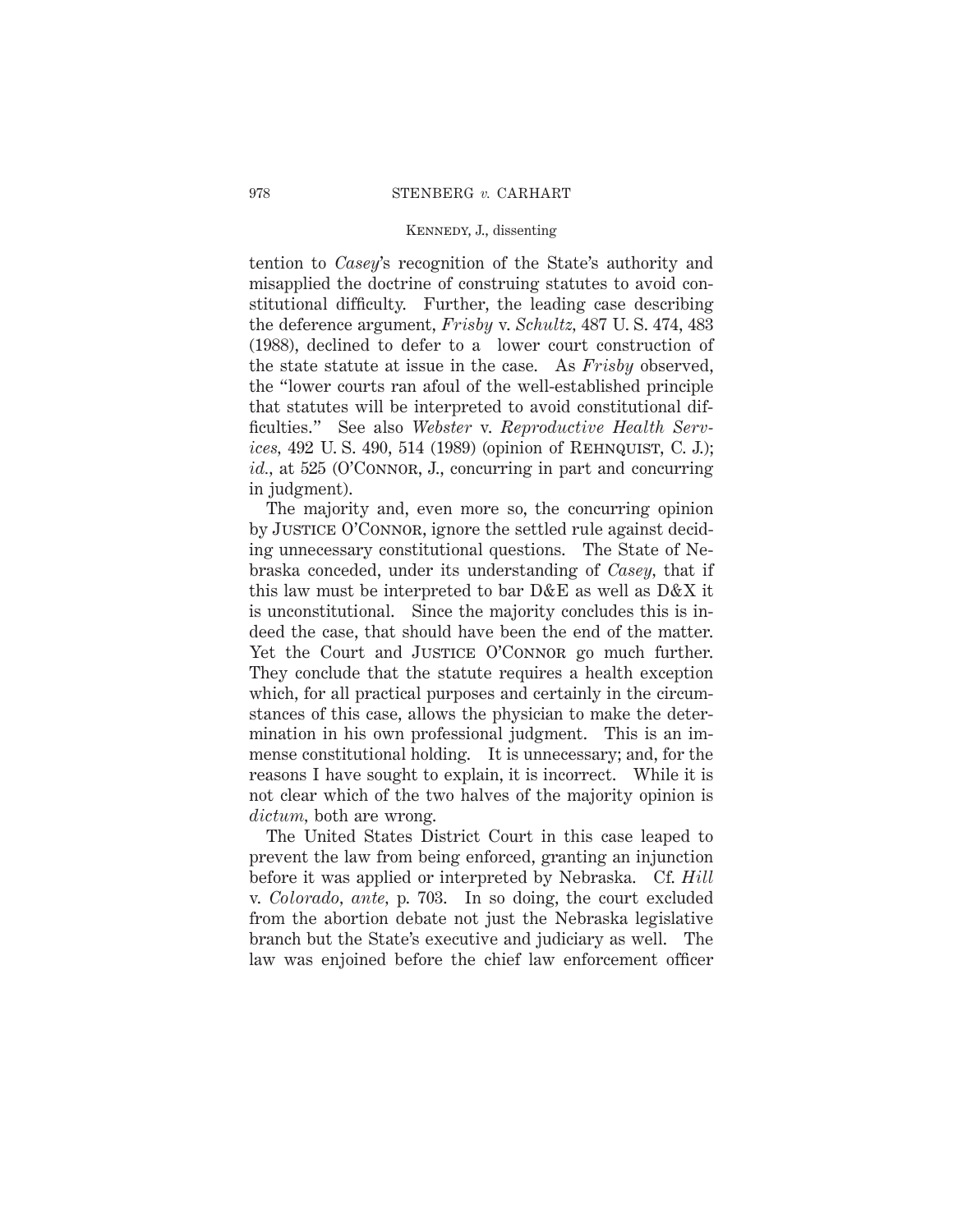of the State, its Attorney General, had any opportunity to interpret it. The federal court then ignored the representations made by that officer during this litigation. In like manner, Nebraska's courts will be given no opportunity to define the contours of the law, although by all indications those courts would give the statute a more narrow construction than the one so eagerly adopted by the Court today. *E. g., Stenberg* v. *Moore,* 258 Neb. 199, 206, 602 N. W. 2d 465, 472 (1995). Thus the court denied each branch of Nebraska's government any role in the interpretation or enforcement of the statute. This cannot be what *Casey* meant when it said we would be more solicitous of state attempts to vindicate interests related to abortion. *Casey* did not assume this state of affairs.

#### IV

Ignoring substantial medical and ethical opinion, the Court substitutes its own judgment for the judgment of Nebraska and some 30 other States and sweeps the law away. The Court's holding stems from misunderstanding the record, misinterpretation of *Casey,* outright refusal to respect the law of a State, and statutory construction in conflict with settled rules. The decision nullifies a law expressing the will of the people of Nebraska that medical procedures must be governed by moral principles having their foundation in the intrinsic value of human life, including the life of the unborn. Through their law the people of Nebraska were forthright in confronting an issue of immense moral consequence. The State chose to forbid a procedure many decent and civilized people find so abhorrent as to be among the most serious of crimes against human life, while the State still protected the woman's autonomous right of choice as reaffirmed in *Casey.* The Court closes its eyes to these profound concerns.

From the decision, the reasoning, and the judgment, I dissent.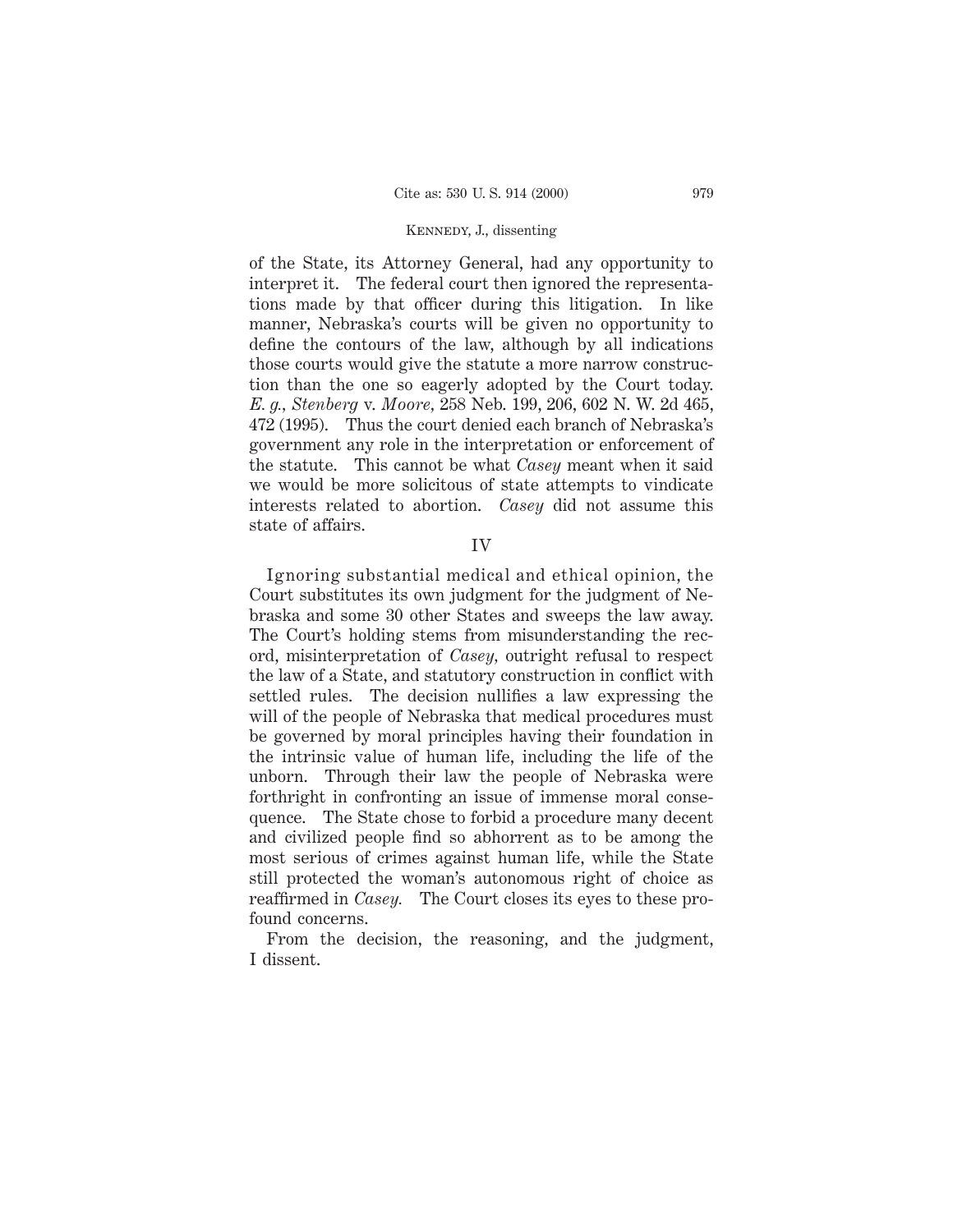JUSTICE THOMAS, with whom THE CHIEF JUSTICE and JUSTICE SCALIA join, dissenting.

In 1973, this Court struck down an Act of the Texas Legislature that had been in effect since 1857, thereby rendering unconstitutional abortion statutes in dozens of States. *Roe* v. *Wade,* 410 U. S. 113, 119. As some of my colleagues on the Court, past and present, ably demonstrated, that decision was grievously wrong. See, *e. g., Doe* v. *Bolton,* 410 U. S. 179, 221–223 (1973) (White, J., dissenting); *Roe* v. *Wade, supra*, at 171–178 (REHNQUIST, J., dissenting). Abortion is a unique act, in which a woman's exercise of control over her own body ends, depending on one's view, human life or potential human life. Nothing in our Federal Constitution deprives the people of this country of the right to determine whether the consequences of abortion to the fetus and to society outweigh the burden of an unwanted pregnancy on the mother. Although a State *may* permit abortion, nothing in the Constitution dictates that a State *must* do so.

In the years following *Roe,* this Court applied, and, worse, extended, that decision to strike down numerous state statutes that purportedly threatened a woman's ability to obtain an abortion. The Court voided parental consent laws, see *Planned Parenthood of Central Mo.* v. *Danforth,* 428 U. S. 52, 75 (1976), legislation requiring that second-trimester abortions take place in hospitals, see *Akron* v. *Akron Center for Reproductive Health, Inc.,* 462 U. S. 416, 431 (1983), and even a requirement that both parents of a minor be notified before their child has an abortion, see *Hodgson* v. *Minnesota,* 497 U. S. 417, 455 (1990). It was only a slight exaggeration when this Court described, in 1976, a right to abortion "without interference from the State." *Danforth, supra,* at 61. The Court's expansive application of *Roe* in this period, even more than *Roe* itself, was fairly described as the "unrestrained imposition of [the Court's] own, extraconstitutional value preferences" on the American people. *Thornburgh* v.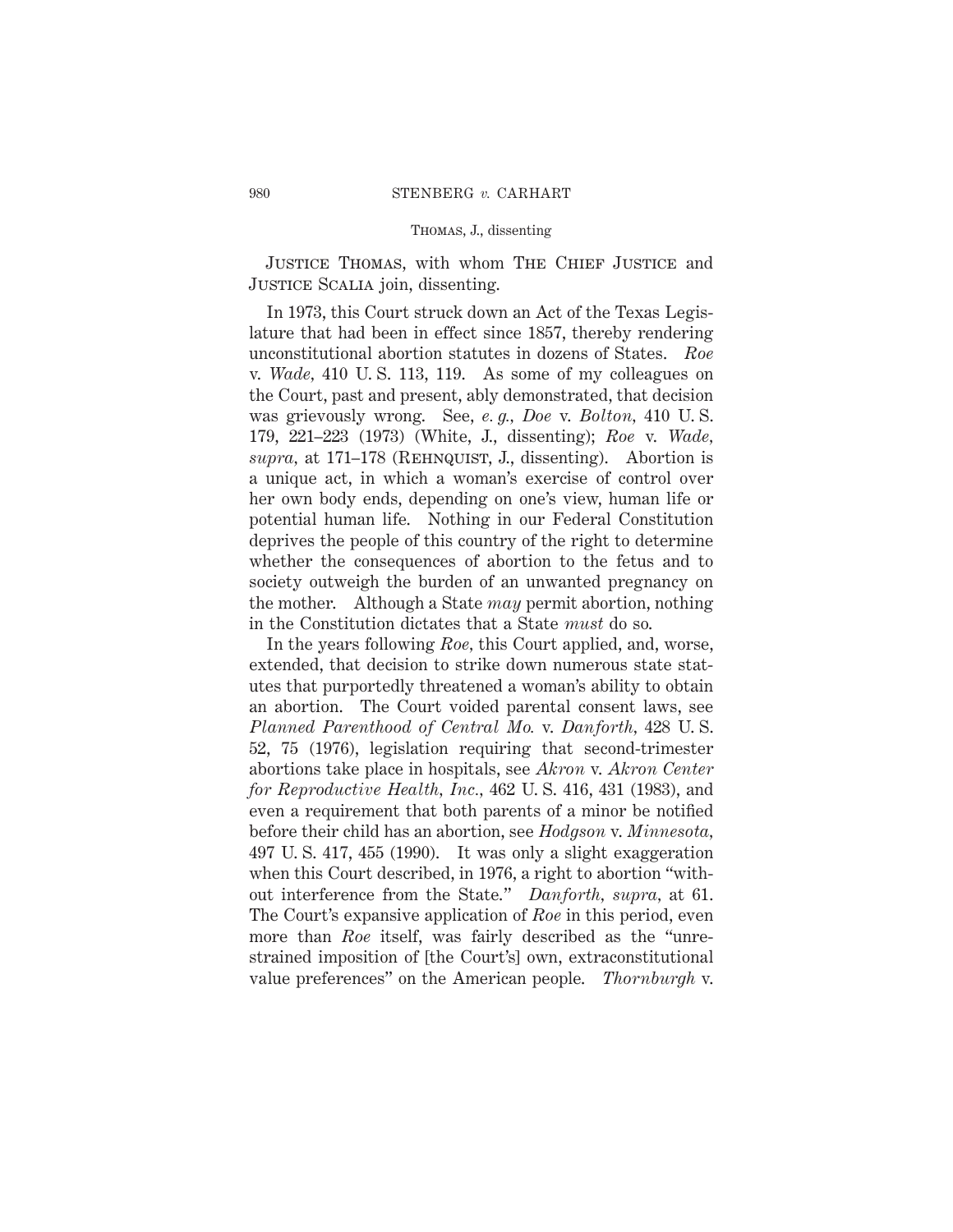### *American College of Obstetricians and Gynecologists,* 476 U. S. 747, 794 (1986) (White, J., dissenting).

It appeared that this era of Court-mandated abortion on demand had come to an end, first with our decision in *Webster* v. *Reproductive Health Services,* 492 U. S. 490 (1989), see *id.,* at 557 (Blackmun, J., concurring in part and dissenting in part) (lamenting that the plurality had "discard[ed]" *Roe*), and then finally (or so we were told) in our decision in *Planned Parenthood of Southeastern Pa.* v. *Casey,* 505 U. S. 833 (1992). Although in *Casey* the separate opinions of The CHIEF JUSTICE and JUSTICE SCALIA urging the Court to overrule *Roe* did not command a majority, seven Members of that Court, including six Members sitting today, acknowledged that States have a legitimate role in regulating abortion and recognized the States' interest in respecting fetal life at all stages of development. See 505 U. S., at 877 (joint opinion of O'Connor, Kennedy, and Souter, JJ.); *id.,* at 944 (Rehnquist, C. J., joined by White, Scalia, and Thomas, JJ., concurring in judgment in part and dissenting in part); *id.*, at 979 (SCALIA, J., joined by REHNQUIST, C. J., and White and Thomas, JJ., concurring in judgment in part and dissenting in part). The plurality authored by JUSTICES  $O'$ CONnor, Kennedy, and Souter concluded that prior case law "went too far" in "undervalu[ing] the State's interest in potential life" and in "striking down . . . some abortion regulations which in no real sense deprived women of the ultimate decision." *Id.*, at 875.<sup>1</sup> *Roe* and subsequent cases, according to the plurality, had wrongly "treat[ed] all governmental attempts to influence a woman's decision on behalf of the potential life within her as unwarranted," a treatment that was "incompatible with the recognition that there is a substantial state interest in potential life throughout pregnancy." *Id.*, at 876. Accordingly, the plurality held that so

<sup>1</sup> Unless otherwise noted, all subsequent cites of *Planned Parenthood of Southeastern Pa.* v. *Casey,* 505 U. S. 833 (1992), are to the joint opinion of O'Connor, Kennedy, and Souter, JJ.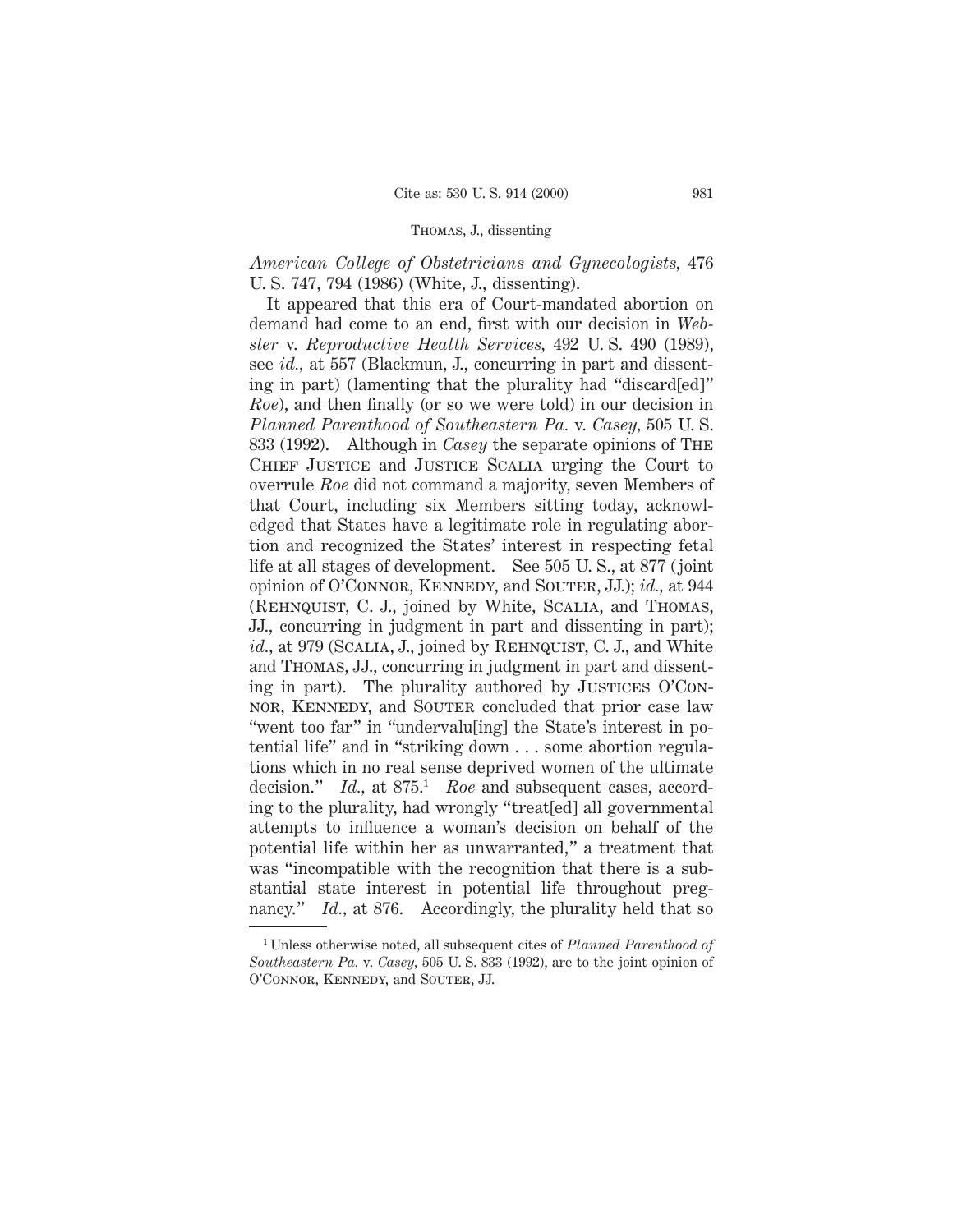long as state regulation of abortion furthers legitimate interests—that is, interests not designed to strike at the right itself—the regulation is invalid only if it imposes an undue burden on a woman's ability to obtain an abortion, meaning that it places a *substantial obstacle* in the woman's path. *Id.,* at 874, 877.

My views on the merits of the *Casey* plurality have been fully articulated by others. *Id.*, at 944 (REHNQUIST, C. J., concurring in judgment in part and dissenting in part); *id.,* at 979 (Scalia, J., concurring in judgment in part and dissenting in part). I will not restate those views here, except to note that the *Casey* plurality opinion was constructed by its authors out of whole cloth. The standard set forth in the *Casey* plurality has no historical or doctrinal pedigree. The standard is a product of its authors' own philosophical views about abortion, and it should go without saying that it has no origins in or relationship to the Constitution and is, consequently, as illegitimate as the standard it purported to replace. Even assuming, however, as I will for the remainder of this dissent, that *Casey*'s fabricated undue-burden standard merits adherence (which it does not), today's decision is extraordinary. Today, the Court inexplicably holds that the States cannot constitutionally prohibit a method of abortion that millions find hard to distinguish from infanticide and that the Court hesitates even to describe. *Ante,* at 923. This holding cannot be reconciled with *Casey*'s undue-burden standard, as that standard was explained to us by the authors of the plurality opinion, and the majority hardly pretends otherwise. In striking down this statute—which expresses a profound and legitimate respect for fetal life and which leaves unimpeded several other safe forms of abortion—the majority opinion gives the lie to the promise of *Casey* that regulations that do no more than "express profound respect for the life of the unborn are permitted, if they are not a substantial obstacle to the woman's exercise of the right to choose" whether or not to have an abortion. 505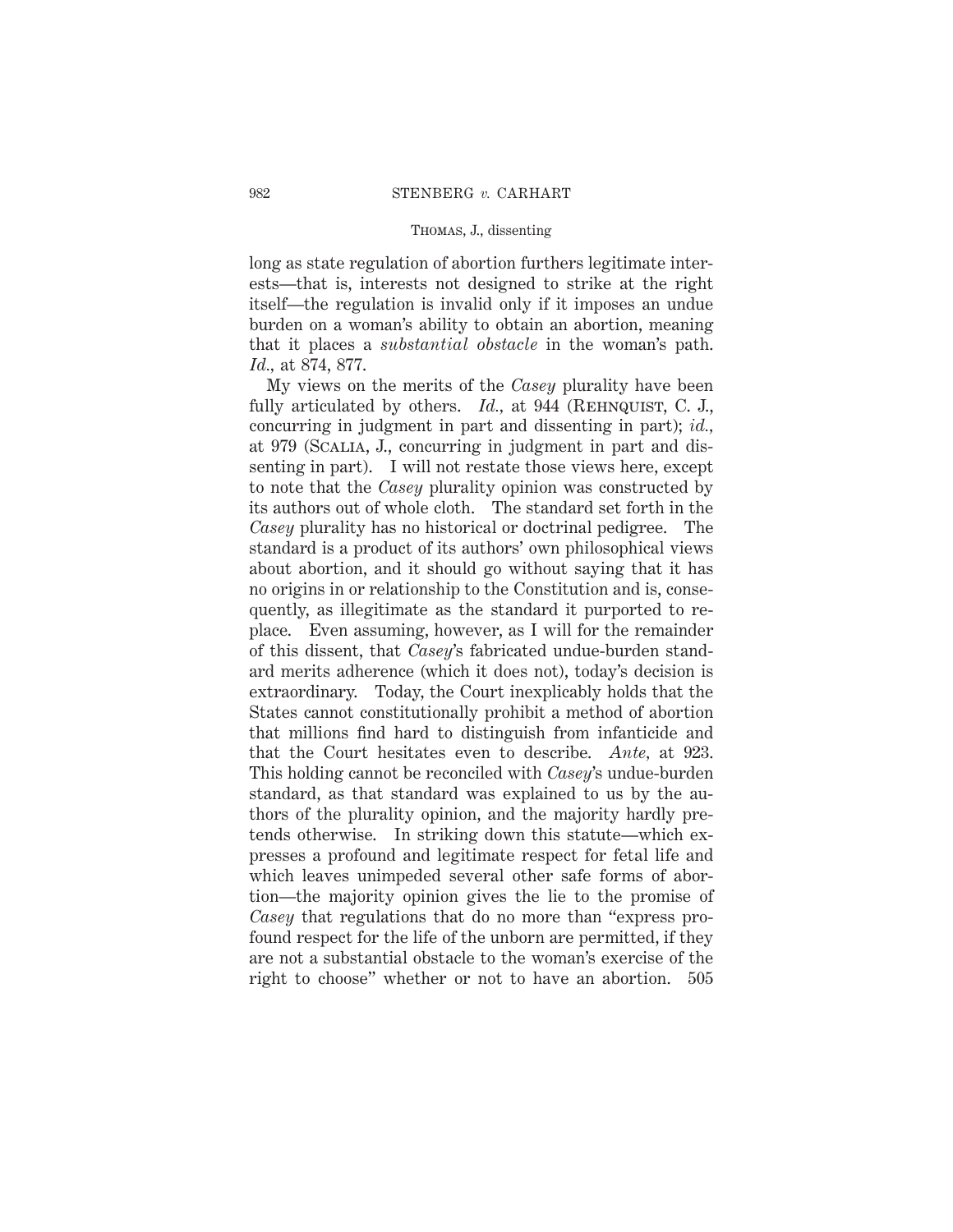U. S., at 877. Today's decision is so obviously irreconcilable with *Casey*'s explication of what its undue-burden standard requires, let alone the Constitution, that it should be seen for what it is, a reinstitution of the pre-*Webster* abortion-ondemand era in which the mere invocation of "abortion rights" trumps any contrary societal interest. If this statute is unconstitutional under *Casey,* then *Casey* meant nothing at all, and the Court should candidly admit it.

To reach its decision, the majority must take a series of indefensible steps. The majority must first disregard the principles that this Court follows in every context but abortion: We interpret statutes according to their plain meaning, and we do not strike down statutes susceptible of a narrowing construction. The majority also must disregard the very constitutional standard it purports to employ, and then displace the considered judgment of the people of Nebraska and 29 other States. The majority's decision is lamentable, because of the result the majority reaches, the illogical steps the majority takes to reach it, and because it portends a return to an era I had thought we had at last abandoned.

I

In the almost 30 years since *Roe,* this Court has never described the various methods of aborting a second- or third-trimester fetus. From reading the majority's sanitized description, one would think that this case involves state regulation of a widely accepted routine medical procedure. Nothing could be further from the truth. The most widely used method of abortion during this stage of pregnancy is so gruesome that its use can be traumatic even for the physicians and medical staff who perform it. See App. 656 (testimony of Dr. Boehm); W. Hern, Abortion Practice 134 (1990). And the particular procedure at issue in this case, "partial birth abortion," so closely borders on infanticide that 30 States have attempted to ban it. I will begin with a discussion of the methods of abortion available to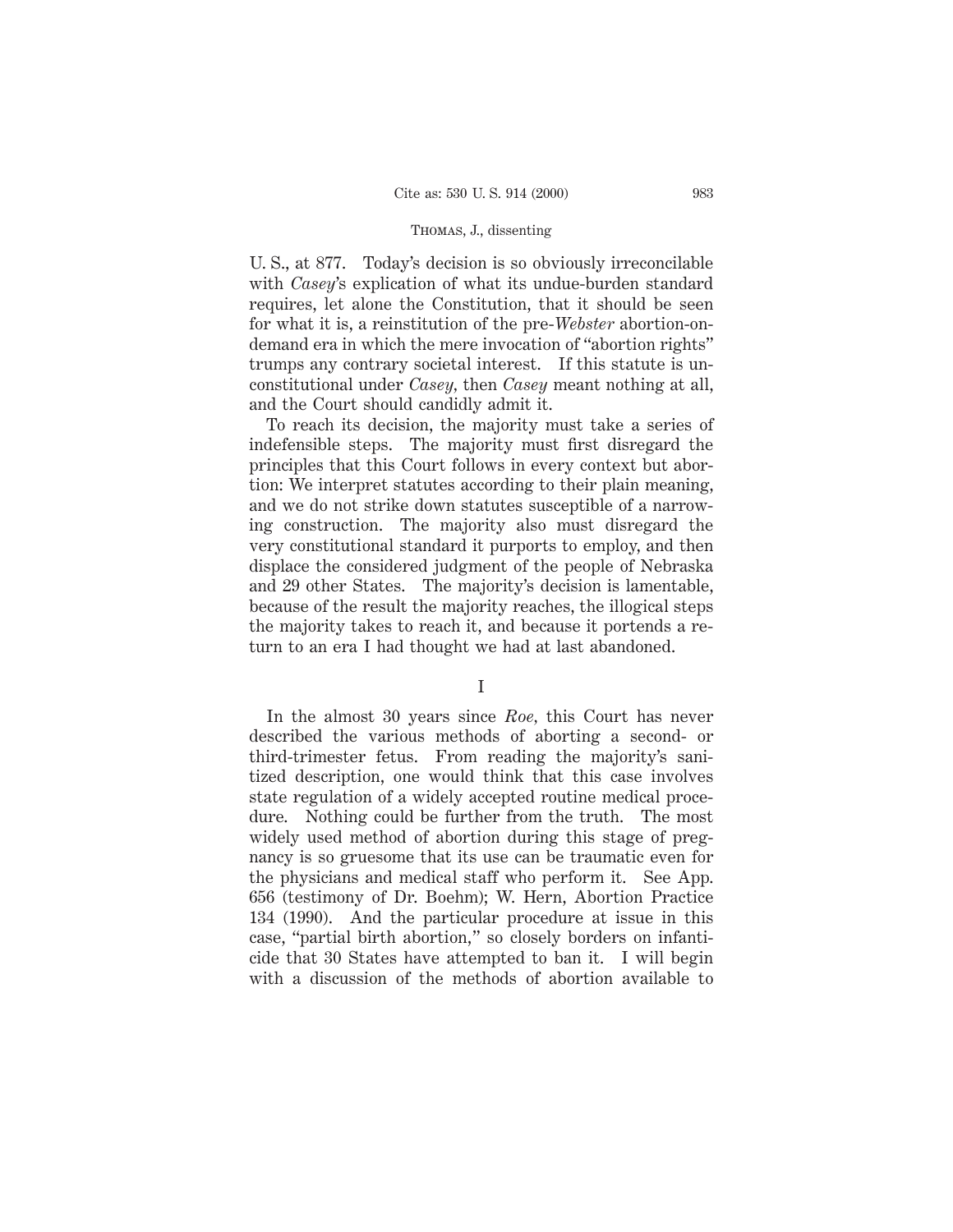women late in their pregnancies before addressing the statutory and constitutional questions involved.2

1. The primary form of abortion used at or after 16 weeks' gestation is known as "dilation and evacuation" or "D&E." 11 F. Supp. 2d 1099, 1103, 1129 (Neb. 1998). When performed during that stage of pregnancy, the D&E procedure requires the physician to dilate the woman's cervix and then extract the fetus from her uterus with forceps. *Id.,* at 1103; App. 490 (American Medical Association (AMA), Report of the Board of Trustees on Late-Term Abortion). Because of the fetus' size at this stage, the physician generally removes the fetus by dismembering the fetus one piece at a time.<sup>3</sup> 11 F. Supp. 2d, at 1103–1104. The doctor grabs a fetal extremity, such as an arm or a leg, with forceps and "pulls it through the cervical os... tearing . . . fetal parts from the fetal body . . . by means of traction." *Id.,* at 1104. See App. 55 (testimony of Dr. Carhart). In other words, the physician will grasp the fetal parts and "basically tear off pieces of the fetus and pull them out." *Id.,* at 267 (testimony of Dr. Stubblefield). See also *id.,* at 149 (testimony of

<sup>2</sup> In 1996, the most recent year for which abortion statistics are available from the Centers for Disease Control and Prevention, there were approximately 1,221,585 abortions performed in the United States. Centers for Disease Control and Prevention, Abortion Surveillance—United States, 1996, p. 1 (July 30, 1999). Of these abortions, about 67,000—5.5%—were performed in or after the 16th week of gestation, that is, from the middle of the second trimester through the third trimester. *Id.,* at 5. The majority apparently accepts that none of the abortion procedures used for pregnancies in earlier stages of gestation, including "dilation and evacuation" (D&E) as it is practiced between 13 and 15 weeks' gestation, would be compromised by the statute. See *ante,* at 938–940 (concluding that the statute could be interpreted to apply to instrumental dismemberment procedures used in a later term D&E). Therefore, only the methods of abortion available to women in this later stage of pregnancy are at issue in this case.

<sup>&</sup>lt;sup>3</sup>At 16 weeks' gestation, the average fetus is approximately six inches long. By 20 weeks' gestation, the fetus is approximately eight inches long. K. Moore & T. Persaud, The Developing Human 112 (6th ed. 1998).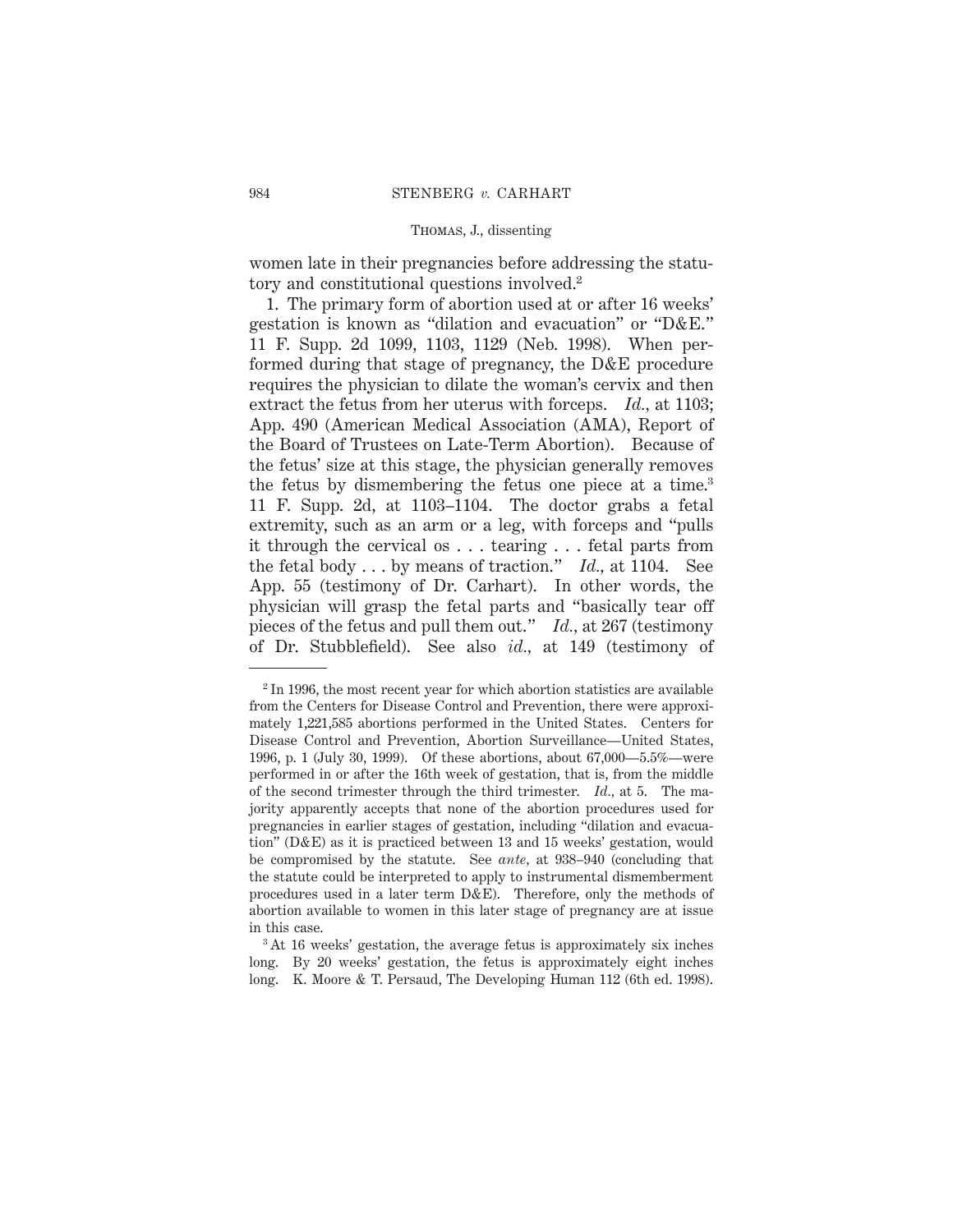Dr. Hodgson) ("[Y]ou grasp the fetal parts, and you often don't know what they are, and you try to pull it down, and its . . . simply all there is to it"). The fetus will die from blood loss, either because the physician has separated the umbilical cord prior to beginning the procedure or because the fetus loses blood as its limbs are removed. *Id.,* at 62– 64 (testimony of Dr. Carhart); *id.,* at 151 (testimony of Dr. Hodgson).<sup>4</sup> When all of the fetus' limbs have been removed and only the head is left in utero, the physician will then collapse the skull and pull it through the cervical canal. *Id.,* at 106 (testimony of Dr. Carhart); *id.,* at 297 (testimony of Dr. Stubblefield); *Causeway Medical Suite* v. *Foster,* 43 F. Supp. 2d 604, 608 (ED La. 1999). At the end of the procedure, the physician is left, in respondent's words, with a "tray full of pieces." App. 125 (testimony of Dr. Carhart).

2. Some abortions after the 15th week are performed using a method of abortion known as induction. 11 F. Supp. 2d, at 1108; App. 492 (AMA, Report of the Board of Trustees on Late-Term Abortion). In an induction procedure, the amniotic sac is injected with an abortifacient such as a saline solution or a solution that contains prostaglandin. 11 F. Supp. 2d, at 1108. Uterine contractions typically follow, causing the fetus to be expelled. *Ibid.*

3. A third form of abortion for use during or after 16 weeks' gestation is referred to by some medical professionals as "intact D&E." There are two variations of this method, both of which require the physician to dilate the woman's cervix. Gynecologic, Obstetric, and Related Surgery 1043 (D. Nichols & D. Clarke-Pearson eds., 2d ed. 2000); App. 271 (testimony of Dr. Stubblefield). The first variation is used only in vertex presentations, that is, when the fetal head is presented first. To perform a vertex-presentation intact D&E, the doctor will insert an instrument into the fetus'

<sup>4</sup> Past the 20th week of gestation, respondent attempts to induce fetal death by injection prior to beginning the procedure in patients. 11 F. Supp. 2d, at 1106; App. 64.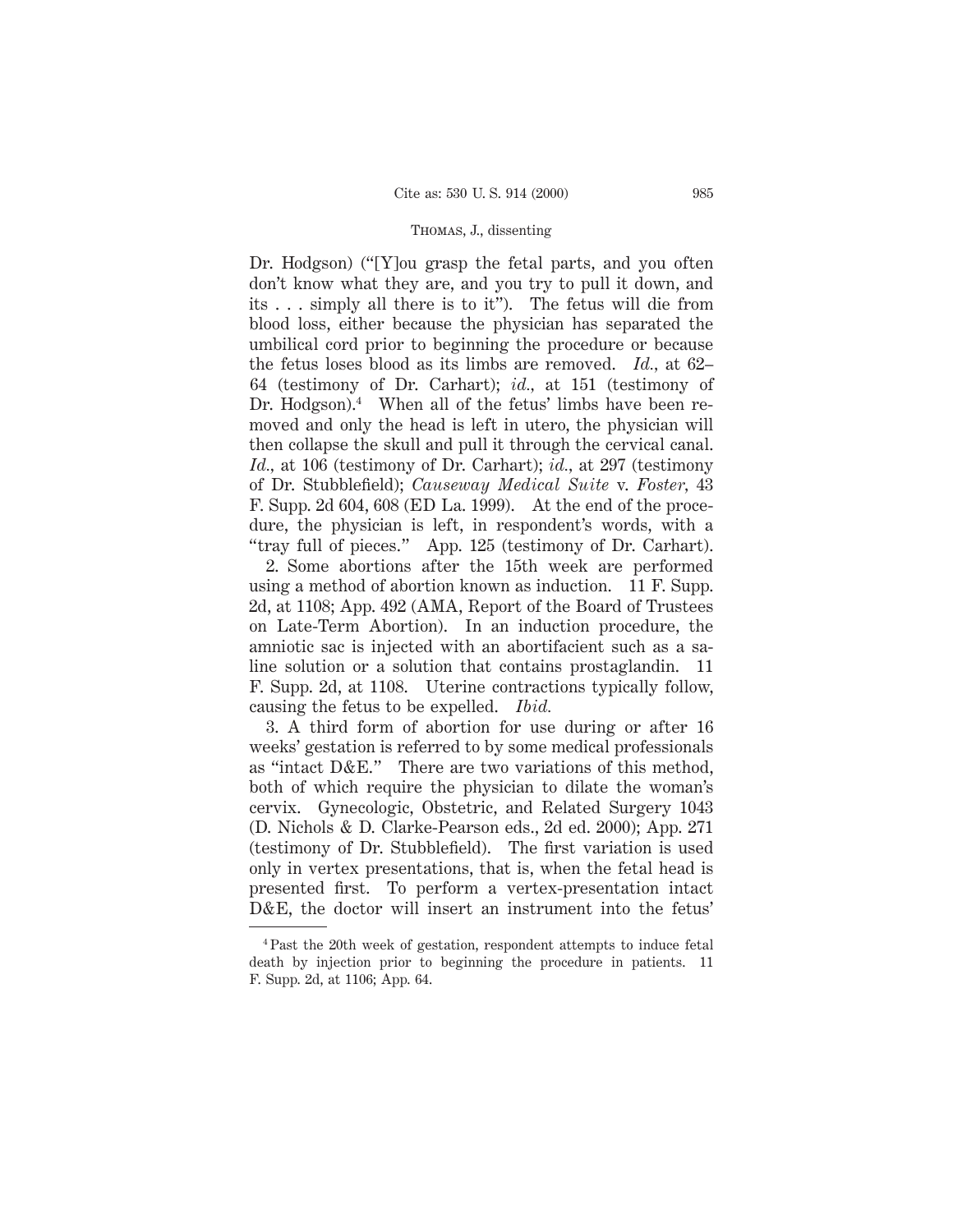skull while the fetus is still in utero and remove the brain and other intracranial contents. 11 F. Supp. 2d, at 1111; Gynecologic, Obstetric, and Related Surgery, *supra,* at 1043; App. 271 (testimony of Dr. Stubblefield). When the fetal skull collapses, the physician will remove the fetus.

The second variation of intact D&E is the procedure commonly known as "partial birth abortion."<sup>5</sup> 11 F. Supp. 2d, at 1106; Gynecologic, Obstetric, and Related Surgery, *supra,* at 1043; App. 271 (testimony of Dr. Stubblefield). This procedure, which is used only rarely, is performed on mid- to late-second-trimester (and sometimes third-trimester) fetuses.6 Although there are variations, it is generally per-

<sup>6</sup> There is apparently no general understanding of which women are appropriate candidates for the procedure. Respondent uses the procedure on women at 16 to 20 weeks' gestation. 11 F. Supp. 2d, at 1105. The doctor who developed the procedure, Dr. Martin Haskell, indicated that he

<sup>&</sup>lt;sup>5</sup>There is a disagreement among the parties regarding the appropriate term for this procedure. Congress and numerous state legislatures, including Nebraska's, have described this procedure as "partial birth abortion," reflecting the fact that the fetus is all but born when the physician causes its death. See *infra* this page and 987. Respondent prefers to refer generically to "intact dilation and evacuation" or "intact D&E" without reference to whether the fetus is presented head first or feet first. One of the doctors who developed the procedure, Martin Haskell, described it as "Dilation and Extraction" or "D&X." See The Partial-Birth Abortion Ban Act of 1995, Hearing on H. R. 1833 before the Senate Committee on the Judiciary, 104th Cong., 1st Sess., 5 (1995) (hereinafter H. R. 1833 Hearing). The Executive Board of the American College of Obstetricians and Gynecologists (ACOG) refers to the procedure by the hybrid term "intact dilation and extraction" or "intact D&X," see App. 599 (ACOG Executive Board, Statement on Intact Dilation and Extraction (Jan. 12, 1997)), which term was adopted by the AMA, see *id.,* at 492 (AMA, Report of the Board of Trustees on Late-Term Abortion). I will use the term "partial birth abortion" to describe the procedure because it is the legal term preferred by 28 state legislatures, including the State of Nebraska, and by the United States Congress. As I will discuss, see *infra,* at 999–1001, there is no justification for the majority's preference for the terms "breech-conversion intact D&E" and "D&X" other than the desire to make this procedure appear to be medically sanctioned.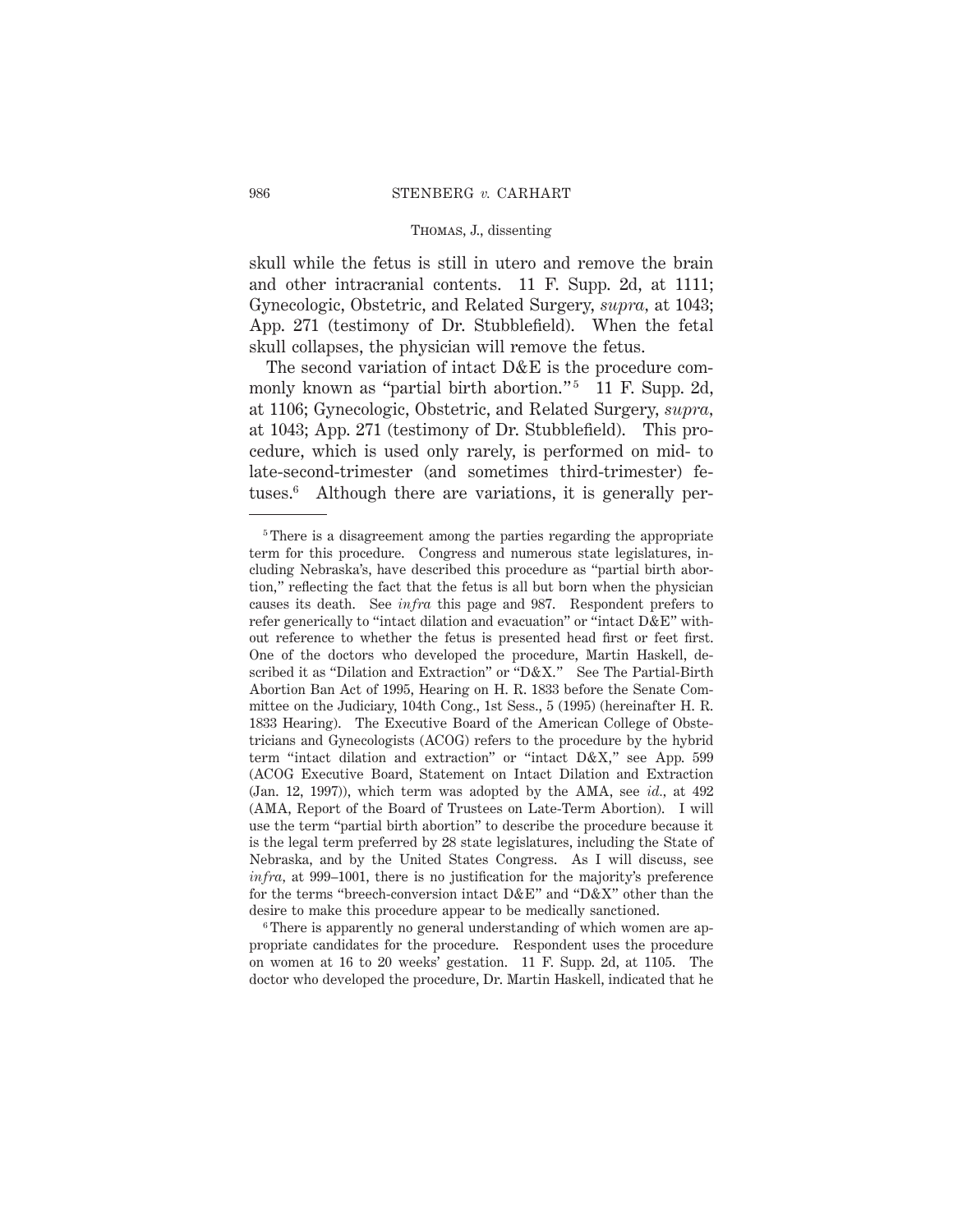formed as follows: After dilating the cervix, the physician will grab the fetus by its feet and pull the fetal body out of the uterus into the vaginal cavity. 11 F. Supp. 2d, at 1106. At this stage of development, the head is the largest part of the body. Assuming the physician has performed the dilation procedure correctly, the head will be held inside the uterus by the woman's cervix. *Ibid.;* H. R. 1833 Hearing 8. While the fetus is stuck in this position, dangling partly out of the woman's body, and just a few inches from a completed birth, the physician uses an instrument such as a pair of scissors to tear or perforate the skull. 11 F. Supp. 2d, at 1106; App. 664 (testimony of Dr. Boehm); Joint Hearing on S. 6 and H. R. 929 before the Senate Committee on the Judiciary and the Subcommittee on the Constitution of the House Committee on the Judiciary, 105th Cong., 1st Sess., 45 (1995) (hereinafter S. 6 and H. R. 929 Joint Hearing). The physician will then either crush the skull or will use a vacuum to remove the brain and other intracranial contents from the fetal skull, collapse the fetus' head, and pull the fetus from the uterus. 11 F. Supp. 2d, at 1106.7

Use of the partial birth abortion procedure achieved prominence as a national issue after it was publicly described by Dr. Martin Haskell, in a paper entitled "Dilation and Extraction for Late Second Trimester Abortion," at the National Abortion Federation's September 1992 Risk Management Seminar. In that paper, Dr. Haskell described his version of the procedure as follows:

"With a lower [fetal] extremity in the vagina, the surgeon uses his fingers to deliver the opposite lower

performed the procedure on patients 20 through 24 weeks and on certain patients 25 through 26 weeks. See H. R. 1833 Hearing 36.

<sup>&</sup>lt;sup>7</sup> There are, in addition, two forms of abortion that are used only rarely: hysterotomy, a procedure resembling a Caesarean section, requires the surgical delivery of the fetus through an incision on the uterine wall, and hysterectomy. 11 F. Supp. 2d, at 1109.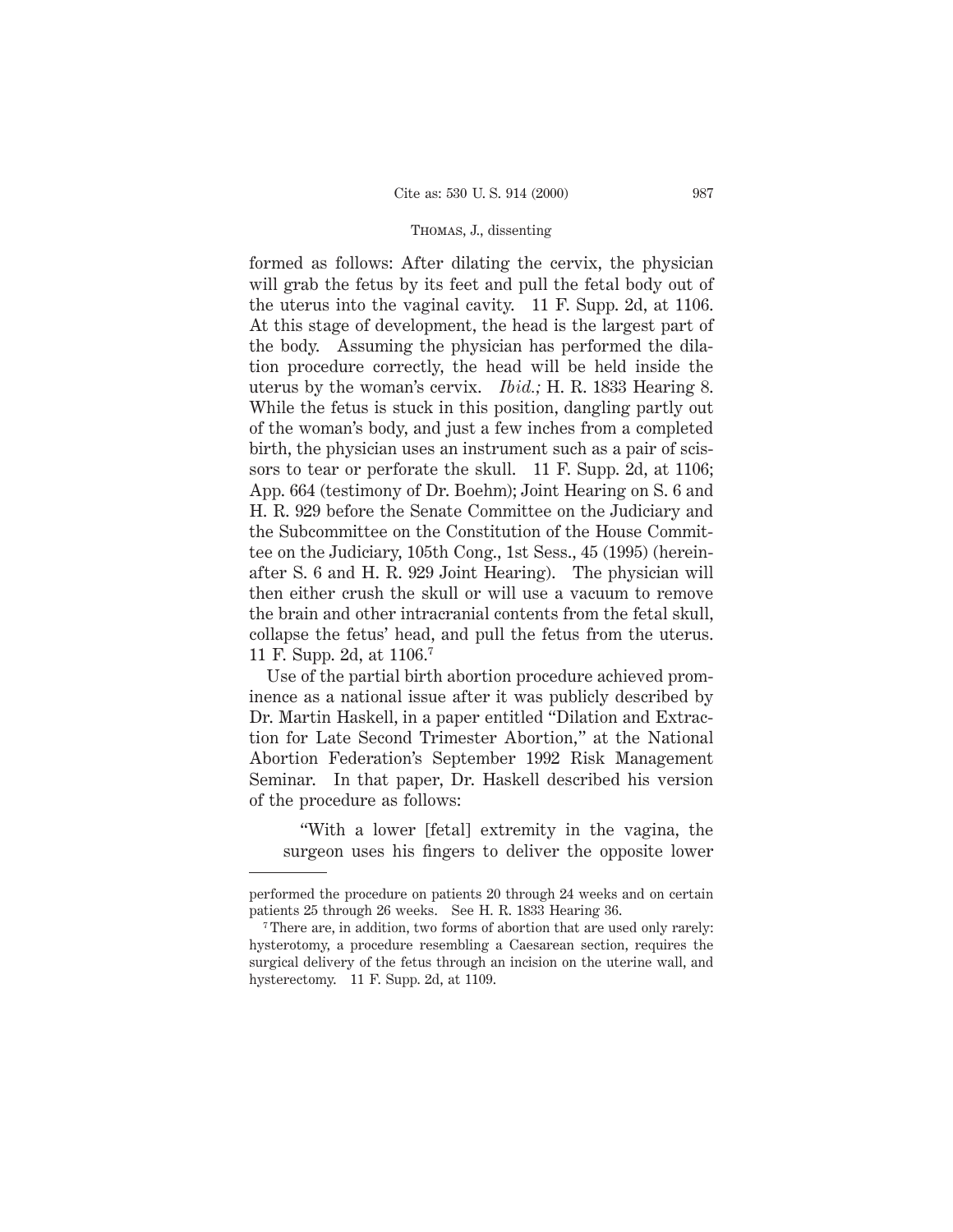extremity, then the torso, the shoulders and the upper extremities.

"The skull lodges at the internal cervical os. Usually there is not enough dilation for it to pass through. The fetus is oriented dorsum or spine up.

"At this point, the right-handed surgeon slides the fingers of the left hand along the back of the fetus and 'hooks' the shoulders of the fetus with the index and ring fingers (palm down).

"[T]he surgeon takes a pair of blunt curved Metzenbaum scissors in the right hand. He carefully advances the tip, curved down, along the spine and under his middle finger until he feels it contact the base of the skull under the tip of his middle finger.

"[T]he surgeon then forces the scissors into the base of the skull or into the foramen magnum. Having safely entered the skull, he spreads the scissors to enlarge the opening.

"The surgeon removes the scissors and introduces a suction catheter into this hole and evacuates the skull contents. With the catheter still in place, he applies traction to the fetus, removing it completely from the patient." H. R. 1833 Hearing 3, 8–9.

In cases in which the physician inadvertently dilates the woman to too great a degree, the physician will have to hold the fetus inside the woman so that he can perform the procedure. *Id.,* at 80 (statement of Pamela Smith, M. D.) ("In these procedures, one basically relies on cervical entrapment of the head, along with a firm grip, to help keep the baby in place while the practitioner plunges a pair of scissors into the base of the baby's skull"). See also S. 6 and H. R. 929 Joint Hearing 45 ("I could put dilapan in for four or five days and say I'm doing a D&E procedure and the fetus could just fall out. But that's not really the point. The point here is you're attempting to do an abortion . . . . Not to see how do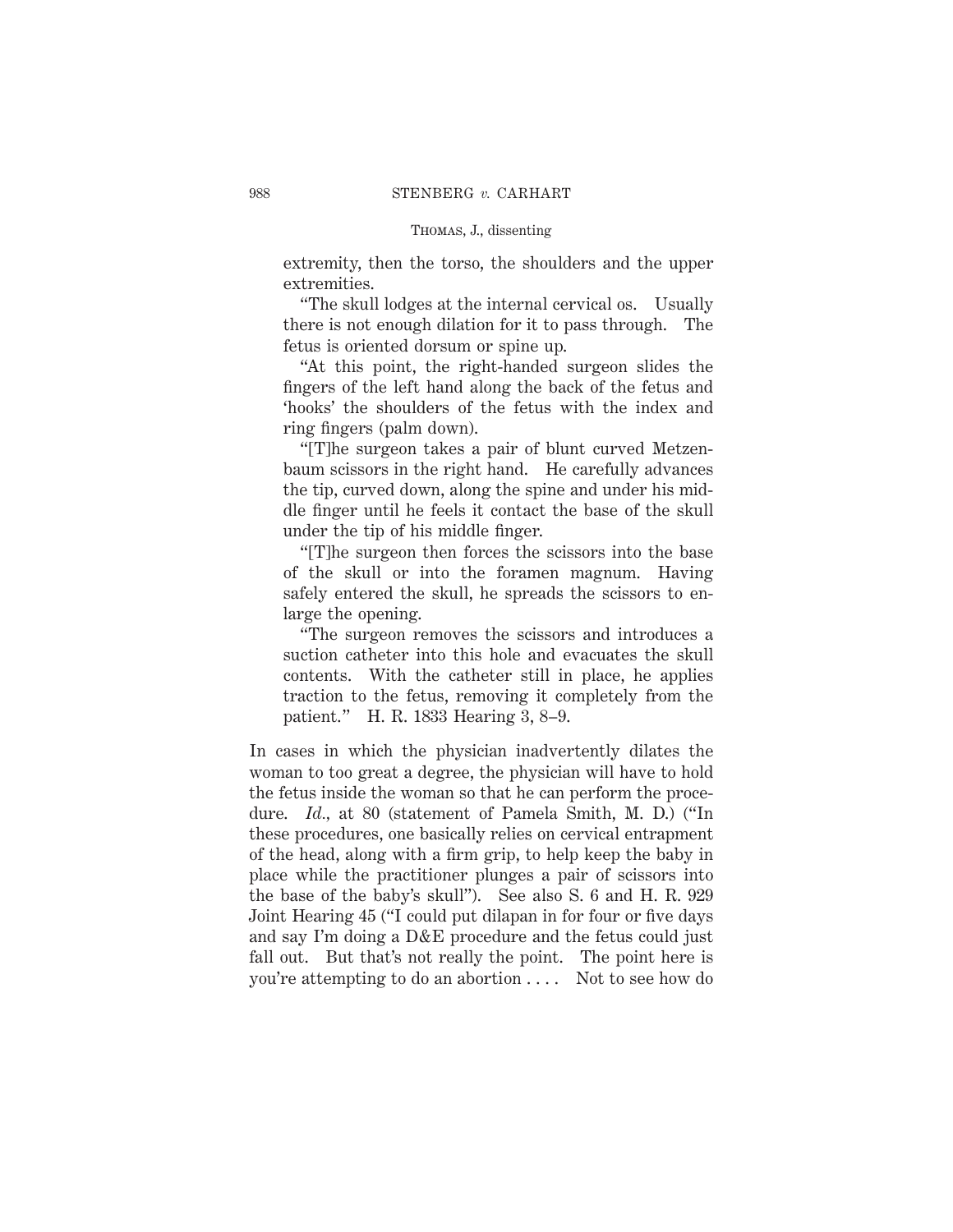I manipulate the situation so that I get a live birth instead") (quoting Dr. Haskell).

#### II

Nebraska, along with 29 other States, has attempted to ban the partial birth abortion procedure. Although the Nebraska statute purports to prohibit only "partial birth abortion," a phrase which is commonly used, as I mentioned, to refer to the breech extraction version of intact D&E, the majority concludes that this statute could also be read in some future case to prohibit ordinary D&E, the first procedure described above. According to the majority, such an application would pose a substantial obstacle to some women seeking abortions and, therefore, the statute is unconstitutional. The majority errs with its very first step. I think it is clear that the Nebraska statute does not prohibit the D&E procedure. The Nebraska partial birth abortion statute at issue in this case reads as follows:

"No partial-birth abortion shall be performed in this state, unless such procedure is necessary to save the life of the mother whose life is endangered by a physical disorder, physical illness, or physical injury, including a life-endangering physical condition caused by or arising from the pregnancy itself." Neb. Rev. Stat. Ann. § 28–328(1) (Supp. 1999).

"Partial birth abortion" is defined in the statute as

"an abortion procedure in which the person performing the abortion partially delivers vaginally a living unborn child before killing the unborn child and completing the delivery. For purposes of this subdivision, the term partially delivers vaginally a living unborn child before killing the unborn child means deliberately and intentionally delivering into the vagina a living unborn child, or a substantial portion thereof, for the purpose of performing a procedure that the person performing such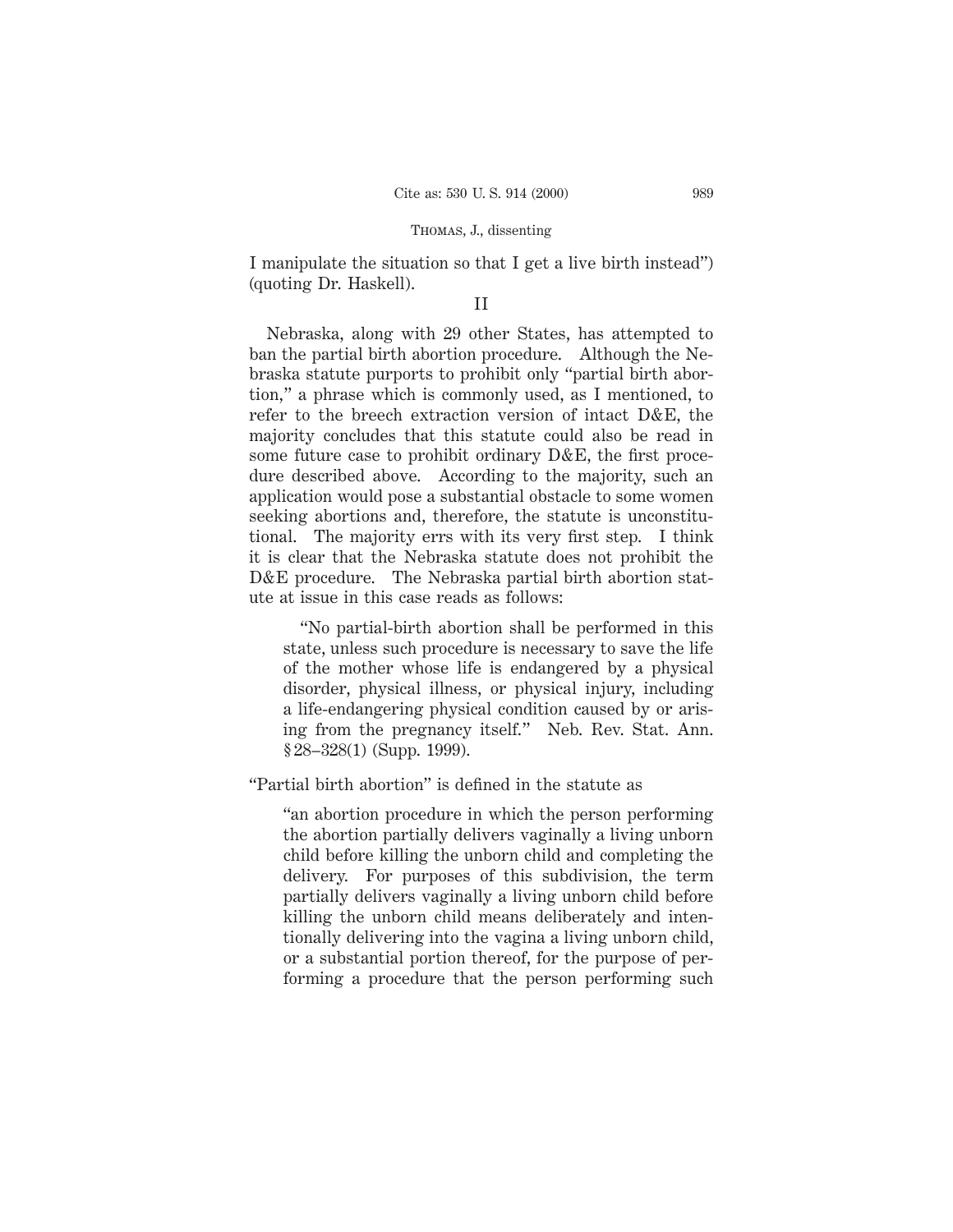procedure knows will kill the unborn child and does kill the unborn child."  $§ 28-326(9)$ .

# A

Starting with the statutory definition of "partial birth abortion," I think it highly doubtful that the statute could be applied to ordinary D&E. First, the Nebraska statute applies only if the physician "partially *delivers* vaginally a living unborn child," which phrase is defined to mean "deliberately and intentionally *delivering* into the vagina a living unborn child, or a substantial portion thereof." § 28–326(9) (emphases added). When read in context, the term "partially delivers" cannot be fairly interpreted to include removing pieces of an unborn child from the uterus one at a time.

The word "deliver," particularly delivery of an "unborn child," refers to the process of "assist[ing] in giving birth," which suggests removing an intact unborn child from the womb, rather than pieces of a child. See Webster's Ninth New Collegiate Dictionary 336 (1991) (defining "deliver" as "to assist in giving birth; to aid in the birth of"); Stedman's Medical Dictionary 409 (26th ed. 1995) ("To assist a woman in childbirth"). Without question, one does not "deliver" a child when one removes the child from the uterus piece by piece, as in a D&E. Rather, in the words of respondent and his experts, one "remove<sup>[s]"</sup> or "dismember<sup>[s]"</sup> the child in a D&E. App. 45, 55 (testimony of Dr. Carhart) (referring to the act of removing the fetus in a D&E); *id.,* at 150 (testimony of Dr. Hodgson) (same); *id.,* at 267 (testimony of Dr. Stubblefield) (physician "dismember[s]" the fetus). See also H. R. 1833 Hearing 3, 8 (Dr. Haskell describing "delivery" of part of the fetus during a  $D\&X$ ). The majority cites sources using the terms "deliver" and "delivery" to refer to removal of the fetus and the placenta during birth. But these sources also presume an intact fetus, rather than dismembered fetal parts. See Obstetrics: Normal & Problem Pregnancies 388 (S. Gabbe, J. Niebyl, & J. Simpson eds., 3d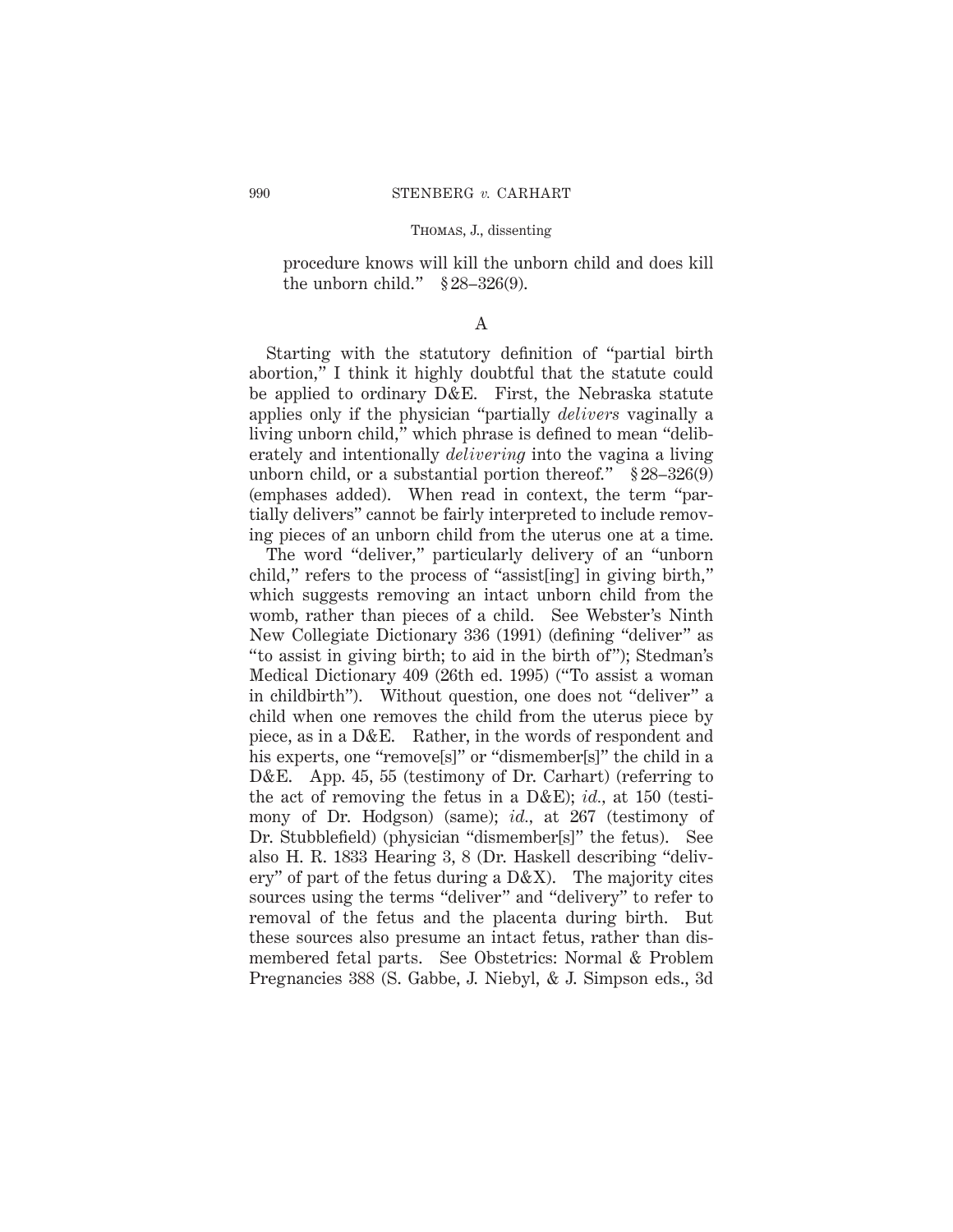ed. 1996) ("After delivery [of infant and placenta], the placenta, cord, and membranes should be examined"); 4 Oxford English Dictionary 421, 422 (2d ed. 1989) ("To disburden (a woman) of the foetus, to bring to childbirth"); B. Maloy, Medical Dictionary for Lawyers 221 (2d ed. 1989) ("To aid in the process of childbirth; to bring forth; to deliver the fetus, placenta"). The majority has pointed to no source in which "delivery" is used to refer to removal of first a fetal arm, then a leg, then the torso, etc. In fact, even the majority describes the D&E procedure without using the word "deliver" to refer to the removal of fetal tissue from the uterus. See *ante,* at 939 ("*pulling* a 'substantial portion' of a still living fetus" (emphasis added)); *ibid.* ("portion of a living fetus has been *pulled* into the vagina" (emphasis added)). No one, including the majority, understands the act of pulling off a part of a fetus to be a "delivery."

To make the statute's meaning even more clear, the statute applies only if the physician "partially delivers vaginally a living unborn child *before* killing the unborn child and completing the delivery." The statute defines this phrase to mean that the physician must complete the delivery "*for the purpose of* performing a procedure" that will kill the unborn child. It is clear from these phrases that the procedure that kills the fetus must be subsequent to, and therefore separate from, the "partia[l] deliver[y]" or the "deliver[y] into the vagina" of "a living unborn child or substantial portion thereof." In other words, even if one assumes, *arguendo,* that dismemberment—the act of grasping a fetal arm or leg and pulling until it comes off, leaving the remaining part of the fetal body still in the uterus—is a kind of "delivery," it does not take place "before" the death-causing procedure or "for the purpose of performing" the death-causing procedure; it *is* the death-causing procedure. Under the majority's view, D&E is covered by the statute because when the doctor pulls on a fetal foot until it tears off he has "delivered" a substantial portion of the unborn child and has performed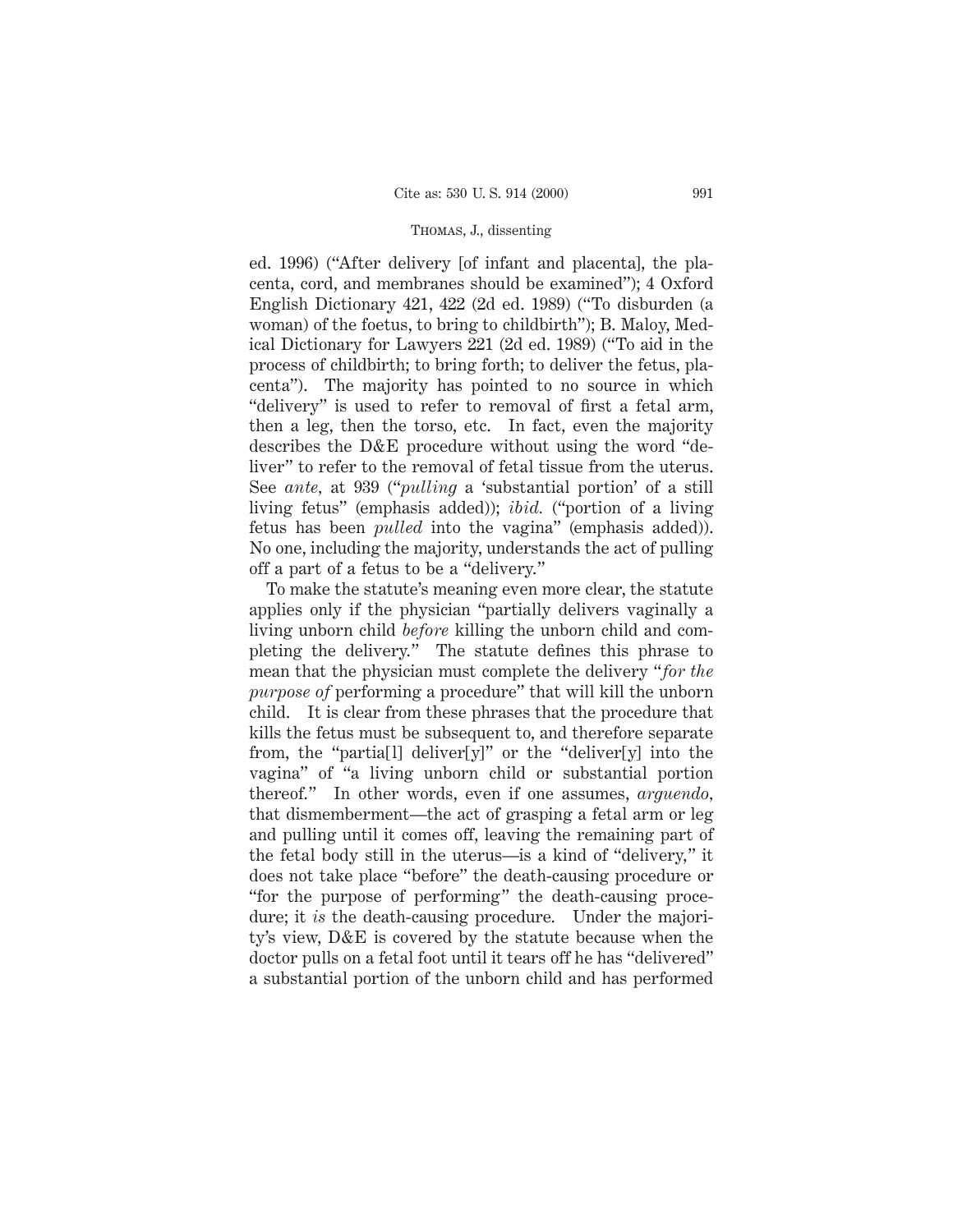a procedure known to cause death. But, significantly, the physician has not "delivered" the child *before* performing the death-causing procedure or "for the purpose of" performing the death-causing procedure; the dismemberment "delivery" is itself the act that causes the fetus' death.8

Moreover, even if removal of a fetal foot or arm from the uterus incidental to severing it from the rest of the fetal body could amount to delivery *before,* or *for the purpose of,* performing a death-causing procedure, the delivery would not be of an "unborn child, or a substantial portion thereof." And even supposing that a fetal foot or arm could conceivably be a "substantial portion" of an unborn child, both the common understanding of "partial birth abortion" and the principle that statutes will be interpreted to avoid constitutional difficulties would require one to read "substantial" otherwise. See *infra,* at 996–997.

B

Although I think that the text of § 28–326(9) forecloses any application of the Nebraska statute to the D&E procedure, even if there were any ambiguity, the ambiguity would be conclusively resolved by reading the definition in light of the fact that the Nebraska statute, by its own terms, applies only to "partial birth abortion," § 28–328(1). By ordinary rules of statutory interpretation, we should resolve any ambiguity in the specific statutory definition to comport with the common understanding of "partial birth abortion," for that term itself, no less than the specific definition, is part of the stat-

<sup>&</sup>lt;sup>8</sup>The majority argues that the statute does not explicitly require that the death-causing procedure be separate from the overall abortion procedure. That is beside the point; under the statute the death-causing procedure must be separate from the *delivery.* Moreover, it is incorrect to state that the statute contemplates only one "procedure." The statute clearly uses the term "procedure" to refer to both the overall abortion procedure ("partial birth abortion" is "an abortion procedure") as well as to a component of the overall abortion procedure ("for the purpose of performing a procedure... that will kill the unborn child").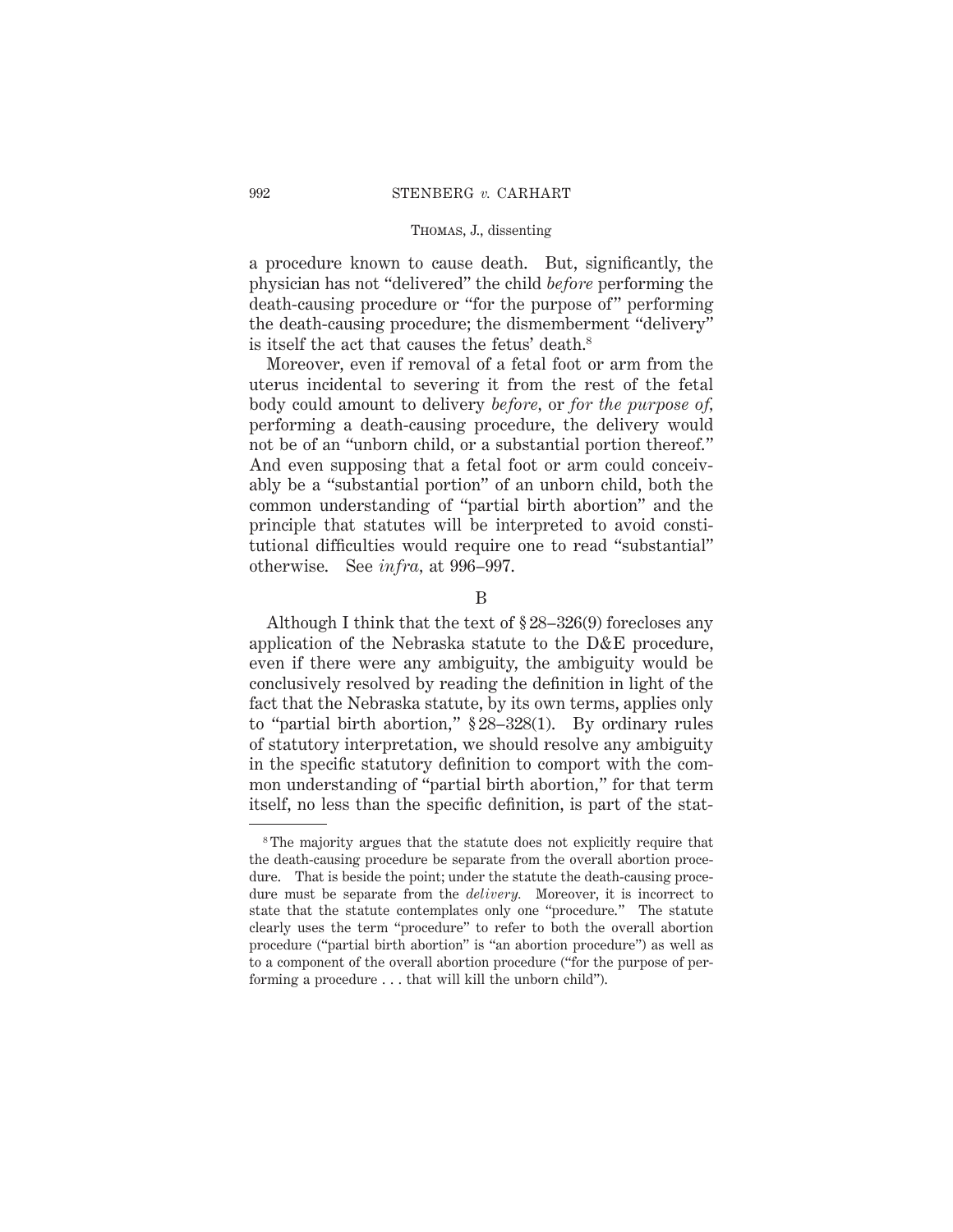ute. *United States* v. *Morton,* 467 U. S. 822, 828 (1984) ("We do not . . . construe statutory phrases in isolation; we read statutes as a whole").9

"Partial birth abortion" is a term that has been used by a majority of state legislatures, the United States Congress, medical journals, physicians, reporters, even judges, and has never, as far as I am aware, been used to refer to the D&E procedure. The number of instances in which "partial birth abortion" has been equated with the breech extraction form of intact D&E (otherwise known as "D&X")<sup>10</sup> and explicitly contrasted with D&E, are numerous. I will limit myself to just a few examples.

First, numerous medical authorities have equated "partial birth abortion" with D&X. The AMA has done so and has recognized that the procedure is "different from other destructive abortion techniques because the fetus . . . is killed *outside* of the womb." AMA Board of Trustees Factsheet on H. R. 1122 (June 1997), in App. to Brief for Association of American Physicians and Surgeons et al. as *Amici Curiae* 1. Medical literature has also equated "partial birth abortion" with  $D&X$  as distinguished from  $D&E$ . See Gynecologic, Obstetric, and Related Surgery, at 1043; Sprang & Neerhof, Rationale for Banning Abortions Late in Pregnancy, 280 JAMA 744 (Aug. 26, 1998); Bopp & Cook, Partial Birth Abortion: The Final Frontier of Abortion Jurisprudence, 14 Issues in Law and Medicine 3 (1998). Physicians have equated "partial birth abortion" with D&X. See *Planned Parenthood* v. *Doyle,* 44 F. Supp. 2d 975, 999 (WD Wis. 1999) (citing testimony); *Richmond Medical Center for Women* v. *Gil-*

<sup>9</sup> It is certainly true that an undefined term must be construed in accordance with its ordinary and plain meaning. *FDIC* v. *Meyer,* 510 U. S. 471, 476 (1994). But this does not mean that the ordinary and plain meaning of a term is wholly irrelevant when that term is defined.

<sup>10</sup> As noted, see n. 5, *supra,* there is no consensus regarding which of these terms is appropriate to describe the procedure. I assume, as the majority does, that the terms are, for purposes here, interchangeable.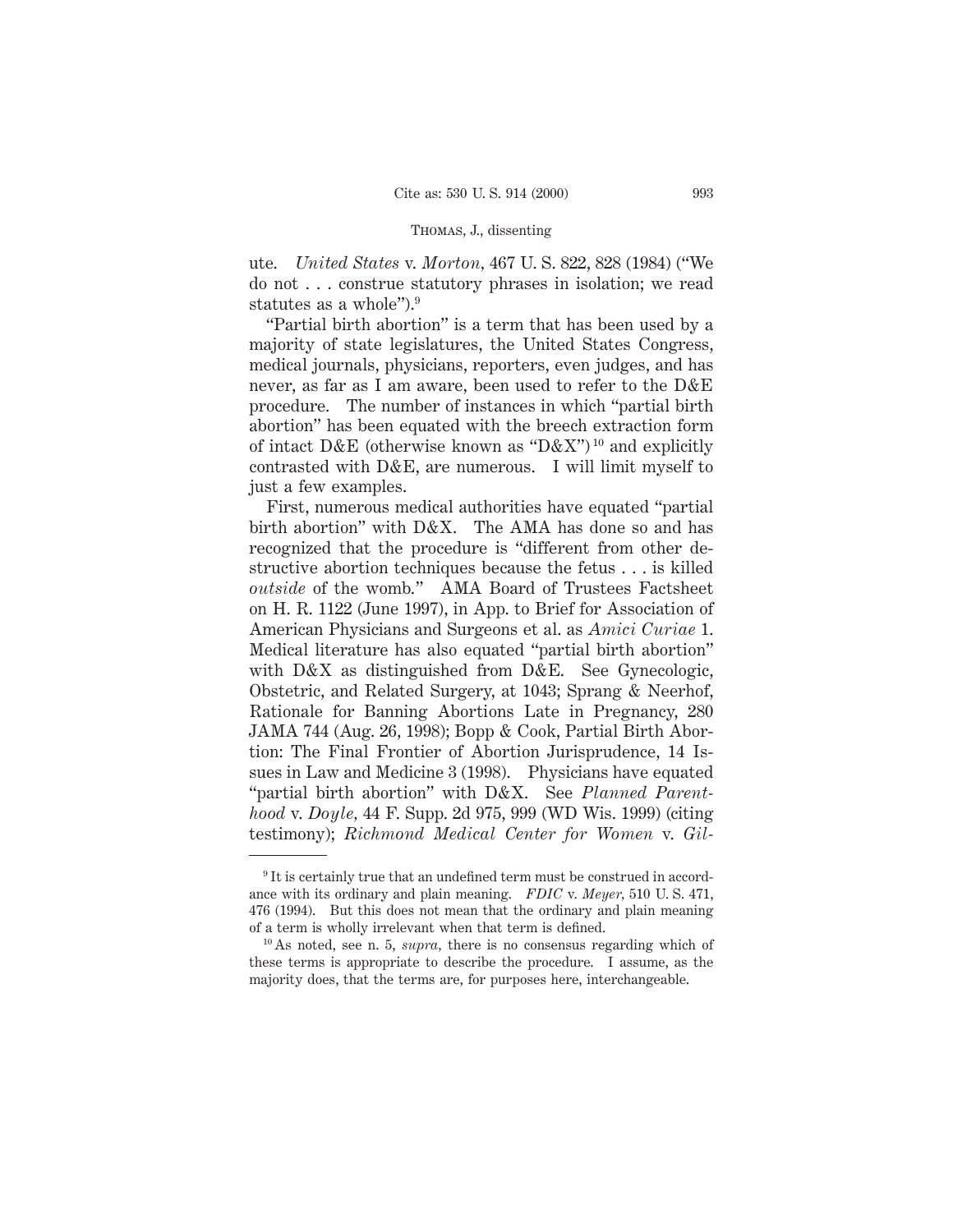*more,* 55 F. Supp. 2d 441, 455 (ED Va. 1999) (citing testimony). Even respondent's expert, Dr. Phillip Stubblefield, acknowledged that breech extraction intact D&E is referred to in the lay press as "partial birth abortion." App. 271.

Second, the lower courts have repeatedly acknowledged that "partial birth abortion" is commonly understood to mean D&X. See *Little Rock Family Planning Services* v. *Jegley,* 192 F. 3d 794, 795 (CA8 1999) ("The term 'partialbirth abortion,' . . . is commonly understood to refer to a particular procedure also known as intact dilation and extraction"); *Planned Parenthood of Greater Iowa, Inc.* v. *Miller,* 195 F. 3d 386, 387 (CA8 1999) ("The [Iowa] Act prohibits 'partial-birth abortion,' a term commonly understood to refer to a procedure called a dilation and extraction (D&X)"). The District Court in this case noted that "[p]artial-birth abortions" are "known medically as intact dilation and extraction or D&X." 11 F. Supp. 2d, at 1121, n. 26. Even the majority notes that "partial birth abortion" is a term "ordinarily associated with the D&X procedure." *Ante,* at 942.

Third, the term "partial birth abortion" has been used in state legislation on 28 occasions and by Congress twice. The term "partial birth abortion" was adopted by Congress in both 1995 and 1997 in two separate pieces of legislation prohibiting the procedure.<sup>11</sup> In considering the legislation,

<sup>11</sup> Congressional legislation prohibiting the procedure was first introduced in June 1995, with the introduction of the Partial Birth Abortion Ban Act, H. R. 1833. This measure, which was sponsored by 165 individual House Members, passed both Houses by wide margins, 141 Cong. Rec. 35892 (1995); 142 Cong. Rec. 31169 (1996), but was vetoed by President Clinton, see *id.,* at 7467. The House voted to override the veto on September 19, 1996, see *id.,* at 23851; however, the Senate failed to override by a margin of 13 votes, see *id.,* at 25829. In the next Congress, 181 individual House cosponsors reintroduced the Partial Birth Abortion Ban Act as H. R. 929, which was later replaced in the House with H. R. 1122. See H. R. 1122, 105th Cong., 1st Sess. (1997). The House and Senate again adopted the legislation, as amended, by wide margins. See 143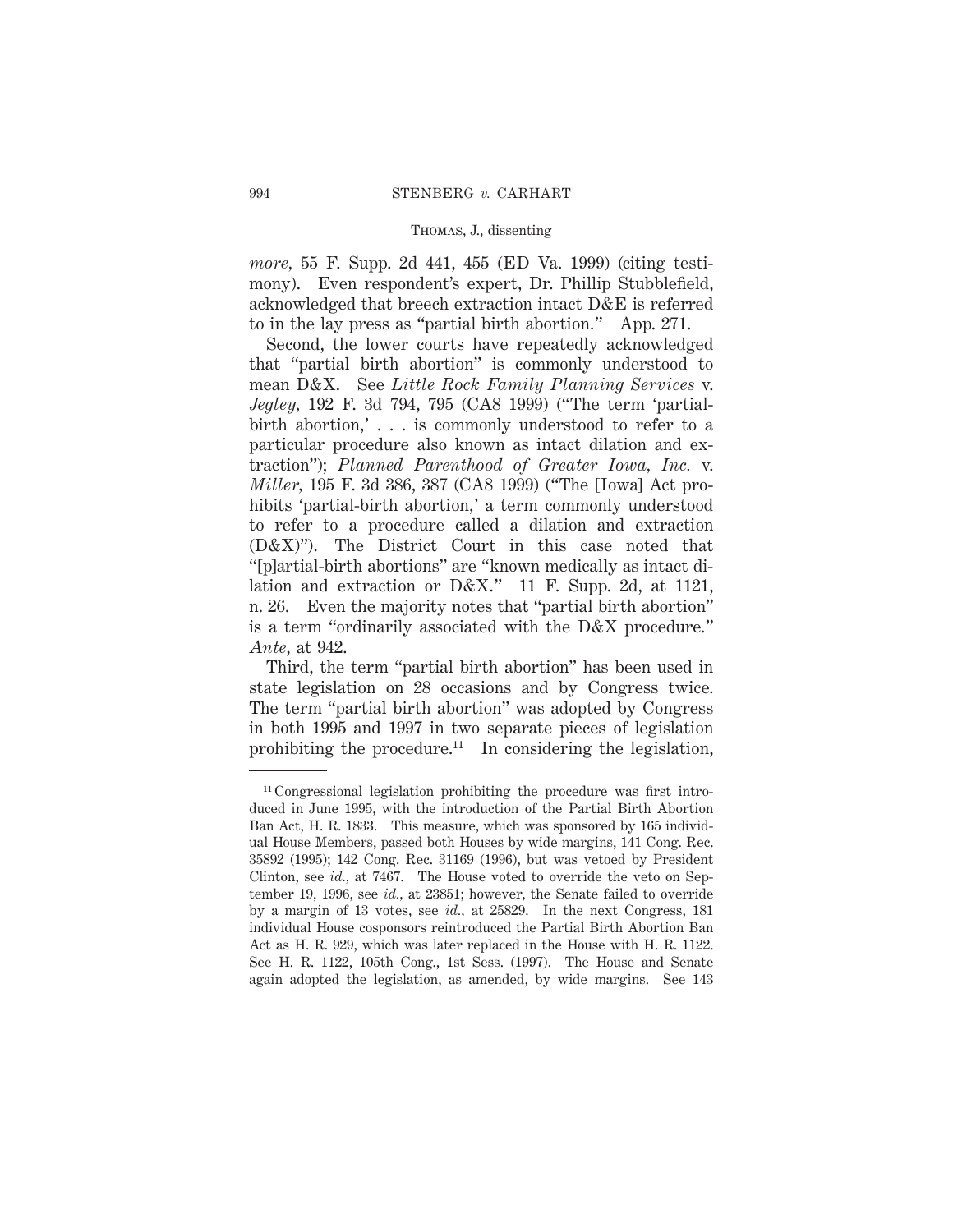Congress conducted numerous hearings and debates on the issue, which repeatedly described "partial birth abortion" as a procedure distinct from D&E. The Congressional Record contained numerous references to Dr. Haskell's procedure. See, *e. g.,* H. R. 1833 Hearing 3, 17, 52, 77; S. 6 and H. R. 929 Joint Hearing 45. Since that time, debates have taken place in state legislatures across the country, 30 of which have voted to prohibit the procedure. With only two exceptions, the legislatures that voted to ban the procedure referred to it as "partial birth abortion." <sup>12</sup> These debates also referred to Dr. Haskell's procedure as D&X. Both the evidence before the legislators and the legislators themselves equated "partial birth abortion" with D&X. The fact that 28 States adopted legislation banning "partial birth abortion," defined it in a way similar or identical to Nebraska's definition,<sup>13</sup> and,

Cong. Rec. H1230 (Mar. 20, 1997); *id.,* at S4715 (May 20, 1997). President Clinton again vetoed the bill. See *id.,* at H8891 (Oct. 10, 1997). Again, the veto override passed in the House and fell short in the Senate. See 144 Cong. Rec. H6213 (July 23, 1998); *id.,* at S10564 (Sept. 18, 1998).

<sup>12</sup> Consistent with the practice of Dr. Haskell (an Ohio practitioner), Ohio referred to the procedure as "dilation and extraction," defined as "the termination of a human pregnancy by purposely inserting a suction device into the skull of a fetus to remove the brain." Ohio Rev. Code Ann. § 2919.15(A) (1997). Missouri refers to the killing of a "partially-born" infant as "infanticide." Mo. Stat. Ann. § 565.300 (Vernon Supp. 2000).

<sup>&</sup>lt;sup>13</sup> For the most part, these States defined the term "partial birth abortion" using language similar to that in the 1995 proposed congressional legislation, that is "an abortion in which the person performing the abortion partially vaginally delivers a living fetus before killing the fetus and completing the delivery." See H. R. 1833 Hearing 210. See, *e. g.,* Alaska Stat. Ann. § 18.16.050 (1998); Ariz. Rev. Stat. Ann. § 13–3603.01 (Supp. 1999); Ark. Code Ann. § 5–61–202 (1997); Fla. Stat. § 390.011 (Supp. 2000); Ill. Comp. Stat., ch. 720, § 513/5 (1999); Ind. Code Ann. § 16–18–2–267.5 (West Supp. 1999); Mich. Comp. Laws Ann. § 333.17016(5)(c) (West Supp. 2000); Miss. Code Ann. § 41–41–73(2)(a) (Supp. 1998); S. C. Code Ann. § 44– 41–85(A)(1) (1999 Cum. Supp.). Other States, including Nebraska, see Neb. Rev. Stat. Ann. § 28–326 (Supp. 1999), defined "partial-birth abortion" using language similar to that used in the 1997 proposed congressional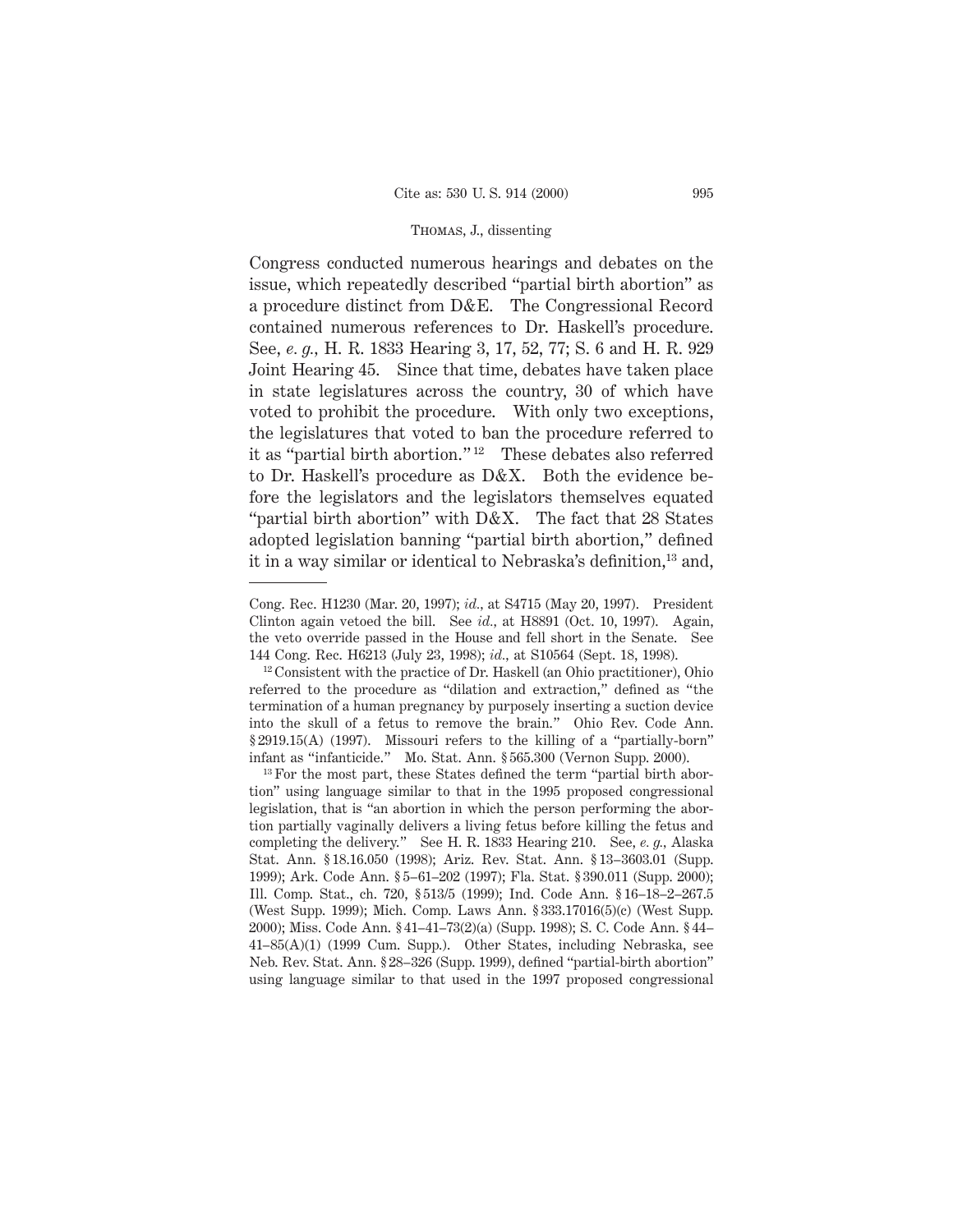in doing so, repeatedly referred to the breech extraction form of intact D&E and repeatedly distinguished it from ordinary D&E, makes it inconceivable that the term "partial birth abortion" could reasonably be interpreted to mean D&E.

 $\mathcal{C}$ 

Were there any doubt remaining whether the statute could apply to a D&E procedure, that doubt is no ground for invalidating the statute. Rather, we are bound to first consider whether a construction of the statute is fairly possible that would avoid the constitutional question. *Erznoznik* v. *Jacksonville,* 422 U. S. 205, 216 (1975) ("[A] state statute should not be deemed facially invalid unless it is not readily subject to a narrowing construction by the state courts"); *Frisby* v. *Schultz,* 487 U. S. 474, 482 (1988) ("The precise scope of the ban is not further described within the text of the ordinance, but in our view the ordinance is readily subject to a narrowing construction that avoids constitutional difficulties"). This principle is, as JUSTICE O'CONNOR has said, so "wellestablished" that failure to apply is "plain error." *Id.,* at 483. Although our interpretation of a Nebraska law is of course not binding on Nebraska courts, it is clear, as *Erznoznik* and *Frisby* demonstrate, that, absent a conflicting interpretation by Nebraska (and there is none here), we should, if the text permits, adopt such a construction.

legislation, which retained the definition of partial birth abortion used in the 1995 bill, that is "an abortion in which the person performing the abortion partially vaginally delivers a living fetus before killing the fetus and completing the delivery," but further defined that phrase to mean "deliberately and intentionally delivers into the vagina a living fetus, or a substantial portion there of, for the purpose of performing a procedure the physician knows will kill the fetus, and kills the fetus." See Partial Birth Abortion Ban Act of 1997, H. R. 1122, 105th Cong., 1st Sess. (1997). See, *e. g.,* Idaho Code § 18–613(a) (Supp. 1999); Iowa Code Ann. § 707.8A(1)(c) (Supp. 1999); N. J. Stat. Ann. § 2A:65A–6(e) (West Supp. 2000); Okla. Stat. Ann., Tit. 21, § 684 (Supp. 2000); R. I. Gen. Laws § 23– 4.12–1 (Supp. 1999); Tenn. Code Ann. § 39–15–209(a)(1) (1997).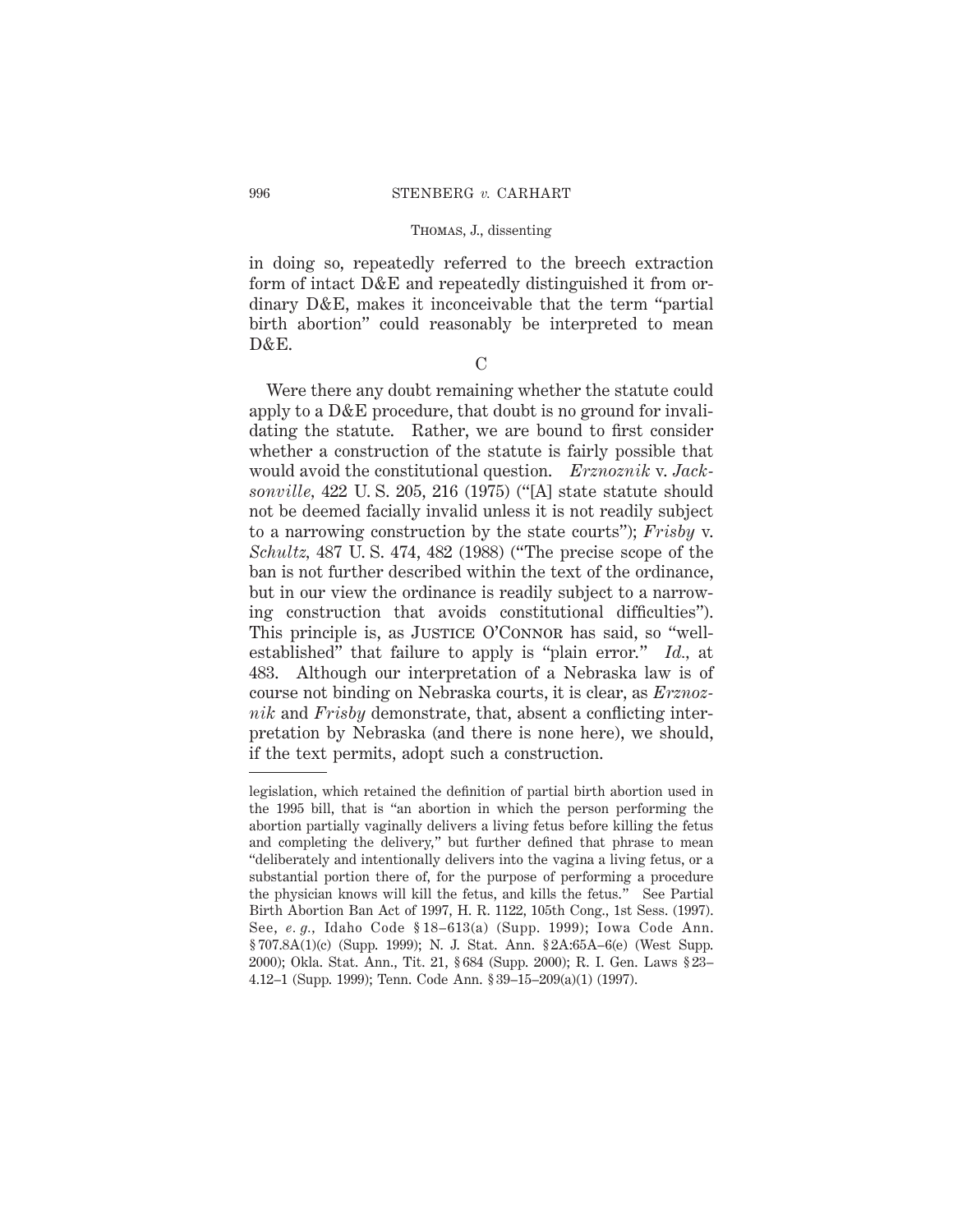The majority contends that application of the Nebraska statute to D&E would pose constitutional difficulties because it would eliminate the most common form of secondtrimester abortions. To the extent that the majority's contention is true, there is no doubt that the Nebraska statute is susceptible of a narrowing construction by Nebraska courts that would preserve a physicians' ability to perform D&E. See *State* v. *Carpenter,* 250 Neb. 427, 434, 551 N. W. 2d 518, 524 (1996) ("A penal statute must be construed so as to meet constitutional requirements if such can reasonably be done"). For example, the statute requires that the physician "deliberately and intentionally delive[r] into the vagina a living unborn child, or a substantial portion thereof," before performing a death-causing procedure. The term "substantial portion" is susceptible to a narrowing construction that would exclude the D&E procedure. One definition of the word "substantial" is "being largely but not wholly that which is specified." Webster's Ninth New Collegiate Dictionary, at 1176. See *Pierce* v. *Underwood,* 487 U. S. 552, 564 (1988) (describing different meanings of the term "substantial"). In other words, "substantial" can mean "almost all" of the thing denominated. If nothing else, a court could construe the statute to require that the fetus be "largely, but not wholly," delivered out of the uterus before the physician performs a procedure that he knows will kill the unborn child. Or, as I have discussed, a court could (and should) construe "for the purpose of performing a procedure" to mean "for the purpose of performing a separate procedure."

#### III

The majority and JUSTICE O'CONNOR reject the plain language of the statutory definition, refuse to read that definition in light of the statutory reference to "partial birth abortion," and ignore the doctrine of constitutional avoidance. In so doing, they offer scant statutory analysis of their own. See *ante,* at 938–940 (majority opinion); cf. *ante,* at 940–945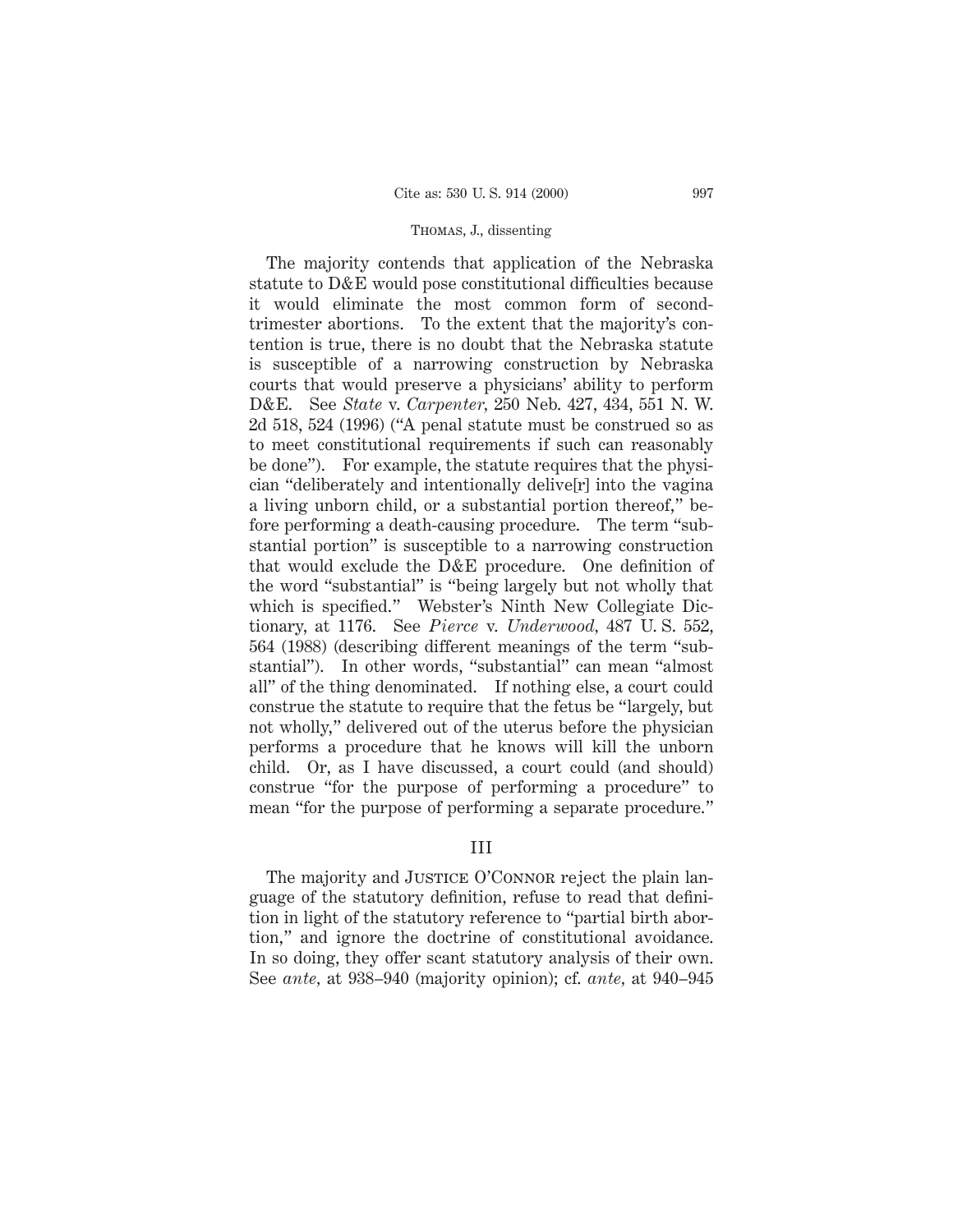(majority opinion); *ante,* at 948–949 (O'Connor, J., concurring). In their brief analyses, the majority and JUSTICE O'Connor disregard all of the statutory language except for the final definitional sentence, thereby violating the fundamental canon of construction that statutes are to be read as a whole. *United States* v. *Morton,* 467 U. S., at 828 ("We do not . . . construe statutory phrases in isolation; we read statutes as a whole. Thus, the words [in question] must be read in light of the immediately following phrase") (footnote omitted)); *United States* v. *Heirs of Boisdoré*, 8 How. 113, 122 (1849) ("In expounding a statute, we must not be guided by a single sentence or member of a sentence, but look to the provisions of the whole law, and to its object and policy"); *Gustafson* v. *Alloyd Co.,* 513 U. S. 561, 575 (1995) ("[A] word is known by the company it keeps"). $^{14}$  In lieu of analyzing the statute as a whole, the majority and JUSTICE O'CONNOR

<sup>14</sup> The majority argues that its approach is supported by *Meese* v. *Keene,* 481 U. S. 465, 487 (1987), in which the Court stated that "the statutory definition of [a] term excludes unstated meanings of that term." But this case provides no support for the approach adopted by the majority and Justice O'Connor. In *Meese,* the Court addressed a statute that used the term "political propaganda." *Id.,* at 470. The Court noted that there were two commonly understood meanings to the term "political propaganda," *id.,* at 477, and, not surprisingly, chose the definition that was most consistent with the statutory definition, *id.,* at 485. Nowhere did the Court suggest that, because "political propaganda" was defined in the statute, the commonly understood meanings of that term were irrelevant. Indeed, a significant portion of the Court's opinion was devoted to describing the effect of Congress' use of that term. *Id.,* at 477–479, 483–484. So too, *Colautti* v. *Franklin,* 439 U. S. 379, 392–393, n. 10 (1979), and *Western Union Telegraph Co.* v. *Lenroot,* 323 U. S. 490 (1945), support the proposition that when there are two possible interpretations of a term, and only one comports with the statutory definition, the term should not be read to include the unstated meaning. But here, there is only one possible interpretation of "partial birth abortion"—the majority can cite no authority using that term to describe D&E—and so there is no justification for the majority's willingness to entirely disregard the statute's use of that term.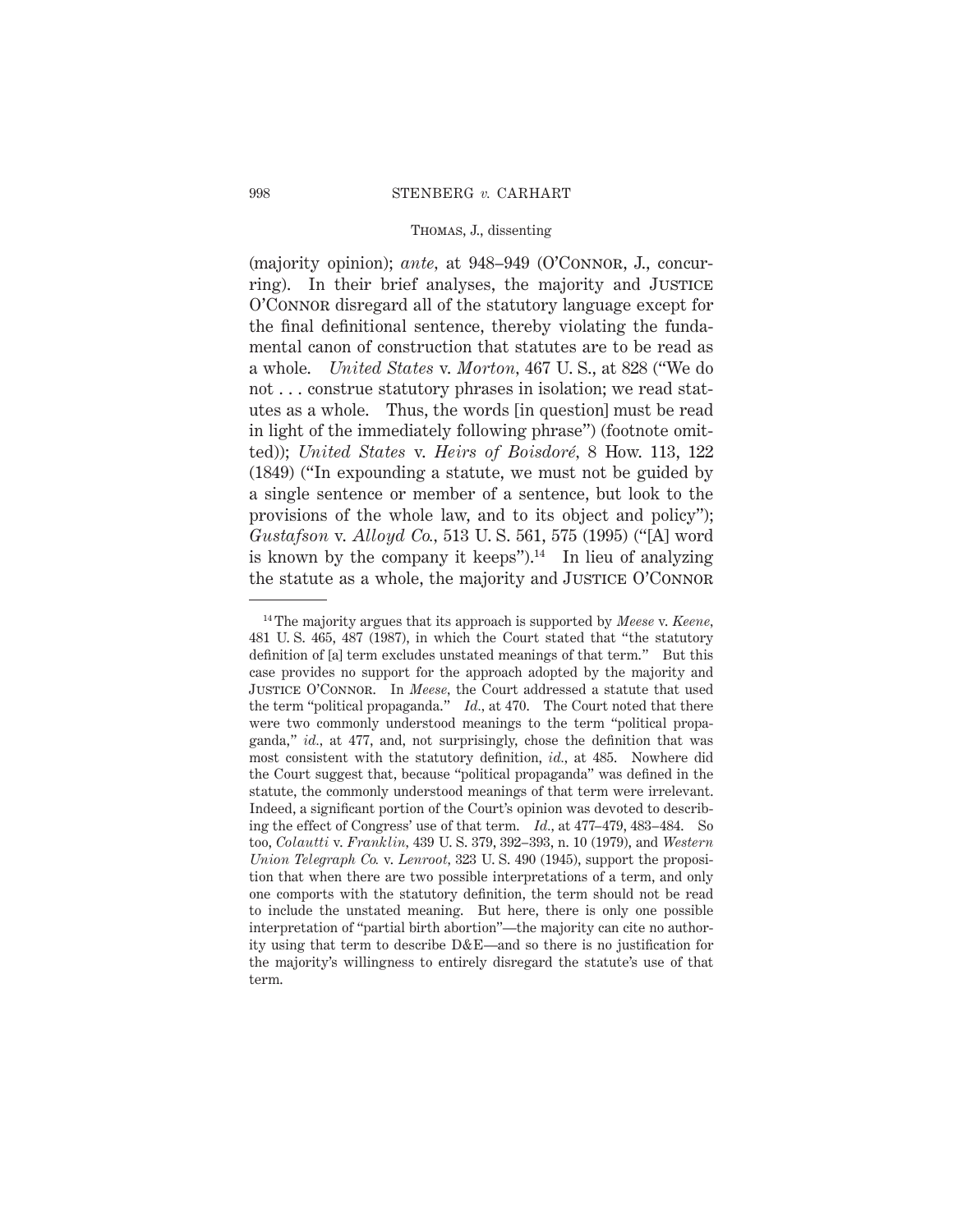offer five principal arguments for their interpretation of the statute. I will address them in turn.

First, the majority appears to accept, if only obliquely, an argument made by respondent: If the term "partial birth abortion" refers to only the breech extraction form of intact D&E, or D&X, the Nebraska Legislature should have used the medical nomenclature. See *ante,* at 943 (noting that the Nebraska Legislature rejected an amendment that would replace "partial birth abortion" with "dilation and extraction"); Brief for Respondent 4–5, 24.

There is, of course, no requirement that a legislature use terminology accepted by the medical community. A legislature could, no doubt, draft a statute using the term "heart attack" even if the medical community preferred "myocardial infarction." Legislatures, in fact, sometimes use medical terms in ways that conflict with their clinical definitions, see, *e. g., Barber* v. *Director,* 43 F. 3d 899, 901 (CA4 1995) (noting that the medical definition of "pneumoconiosis" is only a subset of the afflictions that fall within the definition of "pneumoconiosis" in the Black Lung Act), a practice that is unremarkable so long as the legal term is adequately defined. We have never, until today, suggested that legislature may only use words accepted by every individual physician. Rather, "we have traditionally left to legislators the task of defining terms of a medical nature that have legal significance." *Kansas* v. *Hendricks,* 521 U. S. 346, 359 (1997). And we have noted that "[o]ften, those definitions do not fit precisely with the definitions employed by the medical community." *Ibid.*

Further, it is simply not true that the many legislatures, including Nebraska's, that prohibited "partial birth abortion" chose to use a term known only in the vernacular in place of a term with an accepted clinical meaning. When the Partial-Birth Abortion Ban Act of 1995 was introduced in Congress, the term "dilation and extraction" did not appear in any medical dictionary. See, *e. g.,* Dorland's Illustrated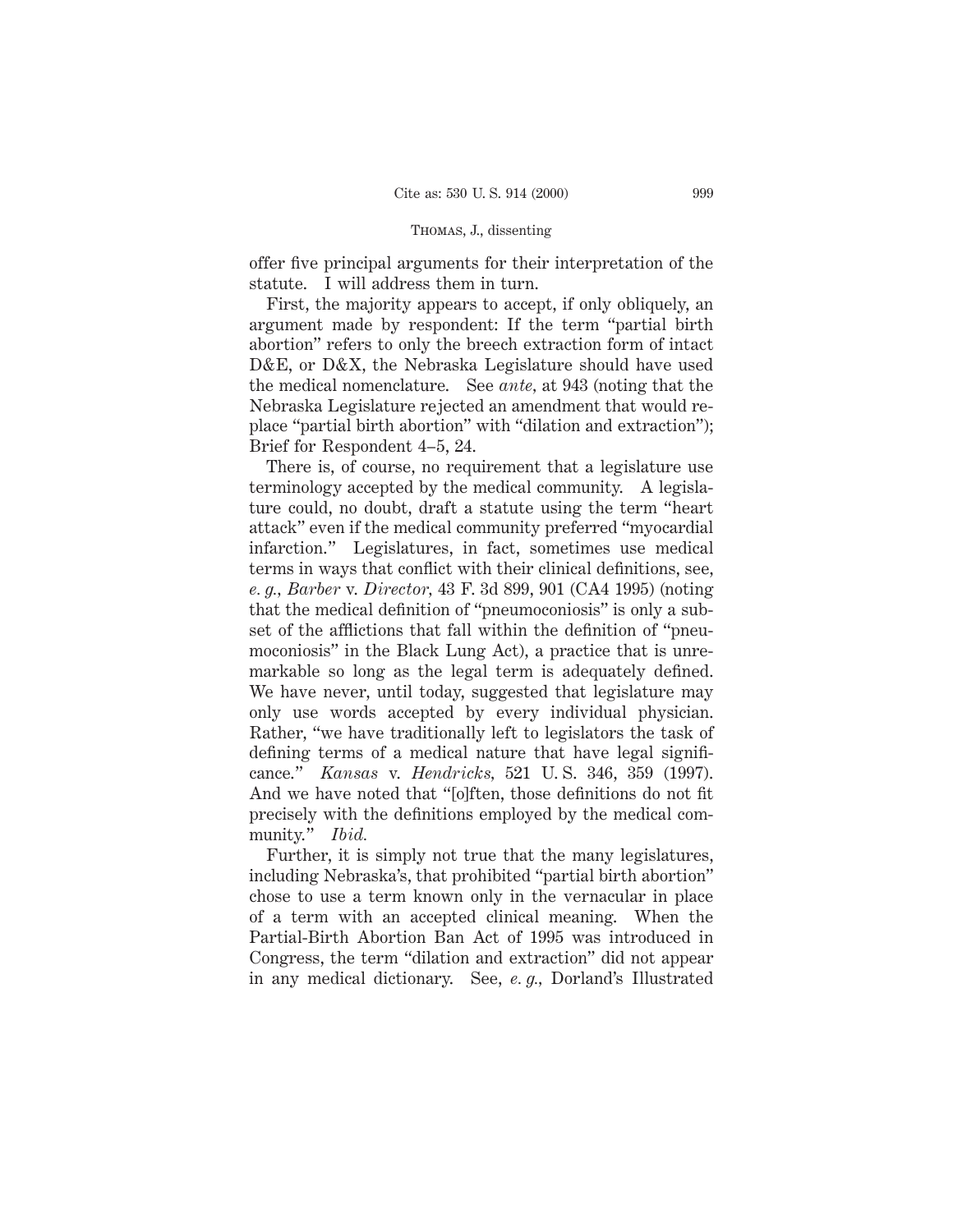Medical Dictionary 470 (28th ed. 1994); Stedman's Medical Dictionary, at 485; Miller-Keane Encyclopedia & Dictionary of Medicine, Nursing, & Allied Health 460 (6th ed. 1997); The Sloane-Dorland Annotated Medical-Legal Dictionary 204 (1987); I. Dox, J. Melloni, & G. Eisher, The HarperCollins Illustrated Medical Dictionary 131 (1993). The term did not appear in descriptions of abortion methods in leading medical textbooks. See, *e. g.,* G. Cunningham et al., Williams Obstetrics 579–605 (20th ed. 1997); Obstetrics: Normal & Problem Pregnancies, at 1249–1279; W. Hern, Abortion Practice (1990). Abortion reference books also omitted any reference to the term. See, *e. g.,* Modern Methods of Inducing Abortion (D. Baird, D. Grimes, & P. Van Look eds. 1995); E. Glick, Surgical Abortion (1998).<sup>15</sup>

Not only did D&X have no medical meaning at the time, but the term is ambiguous on its face. "Dilation and extraction" would, on its face, accurately describe any procedure in which the woman is "dilated" and the fetus "extracted," including D&E. See *supra,* at 984–985. In contrast, "partial birth abortion" has the advantage of faithfully describing the procedure the legislature meant to address because the fact that a fetus is "partially born" during the procedure is indisputable. The term "partial birth abortion" is completely accurate and descriptive, which is perhaps the reason why the majority finds it objectionable. Only a desire to find fault at any cost could explain the Court's willingness to penalize the Nebraska Legislature for failing to replace a

<sup>15</sup> Nor, for that matter, did the terms "intact dilation and extraction" or "intact dilation and evacuation" appear in textbooks or medical dictionaries. See *supra,* at 999 and this page. In fact, respondent's preferred term "intact D&E" would compound, rather than remedy, any confusion regarding the statute's meaning. As is evident from the majority opinion, there is no consensus on what this term means. Compare *ante,* at 927 (describing "intact D&E" to refer to both breech and vertex presentation procedures), with App. 6 (testimony of Dr. Henshaw) (using "intact D&E" to mean only breech procedure), with *id.,* at 275 (testimony of Dr. Stubblefield) (using "intact D&E" to refer to delivery of fetus that has died in utero).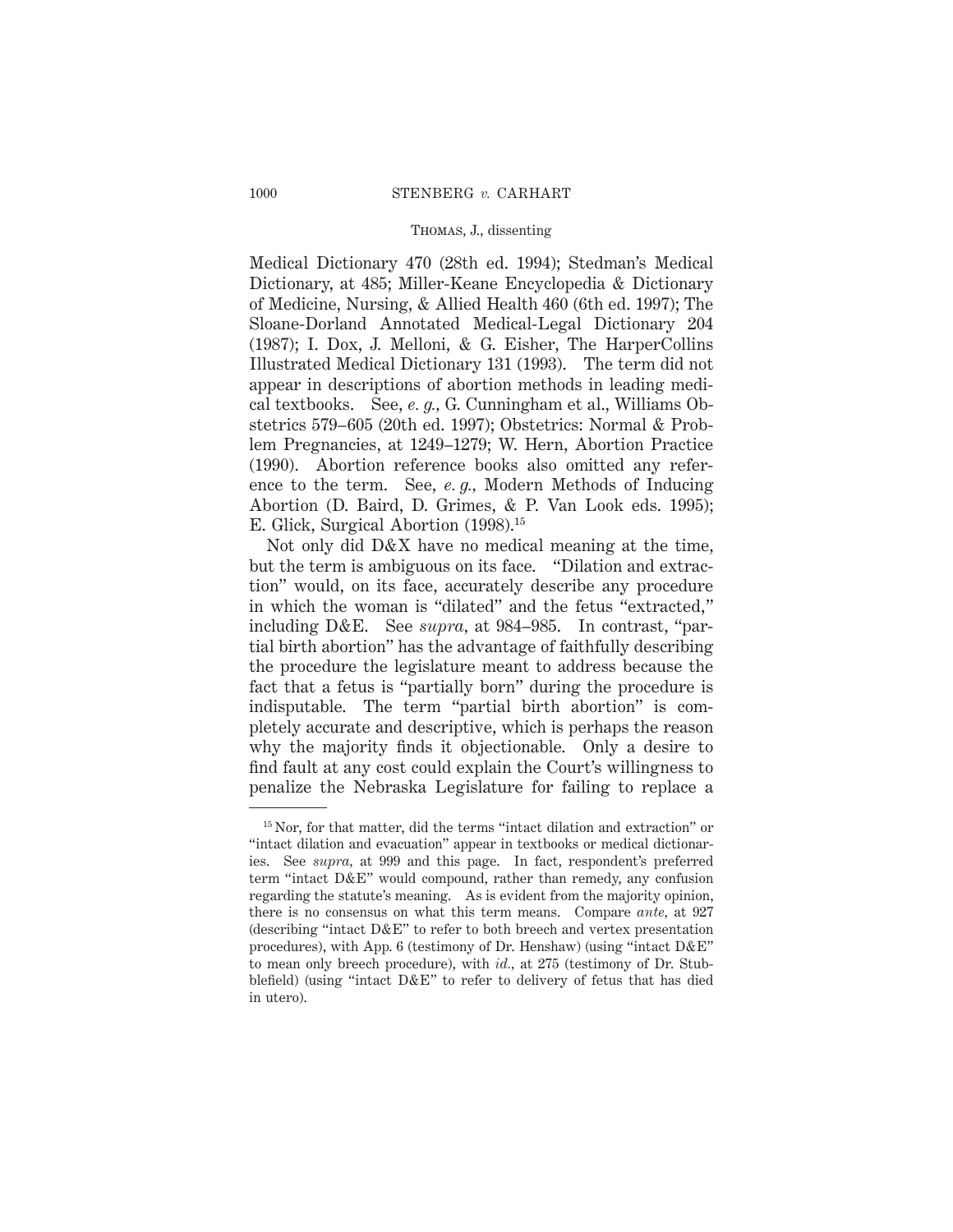descriptive term with a vague one. There is, therefore, nothing to the majority's argument that the Nebraska Legislature is at fault for declining to use the term "dilation and extraction."<sup>16</sup>

Second, the majority faults the Nebraska Legislature for failing to "track the medical differences between D&E and D&X" and for failing to "suggest that its application turns on whether a portion of the fetus' body is drawn into the vagina as part of a process to extract an intact fetus after collapsing the head as opposed to a process that would dismember the fetus." *Ante,* at 939. I have already explained why the Nebraska statute reflects the medical differences between  $D&X$  and  $D&E$ . To the extent the majority means that the Nebraska Legislature should have "tracked the medical differences" by adopting one of the informal definitions of D&X, this argument is without merit; none of these definitions would have been effective to accomplish the State's purpose of preventing abortions of partially born fetuses. Take, for example, ACOG's informal definition of the term "intact D&X." According to ACOG, an "intact D&X" consists of the following four steps: (1) deliberate dilation of

<sup>&</sup>lt;sup>16</sup> The fact that the statutory term "partial birth abortion" may express a political or moral judgment, whereas "dilation and extraction" does not, is irrelevant. It is certainly true that technical terms are frequently empty of normative content. (Of course, the decision to use a technical term can itself be normative. See *ante, passim* (majority opinion)). But, so long as statutory terms are adequately defined, there is no requirement that Congress or state legislatures draft statutes using morally agnostic terminology. See, *e. g.,* 18 U. S. C. § 922(v) (making it unlawful to "manufacture, transfer, or possess a semiautomatic assault weapon"); Kobayashi & Olson et al., *In re 101 California Street:* A Legal and Economic Analysis of Strict Liability for the Manufacture and Sale of "Assault Weapons," 8 Stan. L. & Pol'y Rev. 41, 43 (1997) ("Prior to 1989, the term 'assault weapon' did not exist in the lexicon of firearms. It is a political term, developed by anti-gun publicists to expand the category of 'assault rifles' so as to allow an attack on as many additional firearms as possible on the basis of undefined 'evil' appearance"). See also *Meese,* 481 U. S., at 484–485.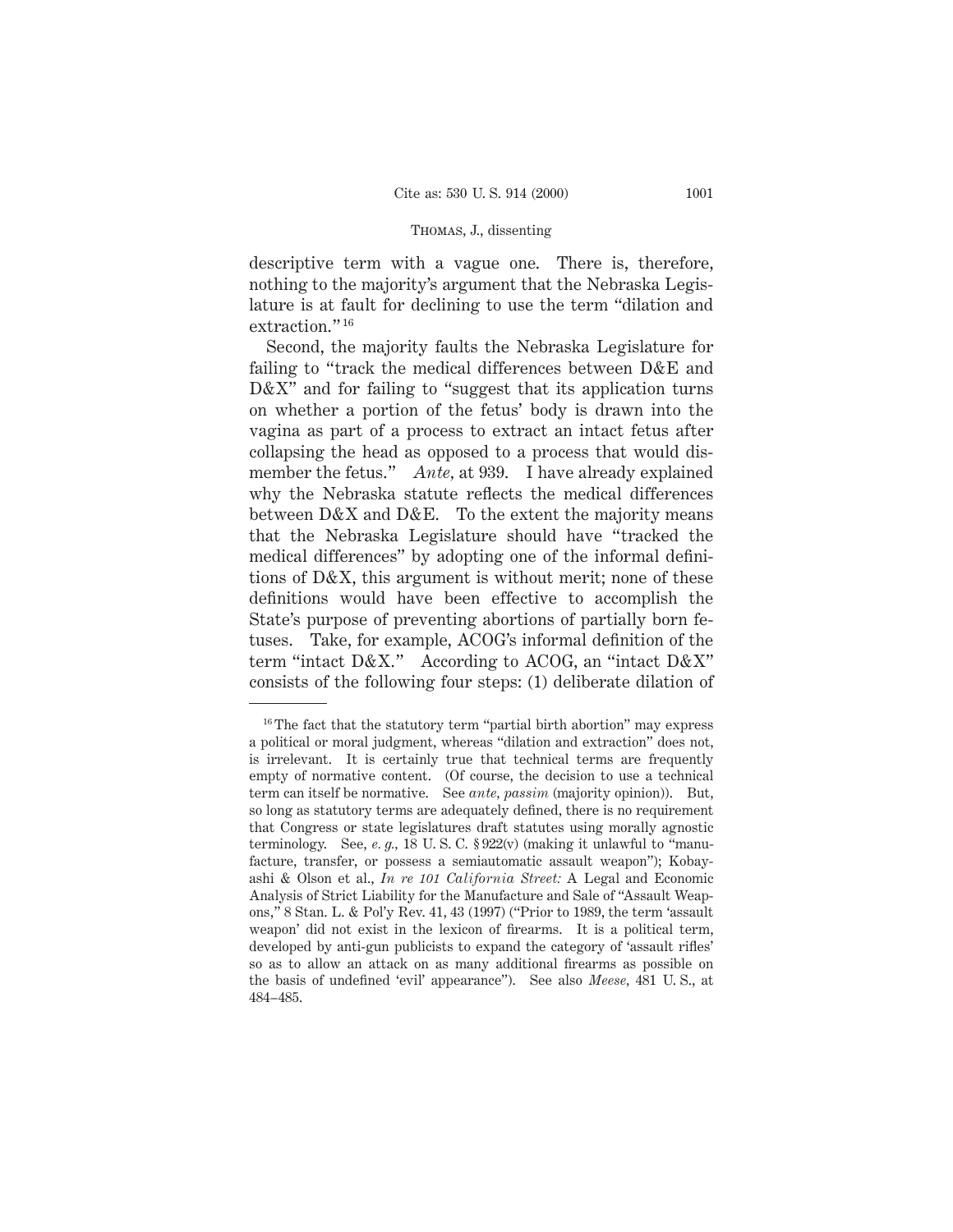the cervix, usually over a sequence of days; (2) instrumental conversion of the fetus to a footling breach; (3) breech extraction of the body excepting the head; and (4) partial evacuation of the intracranial contents of a living fetus to effect vaginal delivery of a dead but otherwise intact fetus. App. 599–600 (ACOG Executive Board, Statement on Intact Dilation and Extraction (Jan. 12, 1997)). ACOG emphasizes that "unless all four elements are present in sequence, the procedure is not an intact D&X." *Id.,* at 600. Had Nebraska adopted a statute prohibiting "intact D&X," and defined it along the lines of the ACOG definition, physicians attempting to perform abortions on partially born fetuses could have easily evaded the statute. Any doctor wishing to perform a partial birth abortion procedure could simply avoid liability under such a statute by performing the procedure, as respondent does, only when the fetus is presented feet first, thereby avoiding the necessity of "conversion of the fetus to a footling breech." *Id.,* at 599. Or, a doctor could convert the fetus without instruments. Or, the doctor could cause the fetus' death before "partial evacuation of the intracranial contents," *id.,* at 600, by plunging scissors into the fetus' heart, for example. A doctor could even attempt to evade the statute by chopping off two fetal toes prior to completing delivery, preventing the State from arguing that the fetus was "otherwise intact." Presumably, however, Nebraska, and the many other legislative bodies that adopted partial birth abortion bans, were not concerned with whether death was inflicted by injury to the brain or the heart, whether the fetus was converted with or without instruments, or whether the fetus died with its toes attached. These legislative bodies were, I presume, concerned with whether the child was partially born before the physician caused its death. The legislatures' evident concern was with permitting a procedure that resembles infanticide and threatens to dehumanize the fetus. They, therefore, presumably declined to adopt a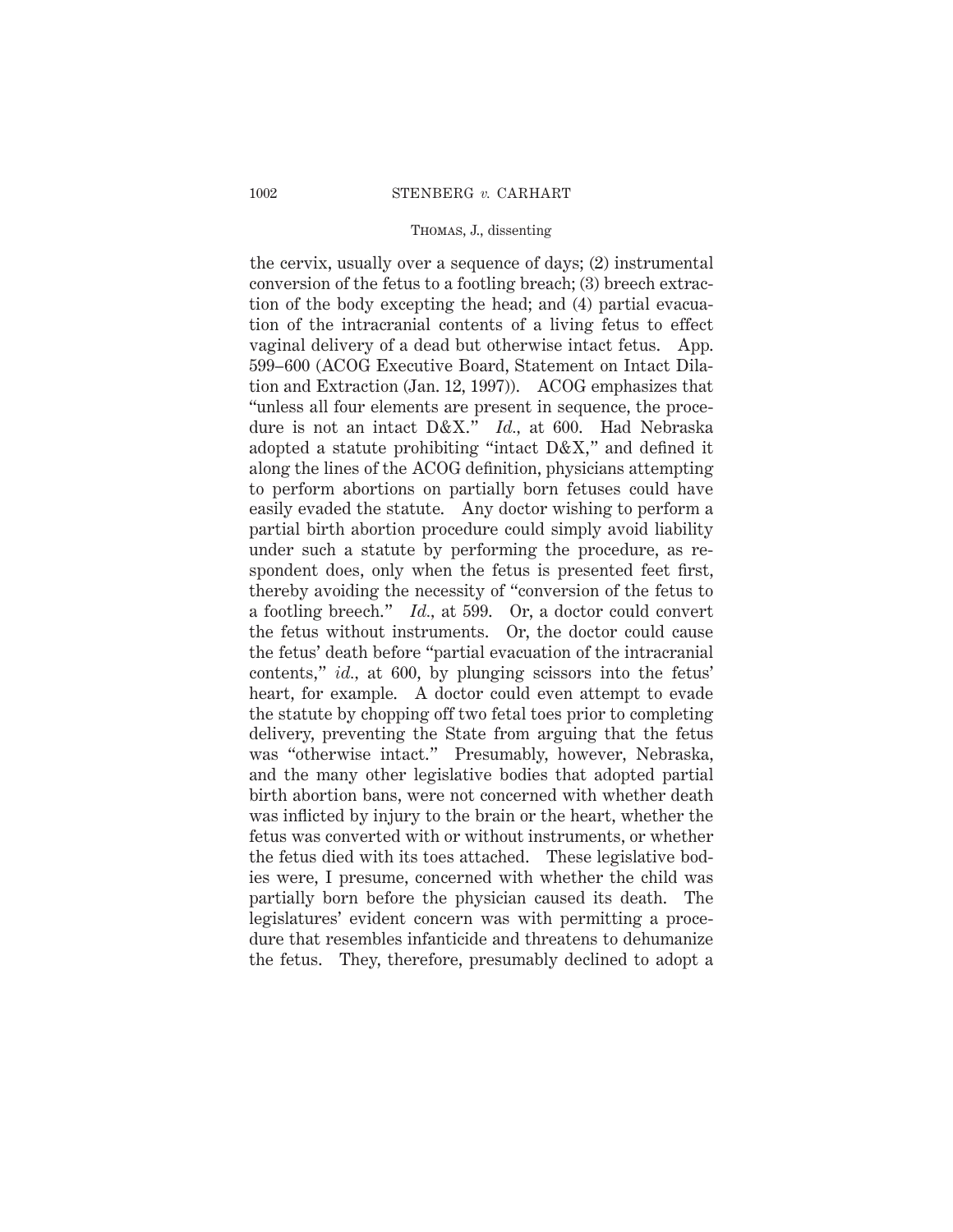ban only on "intact D&X," as defined by ACOG, because it would have been ineffective to that purpose. Again, the majority is faulting Nebraska for a legitimate legislative calculation.

Third, the majority and JUSTICE O'CONNOR argue that this Court generally defers to lower federal courts' interpretations of state law. *Ante,* at 940 (majority opinion); *ante,* at 949 (O'Connor, J., concurring). However, a decision drafted by Justice O'Connor, which she inexplicably fails to discuss, *Frisby* v. *Schultz,* 487 U. S. 474 (1988), makes clear why deference is inappropriate here. As JUSTICE O'CONnor explained in that case:

"[W]hile we ordinarily defer to lower court constructions of state statutes, we do not invariably do so. We are particularly reluctant to defer when the lower courts have fallen into plain error, which is precisely the situation presented here. To the extent they endorsed a broad reading of the ordinance, the lower courts ran afoul of the well-established principle that statutes will be interpreted to avoid constitutional difficulties." *Id.,* at 483 (citations omitted).

*Frisby,* then, identifies exactly why the lower courts' opinions here are not entitled to deference: The lower courts failed to identify the narrower construction that, consistent with the text, would avoid any constitutional difficulties.

Fourth, the majority speculates that some Nebraska prosecutor may attempt to stretch the statute to apply it to D&E. But a state statute is not unconstitutional on its face merely because we can imagine an aggressive prosecutor who would attempt an overly aggressive application of the statute. We have noted that " '[w]ords inevitably contain germs of uncertainty.' " *Broadrick* v. *Oklahoma,* 413 U. S. 601, 608 (1973). We do not give statutes the broadest definition imaginable. Rather, we ask whether "the ordinary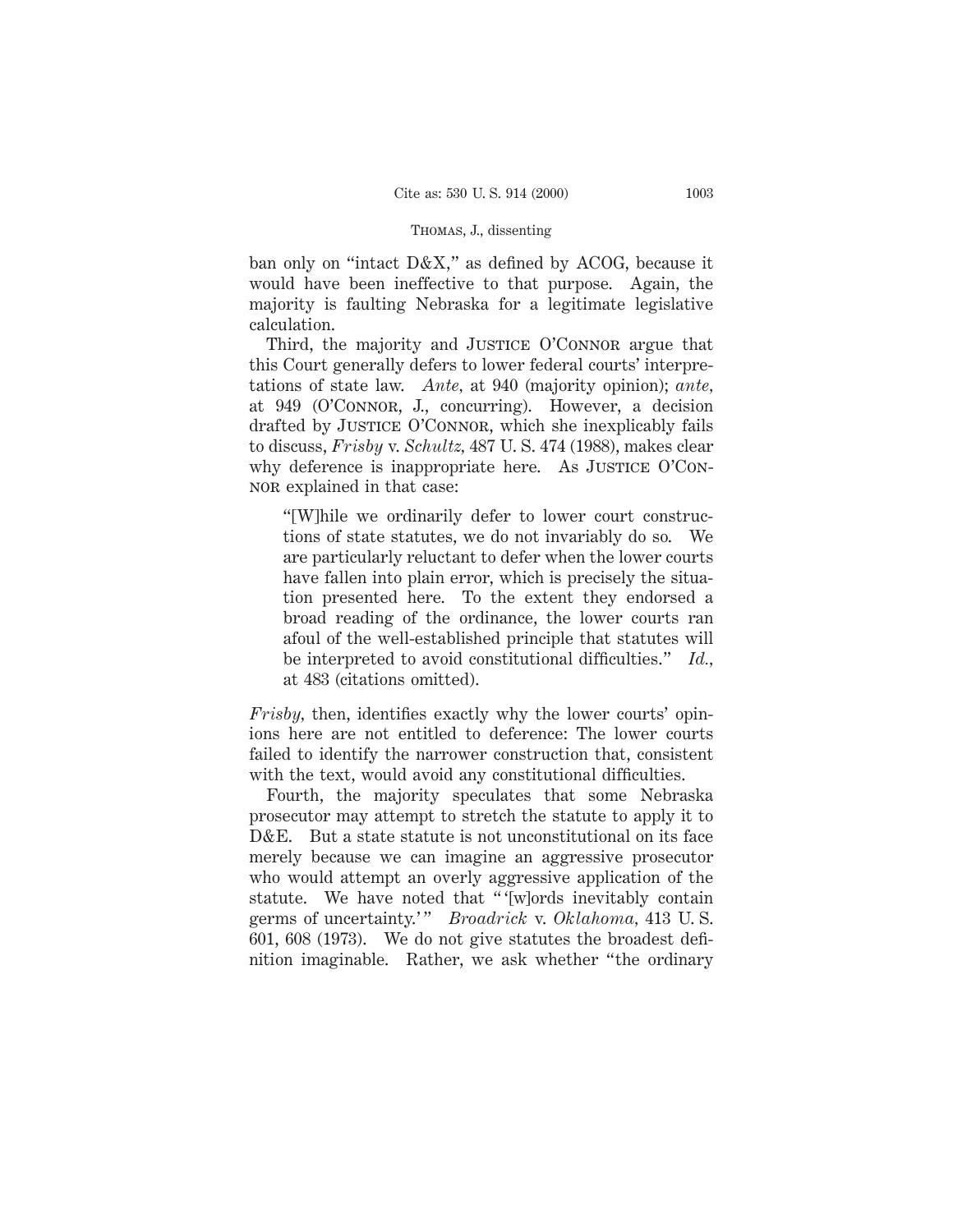person exercising ordinary common sense can sufficiently understand and comply with [the statute]." *Ibid. (*quoting *Civil Service Comm'n* v. *Letter Carriers,* 413 U. S. 548, 579 (1973)). While a creative legal mind might be able to stretch the plain language of the Nebraska statute to apply to D&E, "citizens who desire to obey the statute will have no difficulty in understanding it." *Colten* v. *Kentucky,* 407 U. S. 104, 110 (1972) (internal quotation marks omitted).

Finally, the majority discusses at some length the reasons it will not defer to the interpretation of the statute proffered by the Nebraska Attorney General, despite the Attorney General's repeated representations to this Court that his State will not apply the partial birth abortion statute to D&E. See Brief for Petitioners 11–13; Tr. of Oral Arg. 10– 11. The fact that the Court declines to defer to the interpretation of the Attorney General is not, however, a reason to give the statute a contrary representation. Even without according the Attorney General's view any particular respect, we should agree with his interpretation because it is undoubtedly the correct one. Moreover, JUSTICE O'CONNOR has noted that the Court should adopt a narrow interpretation of a state statute when it is supported by the principle that statutes will be interpreted to avoid constitutional difficulties as well as by "the representations of counsel . . . at oral argument." *Frisby* v. *Schultz, supra,* at 483. Such an approach is particularly appropriate in this case because, as the majority notes, Nebraska courts accord the Nebraska Attorney General's interpretations of state statutes "substantial weight." See *State* v. *Coffman,* 213 Neb. 560, 561, 330 N. W. 2d 727, 728 (1983). Therefore, any renegade prosecutor bringing criminal charges against a physician for performing a D&E would find himself confronted with a contrary interpretation of the statute by the Nebraska Attorney General, and, I assume, a judge who both possessed common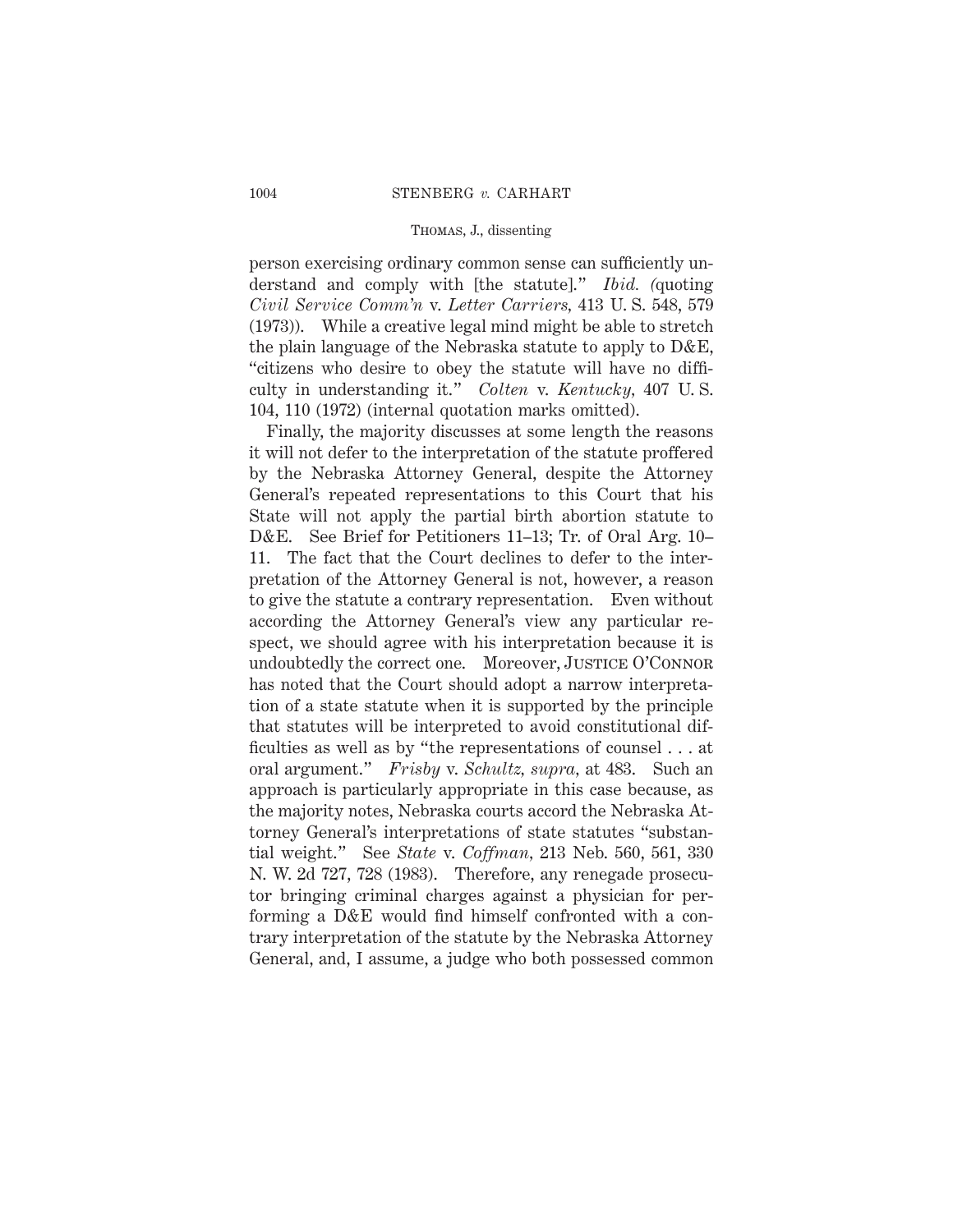sense and was aware of the rule of lenity. See *State* v. *White,* 254 Neb. 566, 575, 577 N. W. 2d 741, 747 (1998).<sup>17</sup>

#### IV

Having resolved that Nebraska's partial birth abortion statute permits doctors to perform D&E abortions, the question remains whether a State can constitutionally prohibit the partial birth abortion procedure without a health exception. Although the majority and JUSTICE O'CONNOR purport to rely on the standard articulated in the *Casey* plurality in concluding that a State may not, they in fact disregard it entirely.

A

Though JUSTICES O'CONNOR, KENNEDY, and SOUTER declined in *Casey,* on the ground of *stare decisis,* to reconsider whether abortion enjoys any constitutional protection, 505 U. S., at 844–846, 854–869 (majority opinion); *id.,* at 871 (plurality opinion), *Casey* professed to be, in part, a repudiation of *Roe* and its progeny. The *Casey* plurality expressly noted that prior case law had undervalued the State's interest in potential life, 505 U. S., at 875–876, and had invalidated regulations of abortion that "in no real sense deprived women of the ultimate decision," *id.,* at 875. See *id.,* at 871 ("*Roe* v. *Wade* speaks with clarity in establishing . . . the State's 'important and legitimate interest in potential life.' That por-

<sup>&</sup>lt;sup>17</sup> The majority relies on JUSTICE SCALIA's observation in *Crandon* v. *United States,* 494 U. S. 152 (1990), that "we have never thought that the interpretation of those charged with prosecuting criminal statutes is entitled to deference." *Id.,* at 177. But Justice Scalia was commenting on the United States Attorney General's overly broad interpretation of a federal statute, deference to which, as he said, would "turn the normal construction of criminal statutes upside-down, replacing the doctrine of lenity with a doctrine of severity." *Id.,* at 178. Here, the Nebraska Attorney General has adopted a *narrow* view of a criminal statute, one that comports with the rule of lenity (not to mention the statute's plain meaning).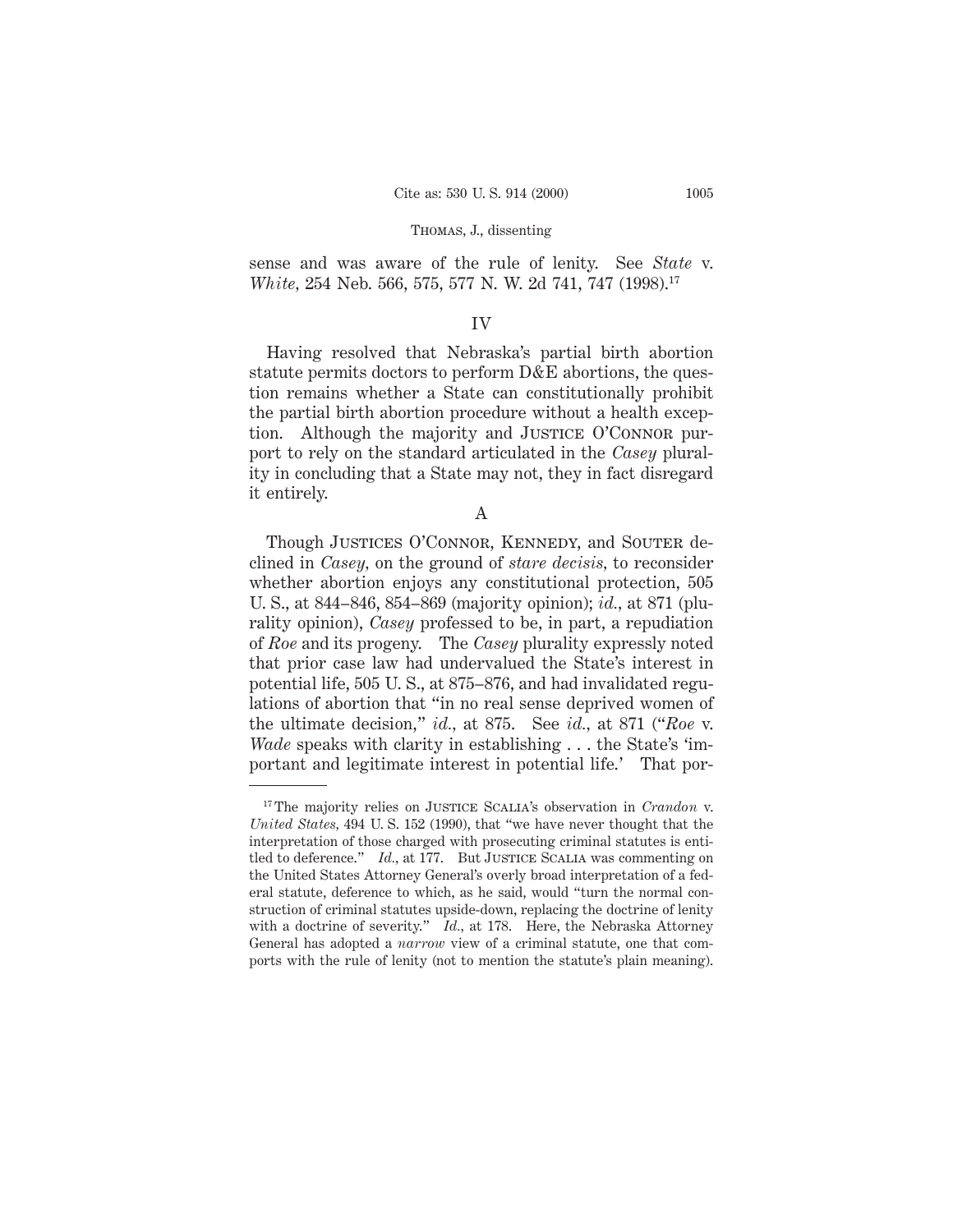tion of the decision in *Roe* has been given too little acknowledgment" (citation omitted)). The plurality repeatedly recognized the States' weighty interest in this area. See *id.,* at 877 ("State . . . may express profound respect for the life of the unborn"); *id.,* at 878 ("the State's profound interest in potential life"); *id.,* at 850 (majority opinion) ("profound moral and spiritual implications of terminating a pregnancy, even in its earliest stage"). And, the plurality expressed repeatedly the States' legitimate role in regulating abortion procedures. See *id.,* at 876 ("The very notion that the State has a substantial interest in potential life leads to the conclusion that not all regulations must be deemed unwarranted"); *id.,* at 875 ("Not all governmental intrusion [with abortion] is of necessity unwarranted"). According to the plurality: "The fact that a law which serves a valid purpose, one not designed to strike at the right itself, has the incidental effect of making it more difficult or more expensive to procure an abortion cannot be enough to invalidate it." *Id.,* at 874.

The *Casey* plurality therefore adopted the standard: "Only where state regulation imposes an undue burden on a woman's ability to make this decision does the power of the State reach into the heart of the liberty protected by the Due Process Clause." *Ibid.* A regulation imposes an "undue burden" only if it "has the effect of placing a substantial obstacle in the path of a woman's choice." *Id.,* at 877.

B

There is no question that the State of Nebraska has a valid interest—one not designed to strike at the right itself—in prohibiting partial birth abortion. *Casey* itself noted that States may "express profound respect for the life of the unborn." *Ibid.* States may, without a doubt, express this profound respect by prohibiting a procedure that approaches infanticide, and thereby dehumanizes the fetus and trivializes human life. The AMA has recognized that this procedure is "ethically different from other destructive abortion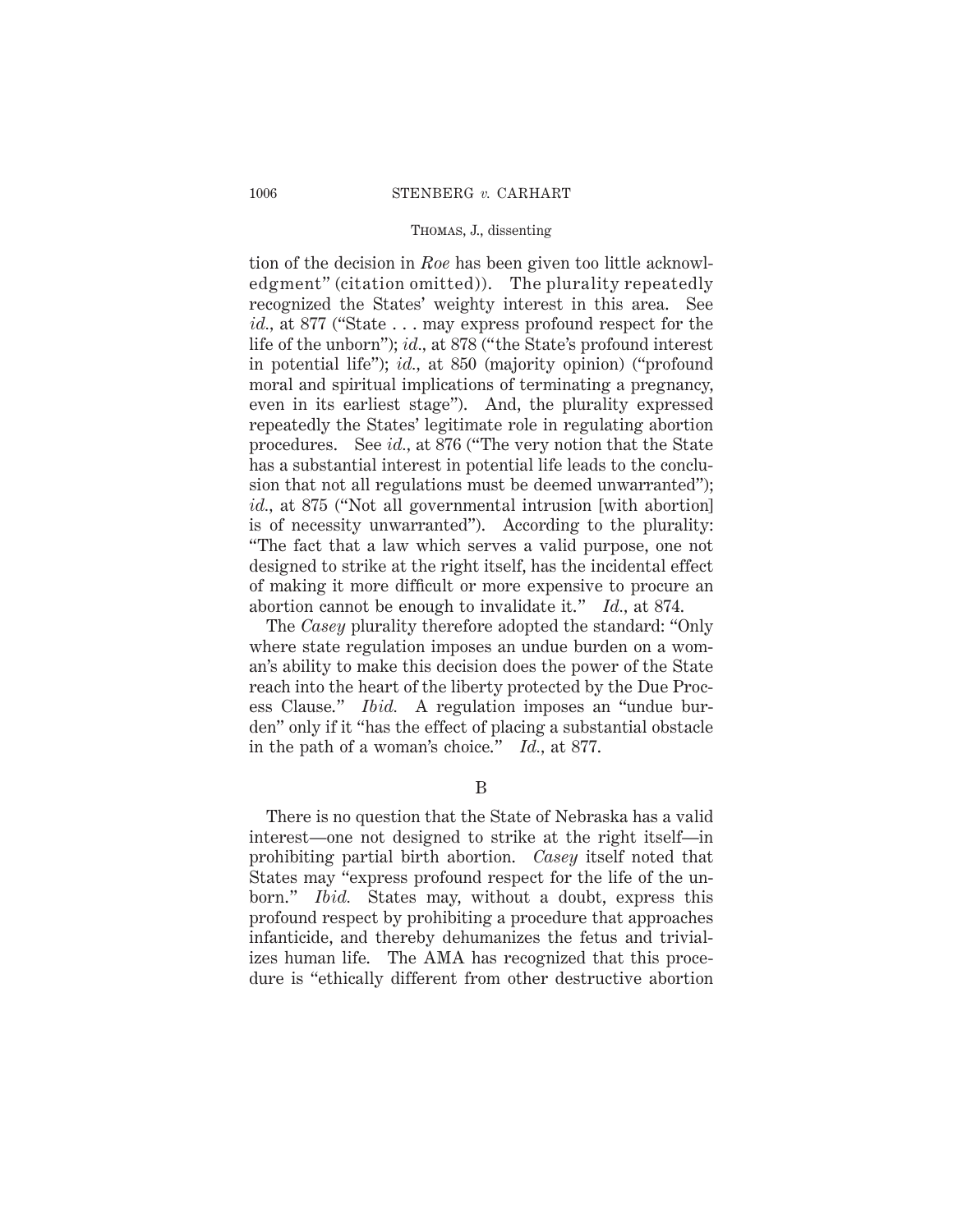techniques because the fetus, normally twenty weeks or longer in gestation, is killed *outside* the womb. The 'partial birth' gives the fetus an autonomy which separates it from the right of the woman to choose treatments for her own body." AMA Board of Trustees Factsheet on H. R. 1122 (June 1997), in App. to Brief for Association of American Physicians and Surgeons et al. as *Amici Curiae* 1. Thirty States have concurred with this view.

Although the description of this procedure set forth above should be sufficient to demonstrate the resemblance between the partial birth abortion procedure and infanticide, the testimony of one nurse who observed a partial birth abortion procedure makes the point even more vividly:

"The baby's little fingers were clasping and unclasping, and his little feet were kicking. Then the doctor stuck the scissors in the back of his head, and the baby's arms jerked out, like a startle reaction, like a flinch, like a baby does when he thinks he is going to fall.

"The doctor opened up the scissors, stuck a highpowered suction tube into the opening, and sucked the baby's brains out. Now the baby went completely limp." H. R. 1833 Hearing 18 (statement of Brenda Pratt Shafer).

The question whether States have a legitimate interest in banning the procedure does not require additional authority. See *ante*, at 961–964 (KENNEDY, J., dissenting).<sup>18</sup> In a civi-

 $18$  I read the majority opinion to concede, if only implicitly, that the State has a legitimate interest in banning this dehumanizing procedure. The threshold question under *Casey* is whether the abortion regulation serves a legitimate state interest. 505 U. S. 833 (1992). Only if the statute serves a legitimate state interest is it necessary to consider whether the regulation imposes a substantial obstacle to women seeking an abortion. *Ibid.* The fact that the majority considers whether Nebraska's statute creates a substantial obstacle suggests that the Members of the majority other than Justice Stevens and Justice Ginsburg have rejected respondent's threshold argument that the statute serves no legitimate state purpose.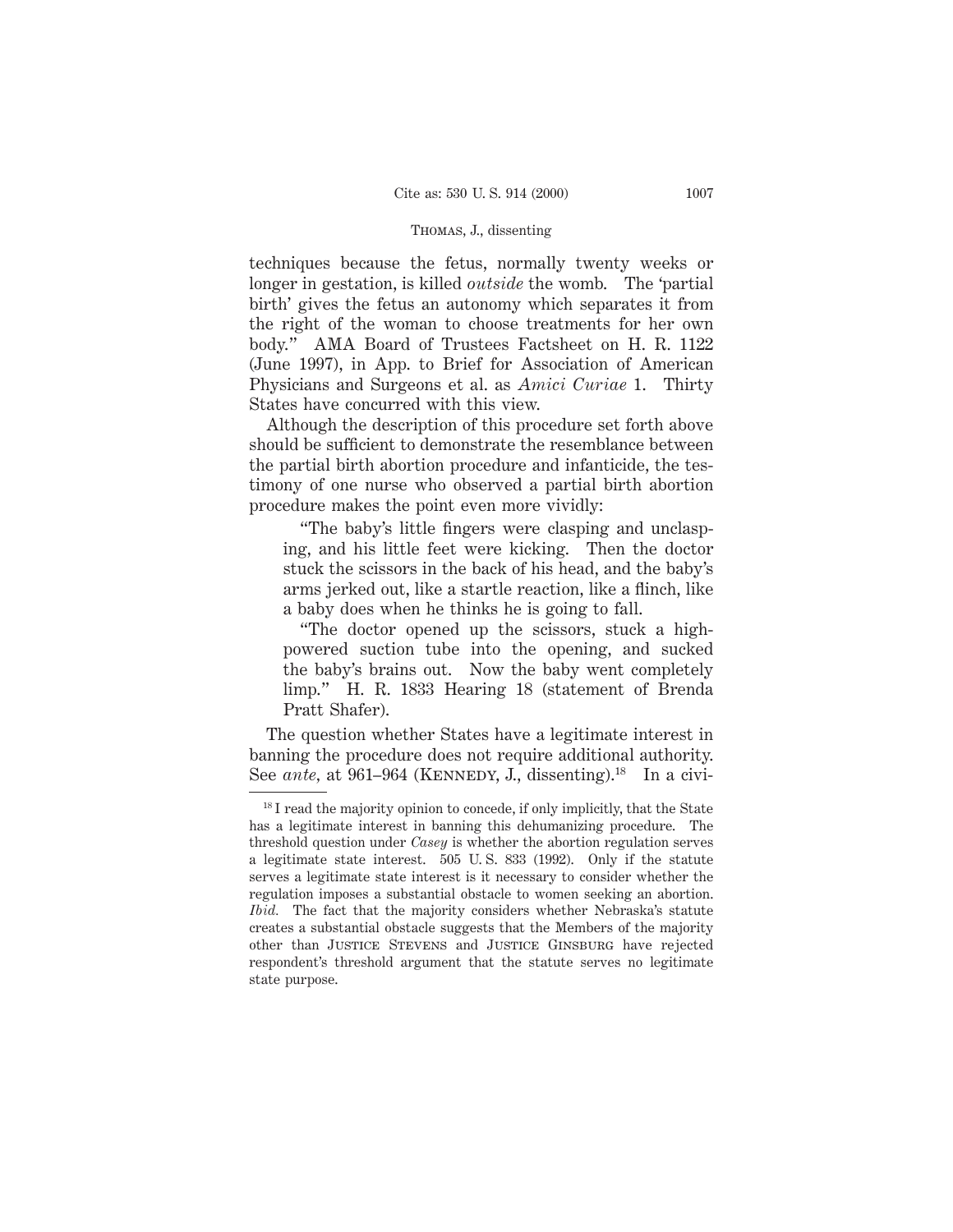lized society, the answer is too obvious, and the contrary arguments too offensive, to merit further discussion. But see *ante*, at 946–947 (STEVENS, J., concurring) (arguing that the decision of 30 States to ban the partial birth abortion procedure was "simply irrational" because other forms of abortion were "equally gruesome"); *ante,* at 951–952 (Ginsburg, J., concurring) (similar).19

<sup>&</sup>lt;sup>19</sup> JUSTICE GINSBURG seems to suggest that even if the Nebraska statute does not impose an undue burden on women seeking abortions, the statute is unconstitutional because it has the *purpose* of imposing an undue burden. JUSTICE GINSBURG's view is, apparently, that we can presume an unconstitutional purpose because the regulation is not designed to save any fetus from "destruction" or protect the health of pregnant women and so must, therefore, be designed to "chip away at . . . *Roe.*" *Ante,* at 952. This is a strange claim to make with respect to legislation that was enacted in 30 individual States and was enacted in Nebraska by a vote of 45 to 1, Nebraska Legislative Journal, 95th Leg., 1st Sess., 2609 (1997). Moreover, in support of her assertion that the Nebraska Legislature acted with an unconstitutional purpose, JUSTICE GINSBURG is apparently unable to muster a single shred of evidence that the Nebraska legislation was enacted to prevent women from obtaining abortions (a purpose to which it would be entirely ineffective), let alone the kind of persuasive proof we would require before concluding that a legislature acted with an unconstitutional intent. In fact, as far as I can tell, Justice Ginsburg's views regarding the motives of the Nebraska Legislature derive from the views of a dissenting Court of Appeals judge discussing the motives of legislators of other States. JUSTICE GINSBURG's presumption is, in addition, squarely inconsistent with *Casey,* which stated that States may enact legislation to "express profound respect for the life of the unborn," 505 U. S., at 877, and with our opinion in *Mazurek* v. *Armstrong,* 520 U. S. 968 (1997) *(per curiam),* in which we stated:

<sup>&</sup>quot;[E]ven assuming... that a legislative *purpose* to interfere with the constitutionally protected right to abortion without the *effect* of interfering with that right . . . could render the Montana law invalid—there is no basis for finding a vitiating legislative purpose here. We do not assume unconstitutional legislative intent even when statutes produce harmful results, see, *e. g., Washington* v. *Davis,* 426 U. S. 229, 246 (1976); much less do we assume it when the results are harmless." *Id.,* at 972 (emphases in original).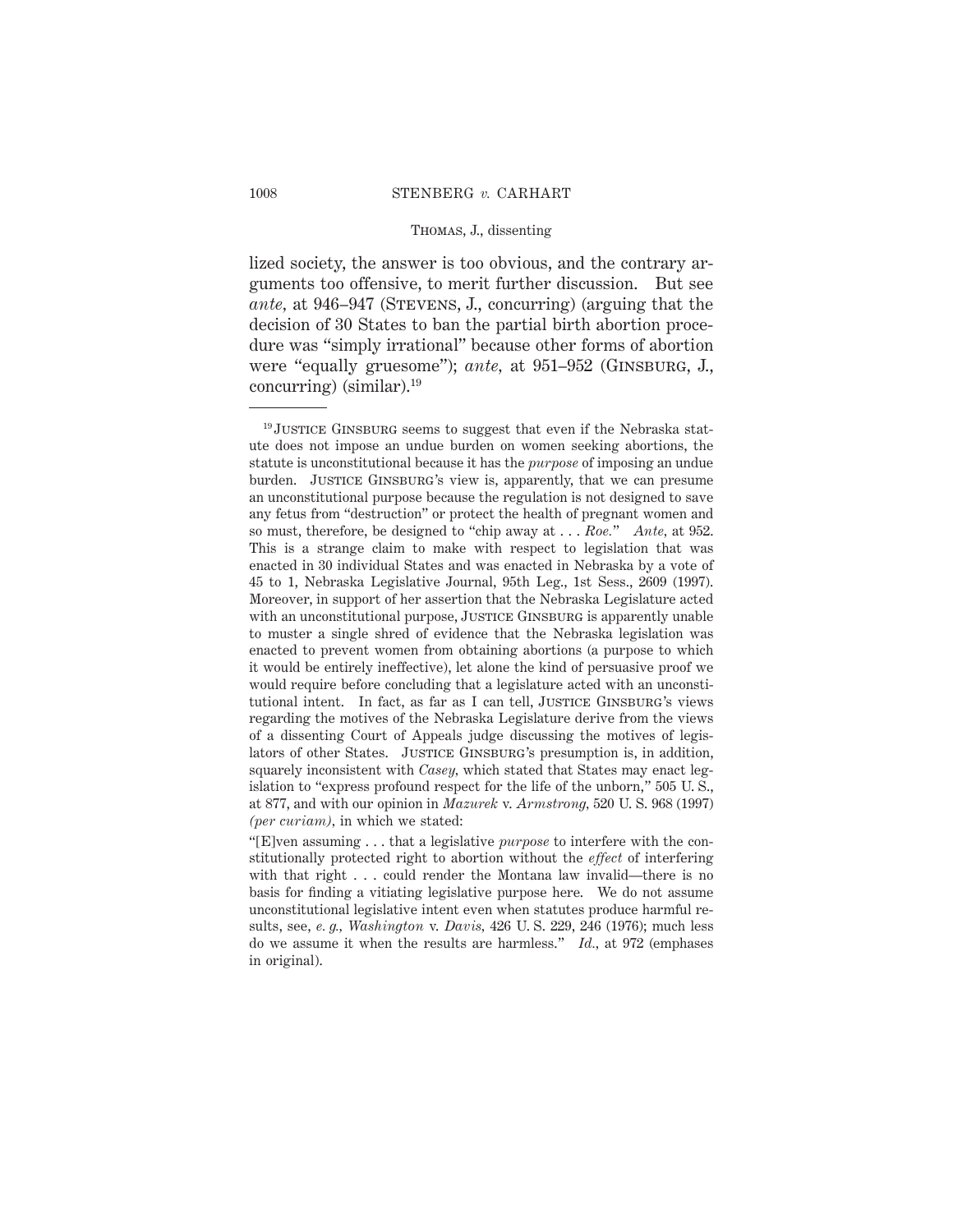#### C

The next question, therefore, is whether the Nebraska statute is unconstitutional because it does not contain an exception that would allow use of the procedure whenever " "necessary, in appropriate medical judgment, for the preservation of the ... health of the mother."" Ante, at 930 (majority opinion) (quoting *Casey,* 505 U. S., at 879, in turn quoting *Roe,* 410 U. S., at 164–165) (emphasis deleted). According to the majority, such a health exception is required here because there is a "division of opinion among some medical experts over whether D&X is generally safer [than D&E], and an absence of controlled medical studies that would help answer these medical questions." *Ante,* at 936– 937. In other words, unless a State can conclusively establish that an abortion procedure is no safer than other procedures, the State cannot regulate that procedure without including a health exception. JUSTICE O'CONNOR agrees. *Ante,* at 947–948 (concurring opinion). The rule set forth by the majority and Justice O'Connor dramatically expands on our prior abortion cases and threatens to undo *any* state regulation of abortion procedures.

The majority and JUSTICE O'CONNOR suggest that their rule is dictated by a straightforward application of *Roe* and *Casey. Ante,* at 929–930 (majority opinion); *ante,* at 947–948 (O'Connor, J., concurring). But that is simply not true. In *Roe* and *Casey,* the Court stated that the State may "regulate, and even proscribe, abortion except where it is necessary, in appropriate medical judgment, for the preservation of the life or health of the mother." *Roe, supra,* at 165; *Casey,* 505 U. S., at 879. *Casey* said that a health exception must be available if "*continuing her pregnancy* would constitute a threat" to the woman. *Id.,* at 880 (majority opinion) (emphasis added). Under these cases, if a State seeks to prohibit abortion, even if only temporarily or under particular circumstances, as *Casey* says that it may, *id.,* at 879 (plu-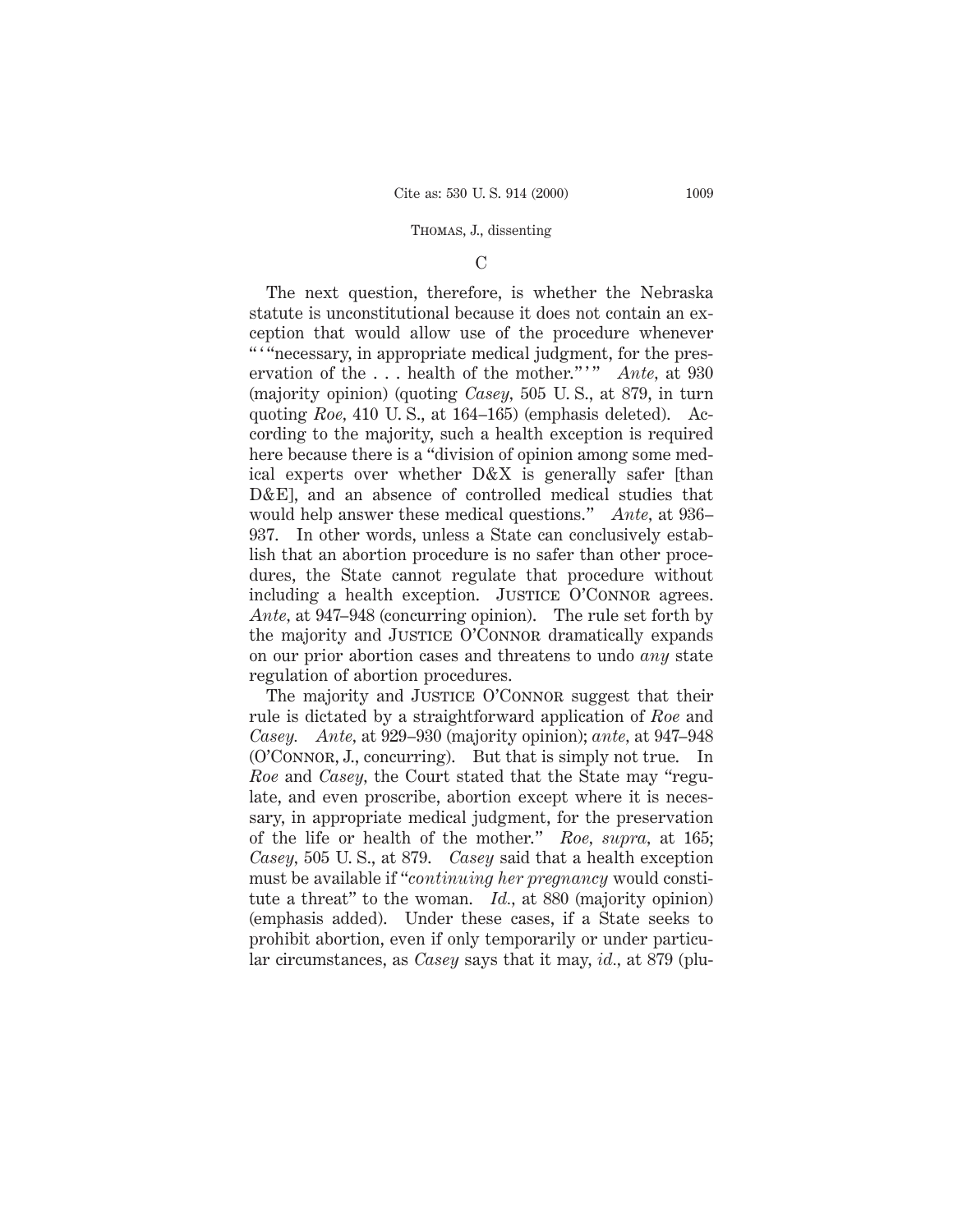rality opinion), the State must make an exception for cases in which the life or health of the mother is endangered by continuing the pregnancy. These cases addressed only the situation in which a woman must obtain an abortion because of some threat to her health from continued pregnancy. But *Roe* and *Casey* say nothing at all about cases in which a physician considers one prohibited method of abortion to be preferable to permissible methods. Today's majority and Justice O'Connor twist *Roe* and *Casey* to apply to the situation in which a woman desires—for whatever reason—an abortion and wishes to obtain the abortion by some particular method. See *ante,* at 929–931 (majority opinion); *ante,* at 947–948 (concurring opinion). In other words, the majority and JUSTICE O'CONNOR fail to distinguish between cases in which health concerns require a woman to obtain an abortion and cases in which health concerns cause a woman who desires an abortion (for whatever reason) to prefer one method over another.

It is clear that the Court's understanding of when a health exception is required is not mandated by our prior cases. In fact, we have, post-*Casey,* approved regulations of methods of conducting abortion despite the lack of a health exception. *Mazurek* v. *Armstrong,* 520 U. S. 968, 971 (1997) *(per curiam)* (reversing Court of Appeals holding that plaintiffs challenging requirement that only physicians perform abortions had a "'fair chance of success'"); *id.*, at 979 (STEVENS, J., dissenting) (arguing that the regulation was designed to make abortion more difficult). And one can think of vast bodies of law regulating abortion that are valid, one would hope, despite the lack of health exceptions. For example, physicians are presumably prohibited from using abortifacients that have not been approved by the Food and Drug Administration even if some physicians reasonably believe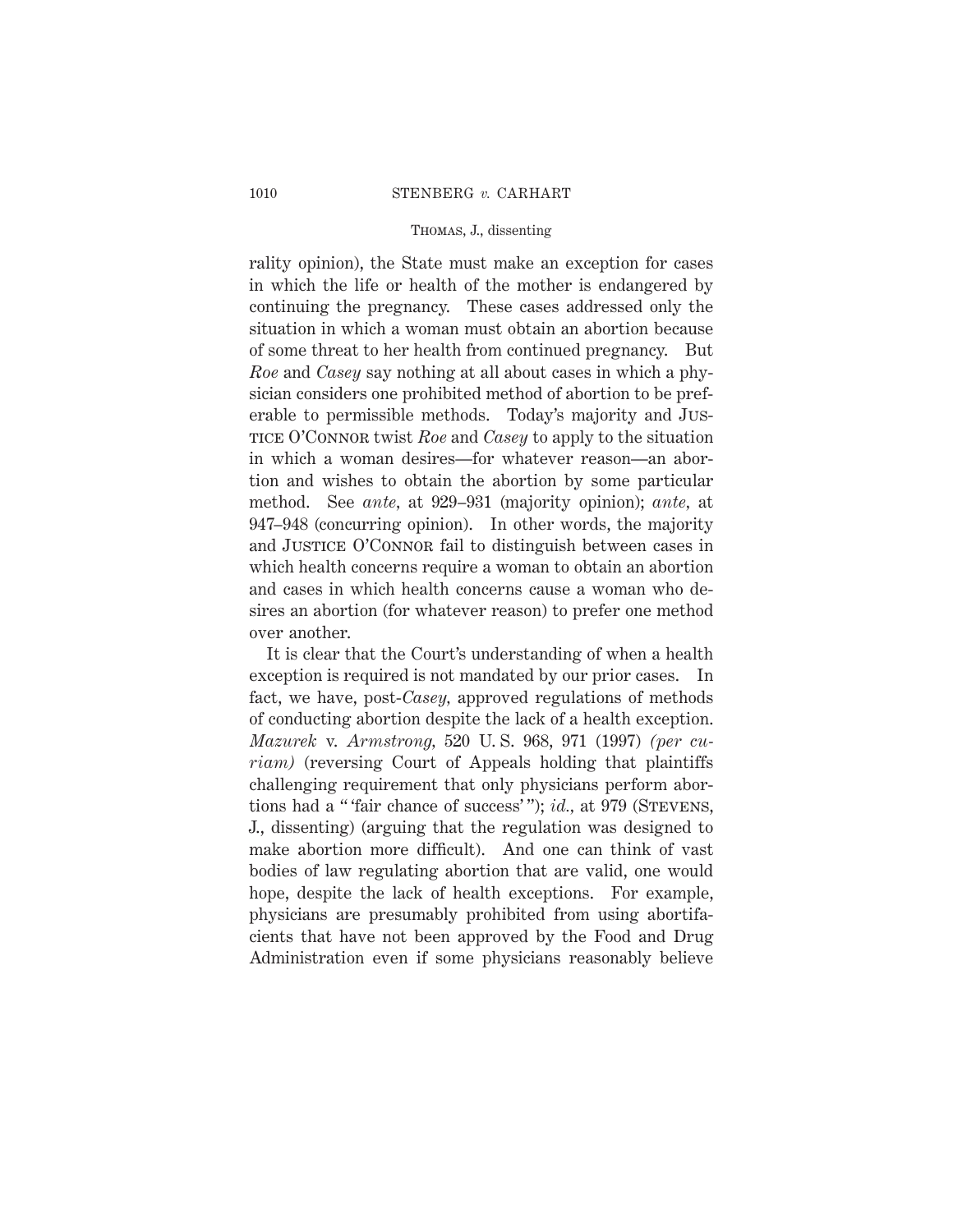that these abortifacients would be safer for women than existing abortifacients.<sup>20</sup>

The majority effectively concedes that *Casey* provides no support for its broad health exception rule by relying on pre-*Casey* authority, see *ante,* at 931, including a case that was specifically disapproved of in *Casey* for giving too little weight to the State's interest in fetal life. See *Casey, supra,* at 869, 882 (overruling the parts of *Thornburgh* v. *American College of Obstetricians and Gynecologists,* 476 U. S. 747 (1986), that were "inconsistent with *Roe*'s statement that the State has a legitimate interest in promoting the life or potential life of the unborn," 505 U. S., at 870); *id.,* at 893 (majority opinion) (relying on *Thornburgh, supra,* at 783 (Burger, C. J., dissenting), for the proposition that the Court was expanding on *Roe* in that case). Indeed, Justice O'Connor, who joins the Court's opinion, was on the Court for *Thornburgh* and was in dissent, arguing that, under the undue-burden standard, the statute at issue was constitutional. See 476 U. S., at 828–832 (arguing that the challenged state statute was not "unduly burdensome"). The majority's resort to this case proves my point that the holding today assumes that the standard set forth in the *Casey* joint opinion is no longer governing.

And even if I were to assume that the pre-*Casey* standards govern, the cases cited by the majority provide no support for the proposition that the partial birth abortion ban must

<sup>20</sup> As I discuss below, the only question after *Casey* is whether a ban on partial birth abortion without a health exception imposes an "undue burden" on a woman seeking an abortion, meaning that it creates a "substantial obstacle" for the woman. I assume that the Court does not discuss the health risks with respect to undue burden, and instead suggests that health risks are relevant to the necessity of a health exception, because a marginal increase in safety risk for some women is clearly not an undue burden within the meaning of *Casey.* At bottom, the majority is using the health exception language to water down *Casey*'s undue-burden standard.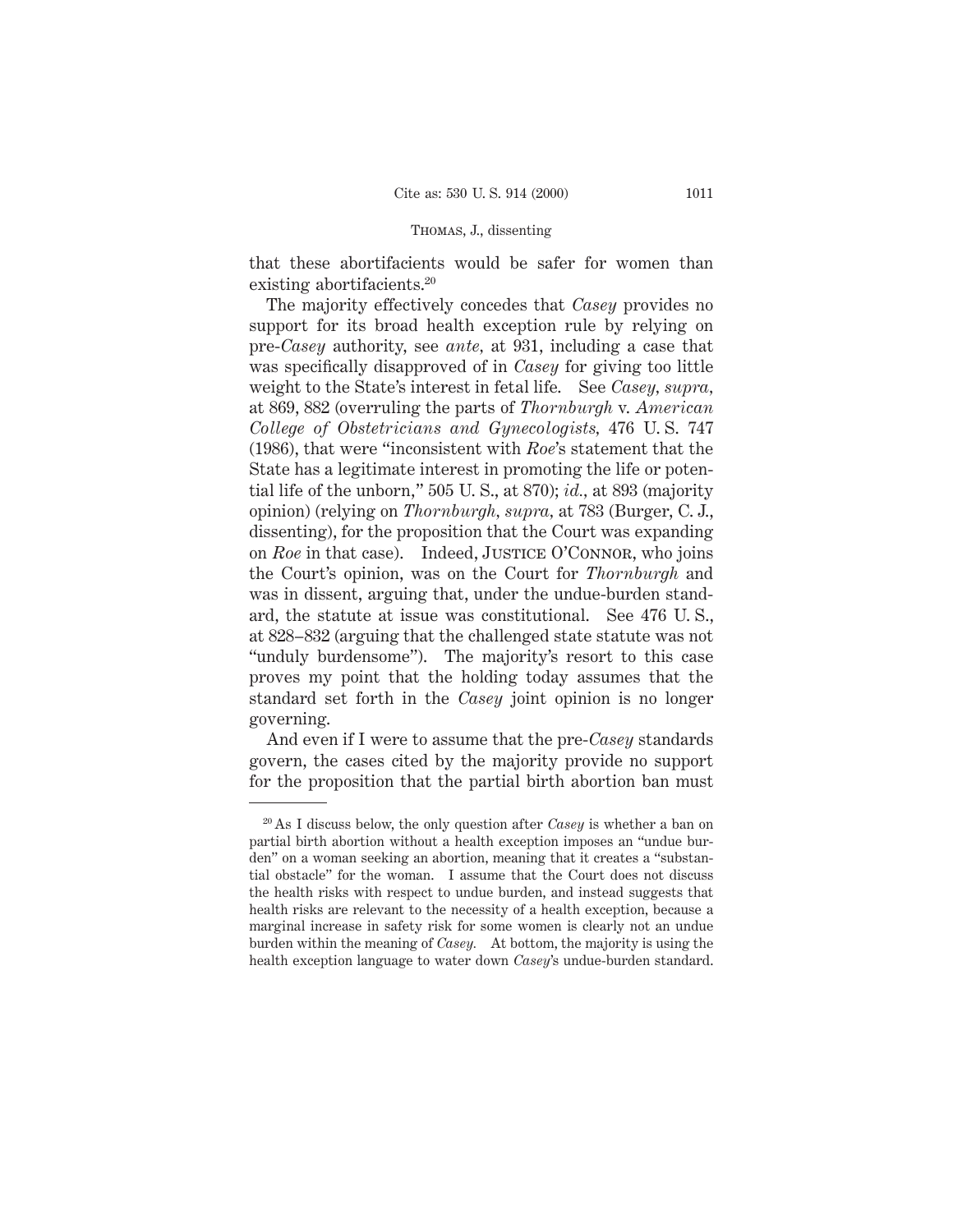include a health exception because some doctors believe that partial birth abortion is safer. In *Thornburgh, Danforth,* and *Doe,* the Court addressed health exceptions for cases in which *continued pregnancy* would pose a risk to the woman. *Thornburgh, supra,* at 770; *Planned Parenthood of Central Mo.* v. *Danforth,* 428 U. S. 52 (1976); *Doe* v. *Bolton,* 410 U. S., at 197. And in *Colautti* v. *Franklin,* 439 U. S. 379 (1979), the Court explicitly declined to address whether a State can constitutionally require a tradeoff between the woman's health and that of the fetus. The broad rule articulated by the majority and by JUSTICE O'CONNOR are unprecedented expansions of this Court's already expansive pre-*Casey* jurisprudence.

As if this state of affairs were not bad enough, the majority expands the health exception rule articulated in *Casey* in one additional and equally pernicious way. Although *Roe* and *Casey* mandated a health exception for cases in which abortion is "necessary" for a woman's health, the majority concludes that a procedure is "necessary" if it has any comparative health benefits. *Ante,* at 937. In other words, according to the majority, so long as a doctor can point to support in the profession for his (or the woman's) preferred procedure, it is "necessary" and the physician is entitled to perform it. *Ibid.* See also *ante,* at 952 (Ginsburg, J., concurring) (arguing that a State cannot constitutionally "sto[p] a woman from choosing the procedure her doctor 'reasonably believes'" is in her best interest). But such a health exception requirement eviscerates *Casey*'s undue-burden standard and imposes unfettered abortion on demand. The exception entirely swallows the rule. In effect, no regulation of abortion procedures is permitted because there will always be *some* support for a procedure and there will always be some doctors who conclude that the procedure is preferable. If Nebraska reenacts its partial birth abortion ban with a health exception, the State will not be able to prevent physicians like Dr. Carhart from using partial birth abortion as a routine abortion procedure. This Court has now expressed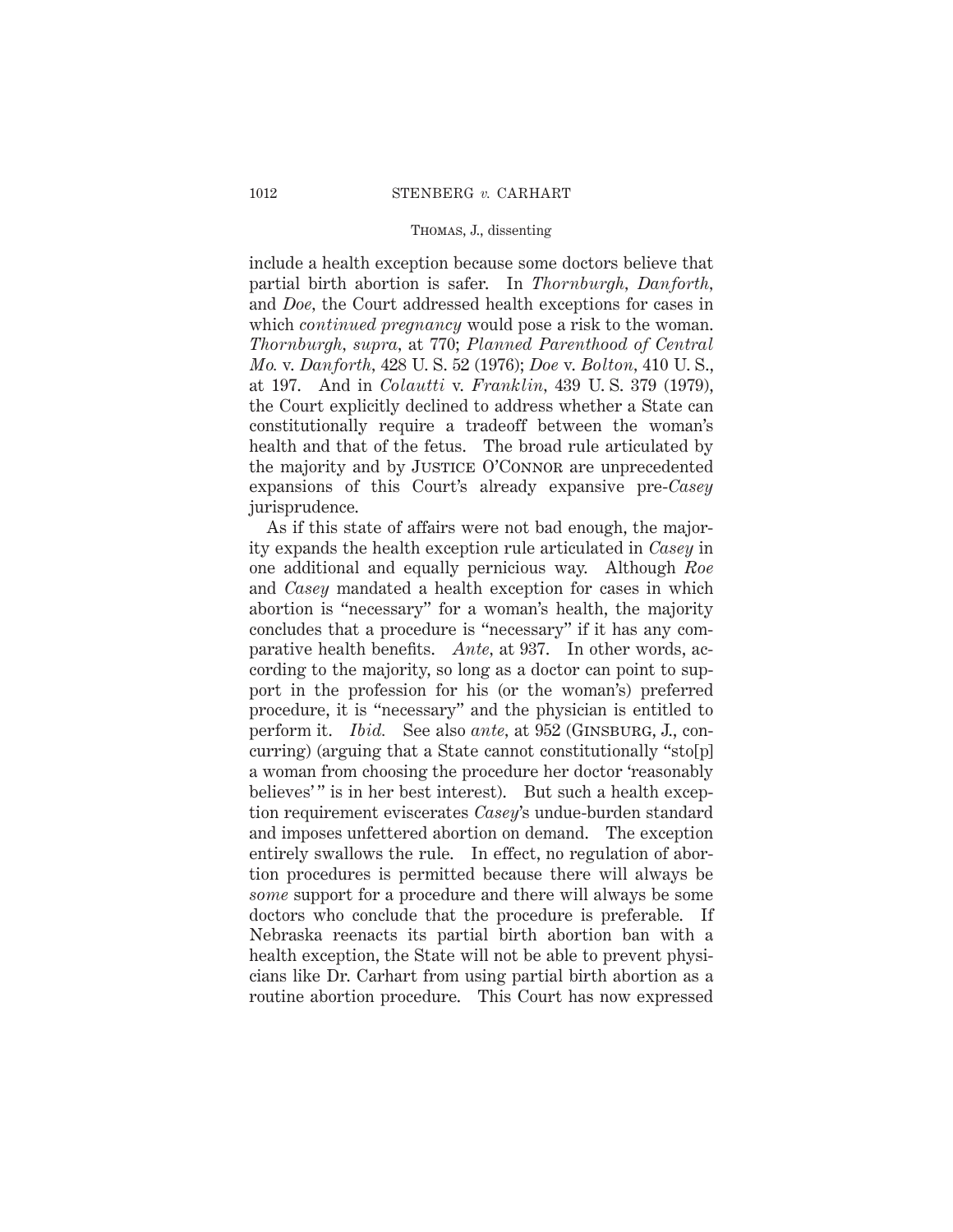its own conclusion that there is "highly plausible" support for the view that partial birth abortion is safer, which, in the majority's view, means that the procedure is therefore "necessary." *Ante,* at 937. Any doctor who wishes to perform such a procedure under the new statute will be able to do so with impunity. Therefore, JUSTICE O'CONNOR's assurance that the constitutional failings of Nebraska's statute can be easily fixed, *ante,* at 950–951, is illusory. The majority's insistence on a health exception is a fig leaf barely covering its hostility to any abortion regulation by the States—a hostility that *Casey* purported to reject.<sup>21</sup>

D

The majority assiduously avoids addressing the *actual* standard articulated in *Casey*—whether prohibiting partial birth abortion without a health exception poses a substantial obstacle to obtaining an abortion. 505 U. S., at 877. And for good reason: Such an obstacle does not exist. There are two essential reasons why the Court cannot identify a substantial obstacle. First, the Court cannot identify any real, much less substantial, barrier to any woman's ability to obtain an abortion. And second, the Court cannot demonstrate that any such obstacle would affect a sufficient number of women to justify invalidating the statute on its face.

1

The *Casey* joint opinion makes clear that the Court should not strike down state regulations of abortion based on the

 $21$  The majority's conclusion that health exceptions are required whenever there is any support for use of a procedure is particularly troubling because the majority does not indicate whether an exception for physical health only is required, or whether the exception would have to account for "all factors—physical, emotional, psychological, familial, and the woman's age—relevant to the well being of the patient." *Doe* v. *Bolton,* 410 U. S. 179, 192 (1973). See also *Voinovich* v. *Women's Medical Professional Corp.,* 523 U. S. 1036, 1037 (1998) (Thomas, J., joined by Rehnquist, C. J., and Scalia, J., dissenting from denial of certiorari).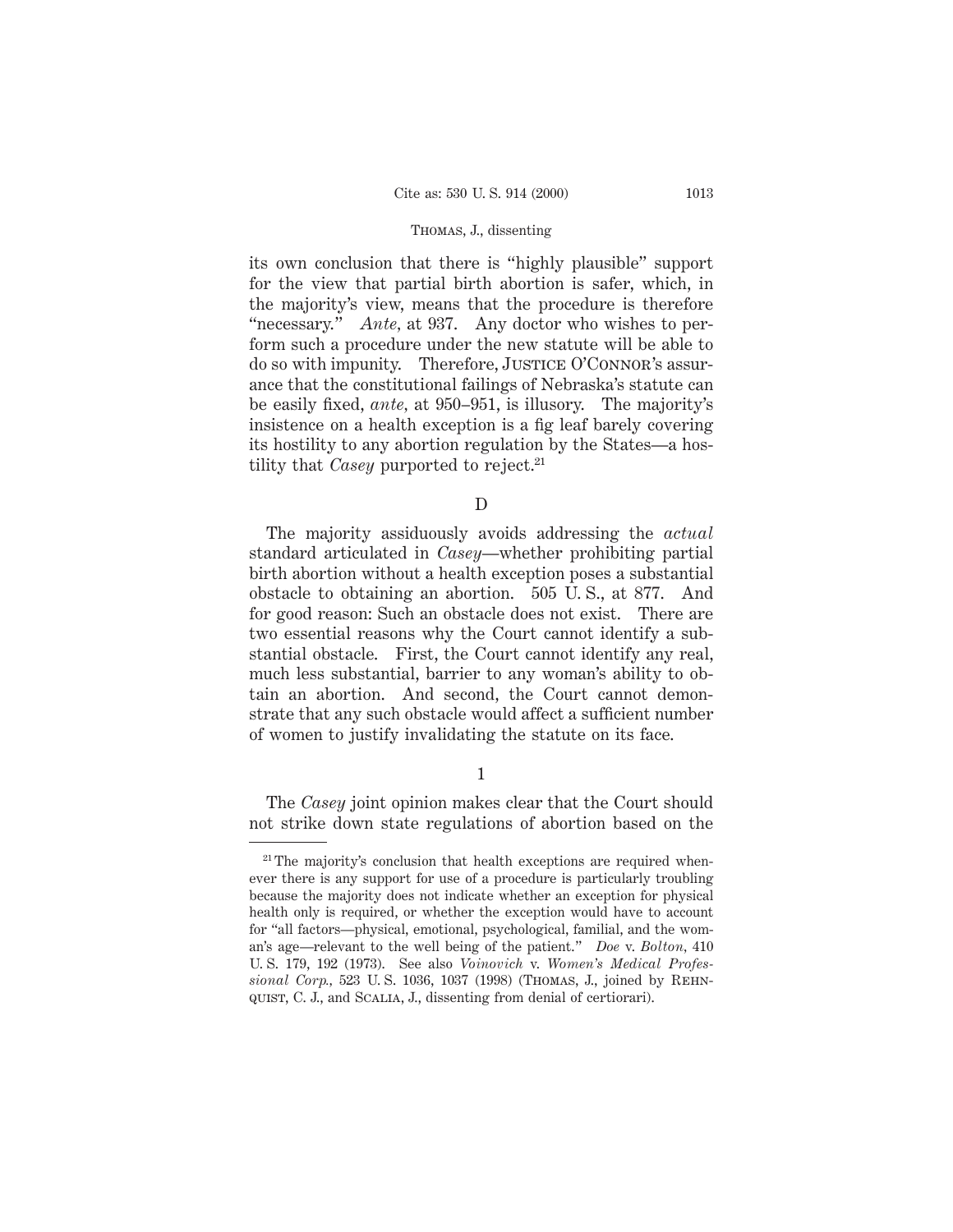fact that some women might face a marginally higher health risk from the regulation. In *Casey,* the Court upheld a 24 hour waiting period even though the Court credited evidence that for some women the delay would, in practice, be much longer than 24 hours, and even though it was undisputed that any delay in obtaining an abortion would impose additional health risks. *Id.,* at 887; *id.,* at 937 (Blackmun, J., concurring in part, concurring in judgment in part, and dissenting in part) ("The District Court found that the mandatory 24-hour delay could lead to delays in excess of 24 hours, thus increasing health risks"). Although some women would be able to avoid the waiting period because of a "medical emergency," the medical emergency exception in the statute was limited to those women for whom delay would create "serious risk of substantial and irreversible impairment of a major bodily function." *Id.*, at 902 (appendix to joint opinion) (internal quotation marks omitted). Without question, there were women for whom the regulation would impose some additional health risk who would not fall within the medical emergency exception. The Court concluded, despite the certainty of this increased risk, that there was no showing that the burden on any of the women was substantial. *Id.,* at 887.

The only case in which this Court has overturned a State's attempt to prohibit a particular form of abortion also demonstrates that a marginal increase in health risks is not sufficient to create an undue burden. In *Planned Parenthood of Central Mo.* v. *Danforth,* 428 U. S. 52 (1976), the Court struck down a state regulation because the State had outlawed the method of abortion used in 70% of abortions and because alternative methods were, the Court emphasized, "significantly more dangerous and critical" than the prohibited method. *Id.,* at 76.

Like the *Casey* 24-hour waiting period, and in contrast to the situation in *Danforth,* any increased health risk to women imposed by the partial birth abortion ban is minimal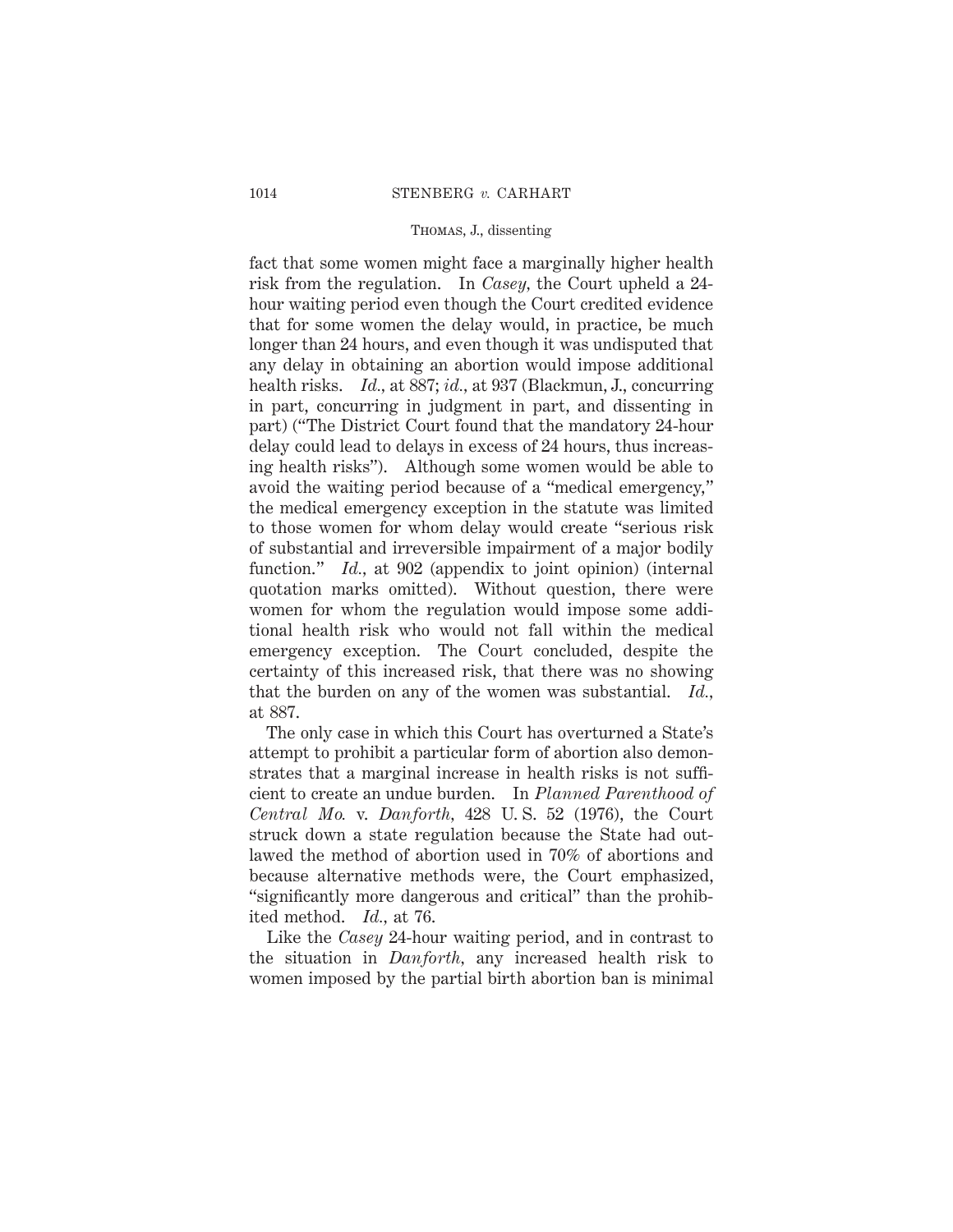at most. Of the 5.5% of abortions that occur after 15 weeks (the time after which a partial birth abortion would be possible), the vast majority are performed with a D&E or induction procedure. And, for any woman with a vertex presentation fetus, the vertex presentation form of intact D&E, which presumably shares some of the health benefits of the partial birth abortion procedure but is not covered by the Nebraska statute, is available. Of the remaining women that is, those women for whom a partial birth abortion procedure would be considered and who have a breech presentation fetus—there is no showing that any one faces a significant health risk from the partial birth abortion ban. A select committee of ACOG "could identify no circumstances under which this procedure . . . would be the only option to save the life or preserve the health of the woman." App. 600 (ACOG Executive Board, Statement on Intact Dilation and Extraction (Jan. 12, 1997)). See also *Hope Clinic* v. *Ryan,* 195 F. 3d 857, 872 (CA7 1999) (en banc) (" 'There does not appear to be any identified situation in which intact D&X is the only appropriate procedure to induce abortion'" (quoting Late Term Pregnancy Techniques, AMA Policy H–5.982 W. D. Wis. 1999)); *Planned Parenthood of Wis.* v. *Doyle,* 44 F. Supp. 2d, at 980 (citing testimony of Dr. Haskell that "the  $D&X$  procedure is never medically necessary to  $\dots$ preserve the health of a woman"), vacated, 195 F. 3d 857 (CA7 1999). And, an ad hoc coalition of doctors, including former Surgeon General Koop, concluded that there are no medical conditions that require use of the partial birth abortion procedure to preserve the mother's health. See App. 719.

In fact, there was evidence before the Nebraska Legislature that partial birth abortion *increases* health risks relative to other procedures. During floor debates, a proponent of the Nebraska legislation read from and cited several articles by physicians concluding that partial birth abortion procedures are risky. App. in Nos. 98–3245, 98–3300 (CA8),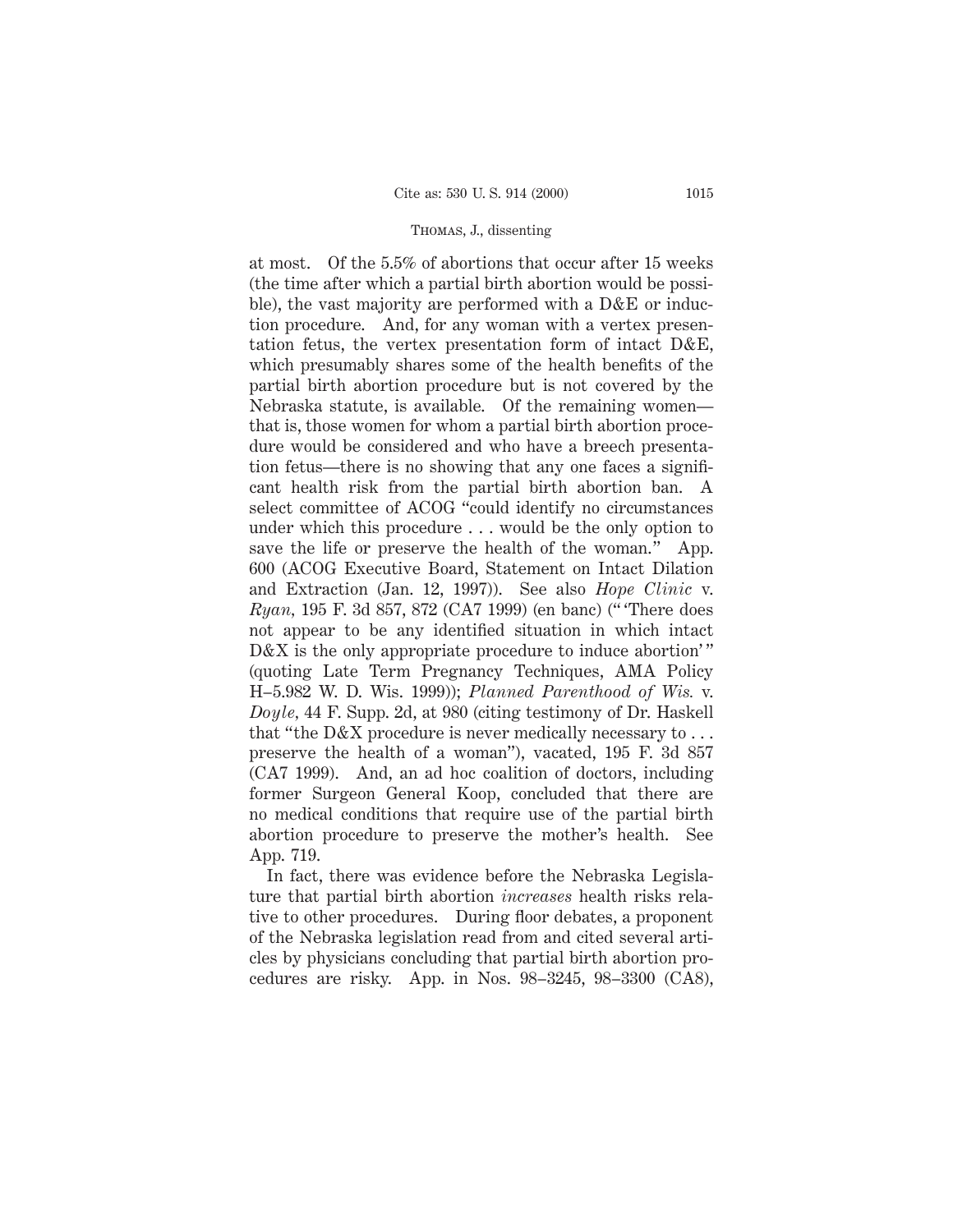p. 812. One doctor testifying before a committee of the Nebraska Legislature stated that partial birth abortion involves three "very risky procedures": dilation of the cervix, using instruments blindly, and conversion of the fetus. App. 721 (quoting testimony of Paul Hays, M. D.).22

There was also evidence before Congress that partial birth abortion "does not meet medical standards set by ACOG nor has it been adequately proven to be safe nor efficacious." H. R. 1833 Hearing 112 (statement of Nancy G. Romer, M. D.); see *id.*, at 110–111.<sup>23</sup> The AMA supported the congressional ban on partial birth abortion, concluding that the procedure is "not medically indicated" and "not good medicine." See 143 Cong. Rec. S4670 (May 19, 1997) (reprinting a letter from the AMA to Sen. Santorum). And there was evidence before Congress that there is "certainly no basis upon which to state the claim that [partial birth abortion] is a safer or even a preferred procedure." Partial Birth Abortion: The Truth, S. 6 and H. R. 929 Joint Hearing 123 (statement of Curtis Cook, M. D.). This same doctor testified that

<sup>22</sup> Use of the procedure may increase the risk of complications, including cervical incompetence, because it requires greater dilation of the cervix than other forms of abortion. See Epner, Jonas, & Seckinger, Late-term Abortion, 280 JAMA 724, 726 (Aug. 26, 1998). Physicians have also suggested that the procedure may pose a greater risk of infection. See *Planned Parenthood* of *Wis.* v. *Doyle,* 44 F. Supp. 2d 975, 979 (WD Wis. 1999). See also Sprang & Neerhof, Rationale for Banning Abortions Late in Pregnancy, 280 JAMA 744 (Aug. 26, 1998) ("Intact D&X poses serious medical risks to the mother").

<sup>23</sup> Nebraska was entitled to rely on testimony and evidence presented to Congress and to other state legislatures. Cf. *Erie* v. *Pap's A. M.,* 529 U. S. 277, 296–297 (2000); *Renton* v. *Playtime Theatres, Inc.,* 475 U. S. 41, 51 (1986). At numerous points during the legislative debates, various members of the Nebraska Legislature made clear that that body was aware of, and relying on, evidence before Congress and other legislative bodies. See App. in Nos. 98–3245, 98–3300 (CA8), pp. 846, 852–853, 878– 879, 890–891, 912–913.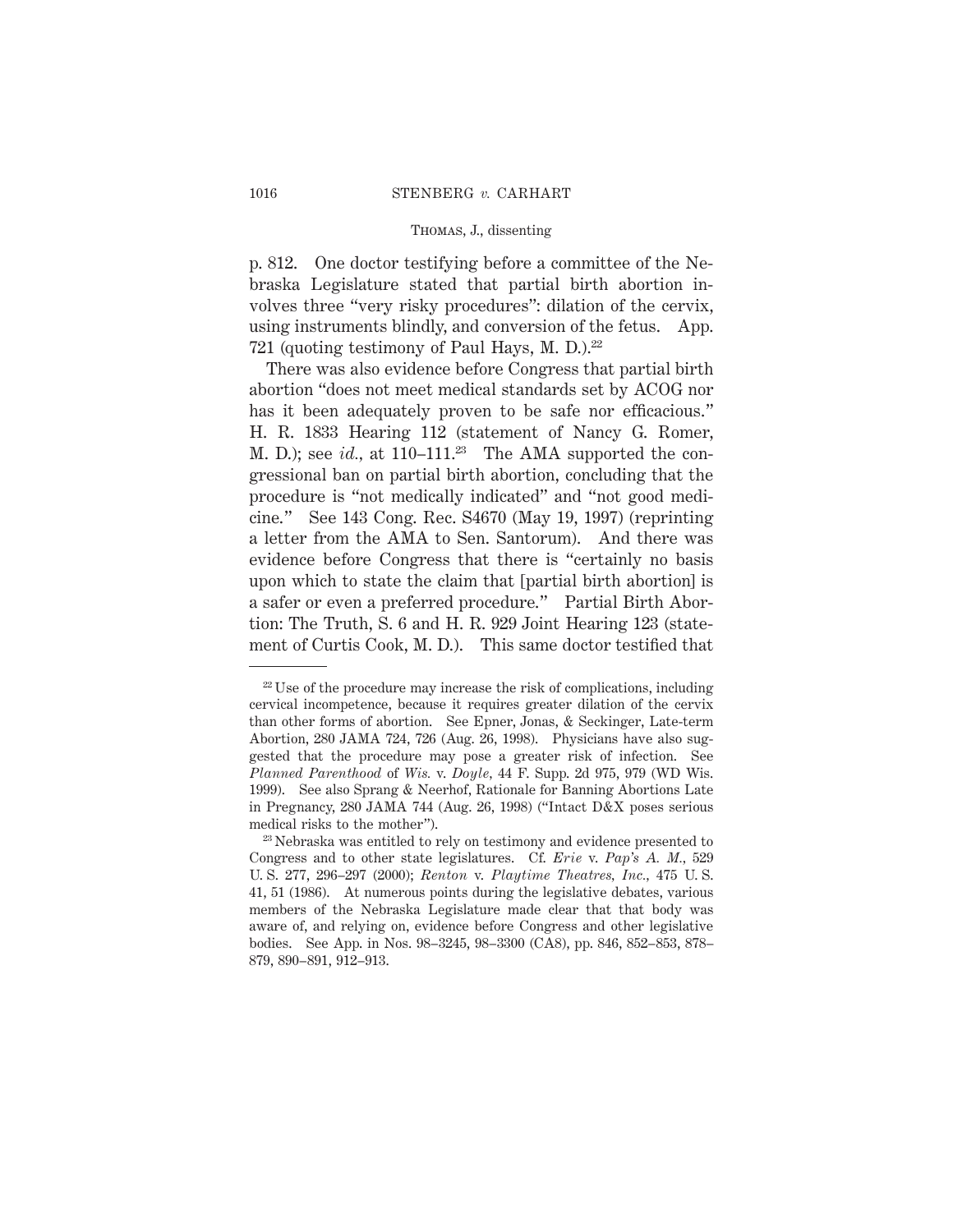"partial-birth abortion is an unnecessary, unsteady, and potentially dangerous procedure," and that "safe alternatives are in existence." *Id.,* at 122.

The majority justifies its result by asserting that a "significant body of medical opinion" supports the view that partial birth abortion may be a safer abortion procedure. *Ante,* at 937. I find this assertion puzzling. If there is a "significant body of medical opinion" supporting this procedure, no one in the majority has identified it. In fact, it is uncontested that although this procedure has been used since at least 1992, no formal studies have compared partial birth abortion with other procedures. 11 F. Supp. 2d, at 1112 (citing testimony of Dr. Stubblefield); *id.,* at 1115 (citing testimony of Dr. Boehm); Epner, Jonas, & Seckinger, Late-term Abortion, 280 JAMA 724 (Aug. 26, 1998); Sprang & Neerhof, Rationale for Banning Abortion Late in Pregnancy, 280 JAMA 744 (Aug. 26, 1998). Cf. *Kumho Tire Co.* v. *Carmichael,* 526 U. S. 137, 149–152 (1999) (observing that the reliability of a scientific technique may turn on whether the technique can be and has been tested; whether it has been subjected to peer review and publication; and whether there is a high rate of error or standards controlling its operation). The majority's conclusion makes sense only if the undueburden standard is not whether a "significant body of medical opinion" supports the result, but rather, as JUSTICE Ginsburg candidly admits, whether *any* doctor could reasonably believe that the partial birth abortion procedure would best protect the woman. *Ante,* at 952.

Moreover, even if I were to assume credible evidence on both sides of the debate, that fact should resolve the undueburden question in favor of allowing Nebraska to legislate. Where no one knows whether a regulation of abortion poses any burden at all, the burden surely does not amount to a "substantial obstacle." Under *Casey,* in such a case we should defer to the legislative judgment. We have said: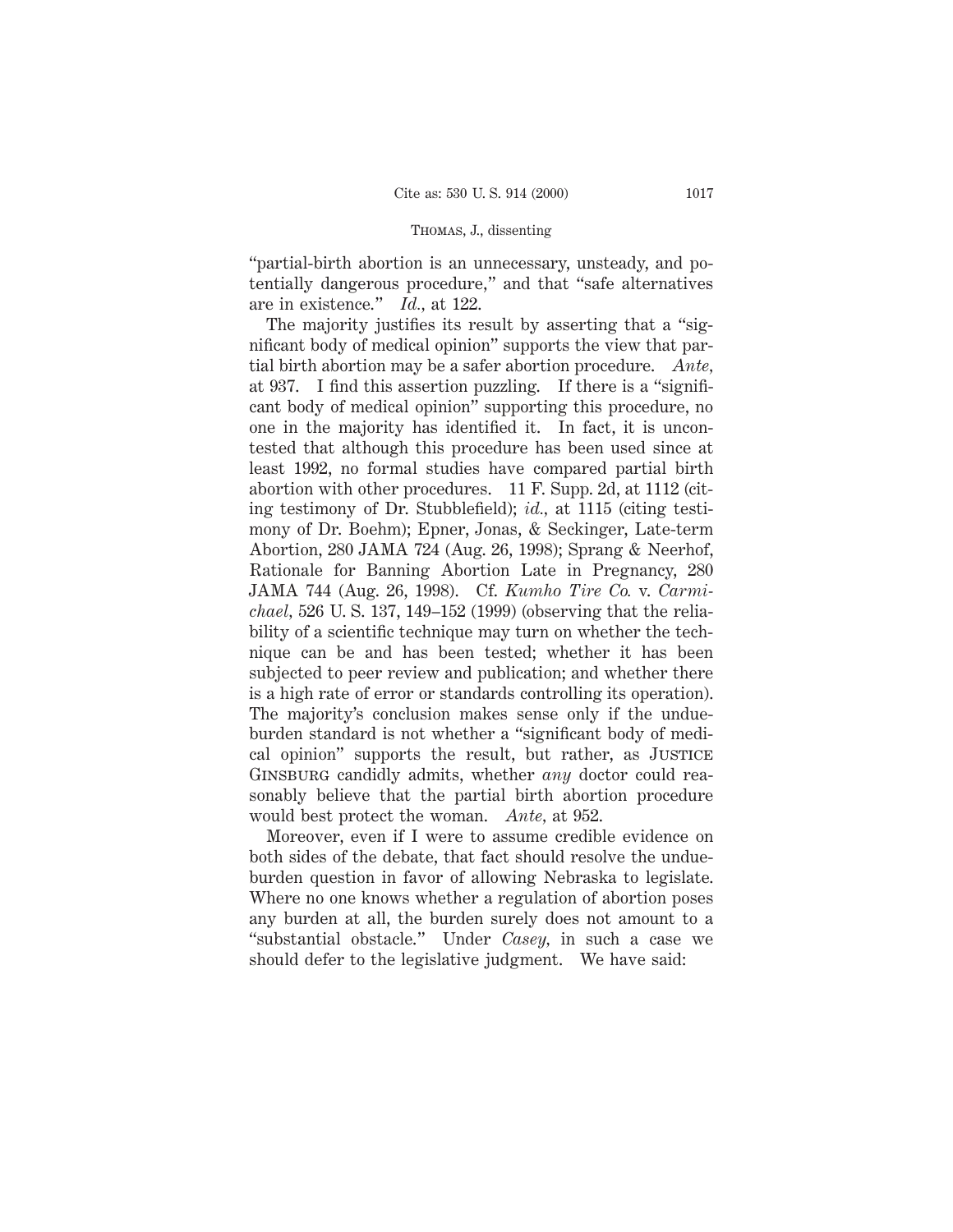"[I]t is precisely where such disagreement exists that legislatures have been afforded the widest latitude in drafting such statutes. . . . [W]hen a legislature undertakes to act in areas fraught with medical and scientific uncertainties, legislative options must be especially broad . . . ." *Kansas* v. *Hendricks,* 521 U. S., at 360, n. 3 (internal quotations marks omitted).

In Justice O'Connor's words:

"It is . . . difficult to believe that this Court, without the resources available to those bodies entrusted with making legislative choices, believes itself competent to make these inquiries and to revise these standards every time the American College of Obstetricians and Gynecologists (ACOG) or similar group revises its views about what is and what is not appropriate medical procedure in this area." *Akron* v. *Akron Center for Reproductive Health, Inc.,* 462 U. S., at 456 (dissenting opinion).

See *id.,* at 456, n. 4 ("Irrespective of the difficulty of the task, legislatures, with their superior factfinding capabilities, are certainly better able to make the necessary judgments than are courts"); *Webster* v. *Reproductive Health Services,* 492 U. S., at 519 (plurality opinion) (Court should not sit as an "*ex officio* medical board with powers to approve or disapprove medical and operative practices and standards throughout the United States (internal quotations marks omitted)); *Jones* v. *United States,* 463 U. S. 354, 365, n. 13 (1983) ("The lesson we have drawn is not that government may not act in the face of this [medical] uncertainty, but rather that courts should pay particular deference to reasonable legislative judgments"). The Court today disregards these principles and the clear import of *Casey.*

Even if I were willing to assume that the partial birth method of abortion is safer for some small set of women, such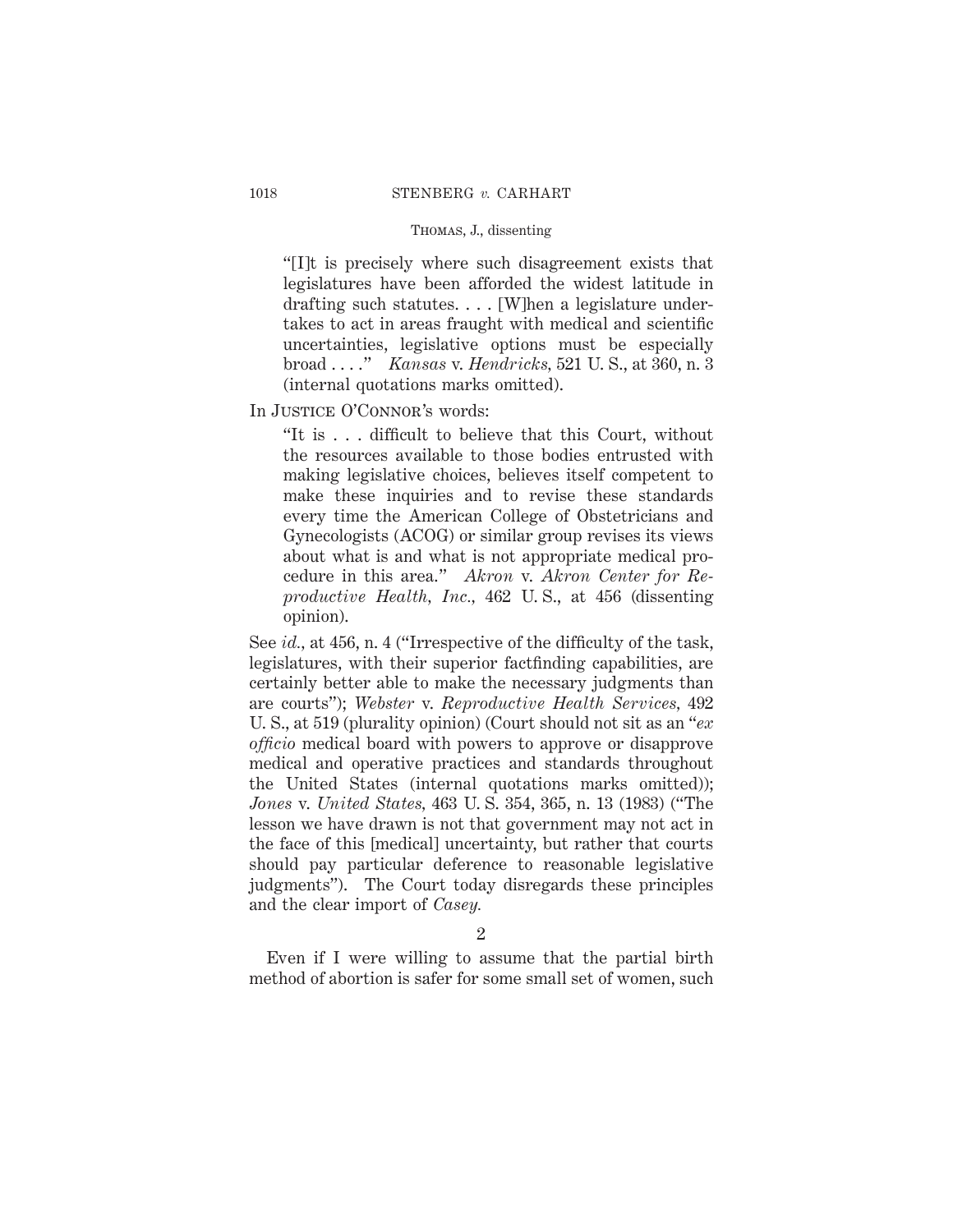a conclusion would not require invalidating the Act, because this case comes to us on a facial challenge. The only question before us is whether respondent has shown that " 'no set of circumstances exists under which the Act would be valid.'" Ohio v. Akron Center for Reproductive Health, 497 U. S. 502, 514 (1990) (quoting *Webster* v. *Reproductive Health Services, supra,* at 524 (O'Connor, J., concurring in part and concurring in judgment)). Courts may not invalidate on its face a state statute regulating abortion "based upon a worst-case analysis that may never occur." 497 U. S., at 514.

Invalidation of the statute would be improper even assuming that *Casey* rejected this standard *sub silentio* (at least so far as abortion cases are concerned) in favor of a so-called " 'large fraction' " test. See *Fargo Women's Health Organization* v. *Schafer,* 507 U. S. 1013, 1014 (1993) (O'Connor, J., joined by SOUTER, J., concurring) (arguing that the "no set of circumstances" standard is incompatible with *Casey*). See also *Janklow* v. *Planned Parenthood, Sioux Falls Clinic,* 517 U. S. 1174, 1177–1179 (1996) (Scalia, J., dissenting from denial of certiorari). In *Casey,* the Court was presented with a facial challenge to, among other provisions, a spousal notice requirement. The question, according to the majority, was whether the spousal notice provision operated as a "substantial obstacle" to the women "whose conduct it affects," namely, "married women seeking abortions who do not wish to notify their husbands of their intentions and who do not qualify for one of the statutory exceptions to the notice requirement." 505 U. S., at 895. The Court determined that a "large fraction" of the women in this category were victims of psychological or physical abuse. *Ibid.* For this subset of women, according to the Court, the provision would pose a substantial obstacle to the ability to obtain an abortion because their husbands could exercise an effective veto over their decision. *Id.,* at 897.

None of the opinions supporting the majority so much as mentions the large fraction standard, undoubtedly because